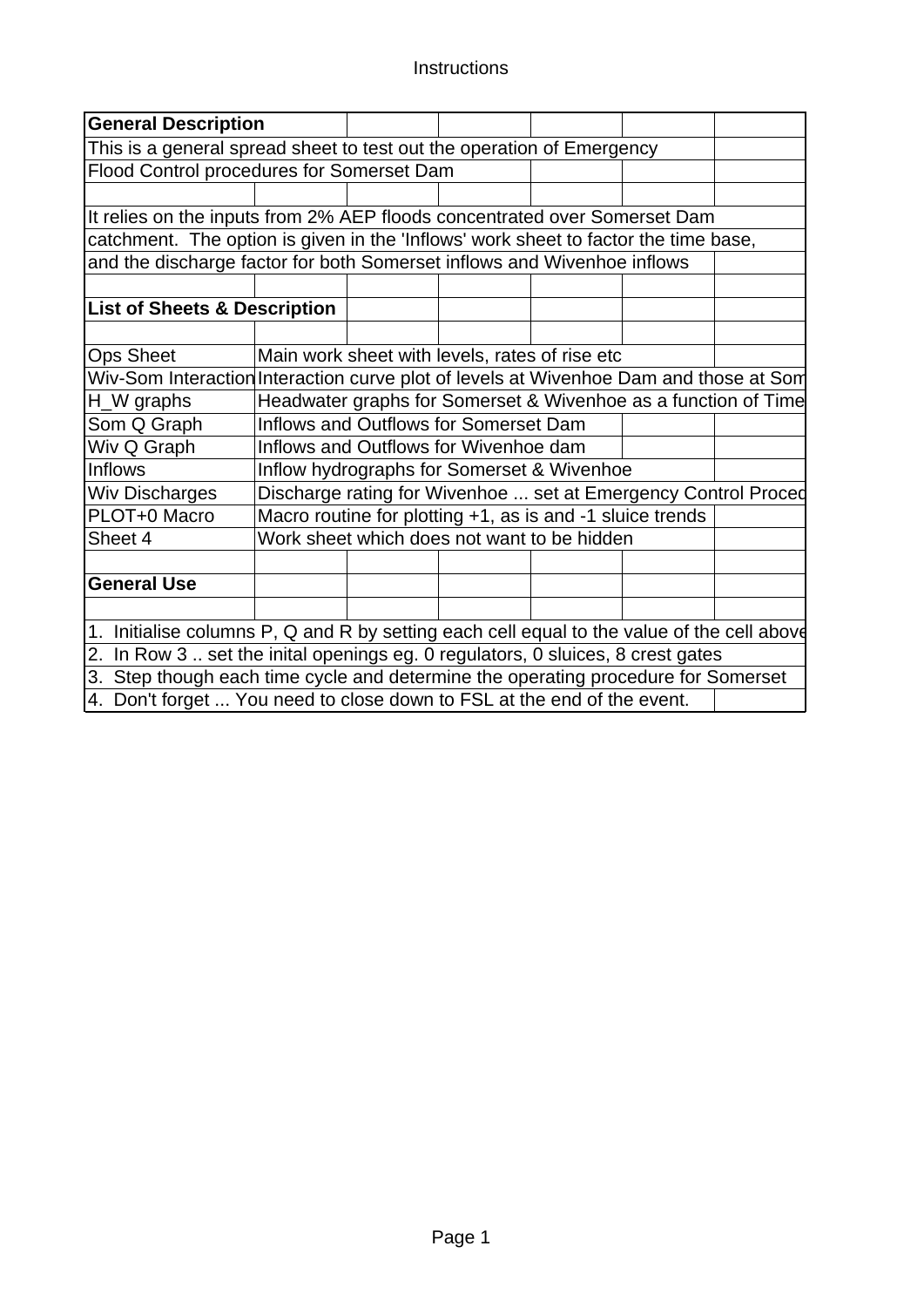### Instructions

| et                                 |
|------------------------------------|
| Da<br>ļ<br>rs<br>ſ<br>1ľ<br>I<br>I |
|                                    |
|                                    |
|                                    |
|                                    |
|                                    |
| ure                                |
|                                    |
|                                    |
|                                    |
|                                    |
|                                    |
|                                    |
|                                    |
| $\overline{\mathbf{i}}$            |
|                                    |
|                                    |
|                                    |
|                                    |
|                                    |

 $\overline{\phantom{a}}$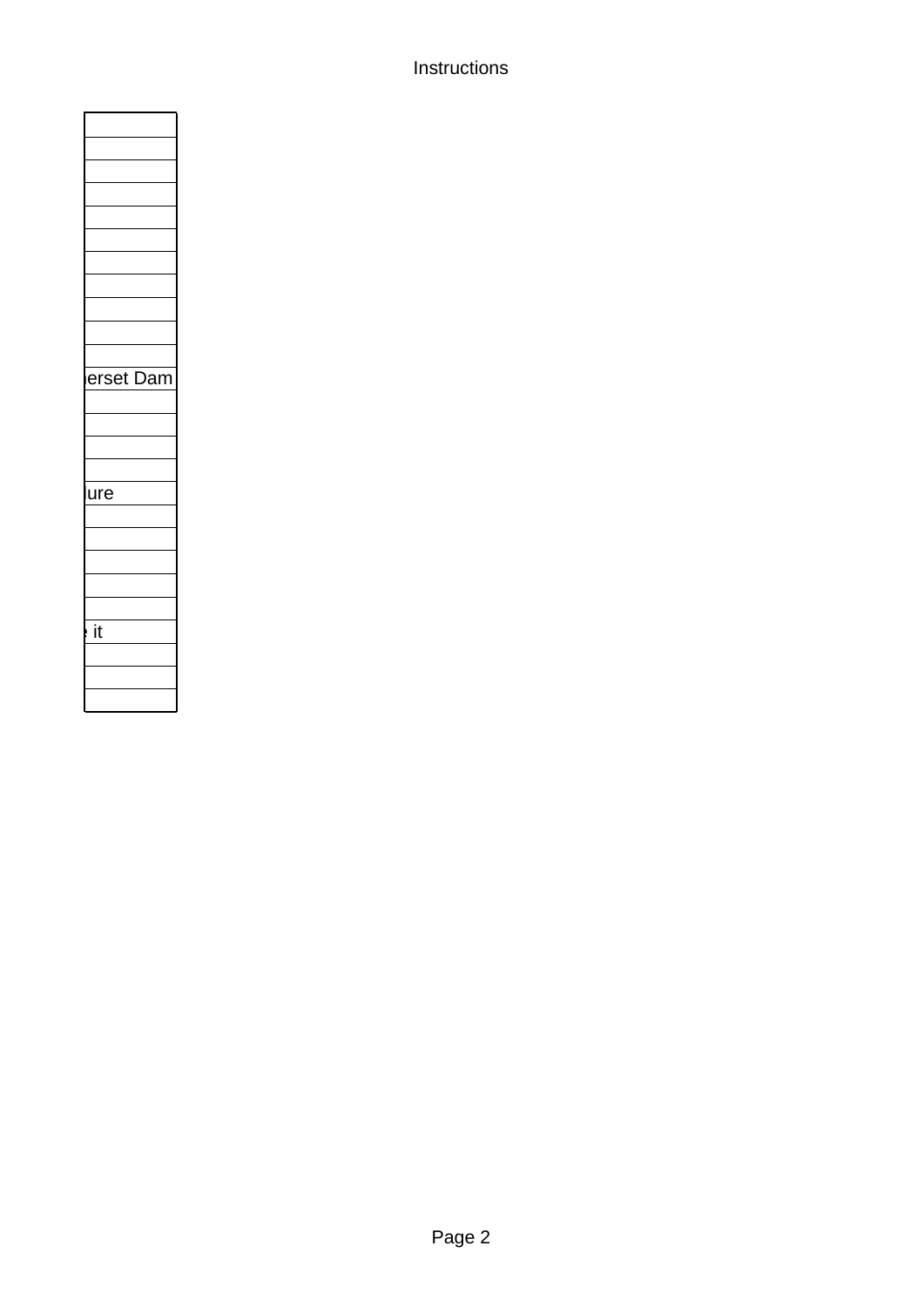| <b>Start Date</b>                     | 2/01/2011 9:00            |
|---------------------------------------|---------------------------|
| Title <sub>1</sub>                    | <b>Somerset Dam</b>       |
| <b>Starting Level</b>                 | 99.1                      |
| <b>Starting flow</b>                  | 60                        |
| Title <sub>2</sub>                    | <b>Wivenhoe Dam</b>       |
| <b>Starting Level</b>                 | 67.1                      |
| <b>Starting flow</b>                  | 150                       |
| Starting flow                         | Lockyer<br>0              |
|                                       |                           |
|                                       | Bremer                    |
| <b>Starting flow</b>                  | 0                         |
| <b>Event Title</b><br>Time Step (hrs) | December 2010<br>1        |
| 1/02/2012 23:39<br>O                  | 1/02/2012 23:39<br>100000 |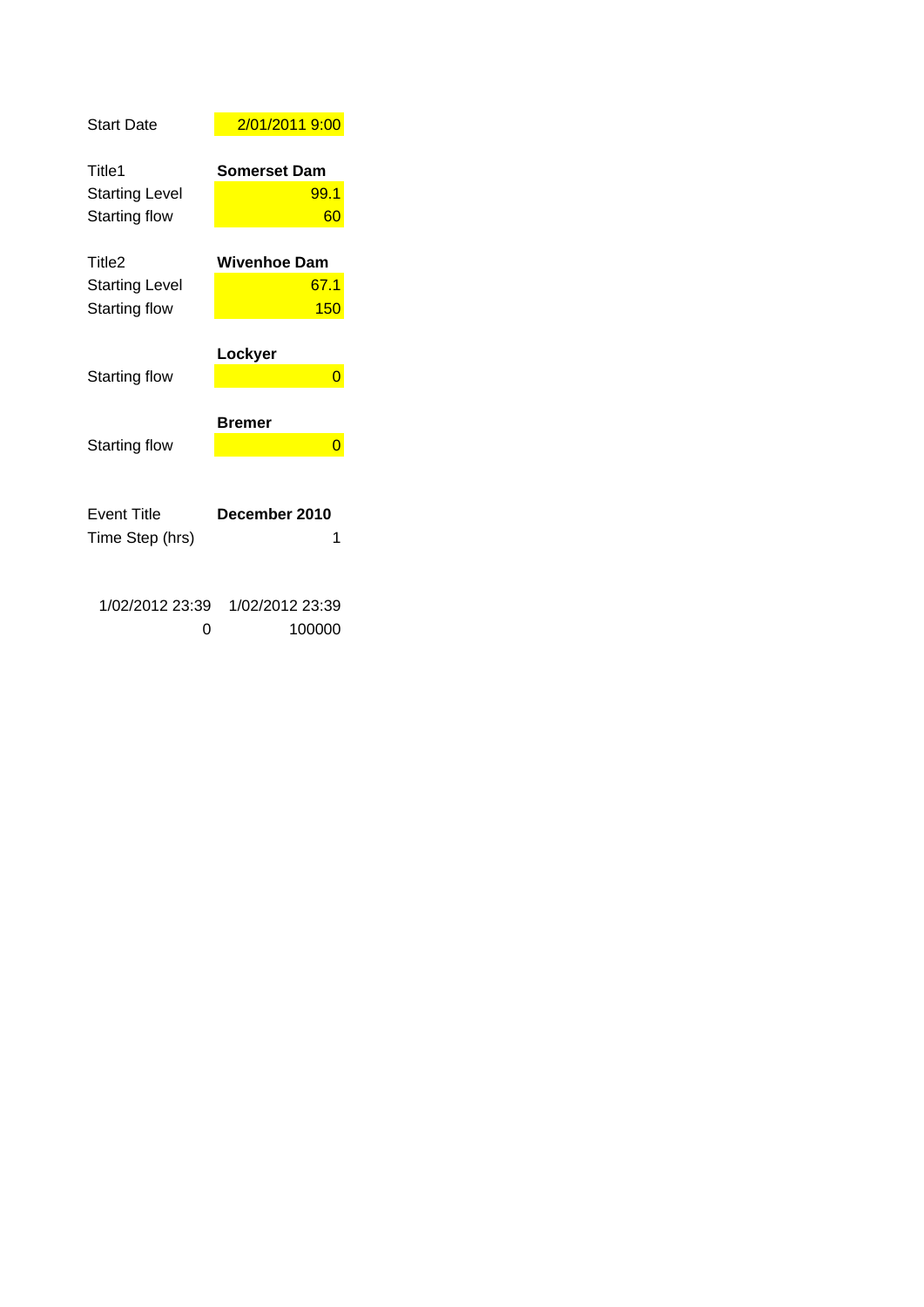| Interaction |          |  |  |  |  |  |  |  |  |
|-------------|----------|--|--|--|--|--|--|--|--|
| Somerset    | Wivenhoe |  |  |  |  |  |  |  |  |
| 90.00       | 60.00    |  |  |  |  |  |  |  |  |
| 100.45      | 60.00    |  |  |  |  |  |  |  |  |
| 100.45      | 70.00    |  |  |  |  |  |  |  |  |
| 109.70      | 80.00    |  |  |  |  |  |  |  |  |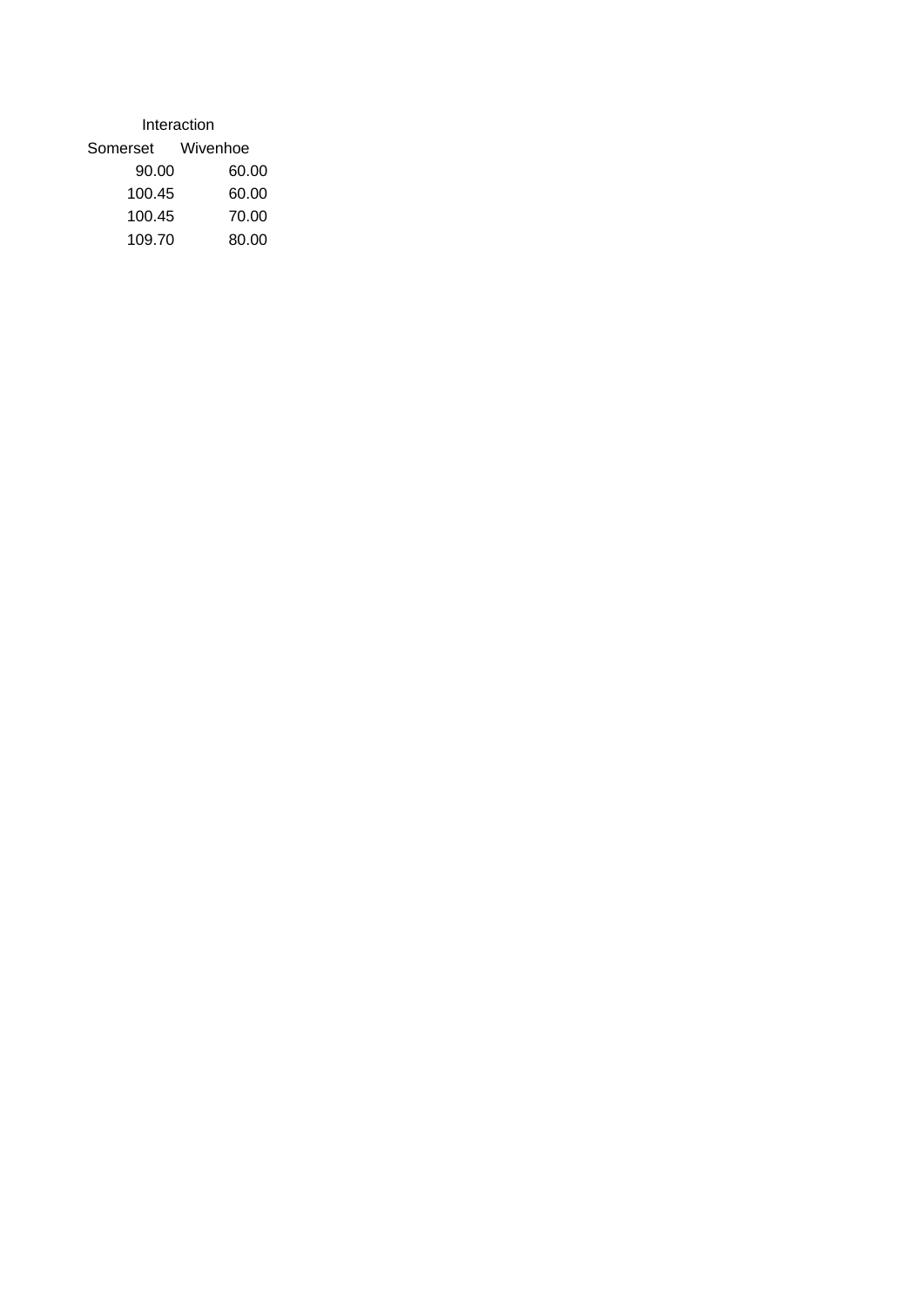| <b>WDI</b>     |                      | SDI              |                      | Lockyer              |                      | <b>Bremer</b>    |        |                              |            |                |                |                |                |                                |          |                   |  |
|----------------|----------------------|------------------|----------------------|----------------------|----------------------|------------------|--------|------------------------------|------------|----------------|----------------|----------------|----------------|--------------------------------|----------|-------------------|--|
| airve          | Inflow               | <b>Curve</b>     | Inflow               | airve:               | Discharge            | irve:            | Output | Discharge For                | <b>IPS</b> |                |                |                | Curve:         | Outflow                        | For      | Somerset (cumecs) |  |
| File:          | /usr/local/foo File: |                  | /usr/local/foo.File: |                      | /usr/local/foo.File: |                  |        | /usr/local/foo/dat/BrisbaneC |            |                |                |                | File:          | /usr/local/foo/dat/BrisbaneCat |          |                   |  |
| Number         | of                   | Number           | of                   | Number               | of                   | Number           | of     | Records:                     | 481        |                |                |                | Number         | of                             | Records: | 481               |  |
| Minimum        | Value:               | Minimum          | Value:               | Minimum              | Value:               | Minimum          | Value: | $^{\circ}$                   |            |                |                |                | Minimum Value: |                                | 0.686    |                   |  |
| Maximum        | Value:               | Maximum          | Value:               | Maximum              | Value:               | Maximum          | Value: | 2727.384                     |            | Wivin          | SomOut         |                | Maximum Value: |                                | 3094.794 |                   |  |
| 20110102090000 |                      | 1 #############  |                      |                      |                      |                  |        | $\mathbf 0$                  |            | 1              | -1             | $\Omega$       | $2.01E+13$     | 0.686                          |          |                   |  |
| 20110102100000 |                      | 1 #############  |                      | 0 #############      |                      |                  |        | $\mathbf 0$                  |            |                |                | $\mathbf 0$    | $2.01E+13$     | 0.686                          |          |                   |  |
| 20110102110000 |                      | 1 #############  |                      | $0$ $"$              |                      | $0$ $"$          |        | $\mathbf 0$                  |            |                |                | $\Omega$       | $2.01E+13$     | 0.686                          |          |                   |  |
| 20110102120000 |                      | 1 #############  |                      | 0 #############      |                      | 0 #############  |        | $\mathbf 0$                  |            |                |                | $\Omega$       | $2.01E+13$     | 0.686                          |          |                   |  |
| 20110102130000 |                      | 1 #############  |                      | 0 #############      |                      |                  |        | $\mathbf 0$                  |            |                | 1              | 0              | $2.01E+13$     | 0.686                          |          |                   |  |
| 20110102140000 |                      | 1 #############  |                      | $0$ $"$              |                      | $0$ $"$          |        | $\mathsf 0$                  |            |                | 1              | $\Omega$       | 2.01E+13       | 0.686                          |          |                   |  |
| 20110102150000 |                      | 1 #############  |                      |                      |                      |                  |        | $\mathbf 0$                  |            |                | 1              | $\Omega$       | $2.01E+13$     | 0.686                          |          |                   |  |
| 20110102160000 |                      | 1 #############  |                      |                      |                      |                  |        | $\Omega$                     |            |                | 1              | $\Omega$       | $2.01E+13$     | 0.686                          |          |                   |  |
| 20110102170000 |                      | 1 #############  |                      | 0 #############      |                      | 0 #############  |        | $\mathbf 0$                  |            |                | 1              | $\mathbf 0$    | $2.01E+13$     | 0.686                          |          |                   |  |
| 20110102180000 |                      | 1 #############  |                      | 0 #############      |                      |                  |        | $\mathbf 0$                  |            |                | -1             | $\Omega$       | $2.01E+13$     | 0.686                          |          |                   |  |
| 20110102190000 |                      | 1 #############  |                      |                      |                      |                  |        | $\mathbf 0$                  |            |                | 1              | $\Omega$       | $2.01E+13$     | 0.686                          |          |                   |  |
| 20110102200000 |                      | 1 #############  |                      | 0 #############      |                      | 0 #############  |        | $\mathbf 0$                  |            |                | 1              | $\mathbf 0$    | $2.01E+13$     | 0.686                          |          |                   |  |
| 20110102210000 |                      | 1 #############  |                      |                      |                      |                  |        | $\Omega$                     |            |                | 1              | $\Omega$       | $2.01E+13$     | 0.686                          |          |                   |  |
| 20110102220000 |                      | 1 #############  |                      |                      |                      |                  |        | $\mathbf 0$                  |            |                | 1              | $\Omega$       | $2.01E+13$     | 0.686                          |          |                   |  |
| 20110102230000 |                      | 1 #############  |                      |                      |                      |                  |        | $\Omega$                     |            |                | 1              | $\Omega$       | $2.01E+13$     | 0.686                          |          |                   |  |
| 20110103000000 |                      | 1 #############  |                      |                      |                      |                  |        | $\mathbf 0$                  |            |                | 1              | $\Omega$       | 2.01E+13       | 0.686                          |          |                   |  |
| 20110103010000 |                      | 1 #############  |                      |                      |                      |                  |        | $\mathbf 0$                  |            |                | 1              | $\Omega$       | $2.01E+13$     | 0.687                          |          |                   |  |
| 20110103020000 |                      | 1 #############  |                      |                      |                      |                  |        | $\mathbf 0$                  |            |                | 1              | $\Omega$       | $2.01E+13$     | 0.687                          |          |                   |  |
| 20110103030000 |                      | 1 #############  |                      |                      |                      |                  |        | $\Omega$                     |            |                | 1              | $\Omega$       | $2.01E+13$     | 0.687                          |          |                   |  |
| 20110103040000 |                      | 1 #############  |                      | 0 #############      |                      |                  |        | $\mathbf 0$                  |            |                | 1              | $\Omega$       | $2.01E+13$     | 0.687                          |          |                   |  |
| 20110103050000 |                      | 1 #############  |                      | 0 #############      |                      |                  |        | $\mathbf 0$                  |            |                | 1              | $\Omega$       | $2.01E+13$     | 0.687                          |          |                   |  |
| 20110103060000 |                      | 1 #############  |                      | 0 #############      |                      |                  |        | $\mathbf 0$                  |            |                | 1              | $\Omega$       | $2.01E+13$     | 0.687                          |          |                   |  |
| 20110103070000 |                      | 1 #############  |                      |                      |                      |                  |        | 0                            |            |                | 1              | $\Omega$       | 2.01E+13       | 0.687                          |          |                   |  |
| 20110103080000 |                      | 1 #############  |                      | 0 ##############     |                      | 0 #############  |        | $\mathbf 0$                  |            |                | 1              | $\Omega$       | $2.01E+13$     | 0.687                          |          |                   |  |
| 20110103090000 |                      | 1 #############  |                      |                      |                      |                  |        | $\Omega$                     |            |                | 1              | $\Omega$       | $2.01E+13$     | 0.687                          |          |                   |  |
| 20110103100000 |                      | 1 #############  |                      | 0 ##############     |                      | 0 ############## |        | $\mathbf 0$                  |            |                | 1              | $\Omega$       | $2.01E+13$     | 0.687                          |          |                   |  |
| 20110103110000 |                      | 1 #############  |                      |                      |                      | 0 #############  |        | 0                            |            |                | -1             | $\Omega$       | $2.01E+13$     | 0.687                          |          |                   |  |
| 20110103120000 |                      | 1 #############  |                      | 0 ##############     |                      | 0 #############  |        | $\Omega$                     |            |                | 1              | $\Omega$       | $2.01E+13$     | 0.687                          |          |                   |  |
| 20110103130000 |                      | 1 #############  |                      |                      |                      |                  |        | $\Omega$                     |            |                | 1              | $\Omega$       | $2.01E+13$     | 0.687                          |          |                   |  |
| 20110103140000 |                      | 1 #############  |                      |                      |                      |                  |        | $\mathbf 0$                  |            |                | 1              | $\Omega$       | $2.01E+13$     | 0.687                          |          |                   |  |
| 20110103150000 |                      | 1 #############  |                      |                      |                      |                  |        | $\mathbf 0$                  |            |                | 1              | $\Omega$       | $2.01E+13$     | 0.687                          |          |                   |  |
| 20110103160000 |                      | 1 #############  |                      | 43.677 ############# |                      |                  |        | $\mathbf 0$                  |            |                | 1              | $\Omega$       | $2.01E+13$     | 0.687                          |          |                   |  |
| 20110103170000 |                      | 1 #############  |                      | 110.6 #############  |                      | 0 #############  |        | $\mathbf 0$                  |            |                | 1              | 1              | $2.01E+13$     | 0.687                          |          |                   |  |
| 20110103180000 |                      | 1 #############  |                      | 85.032 ############# |                      | 0 #############  |        | $\mathbf 0$                  |            |                | 1              | 1              | $2.01E+13$     | 0.687                          |          |                   |  |
| 20110103190000 |                      | 1 #############  |                      | 66.342 ############# |                      |                  |        | $\Omega$                     |            |                | 1              | 1              | $2.01E+13$     | 0.687                          |          |                   |  |
| 20110103200000 |                      | 1 #############  |                      | 54.16 #############  |                      |                  |        | $\mathbf 0$                  |            |                | 1              | 1              | $2.01E+13$     | 0.687                          |          |                   |  |
| 20110103210000 |                      | 2 #############  |                      | 45.444 инининининин  |                      |                  |        | $\mathbf 0$                  |            | $\overline{2}$ | 1              | $\overline{1}$ | $2.01E+13$     | 0.687                          |          |                   |  |
| 20110103220000 |                      | 72 ############# |                      | 42.969 ############# |                      | 0 #############  |        | $\mathbf 0$                  |            | 72             | -1             | 72             | 2.01E+13       | 0.687                          |          |                   |  |
| 20110103230000 |                      | 27 ############# |                      | 33.803 ############# |                      | 0 #############  |        | $\mathbf 0$                  |            | 27             | $\overline{1}$ | 27             | $2.01E+13$     | 0.687                          |          |                   |  |
| 20110104000000 |                      | 17 ############# |                      | 29.776 является      |                      |                  |        | $\mathbf 0$                  |            | 17             | 1              | 16             | $2.01E+13$     | 0.687                          |          |                   |  |
| 20110104010000 |                      | 15 ############# |                      | 26.531 инининининин  |                      | 0 #############  |        | $\Omega$                     |            | 15             | -1             | 14             | $2.01E+13$     | 0.687                          |          |                   |  |
| 20110104020000 |                      | 13 ############# |                      | 23.877 ############# |                      | 0 #############  |        | $\Omega$                     |            | 13             | 1              | 13             | $2.01E+13$     | 0.687                          |          |                   |  |
| 20110104030000 |                      | 12 ############# |                      | 21.675 ############# |                      |                  |        | $\Omega$                     |            | 12             | $\overline{1}$ | 12             | $2.01E+13$     | 0.688                          |          |                   |  |
| 20110104040000 |                      | 12 ############# |                      | 19.826 ############# |                      | $0$ $"$          |        | O                            |            | 12             | $\overline{1}$ | 11             | $2.01E+13$     | 0.688                          |          |                   |  |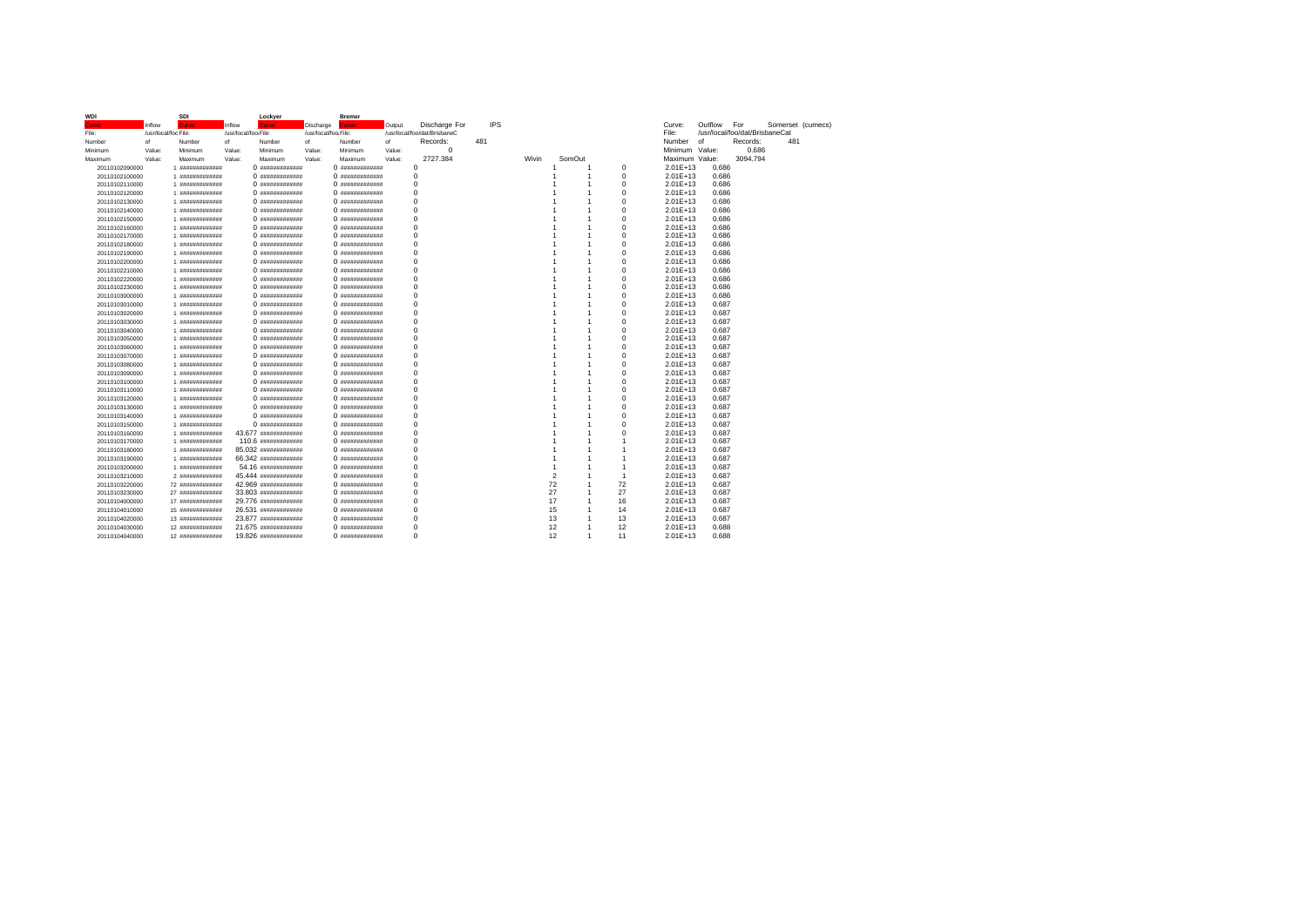| 20110104050000 | 11 #############   | 18.253 ининининнини   | 0 #############       | $\mathbf 0$ | 11  | $\mathbf{1}$   | 10                      | $2.01E+13$   | 0.688 |
|----------------|--------------------|-----------------------|-----------------------|-------------|-----|----------------|-------------------------|--------------|-------|
| 20110104060000 | 10 #############   | 16.899 ининининнини   | 0 #############       | $\mathbf 0$ | 10  | 1              | 10                      | $2.01E+13$   | 0.688 |
| 20110104070000 | 10 #############   | 15.722 являеванная    | 0 #############       | $\mathbf 0$ | 10  | 1              | 9                       | $2.01E+13$   | 0.688 |
| 20110104080000 | 9 #############    | 14.688 являетелет     | 0 #############       | $\mathbf 0$ | 9   | 1              | 9                       | $2.01E+13$   | 0.688 |
| 20110104090000 | 9 #############    | 13.77 ############    |                       | $\mathbf 0$ | 9   | 1              | 8                       | $2.01E+13$   | 0.688 |
| 20110104100000 | 9 #############    | 12.95 нининининнин    | 0 #############       | $\mathbf 0$ | 9   | 1              | 8                       | $2.01E+13$   | 0.688 |
| 20110104110000 | 8 ##############   | 12.211 ининининнини   |                       | $\mathbf 0$ | 8   | 1              | 8                       | $2.01E+13$   | 0.688 |
| 20110104120000 | 8 ##############   | 11.539 #############  | 0 #############       | $\mathbf 0$ | 8   | 1              | $\overline{7}$          | $2.01E+13$   | 0.688 |
| 20110104130000 | 8 #############    | 10.926 являетсяние    | 0 #############       | $\Omega$    | 8   | 1              | $\overline{7}$          | $2.01E+13$   | 0.688 |
| 20110104140000 | 7 #############    | 10.362 иннининнинин   | 0 #############       | $\mathbf 0$ | 7   |                | $\overline{7}$          | $2.01E+13$   | 0.688 |
| 20110104150000 | 7 #############    | 9.841 #############   | 0 #############       | 0           | 7   | 1              | 6                       | $2.01E+13$   | 0.688 |
| 20110104160000 | 7 #############    | 9.358 #############   |                       | $\mathbf 0$ | 7   | 1              | 6                       | $2.01E+13$   | 0.688 |
| 20110104170000 | 6 #############    | 8.908 #############   |                       | $\mathbf 0$ | 6   | 1              | 6                       | $2.01E+13$   | 0.688 |
| 20110104180000 | 6 #############    | 8.487 #############   |                       | 0           | 6   | 1              | 5                       | $2.01E+13$   | 0.688 |
| 20110104190000 | 6 #############    | 8.093 #############   |                       | $\Omega$    | 6   | 1              | 5                       | $2.01E+13$   | 0.688 |
| 20110104200000 | 6 #############    | 7.722 ############    | 0 #############       | $\mathbf 0$ | 6   | 1              | 5                       | $2.01E+13$   | 0.688 |
| 20110104210000 | 5 #############    | 7.372 ############    | 0 #############       | 0           | 5   | 1              | 5                       | $2.01E+13$   | 0.688 |
| 20110104220000 | 5 #############    | 7.042 #############   | 0 #############       | $\mathbf 0$ | 5   | 1              | 4                       | $2.01E+13$   | 0.688 |
| 20110104230000 | 5 #############    | 6.73 #############    | 0 #############       | $\mathbf 0$ | 5   | 1              | 4                       | $2.01E+13$   | 0.688 |
| 20110105000000 | 5 #############    | 6.434 #############   |                       | 0           | 5   | 1              | 4                       | $2.01E+13$   | 0.688 |
| 20110105010000 | 5 #############    | 6.154 #############   |                       | $\Omega$    | 5   | 1              | 4                       | $2.01E+13$   | 0.688 |
| 20110105020000 | 4 ##############   | 5.888 #############   | 0 #############       | $\mathbf 0$ | Δ   | 1              | 4                       | $2.01E+13$   | 0.688 |
| 20110105030000 | 4 #############    | 5.635 #############   |                       | 0           | 4   | 1              | 4                       | $2.01E+13$   | 0.688 |
| 20110105040000 | 4 ##############   | 5.395 #############   | 0 #############       | $\mathbf 0$ | Δ   | 1              | 3                       | $2.01E+13$   | 0.688 |
| 20110105050000 | 4 ##############   | 5.166 #############   |                       | $\Omega$    | 4   | 1              | 3                       | $2.01E+13$   | 0.688 |
| 20110105060000 | 4 ##############   | 4.948 #############   |                       | 0           | 4   | 1              | 3                       | $2.01E+13$   | 0.688 |
| 20110105070000 | 4 #############    | 4.74 #############    |                       | $\Omega$    | Δ   | 1              | 3                       | $2.01E+13$   | 0.688 |
| 20110105080000 | 4 ##############   | 4.542 #############   |                       | 0           | 4   | 1              | 3                       | $2.01E+13$   | 0.688 |
| 20110105090000 | 3 #############    | 4.354 #############   |                       | 0           | 3   | 1              | 3                       | $2.01E+13$   | 0.688 |
| 20110105100000 | 3 #############    | 4.174 #############   |                       | $\Omega$    | 3   | 1              | 3                       | $2.01E+13$   | 0.688 |
| 20110105110000 | 3 #############    | 4.002 #############   |                       | $\Omega$    | 3   | 1              | $\overline{2}$          | $2.01E+13$   | 0.688 |
| 20110105120000 | 3 #############    | 3.838 ининининнини    | 0 #############       | 0.002       | 3   | 1              | $\overline{\mathbf{c}}$ | $2.01E+13$   | 0.688 |
| 20110105130000 | 3 #############    | 3.681 #############   |                       | 0.008       | 3   | 1              | $\overline{\mathbf{c}}$ | $2.01E+13$   | 0.688 |
| 20110105140000 | 3 #############    | 3.532 #############   |                       | 0.035       | 3   | 1              | $\overline{\mathbf{c}}$ | $2.01E+13$   | 0.688 |
| 20110105150000 | 3 #############    | 3.392 #############   | $0.001$ $#$           | 0.114       | 3   | 1              | $\overline{\mathbf{c}}$ | $2.01E+13$   | 0.688 |
| 20110105160000 | 3 #############    | 8.577 #############   | $0.004$ ############# | 0.31        | 3   | 1              | $\overline{\mathbf{c}}$ | $2.01E+13$   | 0.688 |
| 20110105170000 | 4 ##############   | 20.319 ############   | $0.012$ ############# | 0.717       | 4   | 1              | 4                       | $2.01E+13$   | 0.688 |
| 20110105180000 | 8 #############    | 31.079 ининининнини   | 5.883 #############   | 1.441       | 8   | 1              | $\overline{7}$          | $2.01E+13$   | 0.688 |
| 20110105190000 | 231 #############  | 63.969 #############  | 17.469 ############   | 2.566       | 231 | 1              | 231                     | $2.01E+13$   | 0.688 |
| 20110105200000 | 389 #############  | 124.532 ############  | 28.075 ############   | 8.935       | 389 | 1              | 389                     | $2.01E+13$   | 0.688 |
| 20110105210000 | 244 ############## | 181.329 ############# | 38.232 #############  | 28.257      | 244 | 1              | 243                     | $2.01E+13$   | 0.688 |
| 20110105220000 | 215 #############  | 199.005 ############# | 44.911 #############  | 59.308      | 215 | $\overline{1}$ | 215                     | $2.01E+13$   | 0.688 |
| 20110105230000 | 193 #############  | 182.112 ############# | 53.465 #############  | 95,907      | 193 | 1              | 192                     | $2.01E+13$   | 0.688 |
| 20110106000000 | 181 #############  | 166.88 ############   | 63.793 #############  | 126.238     | 181 | 1              | 181                     | $2.01E+13$   | 0.688 |
| 20110106010000 | 173 #############  | 154.732 иннининнинин  | 74.986 ############   | 144.277     | 173 | $\overline{1}$ | 172                     | $2.01E + 13$ | 0.688 |
| 20110106020000 | 166 #############  | 145.297 ############  | 85.924 #############  | 151.667     | 166 | 1              | 165                     | $2.01E + 13$ | 0.688 |
| 20110106030000 | 166 #############  | 137.606 ############# | 95.685 #############  | 152.213     | 166 | 1              | 165                     | $2.01E + 13$ | 0.688 |
| 20110106040000 | 156 #############  | 130.982 ############  | 103.702 ############# | 148.68      | 156 | 1              | 155                     | $2.01E+13$   | 0.688 |
| 20110106050000 | 149 #############  | 125.004 ############  | 109.763 ############  | 142.649     | 149 | 1              | 149                     | $2.01E + 13$ | 0.688 |
| 20110106060000 | 143 #############  | 119.471 ининининнини  | 113.919 ############  | 135.134     | 143 | -1             | 142                     | $2.01F + 13$ | 0.688 |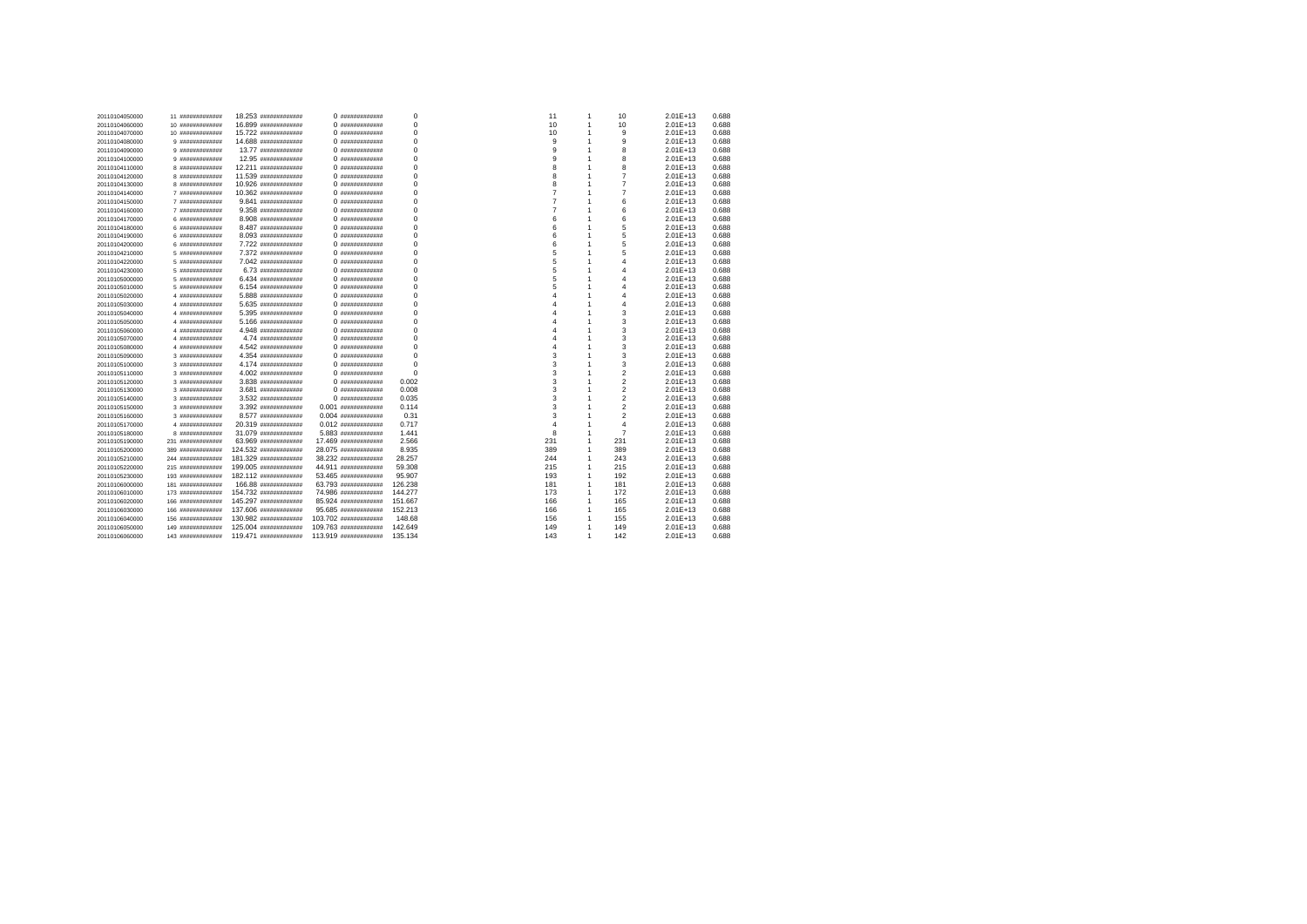| 20110106070000                   | 137 #############  | 114.239 ############# | 116.384 ############# | 126.91  | 137  | $\overline{1}$ | 136  | $2.01E+13$   | 0.688 |
|----------------------------------|--------------------|-----------------------|-----------------------|---------|------|----------------|------|--------------|-------|
| 20110106080000                   | 132 #############  | 109.224 ############# | 117.445 ############# | 118,594 | 132  | $\overline{1}$ | 131  | $2.01E+13$   | 0.689 |
| 20110106090000                   | 127 #############  | 104.379 ############# | 117.411 ############# | 110.633 | 127  | $\overline{1}$ | 126  | 2.01E+13     | 0.689 |
| 20110106100000                   | 123 #############  | 99.684 #############  | 116.598 ############# | 103.307 | 123  | $\overline{1}$ | 122  | 2.01E+13     | 0.689 |
| 20110106110000                   | 205 #############  | 106.011 ############# | 129.044 ############# | 109.129 | 205  | 1              | 204  | 2.01E+13     | 0.689 |
| 20110106120000                   | 329 #############  | 226.341 ############# | 155.227 ############# | 138.049 | 329  | $\overline{1}$ | 328  | $2.01E+13$   | 0.689 |
| 20110106130000                   | 352 #############  | 372.455 ############# | 167.4 ############    | 152.944 | 352  | 1              | 352  | $2.01E+13$   | 0.689 |
| 20110106140000                   | 357 #############  | 358.154 ############# | 169.593 ############# | 141.74  | 357  | $\overline{1}$ | 356  | $2.01E+13$   | 0.689 |
| 20110106150000                   | 322 #############  | 306.551 ############# | 177.765 ############  | 134.08  | 322  | $\overline{1}$ | 322  | $2.01E+13$   | 0.689 |
| 20110106160000                   | 311 #############  | 273.255 ############# | 187.85 #############  | 132.039 | 311  | 1              | 310  | $2.01E+13$   | 0.689 |
| 20110106170000                   | 309 #############  | 253.347 ############# | 197.811 ############# | 134.655 | 309  | 1              | 308  | 2.01E+13     | 0.69  |
| 20110106180000                   | 309 #############  | 239.566 ############# | 207.131 инининининин  | 142,279 | 309  | 1              | 308  | $2.01E+13$   | 0.69  |
| 20110106190000                   | 316 #############  | 228.674 ############# | 215.311 ############# | 155.636 | 316  | $\overline{1}$ | 316  | $2.01E+13$   | 0.69  |
| 20110106200000                   | 335 #############  | 219.808 ############# | 222.205 ############# | 174,956 | 335  | $\overline{1}$ | 334  | 2.01E+13     | 0.69  |
| 20110106210000                   | 368 #############  | 212.09 #############  | 228.032 ############# | 200.294 | 368  | -1             | 367  | $2.01E+13$   | 0.69  |
| 20110106220000                   | 420 #############  | 204.968 ############# | 233.269 ############# | 231.27  | 420  | 1              | 419  | 2.01E+13     | 0.69  |
| 20110106230000                   | 494 #############  | 198.108 ############# | 238.526 ############# | 262.245 | 494  | $\overline{1}$ | 494  | $2.01E+13$   | 0.69  |
| 20110107000000                   | 597 #############  | 192.795 ############# | 244.442 ############# | 289.387 | 597  | 1              | 596  | $2.01E+13$   | 0.691 |
| 20110107010000                   | 844 #############  | 218.455 ############# | 251.599 ############# | 312.636 | 844  | 1              | 843  | $2.01E+13$   | 0.691 |
| 20110107020000                   | 925 #############  | 224.936 ############# | 260.489 ############# | 329.996 | 925  | $\overline{1}$ | 924  | 2.01E+13     | 0.691 |
| 20110107030000                   | 1029 ############# | 208.24 #############  | 271.501 ############# | 341.051 | 1029 | 1              | 1028 | $2.01E + 13$ | 0.691 |
| 20110107040000                   | 1150 ############# | 198.833 ############# | 284.91 #############  | 346.317 | 1150 | $\overline{1}$ | 1149 | 2.01E+13     | 0.691 |
| 20110107050000                   | 1259 ############# | 223.134 ############# | 300.798 ############# | 346,703 | 1259 | 1              | 1258 | $2.01E+13$   | 0.691 |
| 20110107060000                   | 1362 ############# | 230.754 ининенциинин  | 318.963 ############# | 343.22  | 1362 | $\overline{1}$ | 1361 | $2.01E + 13$ | 0.692 |
| 20110107070000                   | 1390 ############# | 257.387 ############# | 338.931 ############# | 336.854 | 1390 | 1              | 1390 | $2.01E + 13$ | 0.692 |
| 20110107080000                   | 1535 ############# | 363.893 ############# | 360.044 ############# | 328,488 | 1535 | $\overline{1}$ | 1534 | 2.01E+13     | 0.692 |
| 20110107090000                   | 1620 ############# | 359.139 ############# | 396.731 ############# | 345.738 | 1620 | 1              | 1619 | $2.01E+13$   | 0.692 |
| 20110107100000                   | 1633 ############# | 372.159 ############# | 435.657 ############# | 379.664 | 1633 | $\overline{1}$ | 1633 | $2.01E + 13$ | 0.692 |
| 20110107110000                   | 2050 ############# | 541.405 ############# | 457.103 ############# | 384.782 | 2050 | -1             | 2050 | $2.01E+13$   | 0.693 |
| 20110107120000                   | 2127 ############# | 681.457 ############# | 478.293 ############# | 379.253 | 2127 | $\overline{1}$ | 2127 | $2.01E+13$   | 0.693 |
| 20110107130000                   | 1970 ############# | 738.02 #############  | 500.075 ############# | 380.105 | 1970 | 1              | 1969 | $2.01E + 13$ | 0.694 |
| 20110107140000                   | 1773 ############# | 696.626 ############# | 518.178 ############# | 384.839 | 1773 | $\overline{1}$ | 1772 | $2.01E+13$   | 0.695 |
| 20110107150000                   | 1689 ############# | 639.754 ############# | 535.214 ############# | 389.394 | 1689 | $\overline{1}$ | 1688 | 2.01E+13     | 0.695 |
| 20110107160000                   | 1623 ############# | 601.745 ############# | 550.702 ############# | 391.881 | 1623 | $\overline{1}$ | 1622 | $2.01E+13$   | 0.696 |
| 20110107170000                   | 1572 ############# | 574.701 ************* | 563.924 ############# | 391.038 | 1572 | $\overline{1}$ | 1572 | $2.01E + 13$ | 0.697 |
| 20110107180000                   | 1556 ############# | 558.68 #############  | 574.113 ############# | 386.552 | 1556 | 1              | 1555 | 2.01E+13     | 0.697 |
| 20110107190000                   | 1531 ############# | 535.586 ############# | 580.798 ############# | 380.021 | 1531 | -1             | 1530 | 2.01E+13     | 0.698 |
| 20110107200000                   | 1522 ############# | 512.173 ############# | 583.876 ############# | 371.015 | 1522 | $\overline{1}$ | 1521 | $2.01E+13$   | 0.698 |
| 20110107210000                   | 1524 ############# | 488.422 ############# | 583.541 ############# | 359,488 | 1524 | 1              | 1523 | $2.01E + 13$ | 0.698 |
| 20110107220000                   | 1533 ############# | 464.274 ############# | 580.17 #############  | 347.305 | 1533 | -1             | 1532 | $2.01E+13$   | 0.699 |
| 20110107230000                   | 1544 ############# | 439.929 ############# | 574.218 ############# | 334.602 | 1544 | -1             | 1544 | $2.01E + 13$ | 0.699 |
|                                  | 1557 ############# | 415.751 ############# | 566.145 ############# | 321.545 | 1557 | $\overline{1}$ | 1556 | 2.01E+13     | 0.7   |
| 20110108000000<br>20110108010000 | 1570 ############# | 392.044 ############# | 556.378 ############# | 308.333 | 1570 | 1              | 1569 | $2.01E + 13$ | 0.7   |
| 20110108020000                   | 1581 ############# | 368.964 ############# | 545.287 ############# | 295.168 | 1581 | -1             | 1580 | 2.01E+13     | 0.7   |
|                                  |                    | 346.701 ############# | 533.186 ############# | 282.228 | 1589 | -1             | 1589 | $2.01E + 13$ | 0.7   |
| 20110108030000                   | 1589 ############# | 325.509 ############# | 520.333 ############# | 269.644 |      | 1              |      |              | 0.701 |
| 20110108040000                   | 1593 ############# |                       |                       |         | 1593 | -1             | 1592 | 2.01E+13     |       |
| 20110108050000                   | 1590 ############# | 305.409 ############# | 506.944 ############# | 257.504 | 1590 | -1             | 1589 | $2.01E+13$   | 0.701 |
| 20110108060000                   | 1577 ############# | 286.378 ############# | 493.199 ############# | 245.854 | 1577 |                | 1576 | 2.01E+13     | 0.701 |
| 20110108070000                   | 1554 ############# | 268.517 ############# | 479.249 ############# | 234.711 | 1554 | -1             | 1553 | $2.01E+13$   | 0.701 |
| 20110108080000                   | 1520 ############# | 251.818 ############# | 465.226 ############  | 224.075 | 1520 | $\overline{1}$ | 1519 | $2.01E+13$   | 0.701 |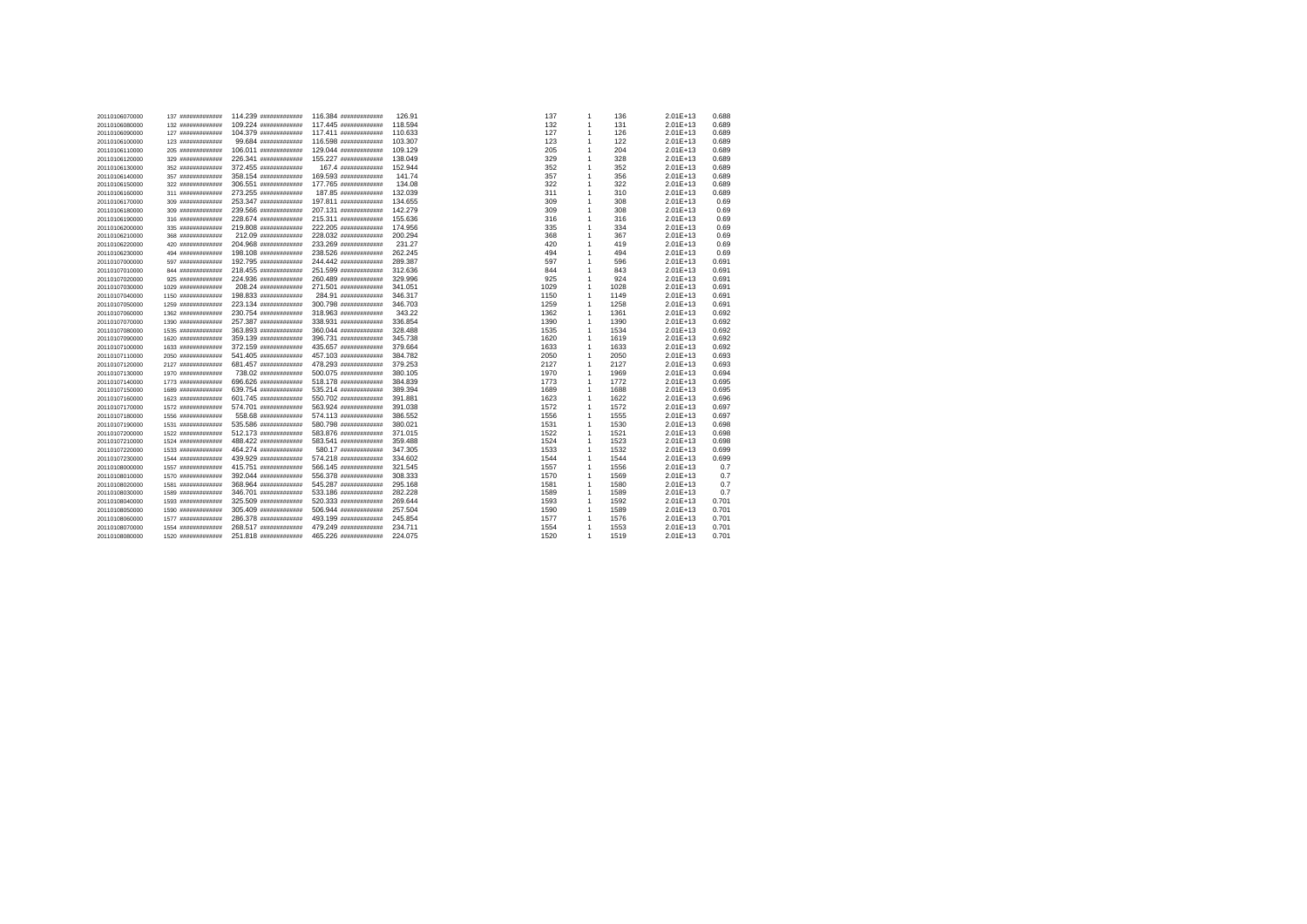| 20110108090000 | 1476 ############# | 236.242 #############                    | 451.24 #############  | 213.934 | 1476 | $\overline{1}$ | 1476 | $2.01E + 13$ | 0.701   |
|----------------|--------------------|------------------------------------------|-----------------------|---------|------|----------------|------|--------------|---------|
| 20110108100000 | 1424 ############# | 221.724 #############                    | 437.39 ############   | 204,272 | 1424 | $\overline{1}$ | 1423 | $2.01E+13$   | 0.701   |
| 20110108110000 | 1364 ############# | 208.192 #############                    | 423.755 ############# | 195,073 | 1364 | $\overline{1}$ | 1363 | $2.01E+13$   | 0.701   |
| 20110108120000 | 1300 ############# | 195.765 #############                    | 410.404 ############  | 186.319 | 1300 | $\overline{1}$ | 1299 | $2.01E+13$   | 0.701   |
| 20110108130000 | 1233 ############# | 184.319 #############                    | 397.389 ############  | 177,995 | 1233 | $\overline{1}$ | 1233 | $2.01E+13$   | 0.701   |
| 20110108140000 | 1168 ############# | 175.521 #############                    | 384.84 #############  | 171.812 | 1168 | $\overline{1}$ | 1167 | $2.01E+13$   | 0.701   |
| 20110108150000 | 1141 ############# | 174.701 ############                     | 374.005 ############  | 165.676 | 1141 | $\overline{1}$ | 1141 | $2.01E+13$   | 0.701   |
| 20110108160000 | 1045 ############# | 173.847 ############                     | 364.172 ############  | 158,094 | 1045 | $\overline{1}$ | 1044 | $2.01E+13$   | 0.701   |
| 20110108170000 | 979 #############  | 177.109 ############                     | 353.7 ############    | 151.243 | 979  | $\overline{1}$ | 978  | $2.01E + 13$ | 0.701   |
| 20110108180000 | 916 #############  | 187.315 #############                    | 343.007 ############  | 144.799 | 916  | $\overline{1}$ | 916  | 2.01E+13     | 0.7     |
| 20110108190000 | 858 #############  | 196.524 #############                    | 332.431 ############# | 138,596 | 858  | $\overline{1}$ | 857  | 2.01E+13     | 0.7     |
| 20110108200000 | 804 ############## | 203.66 #############                     | 322.147 ############  | 132.61  | 804  | $\overline{1}$ | 803  | 2.01E+13     | 0.7     |
| 20110108210000 | 755 #############  | 208.618 #############                    | 312.231 ############# | 126,883 | 755  | 1              | 754  | 2.01E+13     | 0.7     |
| 20110108220000 | 715 #############  | 246.737 #############                    | 302.693 ############  | 121.453 | 715  | 1              | 714  | $2.01E+13$   | 0.7     |
| 20110108230000 | 677 #############  | 242.7 ############                       | 293.513 ############  | 116.334 | 677  | $\overline{1}$ | 676  | 2.01E+13     | 0.7     |
| 20110109000000 | 637 #############  | 243.954 #############                    | 284.649 ############  | 111.522 | 637  | $\overline{1}$ | 637  | $2.01E+13$   | 0.7     |
| 20110109010000 | 603 #############  | 237.524 #############                    | 276.058 ############# | 107.002 | 603  | $\overline{1}$ | 602  | $2.01E+13$   | 0.7     |
| 20110109020000 | 573 #############  | 229.492 #############                    | 267.696 ############# | 102.76  | 573  | $\overline{1}$ | 573  | 2.01E+13     | 0.7     |
| 20110109030000 | 549 #############  | 221.662 #############                    | 259.525 ############# | 98.79   | 549  | $\overline{1}$ | 548  | $2.01E + 13$ | 0.7     |
| 20110109040000 | 533 ############## | 215.92 #############                     | 251.515 ############# | 95.102  | 533  | $\overline{1}$ | 532  | 2.01E+13     | 0.699   |
| 20110109050000 | 519 #############  | 285.228 #############                    | 243.647 ининининнини  | 91.711  | 519  | $\overline{1}$ | 518  | $2.01E + 13$ | 0.699   |
| 20110109060000 | 589 #############  | 433.734 #############                    | 235.906 ############# | 88.632  | 589  | $\overline{1}$ | 589  | $2.01E+13$   | 0.699   |
| 20110109070000 | 519 #############  | 473.496 #############                    | 228.286 ############# | 85,869  | 519  | $\overline{1}$ | 518  | $2.01E+13$   | 0.699   |
| 20110109080000 | 508 #############  | 497.276 ############                     | 220.785 ############# | 83.401  | 508  | 1              | 507  | 2.01E+13     | 0.699   |
| 20110109090000 | 501 #############  | 516.868 #############                    | 213.405 ############# | 81.187  | 501  | 1              | 500  | $2.01E+13$   | 0.699   |
| 20110109100000 | 513 #############  | 646.854 #############                    | 206.151 ############# | 81.315  | 513  | $\overline{1}$ | 512  | 2.01E+13     | 0.7     |
| 20110109110000 | 955 #############  | 924.396 #############                    | 218.99 #############  | 109.11  | 955  | $\overline{1}$ | 954  | $2.01E+13$   | 0.7     |
| 20110109120000 | 1129 ############# | 1130.937 #############                   | 237.611 ############# | 144,663 | 1129 | $\overline{1}$ | 1128 | $2.01E + 13$ | 0.7     |
| 20110109130000 | 937 #############  | 1143.096 #############                   | 237.092 ############  | 158.521 | 937  | $\overline{1}$ | 936  | 2.01E+13     | 0.701   |
| 20110109140000 | 958 #############  | 1296.2 #############                     | 233.199 ############# | 177,931 | 958  | $\overline{1}$ | 957  | $2.01E + 13$ | 0.701   |
| 20110109150000 | 1729 ############# | 1853.546 #############                   | 231.996 ############  | 202.137 | 1729 | $\overline{4}$ | 1725 | $2.01E + 13$ | 3.581   |
| 20110109160000 | 2090 ############# | 2587.299 #############                   | 260.977 ############# | 241.083 | 2090 | 16             | 2073 | $2.01E+13$   | 16.382  |
| 20110109170000 | 2233 ############# | 3004.589 **************                  | 318.211 ############# | 295.059 | 2233 | 35             | 2198 | $2.01E + 13$ | 34.799  |
| 20110109180000 | 2938 ############# | 3507.945 #############                   | 351.083 ############  | 322.931 | 2938 | 63             | 2875 | $2.01E+13$   | 63.072  |
| 20110109190000 | 3015 ############# | 3578.771 #############                   | 364.872 ############# | 321.8   | 3015 | 103            | 2912 | $2.01E+13$   | 103.309 |
| 20110109200000 | 3618 ############# | 3507.829 #############                   | 407.365 ининининнин   | 319,262 | 3618 | 150            | 3468 | $2.01E + 13$ | 150.015 |
| 20110109210000 | 4249 ############# | 3431.609 #############                   | 491.546 ############# | 332.509 | 4249 | 194            | 4055 | $2.01E+13$   | 194.146 |
| 20110109220000 | 4855 ############# | 3329.934 #############                   | 573.052 ############# | 339,803 | 4855 | 229            | 4626 | $2.01E+13$   | 228,742 |
| 20110109230000 | 5764 ############# | 3264.68 #############                    | 623.689 ############# | 323.971 | 5764 | 265            | 5498 | $2.01E + 13$ | 265,364 |
| 20110110000000 | 6616 ############# | 3209.258 #############                   | 664.138 ############# | 310.442 | 6616 | 299            | 6317 | $2.01E+13$   | 299.027 |
| 20110110010000 | 7315 ############# | 3052.006 #############                   | 695.916 ############# | 301.174 | 7315 | 334            | 6980 | $2.01E + 13$ | 334.169 |
| 20110110020000 | 7905 ############# | 2867.992 #############                   | 714.026 ############  | 293.299 | 7905 | 360            | 7545 | $2.01E+13$   | 360.164 |
| 20110110030000 | 8312 ############# | 2689.272 #############                   | 721.789 ############# | 285.995 | 8312 | 381            | 7931 | $2.01E+13$   | 381.486 |
| 20110110040000 | 8558 ############# | 2586.103 #############                   | 720.057 ############# | 278,623 | 8558 | 403            | 8154 | $2.01E + 13$ | 403.276 |
| 20110110050000 | 8800 ############# | 2540.351 #############                   | 715.842 ############  | 277,642 | 8800 | 420            | 8380 | $2.01E+13$   | 419.921 |
| 20110110060000 | 8871 ############# | 2459.539 #############                   | 726.353 ############# | 280,793 | 8871 | 448            | 8422 | $2.01E+13$   | 448.243 |
| 20110110070000 | 8550 ############# | 2325.925 #############                   | 726.231 ############  | 277,314 | 8550 | 460            | 8091 | $2.01E+13$   | 459.77  |
| 20110110080000 | 8329 ############# | 2330.523 #############                   | 709.207 ############  | 299.547 | 8329 | 477            | 7851 | $2.01E+13$   | 477.278 |
| 20110110090000 | 7946 ############# | 2236.366 #############                   | 700.334 ############  | 339,188 | 7946 | 489            | 7457 | $2.01E+13$   | 489.092 |
| 20110110100000 |                    | 7451 ############ 2078.003 ############# | 690.67 #############  | 369,781 | 7451 | 501            | 6950 | $2.01E + 13$ | 501.02  |
|                |                    |                                          |                       |         |      |                |      |              |         |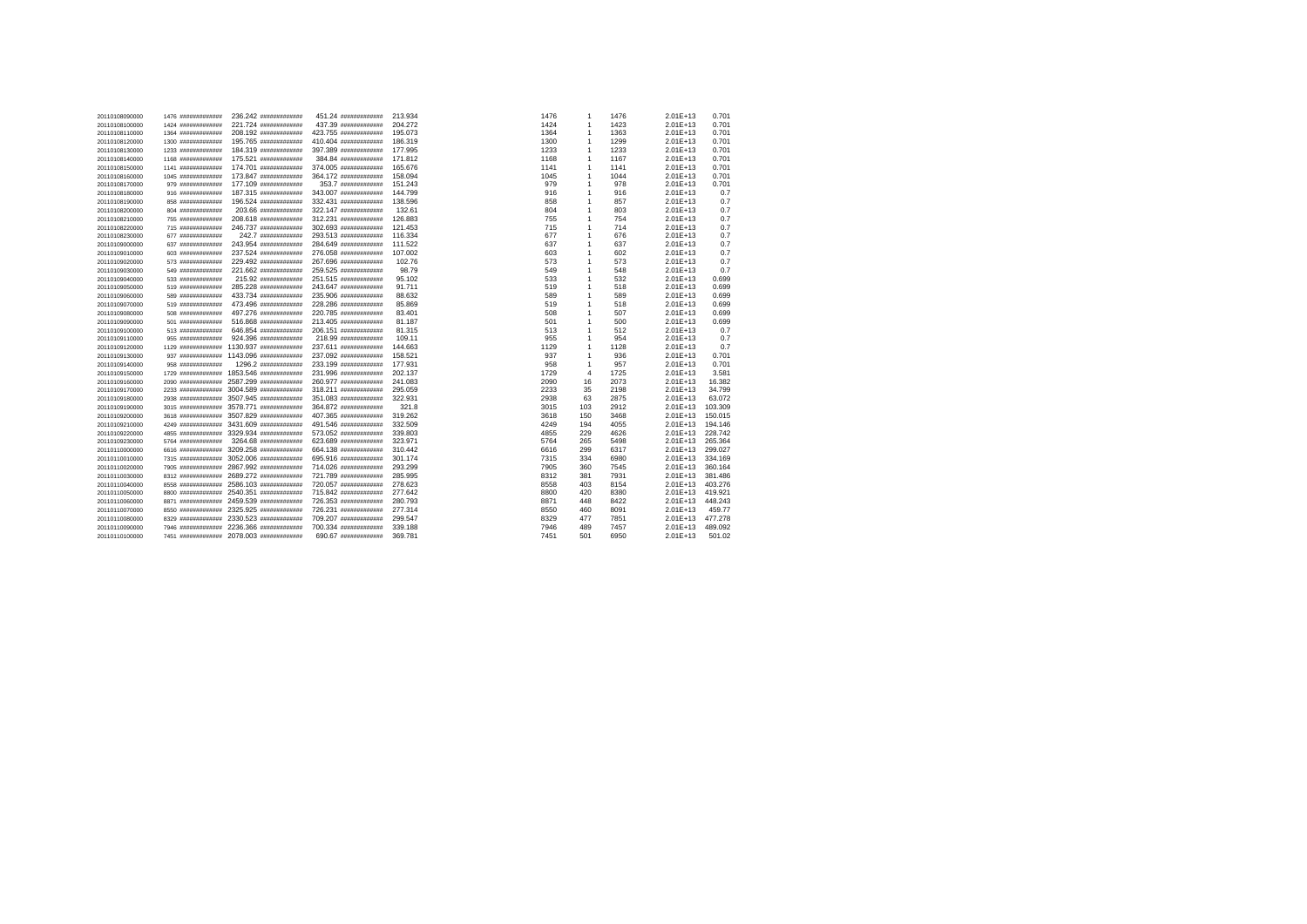| 20110110110000 | 7182 ############# | 2335.587 #############                       | 680.365 #############                                | 407.355  | 7182 | 519  | 6663 | $2.01E+13$        | 519.122 |
|----------------|--------------------|----------------------------------------------|------------------------------------------------------|----------|------|------|------|-------------------|---------|
| 20110110120000 | 8037 ############# | 2777.988 ############                        | 676.135 #############                                | 452.497  | 8037 | 544  | 7493 | 2.01E+13          | 543.656 |
| 20110110130000 | 7091 ############# | 2660.322 #############                       | 673.85 #############                                 | 506.425  | 7091 | 569  | 6522 | $2.01E+13$        | 568,639 |
| 20110110140000 | 6541 ############# | 2313.773 ############                        | 672.019 #############                                | 568.736  | 6541 | 588  | 5953 | 2.01E+13          | 587.674 |
| 20110110150000 | 6193 ############# | 2084.447 #############                       | 678.51 #############                                 | 638.582  | 6193 | 594  | 5599 | 2.01E+13          | 594.074 |
| 20110110160000 | 5768 ############# | 1886.306 #############                       | 697.848 #############                                | 709.621  | 5768 | 601  | 5168 | 2.01E+13          | 600.504 |
| 20110110170000 | 5451 ############# | 1715.349 ############                        | 731.146 #############                                | 771.822  | 5451 | 607  | 4844 | $2.01E+13$        | 606,959 |
| 20110110180000 | 5176 ############# | 1594.701 ############                        | 773.638 #############                                | 816,061  | 5176 | 601  | 4576 | 2.01E+13          | 600.504 |
| 20110110190000 | 4980 ############# | 1503.173 ############                        | 816.636 #############                                | 838.899  | 4980 | 601  | 4379 | 2.01E+13          | 600.504 |
| 20110110200000 | 4932 ############# | 1508.013 #############                       | 851.805 #############                                | 842.003  | 4932 | 607  | 4325 | 2.01E+13          | 606.959 |
| 20110110210000 | 4651 ############# | 1424.118 #############                       | 874.298 #############                                | 829.948  | 4651 | 601  | 4051 | $2.01E+13$        | 600.504 |
| 20110110220000 | 4452 ############# | 1313.859 #############                       | 883.308 #############                                | 808.09   | 4452 | 601  | 3852 | 2.01E+13          | 600.504 |
| 20110110230000 | 4250 ############# | 1214.665 ############                        | 880.877 #############                                | 782.54   | 4250 | 588  | 3663 | 2.01E+13          | 587.674 |
| 20110111000000 | 4022 ############# | 1124.119 #############                       | 870.302 #############                                | 754.934  | 4022 | 575  | 3447 | 2.01E+13          | 574.957 |
| 20110111010000 | 3809 ############# | 1067.828 #############                       | 854.885 #############                                | 726.304  | 3809 | 569  | 3241 | $2.01E+13$        | 568,639 |
| 20110111020000 | 3620 ############# | 1038.962 ############                        | 837.349 #############                                | 702.321  | 3620 | 562  | 3057 | 2.01E+13          | 562.352 |
| 20110111030000 | 3422 ############# | 975.496 #############                        | 819.764 #############                                | 680.664  | 3422 | 550  | 2873 | $2.01E+13$        | 549.859 |
| 20110111040000 | 3255 ############# | 1041.237 ############                        | 803.673 #############                                | 658.802  | 3255 | 537  | 2718 | 2.01E+13          | 537.479 |
| 20110111050000 | 4124 ############# | 1432.116 #############                       | 792.793 #############                                | 638.964  | 4124 | 544  | 3580 | $2.01E+13$        | 543.656 |
| 20110111060000 | 4508 ############# | 1776.897 ############                        | 871.781 #############                                | 626.173  | 4508 | 569  | 3940 | 2.01E+13          | 568.639 |
| 20110111070000 | 4737 ############# | 1941.922 ############                        | 1105.861 #############                               | 617.45   | 4737 | 588  | 4149 | $2.01E+13$        | 587.674 |
| 20110111080000 | 5471 ############# | 1847.331 ############                        | 1388.216 #############                               | 608.267  | 5471 | 607  | 4864 | 2.01E+13          | 606.959 |
| 20110111090000 | 5883 ############# | 1722.972 ############                        | 1624.259 ############                                | 627.727  | 5883 | 613  | 5270 | $2.01E+13$        | 613.443 |
| 20110111100000 | 6326 ############# | 1659.195 #############                       | 1794.912 ############                                | 687.132  | 6326 | 633  | 5693 | 2.01E+13          | 633.067 |
| 20110111110000 | 6550 ############# | 1823.031 #############                       | 1934.388 #############                               | 830.884  | 6550 | 653  | 5897 | $2.01E+13$        | 652.94  |
| 20110111120000 | 6830 ############# | 2128.176 ############                        | 2046.537 #############                               | 1046.287 | 6830 | 680  | 6151 | 2.01E+13          | 679.83  |
| 20110111130000 | 7343 ############# | 2680.635 ############ 2151.539 ############# |                                                      | 1303.008 | 7343 | 728  | 6615 | $2.01E+13$        | 727.961 |
| 20110111140000 | 8227 ############# | 2993.631 #############                       | 2291.232 ############                                | 1620.668 | 8227 | 770  | 7457 | 2.01E+13          | 770.305 |
| 20110111150000 | 8108 ############# | 2961.391 #############                       | 2363.64 #############                                | 1925.43  | 8108 | 836  | 7272 | 2.01E+13          | 835.702 |
| 20110111160000 | 8232 ############# | 2857.218 ############                        | 2386.219 ############                                | 2182.354 | 8232 | 881  | 7351 | 2.01E+13          | 880.554 |
| 20110111170000 | 8296 ############# | 2802.981 #############                       | 2446.011 ############ 2401.783                       |          | 8296 | 934  | 7362 | $2.01E+13$        | 934.154 |
| 20110111180000 | 8105 ############# | 2834.008 #############                       | 2527.769 ############                                | 2569.075 | 8105 | 973  | 7131 | 2.01E+13          | 973.279 |
| 20110111190000 | 7872 ############# |                                              | 2821.411 ############ 2610.276 ############ 2675.125 |          | 7872 | 1005 | 6867 | 2.01E+13 1005.085 |         |
| 20110111200000 | 7564 ############# | 2703.021 #############                       | 2685.086 ############# 2727.384                      |          | 7564 | 1045 | 6519 | 2.01E+13 1045.474 |         |
| 20110111210000 | 7225 ############# | 2554.457 ############                        | 2745.96 ############# 2727.002                       |          | 7225 | 1087 | 6138 | 2.01E+13          | 1086.57 |
| 20110111220000 | 6858 ############# | 2401.192 #############                       | 2792.789 ############                                | 2685.748 | 6858 | 1112 | 5747 | 2.01E+13 1111.564 |         |
| 20110111230000 | 6647 ############# |                                              | 2246.698 ############ 2832.749 ############ 2611.851 |          | 6647 | 1287 | 5360 | 2.01E+13          | 1286.9  |
| 20110112000000 | 6442 ############# | 2093.335 #############                       | 2867.278 ############                                | 2511.229 | 6442 | 1454 | 4989 | 2.01E+13 1453.674 |         |
| 20110112010000 | 6323 ############# | 1943.387 #############                       | 2896.139 #############                               | 2391.502 | 6323 | 1686 | 4637 | 2.01E+13 1686.259 |         |
| 20110112020000 | 6215 ############# | 1798.881 ############                        | 2917.742 ############                                | 2260.62  | 6215 | 1911 | 4305 | 2.01E+13 1910.632 |         |
| 20110112030000 | 6119 ############# | 1661.375 ############                        | 2929.842 ############ 2124.604                       |          | 6119 | 2127 | 3992 | 2.01E+13 2126.902 |         |
| 20110112040000 | 6033 ############# | 1531.882 ############                        | 2930.249 #############                               | 1987.671 | 6033 | 2335 | 3698 | 2.01E+13 2335.258 |         |
| 20110112050000 | 5956 ############# | 1410.916 #############                       | 2917.328 ############# 1852.858                      |          | 5956 | 2536 | 3420 | 2.01E+13 2535.936 |         |
| 20110112060000 | 5888 ############# | 1298.585 #############                       | 2890.22 ############# 1722.394                       |          | 5888 | 2729 | 3158 | 2.01E+13 2729.219 |         |
| 20110112070000 | 5829 ############# | 1194.707 ############                        | 2848.866 ############# 1597.868                      |          | 5829 | 2915 | 2914 | 2.01E+13 2915.399 |         |
| 20110112080000 | 5780 ############# | 1098.916 ############                        | 2793.907 ############ 1480.341                       |          | 5780 | 3095 | 2685 | 2.01E+13 3094.794 |         |
| 20110112090000 | 5522 ############# | 1010.742 #############                       | 2726.544 ############ 1370.426                       |          | 5522 | 3049 | 2473 | 2.01E+13 3049.018 |         |
| 20110112100000 | 5280 ############# | 929.674 ############                         | 2648.366 ############ 1268.375                       |          | 5280 | 3003 | 2277 | 2.01E+13 3002.772 |         |
| 20110112110000 | 5052 ############# | 855.193 ############                         | 2561.19 ############ 1174.159                        |          | 5052 | 2956 | 2096 | 2.01E+13 2956.254 |         |
| 20110112120000 | 4840 ############# |                                              | 786.799 ############ 2466.914 ############ 1087.545  |          | 4840 | 2910 | 1930 | 2.01E+13 2909.64  |         |
|                |                    |                                              |                                                      |          |      |      |      |                   |         |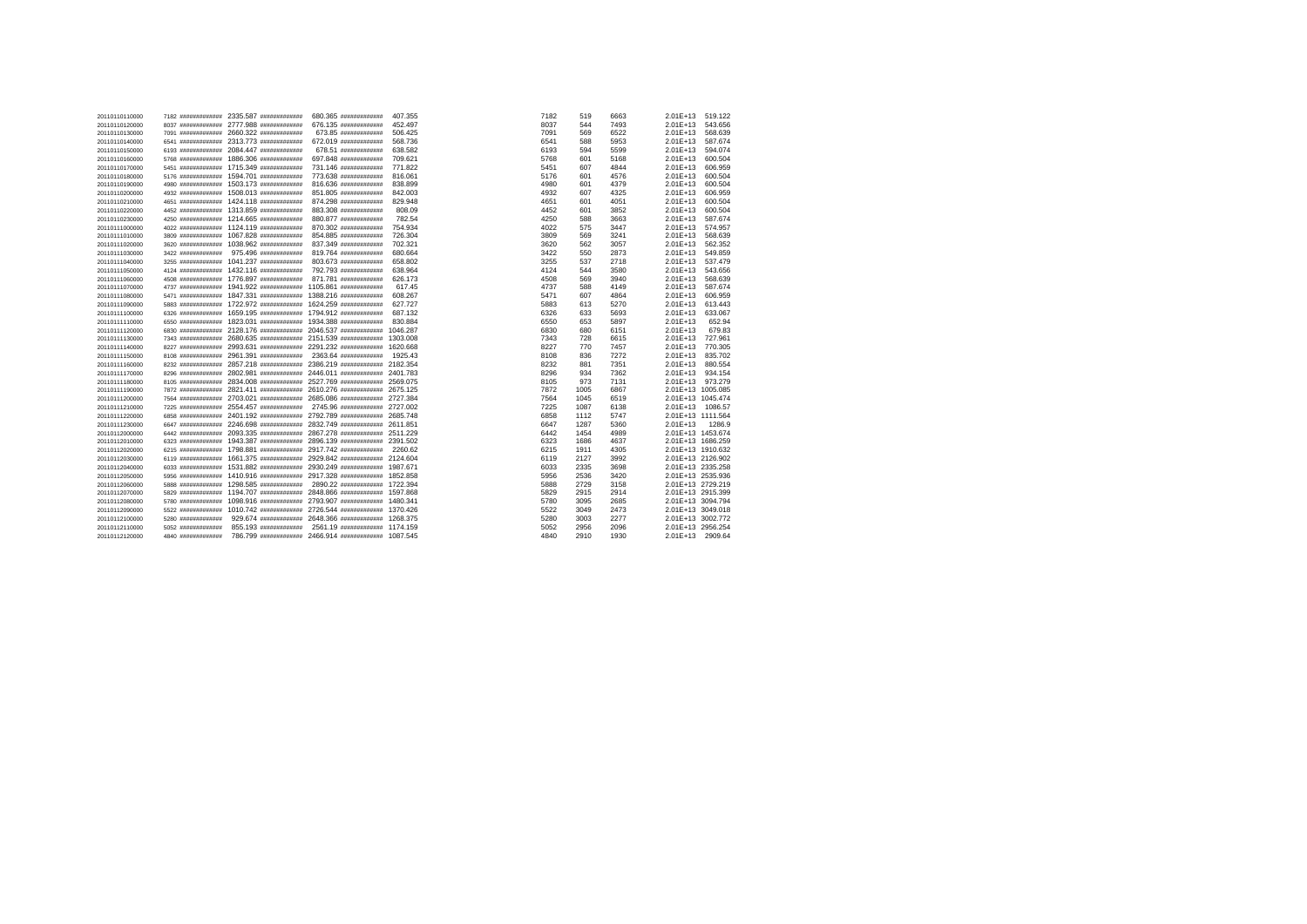| 20110112130000 | 4641 ############# | 724.016 ############       | 2367.41 #############  | 1008.164 | 4641 | 2863 | 1778 | 2.01E+13 2863.085 |         |
|----------------|--------------------|----------------------------|------------------------|----------|------|------|------|-------------------|---------|
| 20110112140000 | 4455 ############# | 666.402 ############       | 2264.437 ############  | 935,558  | 4455 | 2817 | 1638 | 2.01E+13 2816.737 |         |
| 20110112150000 | 4281 ############# | 613.545 #############      | 2159.592 ############# | 869,229  | 4281 | 2771 | 1510 | 2.01E+13 2770.717 |         |
| 20110112160000 | 4118 ############# | 565.064 #############      | 2054.276 ############# | 808.663  | 4118 | 2725 | 1393 | 2.01E+13 2725.145 |         |
| 20110112170000 | 3966 ############# | 520.607 ############       | 1949.684 ############# | 753.353  | 3966 | 2680 | 1286 | 2.01E+13 2680.117 |         |
| 20110112180000 | 3824 ############# | 479.848 ############       | 1846.805 ############# | 702.818  | 3824 | 2636 | 1189 | 2.01E+13 2635.727 |         |
| 20110112190000 | 3691 ############# | 442.484 инининининин       | 1746.432 ############  | 656,603  | 3691 | 2592 | 1099 | 2.01E+13 2592.051 |         |
| 20110112200000 | 3567 ############# | 408.236 #############      | 1649.182 ############# | 614.291  | 3567 | 2549 | 1018 | 2.01E+13 2549.168 |         |
| 20110112210000 | 3450 ############# | 376.845 ############       | 1555.513 ############# | 575,501  | 3450 | 2507 | 943  | 2.01E+13 2507.133 |         |
| 20110112220000 | 3340 ############# | 348.071 ############       | 1465.747 ############  | 539,888  | 3340 | 2466 | 874  | 2.01E+13 2466.012 |         |
| 20110112230000 | 3237 ############# | 321.694 #############      | 1380.088 ############# | 507.141  | 3237 | 2426 | 811  | 2.01E+13          | 2425.85 |
| 20110113000000 | 3140 ############# | 297.509 ############       | 1298.649 ############# | 476.982  | 3140 | 2387 | 754  | $2.01E+13$        | 2386.7  |
| 20110113010000 | 3049 ############# | 275.33 #############       | 1221.46 #############  | 449.159  | 3049 | 2349 | 701  | $2.01E+13$        | 2348.6  |
| 20110113020000 | 2964 ############# | 254.983 ############       | 1148.491 ############# | 423,449  | 2964 | 2312 | 652  | 2.01E+13 2311.595 |         |
| 20110113030000 | 2883 ############# | 236.311 #############      | 1079.666 ############  | 399.651  | 2883 | 2276 | 608  | 2.01E+13 2275.725 |         |
| 20110113040000 | 2808 ############# | 219.169 ############       | 1014.868 ############# | 377,587  | 2808 | 2241 | 567  | 2.01E+13 2241.025 |         |
| 20110113050000 | 2736 ############# | 203.423 #############      | 953.958 #############  | 357,095  | 2736 | 2208 | 529  | 2.01E+13 2207.538 |         |
| 20110113060000 | 2669 ############# | 188.953 #############      | 896.774 #############  | 338,033  | 2669 | 2175 | 494  | 2.01E+13 2175.304 |         |
| 20110113070000 | 2606 ############# | 175.647 ############       | 843.146 #############  | 320,272  | 2606 | 2144 | 462  | 2.01E+13 2144.371 |         |
| 20110113080000 | 2547 ############# | 163.405 #############      | 792.894 #############  | 303,697  | 2547 | 2115 | 432  | 2.01E+13 2114.789 |         |
| 20110113090000 | 2492 ############# | 152.135 #############      | 745.837 ############   | 288,208  | 2492 | 2087 | 405  | 2.01E+13 2086.621 |         |
| 20110113100000 | 2440 ############# | 141.753 ининининнин        | 701.793 #############  | 273,713  | 2440 | 2060 | 380  | 2.01E+13 2059.941 |         |
| 20110113110000 | 2391 ############# | 132.182 #############      | 660.586 #############  | 260.132  | 2391 | 2035 | 356  | 2.01E+13 2034.843 |         |
| 20110113120000 | 2346 ############# | 123.353 #############      | 622.041 #############  | 247.391  | 2346 | 2011 | 335  | 2.01E+13 2011.45  |         |
| 20110113130000 | 2304 ############# | 115.202 #############      | 585.992 #############  | 235.428  | 2304 | 1990 | 315  | 2.01E+13 1989.929 |         |
| 20110113140000 | 2266 ############# | 107.673 ининининнин        | 552.279 #############  | 224.185  | 2266 | 1971 | 296  | 2.01E+13 1970.522 |         |
| 20110113150000 | 2232 ############# | 100.712 иннининнинин       | 520.748 #############  | 213,612  | 2232 | 1954 | 279  | 2.01E+13 1953.621 |         |
| 20110113160000 | 2203 ############# | 94.272 #############       | 491.256 #############  | 203.663  | 2203 | 1940 | 263  | 2.01E+13 1939.995 |         |
| 20110113170000 | 2180 ############# | 88.309 #############       | 463.666 #############  | 194.297  | 2180 | 1932 | 248  | 2.01E+13 1932.396 |         |
| 20110113180000 | 2161 ############# | 82.784 #############       | 437.85 #############   | 185,477  | 2161 | 1928 | 234  | 2.01E+13 1927.608 |         |
| 20110113190000 | 2144 ############# | 77.662 ############        | 413.686 #############  | 177,169  | 2144 | 1923 | 221  | 2.01E+13 1922.747 |         |
| 20110113200000 | 2127 ############# | 72.908 #############       | 391.062 #############  | 169.34   | 2127 | 1918 | 209  | 2.01E+13 1917.812 |         |
| 20110113210000 | 2111 ############# | 68.494 #############       | 369.872 #############  | 161.962  | 2111 | 1913 | 198  | 2.01E+13 1912.803 |         |
| 20110113220000 | 2095 ############# | 64.392 #############       | 350.018 #############  | 155,005  | 2095 | 1908 | 187  | 2.01E+13 1907.717 |         |
| 20110113230000 | 2080 ############# | 60.577 **************      | 331.407 #############  | 148,443  | 2080 | 1903 | 178  | 2.01E+13 1902.554 |         |
| 20110114000000 | 1932 ############# | 57.026 #############       | 313.955 #############  | 142.252  | 1932 | 1764 | 169  | 2.01E+13 1763.708 |         |
| 20110114010000 | 1786 ############# | 53.72 #############        | 297.582 #############  | 136.407  | 1786 | 1626 | 160  | 2.01E+13 1625.854 |         |
| 20110114020000 | 1637 ############# | 50.638 #############       | 282.213 #############  | 130,886  | 1637 | 1485 | 152  | 2.01E+13 1484.904 |         |
| 20110114030000 | 1494 ############# | 47.763 <i>ивнавававани</i> | 267.78 #############   | 125.667  | 1494 | 1349 | 145  | 2.01E+13 1348.874 |         |
| 20110114040000 | 1351 ############# | 45.08 #############        | 254.22 #############   | 120.73   | 1351 | 1214 | 138  | 2.01E+13 1213.649 |         |
| 20110114050000 | 1206 ############# | 42.575 ############        | 241.472 #############  | 116,057  | 1206 | 1075 | 131  | 2.01E+13 1075.154 |         |
| 20110114060000 | 1066 ############# | 40.233 #############       | 229.483 #############  | 111.628  | 1066 | 941  | 125  | 2.01E+13          | 941.342 |
| 20110114070000 | 927 #############  | 38.042 #############       | 218.201 #############  | 107.428  | 927  | 808  | 119  | $2.01E+13$        | 808.116 |
| 20110114080000 | 785 #############  | 35.992 #############       | 207.578 #############  | 103.442  | 785  | 671  | 114  | 2.01E+13          | 671.405 |
| 20110114090000 | 648 #############  | 34.073 #############       | 197.572 #############  | 99.656   | 648  | 539  | 109  | $2.01E+13$        | 539.118 |
| 20110114100000 | 511 #############  | 32.274 #############       | 188.141 #############  | 96.057   | 511  | 407  | 104  | $2.01E+13$        | 407.17  |
| 20110114110000 | 371 #############  | 30.587 #############       | 179.247 #############  | 92.633   | 371  | 271  | 100  | $2.01E+13$        | 271.492 |
| 20110114120000 | 299 #############  | 29.004 #############       | 170.855 #############  | 89.375   | 299  | 204  | 96   | $2.01E+13$        | 203.554 |
| 20110114130000 | 227 #############  | 27.517 #############       | 162.934 #############  | 86.273   | 227  | 136  | 92   | $2.01E+13$        | 135.673 |
| 20110114140000 | 156 #############  | 26.121 ############        | 155.452 #############  | 83.319   | 156  | 68   | 88   | 2.01E+13          | 67.828  |
|                |                    |                            |                        |          |      |      |      |                   |         |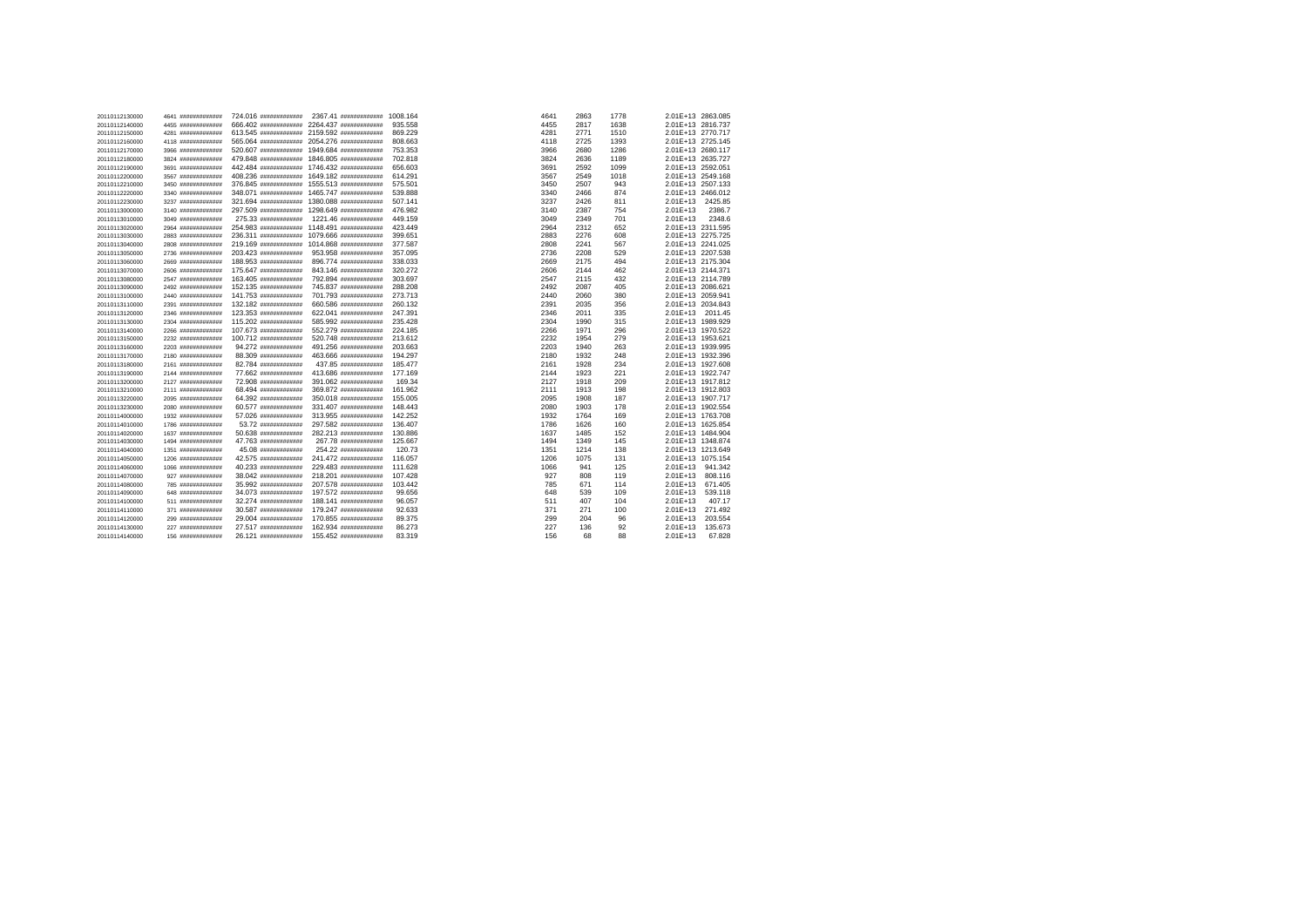| 20110114150000 | 152 ############  | 24.809 ############# | 148.381 ############# | 80,506 | 152 | 68 | 84 | $2.01E+13$   | 67.824 |
|----------------|-------------------|----------------------|-----------------------|--------|-----|----|----|--------------|--------|
| 20110114160000 | 149 ############# | 23.574 ############# | 141.696 ############# | 77,827 | 149 | 68 | 81 | $2.01E+13$   | 67.819 |
| 20110114170000 | 146 ############# | 22.412 ############# | 135.372 ############# | 75.276 | 146 | 68 | 78 | $2.01E+13$   | 67.815 |
| 20110114180000 | 143 ############# | 21.318 ############# | 129.387 ############# | 72.848 | 143 | 68 | 75 | $2.01E+13$   | 67.81  |
| 20110114190000 | 140 ############# | 20.287 ############# | 123.719 ############# | 70.535 | 140 | 68 | 72 | $2.01E+13$   | 67.805 |
| 20110114200000 | 137 ############# | 19.315 ############# | 118.349 ############# | 68.335 | 137 | 68 | 70 | $2.01E+13$   | 67.8   |
| 20110114210000 | 135 ############# | 18.399 ############# | 113.259 ############# | 66.241 | 135 | 68 | 67 | 2.01E+13     | 67.795 |
| 20110114220000 | 133 ############# | 17.534 ############# | 108.432 ############# | 64.248 | 133 | 68 | 65 | $2.01E+13$   | 67.789 |
| 20110114230000 | 130 ############# | 16.717 ############  | 103.852 ############# | 62.352 | 130 | 68 | 63 | $2.01E+13$   | 67.784 |
| 20110115000000 | 128 ############# | 15.945 ############# | 99.504 *************  | 60,547 | 128 | 68 | 60 | $2.01E+13$   | 67.779 |
| 20110115010000 | 126 ############# | 15.215 ############# | 95.375 #############  | 58.829 | 126 | 68 | 58 | $2.01E+13$   | 67.773 |
| 20110115020000 | 124 ############# | 14.525 ############# | 91.452 #############  | 57.192 | 124 | 68 | 56 | $2.01E+13$   | 67.768 |
| 20110115030000 | 122 ############# | 13.872 ############# | 87.723 ############   | 55.633 | 122 | 68 | 55 | $2.01E+13$   | 67.762 |
| 20110115040000 | 121 ############# | 13.254 ############# | 84.177 #############  | 54.147 | 121 | 68 | 53 | $2.01E+13$   | 67.756 |
| 20110115050000 | 119 ############# | 12.669 ############  | 80.802 #############  | 52,729 | 119 | 68 | 51 | $2.01E+13$   | 67.75  |
| 20110115060000 | 117 ############# | 12.114 ############# | 77.591 ############   | 51.375 | 117 | 68 | 50 | $2.01E+13$   | 67.744 |
| 20110115070000 | 116 ############# | 11.588 ############# | 74.532 #############  | 50.082 | 116 | 68 | 48 | $2.01E+13$   | 67.738 |
| 20110115080000 | 115 ############# | 11.09 #############  | 71.619 ############   | 48.844 | 115 | 68 | 47 | $2.01E+13$   | 67.733 |
| 20110115090000 | 113 ############# | 10.616 ############# | 68.842 #############  | 47.659 | 113 | 68 | 45 | $2.01E+13$   | 67.726 |
| 20110115100000 | 112 ############# | 10.167 иннинининини  | 66.195 #############  | 46.523 | 112 | 68 | 44 | $2.01E+13$   | 67.72  |
| 20110115110000 | 111 ############# | 9.74 **************  | 63.67 #############   | 45.433 | 111 | 68 | 43 | $2.01E+13$   | 67.714 |
| 20110115120000 | 109 ############# | 9.335 #############  | 61.26 #############   | 44.385 | 109 | 68 | 42 | $2.01E+13$   | 67.708 |
| 20110115130000 | 108 ############# | 8.95 #############   | 58.96 #############   | 43.378 | 108 | 68 | 41 | $2.01E+13$   | 67.702 |
| 20110115140000 | 107 ############# | 8.583 #############  | 56.764 #############  | 42.408 | 107 | 68 | 39 | $2.01E+13$   | 67.696 |
| 20110115150000 | 106 ############# | 8.235 #############  | 54.666 ############   | 41.473 | 106 | 68 | 38 | $2.01E+13$   | 67.689 |
| 20110115160000 | 105 ############# | 7.903 #############  | 52.661 #############  | 40.57  | 105 | 68 | 37 | $2.01E+13$   | 67.683 |
| 20110115170000 | 104 ############# | 7.587 #############  | 50.744 #############  | 39,699 | 104 | 68 | 36 | $2.01E+13$   | 67.676 |
| 20110115180000 | 103 ############# | 7.286 #############  | 48.911 #############  | 38.856 | 103 | 68 | 36 | $2.01E+13$   | 67.67  |
| 20110115190000 | 102 ############# | 6.999 #############  | 47.157 ############   | 38.04  | 102 | 68 | 35 | $2.01E+13$   | 67.664 |
| 20110115200000 | 101 ############# | 6.726 #############  | 45.479 ############   | 37.25  | 101 | 68 | 34 | $2.01E+13$   | 67.657 |
| 20110115210000 | 101 ############# | 6.466 #############  | 43.872 #############  | 36.484 | 101 | 68 | 33 | $2.01E+13$   | 67.651 |
| 20110115220000 | 100 ############# | 6.217 #############  | 42.334 инининининин   | 35.74  | 100 | 68 | 32 | $2.01E+13$   | 67.644 |
| 20110115230000 | 99 #############  | 5.98 #############   | 40.86 #############   | 35,018 | 99  | 68 | 31 | $2.01E+13$   | 67.637 |
| 20110116000000 | 98 #############  | 5.754 #############  | 39.448 является       | 34.316 | 98  | 68 | 31 | $2.01E+13$   | 67.631 |
| 20110116010000 | 98 #############  | 5.537 #############  | 38.094 #############  | 33.634 | 98  | 68 | 30 | $2.01E + 13$ | 67.624 |
| 20110116020000 | 97 #############  | 5.331 #############  | 36.796 #############  | 32.97  | 97  | 68 | 29 | $2.01E+13$   | 67.617 |
| 20110116030000 | 96 #############  | 5.133 #############  | 35.55 #############   | 32.323 | 96  | 68 | 29 | $2.01E + 13$ | 67.611 |
| 20110116040000 | 95 #############  | 4.945 нинининнинни   | 34.356 инининининин   | 31.693 | 95  | 68 | 28 | $2.01E+13$   | 67.604 |
| 20110116050000 | 95 #############  | 4.764 #############  | 33.209 #############  | 31.079 | 95  | 68 | 27 | $2.01E + 13$ | 67.597 |
| 20110116060000 | 94 #############  | 4.592 #############  | 32.108 #############  | 30.48  | 94  | 68 | 27 | $2.01E+13$   | 67.591 |
| 20110116070000 | 94 #############  | 4.427 #############  | 31.051 #############  | 29,896 | 94  | 68 | 26 | $2.01E+13$   | 67.584 |
| 20110116080000 | 93 #############  | 4.269 #############  | 30.036 #############  | 29.326 | 93  | 68 | 25 | $2.01E + 13$ | 67.577 |
| 20110116090000 | 93 #############  | 4.117 #############  | 29.06 #############   | 28.77  | 93  | 68 | 25 | $2.01E+13$   | 67.57  |
| 20110116100000 | 92 #############  | 3.972 #############  | 28.122 #############  | 28.226 | 92  | 68 | 24 | $2.01E+13$   | 67.563 |
| 20110116110000 | 91 #############  | 3.834 #############  | 27.221 ############   | 27.696 | 91  | 68 | 24 | $2.01E+13$   | 67.556 |
| 20110116120000 | 91 #############  | 3.7 иннининнини      | 26.354 #############  | 27.178 | 91  | 68 | 23 | $2.01E + 13$ | 67.55  |
| 20110116130000 | 90 #############  | 3.573 #############  | 25.52 #############   | 26.671 | 90  | 68 | 23 | $2.01E+13$   | 67.543 |
| 20110116140000 | 90 #############  | 3.451 #############  | 24.718 ############   | 26.177 | 90  | 68 | 22 | $2.01E+13$   | 67.536 |
| 20110116150000 | 89 #############  | 3.333 #############  | 23.945 #############  | 25.695 | 89  | 68 | 22 | $2.01E+13$   | 67.529 |
| 20110116160000 | 89 #############  | 3.221 #############  | 23.202 #############  | 25.224 | 89  | 68 | 22 | $2.01E+13$   | 67.522 |
|                |                   |                      |                       |        |     |    |    |              |        |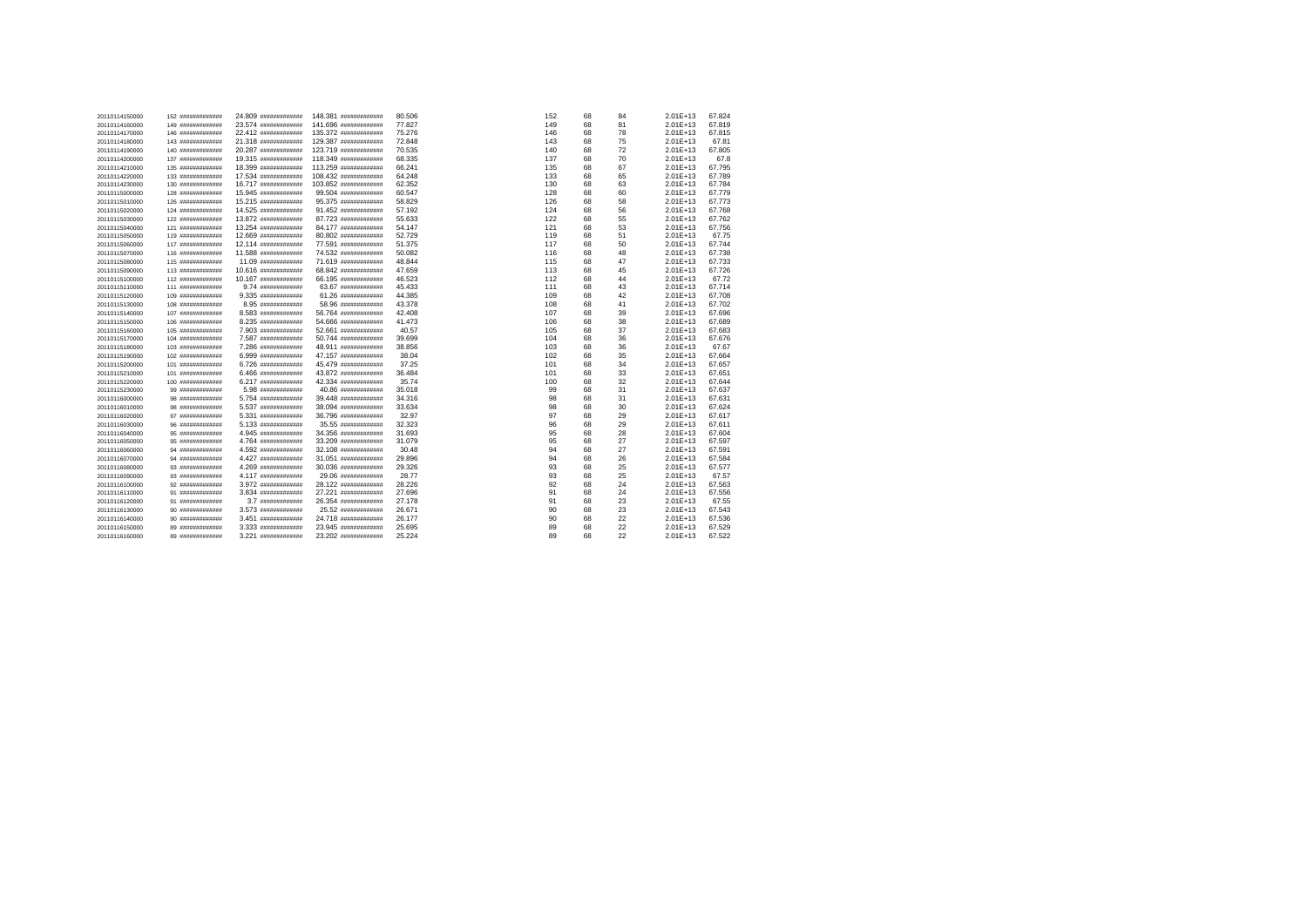| 20110116170000 | 89 ############# | 3.113 #############     | 22.486 ############# | 24.764 | 89 | 68 | 21 | $2.01E+13$   | 67.515 |
|----------------|------------------|-------------------------|----------------------|--------|----|----|----|--------------|--------|
| 20110116180000 | 88 ############# | 3.009 #############     | 21.797 ############# | 24.316 | 88 | 68 | 21 | $2.01E+13$   | 67.508 |
| 20110116190000 | 88 ############# | 2.909 #############     | 21.133 ############# | 23.88  | 88 | 68 | 20 | 2.01E+13     | 67.501 |
| 20110116200000 | 87 ############# | 2.814 #############     | 20.493 ############# | 23.455 | 87 | 67 | 20 | 2.01E+13     | 67.494 |
| 20110116210000 | 87 ############# | 2.722 #############     | 19.877 ############# | 23.041 | 87 | 67 | 19 | $2.01E+13$   | 67.487 |
| 20110116220000 | 87 ############# | 2.633 #############     | 19.282 ############# | 22.639 | 87 | 67 | 19 | $2.01E+13$   | 67.48  |
| 20110116230000 | 86 ############# | 2.548 #############     | 18.709 ############# | 22.249 | 86 | 67 | 19 | $2.01E+13$   | 67.473 |
| 20110117000000 | 86 ############# | 2.467 #############     | 18.156 ############  | 21.869 | 86 | 67 | 18 | $2.01E+13$   | 67.466 |
| 20110117010000 | 85 ############# | 2.388 #############     | 17.623 ############# | 21.501 | 85 | 67 | 18 | $2.01E+13$   | 67.459 |
| 20110117020000 | 85 ############# | 2.313 #############     | 17.108 ############# | 21.144 | 85 | 67 | 18 | $2.01E+13$   | 67.452 |
| 20110117030000 | 85 ############# | 2.24 иннининнини        | 16.611 ############  | 20,798 | 85 | 67 | 17 | $2.01E+13$   | 67.444 |
| 20110117040000 | 84 ############# | 2.17 #############      | 16.132 ############  | 20.463 | 84 | 67 | 17 | $2.01E+13$   | 67.437 |
| 20110117050000 | 84 ############# | 2.103 #############     | 15.669 ############# | 20.138 | 84 | 67 | 17 | $2.01E+13$   | 67.43  |
| 20110117060000 | 84 ############# | 2.038 #############     | 15.222 ############# | 19,824 | 84 | 67 | 16 | $2.01E+13$   | 67.423 |
| 20110117070000 | 83 ############# | 1.975 #############     | 14.79 ############   | 19,519 | 83 | 67 | 16 | $2.01E+13$   | 67.416 |
| 20110117080000 | 83 ############# | 1.915 #############     | 14.373 ############# | 19.224 | 83 | 67 | 16 | $2.01E+13$   | 67.409 |
| 20110117090000 | 83 ############# | 1.857 #############     | 13.97 #############  | 18.939 | 83 | 67 | 15 | $2.01E + 13$ | 67.402 |
| 20110117100000 | 83 ############# | 1.801 #############     | 13.581 ############# | 18.662 | 83 | 67 | 15 | 2.01E+13     | 67.394 |
| 20110117110000 | 82 ############# | 1.747 #############     | 13.204 ############# | 18.393 | 82 | 67 | 15 | $2.01E + 13$ | 67.387 |
| 20110117120000 | 82 ############# | 1.695 #############     | 12.84 ############   | 18.133 | 82 | 67 | 15 | $2.01E + 13$ | 67.38  |
| 20110117130000 | 82 ############# | 1.645 нанапивнавани     | 12.488 ############# | 17,881 | 82 | 67 | 14 | $2.01E + 13$ | 67.373 |
| 20110117140000 | 82 ############# | 1.597 #############     | 12.147 ############  | 17,635 | 82 | 67 | 14 | 2.01E+13     | 67.366 |
| 20110117150000 | 81 ############# | 1.55 #############      | 11.818 ############# | 17.397 | 81 | 67 | 14 | $2.01E+13$   | 67.358 |
| 20110117160000 | 81 ############# | 1.505 #############     | 11.499 ############# | 17.166 | 81 | 67 | 14 | $2.01E + 13$ | 67.351 |
| 20110117170000 | 81 ############# | 1.461 #############     | 11.191 ############# | 16.941 | 81 | 67 | 13 | $2.01E + 13$ | 67.344 |
| 20110117180000 | 81 ############# | 1.419 #############     | 10.892 ############# | 16.722 | 81 | 67 | 13 | 2.01E+13     | 67.337 |
| 20110117190000 | 80 ############# | 1.379 #############     | 10.603 ############# | 16.508 | 80 | 67 | 13 | $2.01E+13$   | 67.329 |
| 20110117200000 | 80 ############# | 1.34 #############      | 10.323 ############# | 16.3   | 80 | 67 | 13 | $2.01E + 13$ | 67.322 |
| 20110117210000 | 80 ############# | 1.302 #############     | 10.052 ############# | 16,097 | 80 | 67 | 13 | $2.01E+13$   | 67.315 |
| 20110117220000 | 80 ############# | 1.265 #############     | 9.789 #############  | 15,898 | 80 | 67 | 12 | $2.01E+13$   | 67.307 |
| 20110117230000 | 79 ############# | 1.23 #############      | 9.535 #############  | 15,704 | 79 | 67 | 12 | $2.01E + 13$ | 67.3   |
| 20110118000000 | 79 ############# | 1.196 #############     | 9.288 ############   | 15.514 | 79 | 67 | 12 | $2.01E+13$   | 67.293 |
| 20110118010000 | 79 ############# | 1.163 #############     | 9.05 #############   | 15.329 | 79 | 67 | 12 | 2.01E+13     | 67.286 |
| 20110118020000 | 79 ############# | 1.131 #############     | 8.818 #############  | 15.147 | 79 | 67 | 12 | $2.01E + 13$ | 67.278 |
| 20110118030000 | 79 ############# | $1.1$ $88888888888888$  | 8.594 #############  | 14.969 | 79 | 67 | 11 | $2.01E + 13$ | 67.271 |
| 20110118040000 | 78 ############# |                         | 8.376 ############   | 14.794 | 78 | 67 | 11 | $2.01E+13$   | 67.264 |
| 20110118050000 | 78 ############# | 1.041 #############     | 8.165 ############   | 14.622 | 78 | 67 | 11 | 2.01E+13     | 67.256 |
| 20110118060000 | 78 ############# | 1.013 #############     | 7.96 #############   | 14,453 | 78 | 67 | 11 | $2.01E + 13$ | 67.249 |
| 20110118070000 | 78 ############# | $0.986$ $1.986$         | 7.762 ############   | 14.288 | 78 | 67 | 11 | $2.01E + 13$ | 67.242 |
| 20110118080000 | 78 ############# | $0.96$ $*$ <sup>1</sup> | 7.569 #############  | 14.125 | 78 | 67 | 10 | $2.01E+13$   | 67.234 |
| 20110118090000 | 78 ############# | $0.935$ #############   | 7.382 #############  | 13.965 | 78 | 67 | 10 | $2.01E+13$   | 67.227 |
| 20110118100000 | 77 ############# |                         | 7.201 #############  | 13,808 | 77 | 67 | 10 | $2.01E+13$   | 67.219 |
| 20110118110000 | 77 ############# | $0.886$ $1.886$         | 7.025 #############  | 13.653 | 77 | 67 | 10 | $2.01E + 13$ | 67.212 |
| 20110118120000 | 77 ############# | 0.863 #############     | 6.854 #############  | 13.5   | 77 | 67 | 10 | $2.01E+13$   | 67.205 |
| 20110118130000 | 77 ############# | $0.841$ #############   | 6.688 ############   | 13.35  | 77 | 67 | 10 | $2.01E+13$   | 67.197 |
| 20110118140000 | 77 ############# |                         | 6.527 ############   | 13,202 | 77 | 67 | 10 | $2.01E+13$   | 67.19  |
| 20110118150000 | 77 ############# | 0.798 #############     | 6.37 **************  | 13.056 | 77 | 67 | 9  | $2.01E+13$   | 67.182 |
| 20110118160000 | 76 ############# | 0.778 #############     | 6.218 ############   | 12.912 | 76 | 67 | 9  | $2.01E+13$   | 67.175 |
| 20110118170000 | 76 ############# | $0.758$ #############   | 6.07 **************  | 12.77  | 76 | 67 | 9  | $2.01E+13$   | 67.168 |
| 20110118180000 | 76 ############# | $0.739$ $#$             | 5.927 #############  | 12.63  | 76 | 67 | 9  | $2.01E+13$   | 67.16  |
|                |                  |                         |                      |        |    |    |    |              |        |

0.739 ############# 5.927 ############# 12.63 76 67 9 2.01E+13 67.16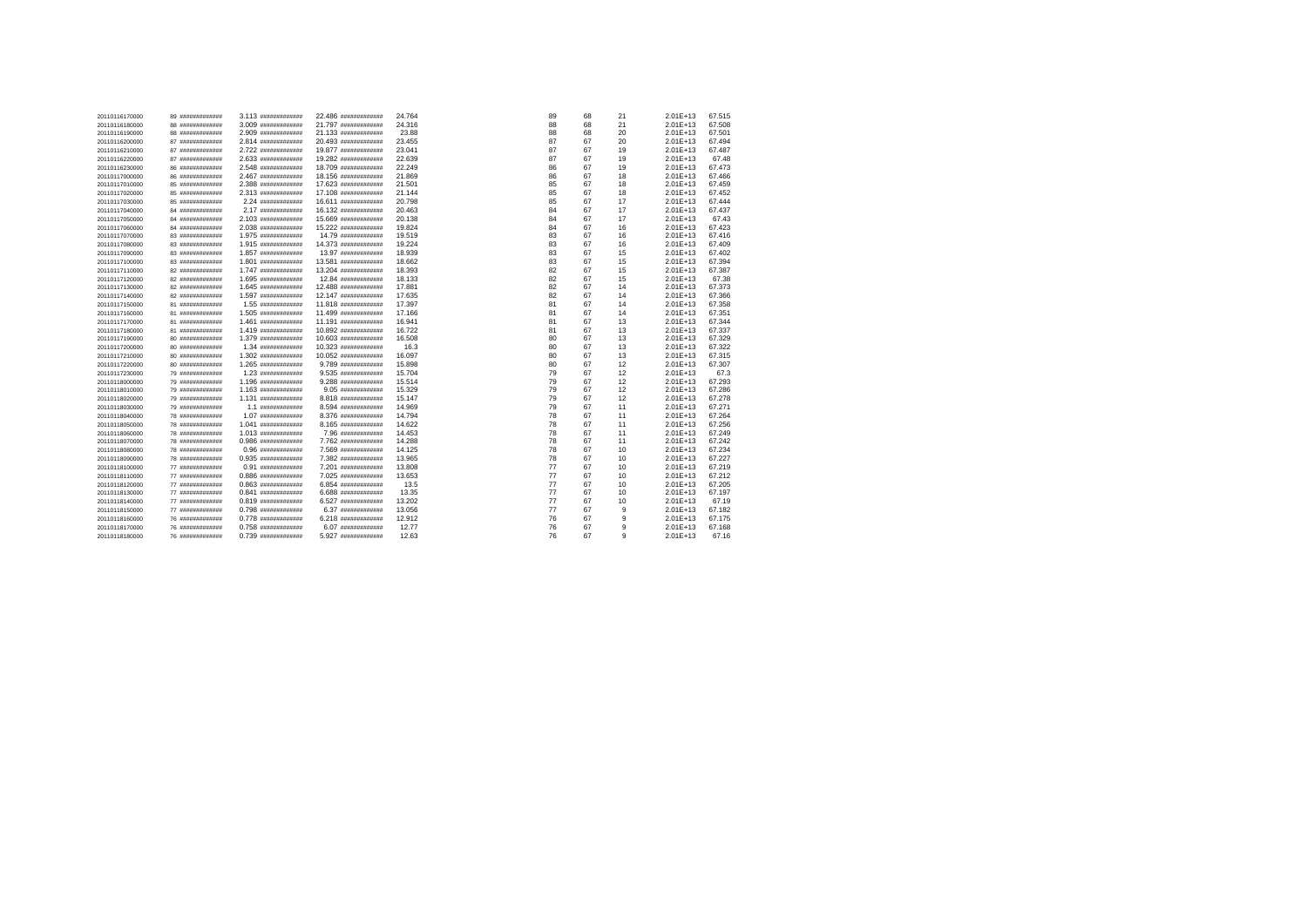| 20110118190000 | 76 ############# |                         | 5.788 ############# | 12.492 | 76 | 67 | 9              | $2.01E+13$ | 67.153 |
|----------------|------------------|-------------------------|---------------------|--------|----|----|----------------|------------|--------|
| 20110118200000 | 76 ############# | $0.702$ ##############  | 5.652 ############# | 12.355 | 76 | 67 | 9              | $2.01E+13$ | 67.145 |
| 20110118210000 | 76 ############# | $0.685$ #############   | 5.52 #############  | 12.221 | 76 | 67 | 9              | $2.01E+13$ | 67.138 |
| 20110118220000 | 76 ############# |                         | 5.392 ############# | 12.088 | 76 | 67 | 8              | $2.01E+13$ | 67.13  |
| 20110118230000 | 75 ############# | $0.651$ ##############  | 5.268 ############# | 11.957 | 75 | 67 | 8              | $2.01E+13$ | 67.123 |
| 20110119000000 | 75 ############# | $0.636$ #############   | 5.147 ############# | 11.828 | 75 | 67 | 8              | $2.01E+13$ | 67.115 |
| 20110119010000 | 75 ############# |                         | 5.029 ############# | 11.7   | 75 | 67 | 8              | 2.01E+13   | 67.108 |
| 20110119020000 | 75 ############# | $0.605$ #############   | 4.914 ############# | 11.574 | 75 | 67 | 8              | $2.01E+13$ | 67.1   |
| 20110119030000 | 75 ############# | $0.59$ $*$ <sup>1</sup> | 4.803 ############# | 11.45  | 75 | 67 | 8              | $2.01E+13$ | 67.093 |
| 20110119040000 | 75 ############# | $0.576$ #############   | 4.695 ############# | 11.326 | 75 | 67 | 8              | $2.01E+13$ | 67.085 |
| 20110119050000 | 75 ############# |                         | 4.589 ############# | 11.205 | 75 | 67 | 8              | 2.01E+13   | 67.078 |
| 20110119060000 | 75 ############# | $0.549$ #############   | 4.487 ############# | 11.085 | 75 | 67 | 8              | $2.01E+13$ | 67.07  |
| 20110119070000 | 74 ############# | $0.536$ #############   | 4.387 ############# | 10.966 | 74 | 67 | $\overline{7}$ | $2.01E+13$ | 67.063 |
| 20110119080000 | 74 ############# |                         | 4.289 ############# | 10.849 | 74 | 67 | $\overline{7}$ | $2.01E+13$ | 67.055 |
| 20110119090000 | 74 ############# |                         | 4.195 ############# | 10.733 | 74 | 67 | $\overline{7}$ | 2.01E+13   | 67.048 |
| 20110119100000 | 74 ############# | $0.499$ $#$             | 4.103 ############# | 10.619 | 74 | 67 | $\overline{7}$ | $2.01E+13$ | 67.04  |
| 20110119110000 | 74 ############# | $0.488$ #############   | 4.013 ############# | 10.505 | 74 | 67 | $\overline{7}$ | $2.01E+13$ | 67.033 |
| 20110119120000 | 74 ############# | $0.476$ #############   | 3.926 ############# | 10.394 | 74 | 67 | $\overline{7}$ | $2.01E+13$ | 67.025 |
| 20110119130000 | 74 ############# | $0.465$ #############   | 3.84 иннинининини   | 10.283 | 74 | 67 | $\overline{7}$ | $2.01E+13$ | 67.018 |
| 20110119140000 | 74 ############# | $0.455$ #############   | 3.758 ############# | 10.174 | 74 | 67 | $\overline{7}$ | $2.01E+13$ | 67.01  |
| 20110119150000 | 74 ############# |                         | 3.677 ############# | 10.066 | 74 | 67 | $\overline{7}$ | $2.01E+13$ | 67.003 |
| 20110119160000 | 74 ############# |                         | 3.598 ############# | 9.959  | 74 | 67 | $\overline{7}$ | $2.01E+13$ | 66.995 |
| 20110119170000 | 73 ############# |                         | 3.521 ############# | 9.854  | 73 | 67 | 6              | $2.01E+13$ | 66,988 |
| 20110119180000 | 73 ############# | $0.415$ #############   | 3.447 ############# | 9.75   | 73 | 67 | 6              | 2.01E+13   | 66.98  |
| 20110119190000 | 73 ############# | $0.406$ #############   | 3.374 ############# | 9.646  | 73 | 67 | 6              | $2.01E+13$ | 66.972 |
| 20110119200000 | 73 ############# |                         | 3.303 ############# | 9.544  | 73 | 67 | 6              | $2.01E+13$ | 66.965 |
| 20110119210000 | 73 ############# | $0.388$ #############   | 3.234 ############# | 9.444  | 73 | 67 | 6              | $2.01E+13$ | 66.957 |
| 20110119220000 | 73 ############# | $0.379$ $#$             | 3.166 ############  | 9.344  | 73 | 67 | 6              | $2.01E+13$ | 66.95  |
| 20110119230000 | 73 ############# | $0.371$ $#$             | 3.101 ############# | 9.246  | 73 | 67 | 6              | 2.01E+13   | 66.942 |
| 20110120000000 | 73 ############# |                         | 3.036 ############# | 9.148  | 73 | 67 | 6              | $2.01E+13$ | 66.934 |
| 20110120010000 | 73 ############# |                         | 2.974 ############# | 9.052  | 73 | 67 | 6              | $2.01E+13$ | 66.927 |
| 20110120020000 | 73 ############# | $0.347$ **************  | 2.913 ############# | 8.957  | 73 | 67 | 6              | $2.01E+13$ | 66,919 |
| 20110120030000 | 73 ############# |                         | 2.853 ############# | 8.863  | 73 | 67 | 6              | 2.01E+13   | 66.912 |
| 20110120040000 | 72 ############# |                         | 2.795 ############# | 8.769  | 72 | 67 | 6              | $2.01E+13$ | 66,904 |
| 20110120050000 | 72 ############# |                         | 2.739 ############# | 8.677  | 72 | 67 | 5              | $2.01E+13$ | 66,896 |
| 20110120060000 | 72 ############# | $0.318$ #############   | 2.683 ############  | 8.586  | 72 | 67 | 5              | $2.01E+13$ | 66,889 |
| 20110120070000 | 72 ############# |                         | 2.629 ############# | 8.496  | 72 | 67 | 5              | $2.01E+13$ | 66.881 |
| 20110120080000 | 72 ############# |                         | 2.577 ############# | 8.407  | 72 | 67 | 5              | 2.01E+13   | 66.873 |
| 20110120090000 | 72 ############# | $0.298$ #############   | 2.525 ############# | 8.319  | 72 | 67 | 5              | $2.01E+13$ | 66,866 |
| 20110120100000 | 72 ############# | $0.292$ #############   | 2.475 ############# | 8.232  | 72 | 67 | 5              | $2.01E+13$ | 66,858 |
| 20110120110000 | 72 ############# | $0.286$ #############   | 2.426 ############# | 8.146  | 72 | 67 | 5              | $2.01E+13$ | 66.85  |
| 20110120120000 | 72 ############# | $0.28$ #############    | 2.378 ############  | 8.061  | 72 | 67 | 5              | 2.01E+13   | 66.843 |
| 20110120130000 | 72 ############# | $0.274$ **************  | 2.332 ############# | 7.977  | 72 | 67 | 5              | $2.01E+13$ | 66,835 |
| 20110120140000 | 72 ############# | $0.269$ $#$             | 2.286 ############  | 7.894  | 72 | 67 | 5              | $2.01E+13$ | 66.827 |
| 20110120150000 | 72 ############# |                         | 2.242 ############# | 7.811  | 72 | 67 | 5              | $2.01E+13$ | 66.82  |
| 20110120160000 | 72 ############# | $0.258$ #############   | 2.198 ############  | 7.73   | 72 | 67 | 5              | 2.01E+13   | 66.812 |
| 20110120170000 | 72 ############# | $0.252$ #############   | 2.156 ############  | 7.649  | 72 | 67 | 5              | $2.01E+13$ | 66.804 |
| 20110120180000 | 71 ############# | $0.247$ #############   | 2.114 ############# | 7.569  | 71 | 67 | 5              | 2.01E+13   | 66.797 |
| 20110120190000 | 71 ############# | $0.242$ #############   | 2.074 ############# | 7.491  | 71 | 67 | 5              | $2.01E+13$ | 66,789 |
| 20110120200000 | 71 ############# | $0.237$ $10000$         | $2.034$ $1.034$     | 7.413  | 71 | 67 | 5              | $2.01E+13$ | 66.781 |
|                |                  |                         |                     |        |    |    |                |            |        |

0.237 ############# 2.034 ############# 7.413 71 67 5 2.01E+13 66.781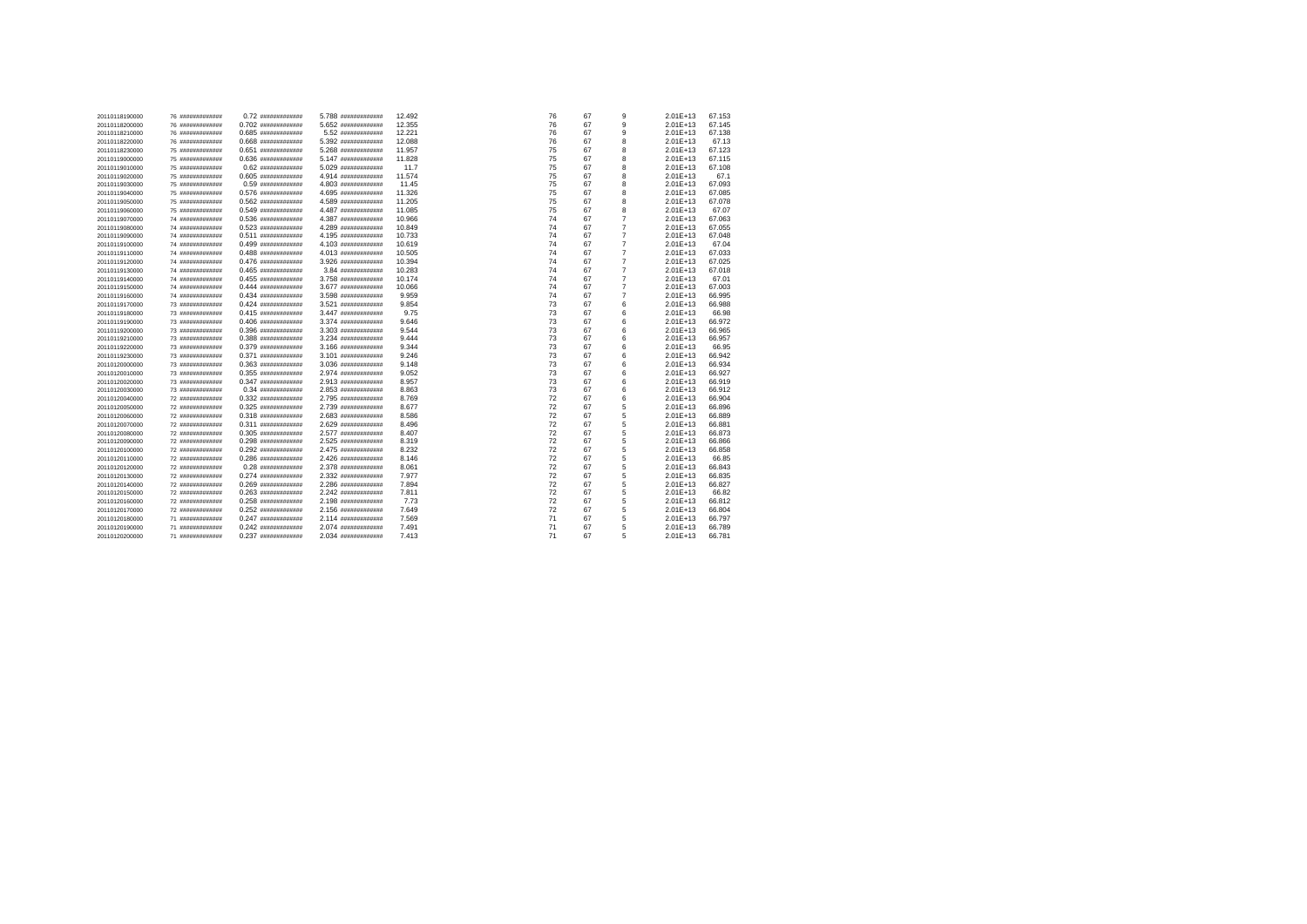| 20110120210000 | 71 ############# | 0.233 #############                                                                                                                                                                                                            | 1.995 #############    | 7.336 | 71<br>67 | 4 | $2.01F + 13$ | 66,773 |
|----------------|------------------|--------------------------------------------------------------------------------------------------------------------------------------------------------------------------------------------------------------------------------|------------------------|-------|----------|---|--------------|--------|
| 20110120220000 | 71 ############# | 0.228 #############                                                                                                                                                                                                            | 1.958 #############    | 7.259 | 71<br>67 | 4 | $2.01E+13$   | 66,766 |
| 20110120230000 | 71 ############# |                                                                                                                                                                                                                                | 1.921 инининининин     | 7.184 | 71<br>67 | 4 | $2.01F + 13$ | 66.758 |
| 20110121000000 | 71 ############# | $0.219$ $1.9$ $1.0$ $1.0$ $1.0$ $1.0$ $1.0$ $1.0$ $1.0$ $1.0$ $1.0$ $1.0$ $1.0$ $1.0$ $1.0$ $1.0$ $1.0$ $1.0$ $1.0$ $1.0$ $1.0$ $1.0$ $1.0$ $1.0$ $1.0$ $1.0$ $1.0$ $1.0$ $1.0$ $1.0$ $1.0$ $1.0$ $1.0$ $1.0$ $1.0$ $1.0$ $1.$ | 1.885 #############    | 7.109 | 71<br>67 | Δ | $2.01F + 13$ | 66.75  |
| 20110121010000 | 71 ############# | $0.215$ $1.5$ $1.5$ $1.5$ $1.5$ $1.5$ $1.5$ $1.5$ $1.5$ $1.5$ $1.5$ $1.5$ $1.5$ $1.5$ $1.5$ $1.5$ $1.5$ $1.5$ $1.5$ $1.5$ $1.5$ $1.5$ $1.5$ $1.5$ $1.5$ $1.5$ $1.5$ $1.5$ $1.5$ $1.5$ $1.5$ $1.5$ $1.5$ $1.5$ $1.5$ $1.5$ $1.$ | 1.849 #############    | 7.035 | 71<br>67 | 4 | $2.01F + 13$ | 66.742 |
| 20110121020000 | 71 ############# |                                                                                                                                                                                                                                | 1.815 #############    | 6.962 | 71<br>67 | 4 | $2.01E+13$   | 66,735 |
| 20110121030000 | 71 ############# | $0.206$ #############                                                                                                                                                                                                          | 1.781 ############     | 6.89  | 71<br>67 | Δ | $2.01E+13$   | 66.727 |
| 20110121040000 | 71 ############# | 0.202 #############                                                                                                                                                                                                            | 1.748 явнивнивники     | 6.819 | 71<br>67 | 4 | $2.01F + 13$ | 66,719 |
| 20110121050000 | 71 ############# | $0.198$ #############                                                                                                                                                                                                          | 1.716 #############    | 6.748 | 71<br>67 | 4 | $2.01E+13$   | 66.711 |
| 20110121060000 | 71 ############# | $0.195$ **************                                                                                                                                                                                                         | 1.684 #############    | 6.678 | 71<br>67 | 4 | $2.01F + 13$ | 66,704 |
| 20110121070000 | 71 ############# | 0.191 #############                                                                                                                                                                                                            | 1.653 ининининнини     | 6.609 | 71<br>67 | 4 | $2.01E+13$   | 66,696 |
| 20110121080000 | 71 ############# | $0.187$ $187$ $18888888888888$                                                                                                                                                                                                 | 1.623 явивнивнивни     | 6.541 | 71<br>67 | 4 | $2.01F + 13$ | 66,688 |
| 20110121090000 | 71 ############# | $0.184$ #############                                                                                                                                                                                                          | 1.594 #############    | 6.473 | 71<br>67 | 4 | $2.01E + 13$ | 66.68  |
| 20110121100000 | 70 ############# | $0.18$ $18$ $1000$                                                                                                                                                                                                             | 1.565 #############    | 6.406 | 70<br>67 | 4 | $2.01E + 13$ | 66,673 |
| 20110121110000 | 70 ############# | 0.177 #############                                                                                                                                                                                                            | 1.536 #############    | 6.34  | 70<br>67 | 4 | $2.01E + 13$ | 66.665 |
| 20110121120000 | 70 ############# |                                                                                                                                                                                                                                | 1.509 #############    | 6.274 | 70<br>67 | 4 | $2.01F + 13$ | 66.657 |
| 20110121130000 | 70 ############# |                                                                                                                                                                                                                                | 1.482 #############    | 6.21  | 70<br>67 | 4 | $2.01E + 13$ | 66.649 |
| 20110121140000 | 70 ############# | $0.167$ #############                                                                                                                                                                                                          | 1.455 #############    | 6.146 | 70<br>67 | 4 | $2.01E + 13$ | 66.641 |
| 20110121150000 | 70 ############# | $0.164$ $104$                                                                                                                                                                                                                  | 1.429 #############    | 6.082 | 70<br>67 | 4 | $2.01F + 13$ | 66.634 |
| 20110121160000 | 70 ############# | $0.161$ #############                                                                                                                                                                                                          | $1.404$ $1.404$        | 6.019 | 70<br>67 | 4 | $2.01F + 13$ | 66.626 |
| 20110121170000 | 70 ############# | $0.158$ #############                                                                                                                                                                                                          | 1.379 #############    | 5.957 | 70<br>67 | 3 | $2.01E + 13$ | 66,618 |
| 20110121180000 | 70 ############# | 0.155 #############                                                                                                                                                                                                            | 1.355 #############    | 5.896 | 70<br>67 | 3 | $2.01E + 13$ | 66.61  |
| 20110121190000 | 70 ############# | 0.152 ############                                                                                                                                                                                                             | 1.331 ининининнини     | 5.835 | 70<br>67 | 3 | $2.01E + 13$ | 66,602 |
| 20110121200000 | 70 ############# | $0.149$ #############                                                                                                                                                                                                          | 1.308 #############    | 5.775 | 70<br>67 | 3 | $2.01F + 13$ | 66.594 |
| 20110121210000 | 70 ############# |                                                                                                                                                                                                                                | 1.285 #############    | 5.716 | 70<br>67 | 3 | $2.01E + 13$ | 66.587 |
| 20110121220000 | 70 ############# | 0.144 #############                                                                                                                                                                                                            | 1.263 ининининнини     | 5.657 | 70<br>67 | 3 | $2.01E + 13$ | 66,579 |
| 20110121230000 | 70 ############# | 0.141 #############                                                                                                                                                                                                            | 1.241 ининининнини     | 5.599 | 70<br>67 | 3 | $2.01E + 13$ | 66.571 |
| 20110122000000 | 70 ############# | $0.139$ $#$                                                                                                                                                                                                                    | 1.22 #############     | 5.541 | 70<br>67 | 3 | $2.01E + 13$ | 66,563 |
| 20110122010000 | 70 ############# | $0.136$ #############                                                                                                                                                                                                          | 1.199 #############    | 5.484 | 70<br>67 | 3 | $2.01E + 13$ | 66.555 |
| 20110122020000 | 70 ############# | $0.134$ $888888888888888$                                                                                                                                                                                                      | 1.178 ининининнини     | 5.428 | 70<br>67 | 3 | $2.01E + 13$ | 66.547 |
| 20110122030000 | 70 ############# |                                                                                                                                                                                                                                | 1.158 ############     | 5.372 | 70<br>67 | 3 | $2.01F + 13$ | 66,539 |
| 20110122040000 | 70 ############# | $0.129$ #############                                                                                                                                                                                                          | 1.138 ############     | 5.317 | 70<br>67 | 3 | $2.01E + 13$ | 66.532 |
| 20110122050000 | 70 ############# | $0.127$ **************                                                                                                                                                                                                         | 1.119 #############    | 5.262 | 70<br>67 | 3 | $2.01E+13$   | 66.524 |
| 20110122060000 | 70 ############# |                                                                                                                                                                                                                                | $1.1$ $88888888888888$ | 5.208 | 70<br>67 | 3 | $2.01E + 13$ | 66,516 |
| 20110122070000 | 69 ############# | $0.122$ $1.23$                                                                                                                                                                                                                 | 1.082 #############    | 5.155 | 69<br>67 | 3 | $2.01F + 13$ | 66,508 |
| 20110122080000 | 69 ############# |                                                                                                                                                                                                                                | 1.063 #############    | 5.102 | 67<br>69 | 3 | $2.01E+13$   | 66.5   |
| 20110122090000 | 69 ############# | $0.118$ #############                                                                                                                                                                                                          | 1.046 нанинавники      | 5.05  | 69<br>66 | 3 | $2.01E+13$   | 66.492 |
|                |                  |                                                                                                                                                                                                                                |                        |       |          |   |              |        |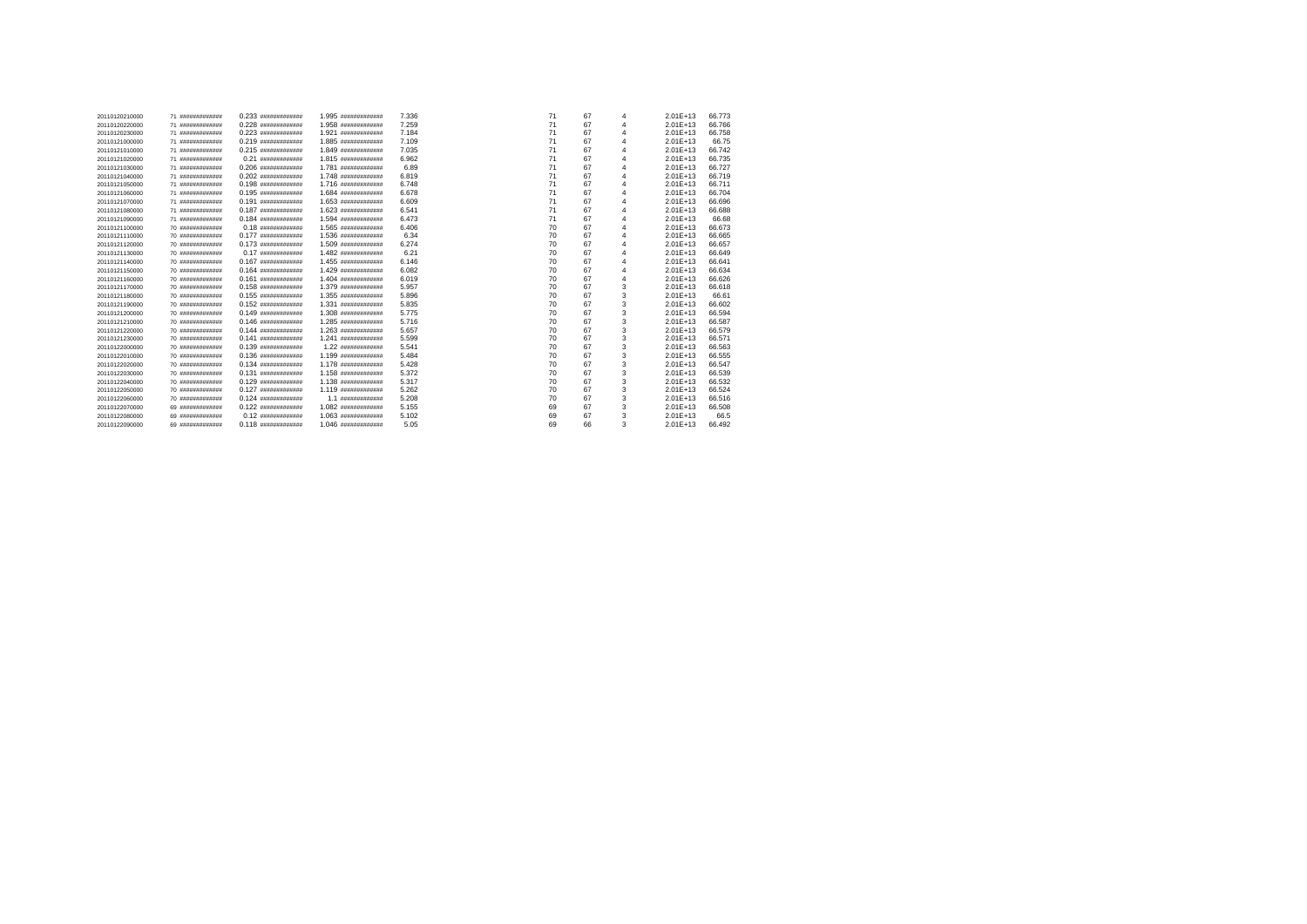#### Input Data

|                                      |                                  | <b>Wivenhoe Inflow</b> |            |                                  | <b>Somerset Inflow</b> |           |                                  | <b>Lockyer Creek</b>             |                            |                                  | <b>Bremer River</b>              |                               |
|--------------------------------------|----------------------------------|------------------------|------------|----------------------------------|------------------------|-----------|----------------------------------|----------------------------------|----------------------------|----------------------------------|----------------------------------|-------------------------------|
|                                      |                                  | $BR = 0.9753$          |            |                                  | $BR = 0.9850$          |           |                                  | $BR = 0.9750$                    |                            |                                  | $BR = 0.9750$                    |                               |
| Date/Time                            |                                  | $BC = 0.0025$          |            |                                  | $BC = 0.0020$          |           |                                  | $BC = 0.0020$                    |                            |                                  | $BC = 0.0020$                    |                               |
|                                      |                                  | #########              |            |                                  | #########              |           |                                  | #########                        |                            |                                  | #########                        |                               |
|                                      | Scale Factor= 0.95               | 1                      |            | Scale Factor= 1.05               | $\overline{1}$         |           | <b>Scale Factor= 1.00</b>        | 1                                |                            | Scale Factor= 1.00               | 1                                |                               |
| Peak (m3/s)                          | 8.422                            | 428                    | 8.232      | 3.579                            | 203                    | 3,828     | 2.930                            | 135                              | 3.040                      | 2.727                            | 91                               | 2.793                         |
| Volume (ML)                          | 1.666.241                        | 181.818                | #######    | 680,786                          | 108.219 823.044        |           | 627,001                          |                                  | 50,030 677,031             | 400.621                          | 31,906                           | 432,527                       |
| 02/01/2011 09:00                     | $\mathbf{0}$                     | 150                    | 150        | $\mathbf{0}$                     | 60                     | 60        | $\mathbf{0}$                     | $\mathbf{0}$                     | 0                          | $\mathbf{0}$                     | $\mathbf{0}$                     | 0                             |
| 02/01/2011 10:00                     | $\mathbf{0}$                     | 146                    | 146        | $\overline{0}$                   | 59                     | 59        | $\overline{0}$                   | $\mathbf 0$                      | $\mathbf 0$                | $\overline{0}$                   | $\overline{0}$                   | $\overline{0}$                |
| 02/01/2011 11:00                     | $\overline{0}$                   | 143                    | 143        | $\overline{0}$                   | 58                     | 58        | $\overline{0}$                   | $\overline{0}$                   | $\overline{0}$             | $\overline{0}$                   | $\overline{0}$                   | $\overline{0}$                |
| 02/01/2011 12:00                     | $\mathbf 0$                      | 139                    | 139        | $\mathbf 0$                      | 57                     | 57        | $\pmb{0}$                        | $\overline{0}$                   | 0<br>$\overline{0}$        | $\mathbf 0$                      | $\pmb{0}$                        | 0                             |
| 02/01/2011 13:00<br>02/01/2011 14:00 | $\overline{0}$<br>$\mathbf{0}$   | 136<br>132             | 136<br>132 | $\overline{0}$<br>$\mathbf 0$    | 56<br>56               | 56<br>56  | $\overline{0}$<br>$\mathbf 0$    | $\overline{0}$<br>$\mathbf{0}$   | 0                          | $\overline{0}$<br>$\mathbf{0}$   | $\overline{0}$<br>$\mathbf 0$    | $\overline{0}$<br>0           |
| 02/01/2011 15:00                     | $\overline{0}$                   | 129                    | 129        | $\overline{0}$                   | 55                     | 55        | $\overline{0}$                   | $\overline{0}$                   | $\mathbf 0$                | $\overline{0}$                   | $\overline{0}$                   | $\mathbf 0$                   |
| 02/01/2011 16:00                     | $\mathbf{0}$                     | 126                    | 126        | $\overline{0}$                   | 54                     | 54        | $\overline{0}$                   | $\overline{0}$                   | $\mathbf 0$                | $\mathbf{0}$                     | $\overline{0}$                   | $\mathbf 0$                   |
| 02/01/2011 17:00                     | $\mathbf{0}$                     | 123                    | 123        | $\overline{0}$                   | 53                     | 53        | $\overline{0}$                   | $\overline{0}$                   | $\mathbf 0$                | $\overline{0}$                   | $\overline{0}$                   | $\overline{0}$                |
| 02/01/2011 18:00                     | $\Omega$                         | 120                    | 120        | $\Omega$                         | 52                     | 52        | $\Omega$                         | $\Omega$                         | $\Omega$                   | $\Omega$                         | $\Omega$                         | $\Omega$                      |
| 02/01/2011 19:00                     | $\mathbf{0}$                     | 117                    | 117        | $\mathbf{0}$                     | 52                     | 52        | $\overline{0}$                   | $\mathbf{0}$                     | $\mathbf 0$                | $\mathbf{0}$                     | $\mathbf{0}$                     | $\mathbf 0$                   |
| 02/01/2011 20:00                     | $\overline{0}$                   | 114                    | 114        | $\overline{0}$                   | 51                     | 51        | $\overline{0}$                   | $\overline{0}$                   | 0                          | $\overline{0}$                   | $\overline{0}$                   | $\mathbf 0$                   |
| 02/01/2011 21:00                     | $\overline{0}$                   | 111                    | 111        | $\overline{0}$                   | 50                     | 50        | $\overline{0}$                   | $\overline{0}$                   | $\overline{0}$             | $\overline{0}$                   | $\overline{0}$                   | $\mathbf 0$                   |
| 02/01/2011 22:00                     | $\mathbf{0}$                     | 108                    | 108        | $\mathbf 0$                      | 49                     | 49        | $\pmb{0}$                        | $\mathbf 0$                      | $\mathbf 0$                | $\overline{0}$                   | $\pmb{0}$                        | $\mathbf 0$                   |
| 02/01/2011 23:00                     | $\overline{0}$                   | 106                    | 106        | $\overline{0}$                   | 49                     | 49        | $\overline{0}$                   | $\overline{0}$                   | 0                          | $\overline{0}$                   | $\overline{0}$                   | $\mathbf 0$                   |
| 03/01/2011 00:00                     | $\mathbf{0}$                     | 103                    | 103        | $\mathbf{0}$                     | 48                     | 48        | $\mathbf{0}$                     | $\mathbf 0$                      | 0                          | $\mathbf{0}$                     | $\mathbf{0}$                     | $\mathbf 0$                   |
| 03/01/2011 01:00                     | $\mathbf{0}$                     | 101                    | 101        | $\mathbf 0$                      | 47                     | 47        | $\mathbf{0}$                     | $\mathbf 0$                      | $\mathbf 0$                | $\overline{0}$                   | $\mathbf{0}$                     | 0                             |
| 03/01/2011 02:00                     | $\mathbf{0}$                     | 98                     | 98         | $\mathbf{0}$                     | 46                     | 46        | $\mathbf{0}$                     | $\mathbf{0}$                     | $\mathbf 0$                | $\mathbf{0}$                     | $\mathbf{0}$                     | $\mathbf 0$                   |
| 03/01/2011 03:00<br>03/01/2011 04:00 | $\overline{0}$<br>$\overline{0}$ | 96<br>93               | 96<br>93   | $\overline{0}$<br>$\overline{0}$ | 46<br>45               | 46<br>45  | $\overline{0}$<br>$\overline{0}$ | $\overline{0}$<br>$\overline{0}$ | 0<br>$\Omega$              | $\overline{0}$<br>$\overline{0}$ | $\overline{0}$<br>$\overline{0}$ | $\mathbf 0$<br>$\mathbf 0$    |
| 03/01/2011 05:00                     | $\mathbf{0}$                     | 91                     | 91         | $\mathbf{0}$                     | 44                     | 44        | $\mathbf{0}$                     | $\mathbf{0}$                     | $\mathbf 0$                | $\mathbf{0}$                     | $\mathbf{0}$                     | $\mathbf 0$                   |
| 03/01/2011 06:00                     | $\overline{0}$                   | 89                     | 89         | $\overline{0}$                   | 44                     | 44        | $\overline{0}$                   | $\overline{0}$                   | $\mathbf 0$                | $\overline{0}$                   | $\overline{0}$                   | $\mathbf 0$                   |
| 03/01/2011 07:00                     | $\overline{0}$                   | 87                     | 87         | $\overline{0}$                   | 43                     | 43        | $\overline{0}$                   | $\overline{0}$                   | $\overline{0}$             | $\overline{0}$                   | $\overline{0}$                   | 0                             |
| 03/01/2011 08:00                     | $\overline{0}$                   | 84                     | 84         | $\overline{0}$                   | 42                     | 42        | $\overline{0}$                   | $\overline{0}$                   | $\overline{0}$             | $\overline{0}$                   | $\overline{0}$                   | $\overline{0}$                |
| 03/01/2011 09:00                     | $\Omega$                         | 82                     | 82         | $\mathbf{0}$                     | 42                     | 42        | $\mathbf{0}$                     | $\overline{0}$                   | $\Omega$                   | $\Omega$                         | $\overline{0}$                   | $\mathbf 0$                   |
| 03/01/2011 10:00                     | $\overline{0}$                   | 80                     | 80         | $\overline{0}$                   | 41                     | 41        | $\overline{0}$                   | $\overline{0}$                   | $\Omega$                   | $\overline{0}$                   | $\overline{0}$                   | $\mathbf 0$                   |
| 03/01/2011 11:00                     | $\mathbf{0}$                     | 78                     | 78         | $\mathbf{0}$                     | 41                     | 41        | $\mathbf{0}$                     | $\overline{0}$                   | $\Omega$                   | $\overline{0}$                   | $\mathbf{0}$                     | $\mathbf 0$                   |
| 03/01/2011 12:00                     | $\mathbf{0}$                     | 76                     | 76         | $\overline{0}$                   | 40                     | 40        | $\overline{0}$                   | $\overline{0}$                   | $\mathbf 0$                | $\mathbf{0}$                     | $\overline{0}$                   | $\mathbf 0$                   |
| 03/01/2011 13:00                     | $\mathbf{0}$                     | 74                     | 74         | $\mathbf{0}$                     | 39                     | 39        | $\overline{0}$                   | $\overline{0}$                   | $\mathbf 0$                | $\overline{0}$                   | $\overline{0}$                   | $\mathbf 0$                   |
| 03/01/2011 14:00                     | $\overline{0}$                   | 73                     | 73         | $\overline{0}$                   | 39                     | 39        | $\overline{0}$                   | $\overline{0}$                   | $\overline{0}$             | $\overline{0}$                   | $\overline{0}$                   | $\overline{0}$                |
| 03/01/2011 15:00                     | $\Omega$                         | 71                     | 71         | $\Omega$                         | 38                     | 38        | $\Omega$                         | $\Omega$                         | $\Omega$                   | $\Omega$                         | $\Omega$                         | $\Omega$                      |
| 03/01/2011 16:00<br>03/01/2011 17:00 | $\mathbf{0}$<br>$\mathbf{1}$     | 69<br>67               | 69<br>68   | 44<br>111                        | 38<br>37               | 84<br>153 | $\mathbf{0}$<br>$\mathbf{0}$     | $\overline{0}$<br>$\mathbf{0}$   | 0                          | $\overline{0}$                   | $\mathbf{0}$<br>$\mathbf{0}$     | $\mathbf 0$                   |
| 03/01/2011 18:00                     | $\overline{1}$                   | 66                     | 66         | 85                               | 37                     | 126       | $\overline{0}$                   | $\overline{0}$                   | 0<br>$\overline{0}$        | $\mathbf{0}$<br>$\overline{0}$   | $\overline{0}$                   | $\mathbf 0$<br>$\overline{0}$ |
| 03/01/2011 19:00                     | $\mathbf{1}$                     | 64                     | 65         | 66                               | 37                     | 106       | $\mathbf 0$                      | $\overline{0}$                   | 0                          | $\mathbf{0}$                     | $\mathbf{0}$                     | 0                             |
| 03/01/2011 20:00                     | $\mathbf{1}$                     | 63                     | 63         | 54                               | 36                     | 93        | $\mathbf{0}$                     | $\mathbf 0$                      | 0                          | $\overline{0}$                   | $\pmb{0}$                        | 0                             |
| 03/01/2011 21:00                     | $\overline{1}$                   | 61                     | 62         | 45                               | 36                     | 83        | $\overline{0}$                   | $\overline{0}$                   | $\Omega$                   | $\overline{0}$                   | $\overline{0}$                   | $\mathbf 0$                   |
| 03/01/2011 22:00                     | 72                               | 60                     | 128        | 43                               | 35                     | 80        | $\mathbf{0}$                     | $\mathbf{0}$                     | 0                          | $\mathbf 0$                      | $\pmb{0}$                        | 0                             |
| 03/01/2011 23:00                     | 27                               | 58                     | 84         | 34                               | 35                     | 70        | $\overline{0}$                   | $\overline{0}$                   | 0                          | $\overline{0}$                   | $\overline{0}$                   | $\overline{0}$                |
| 04/01/2011 00:00                     | 16                               | 57                     | 72         | 30                               | 34                     | 66        | $\overline{0}$                   | $\overline{0}$                   | 0                          | $\overline{0}$                   | $\overline{0}$                   | $\overline{0}$                |
| 04/01/2011 01:00                     | 14                               | 55                     | 69         | 27                               | 34                     | 62        | $\overline{0}$                   | $\overline{0}$                   | $\overline{0}$             | $\overline{0}$                   | $\overline{0}$                   | $\overline{0}$                |
| 04/01/2011 02:00                     | 13                               | 54                     | 66         | 24                               | 33                     | 58        | $\Omega$                         | $\Omega$                         | $\Omega$                   | $\Omega$                         | $\Omega$                         | $\mathbf 0$                   |
| 04/01/2011 03:00                     | 12                               | 53                     | 64         | 22                               | 33                     | 56        | $\mathbf{0}$                     | $\mathbf{0}$                     | $\mathbf 0$                | $\mathbf{0}$                     | $\mathbf{0}$                     | $\mathbf 0$                   |
| 04/01/2011 04:00<br>04/01/2011 05:00 | 11<br>10                         | 52<br>50               | 62<br>60   | 20<br>18                         | 32<br>32               | 53<br>51  | $\mathbf{0}$<br>$\overline{0}$   | $\mathbf{0}$<br>$\overline{0}$   | $\Omega$<br>$\overline{0}$ | $\mathbf{0}$<br>$\overline{0}$   | $\mathbf{0}$<br>$\overline{0}$   | $\mathbf 0$<br>$\overline{0}$ |
| 04/01/2011 06:00                     | 10                               | 49                     | 58         | 17                               | 32                     | 49        | $\mathbf{0}$                     | $\overline{0}$                   | 0                          | $\mathbf{0}$                     | $\mathbf{0}$                     | 0                             |
| 04/01/2011 07:00                     | 9                                | 48                     | 57         | 16                               | 31                     | 48        | $\overline{0}$                   | $\overline{0}$                   | $\Omega$                   | $\overline{0}$                   | $\overline{0}$                   | $\mathbf 0$                   |
| 04/01/2011 08:00                     | 9                                | 47                     | 55         | 15                               | 31                     | 46        | $\mathbf{0}$                     | $\mathbf{0}$                     | $\Omega$                   | $\Omega$                         | $\mathbf{0}$                     | $\mathbf 0$                   |
| 04/01/2011 09:00                     | 8                                | 46                     | 53         | 14                               | 30                     | 45        | $\pmb{0}$                        | $\mathbf 0$                      | 0                          | $\mathbf 0$                      | $\pmb{0}$                        | 0                             |
| 04/01/2011 10:00                     | 8                                | 44                     | 52         | 13                               | 30                     | 43        | $\mathbf{0}$                     | $\overline{0}$                   | 0                          | $\mathbf{0}$                     | $\mathbf{0}$                     | $\mathbf 0$                   |
| 04/01/2011 11:00                     | 8                                | 43                     | 51         | 12                               | 29                     | 42        | $\overline{0}$                   | $\overline{0}$                   | $\mathbf 0$                | $\overline{0}$                   | $\overline{0}$                   | $\mathbf 0$                   |
| 04/01/2011 12:00                     | 7                                | 42                     | 49         | 12                               | 29                     | 41        | $\overline{0}$                   | $\overline{0}$                   | $\Omega$                   | $\Omega$                         | $\overline{0}$                   | $\Omega$                      |
| 04/01/2011 13:00                     | $\overline{7}$                   | 41                     | 48         | 11                               | 29                     | 40        | $\mathbf{0}$                     | $\mathbf{0}$                     | $\mathbf 0$                | $\mathbf{0}$                     | $\mathbf{0}$                     | $\mathbf 0$                   |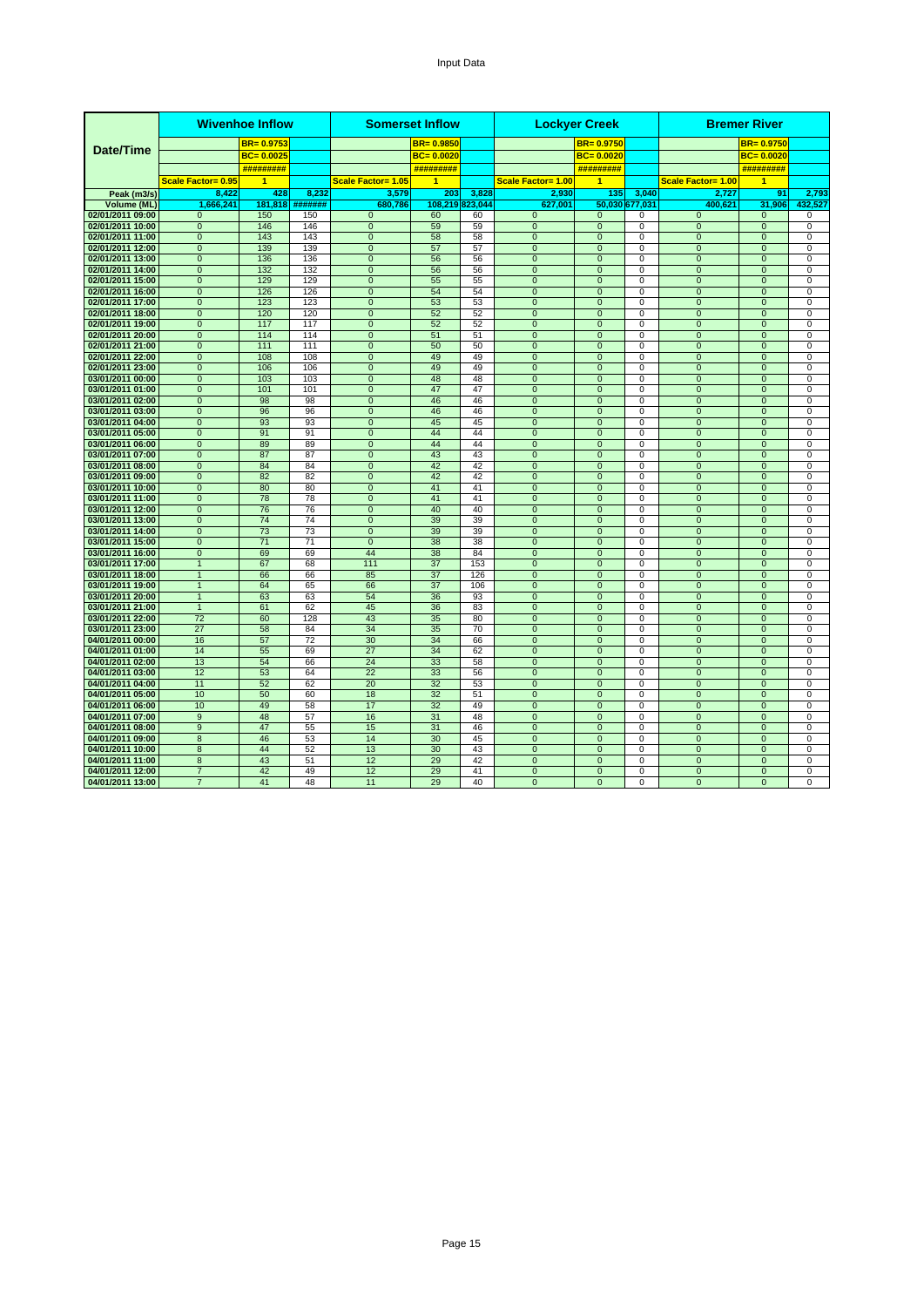| 04/01/2011 14:00 | $\overline{7}$  | 40 | 47  | 10               | 28 | 39  | $\mathbf 0$    | $\mathbf{0}$   | 0              | $\mathbf{0}$   | $\mathbf{0}$            | $\Omega$       |
|------------------|-----------------|----|-----|------------------|----|-----|----------------|----------------|----------------|----------------|-------------------------|----------------|
| 04/01/2011 15:00 | 6               | 39 | 45  | 10               | 28 | 38  | $\overline{0}$ | $\overline{0}$ | $\overline{0}$ | $\overline{0}$ | $\overline{0}$          | $\overline{0}$ |
| 04/01/2011 16:00 | $6\overline{6}$ | 38 | 44  | 9                | 27 | 37  | $\mathbf{0}$   | $\mathbf{0}$   | $\mathbf 0$    | $\mathbf{0}$   | $\mathbf{0}$            | 0              |
| 04/01/2011 17:00 | 6               | 37 | 43  | 9                | 27 | 36  | $\mathbf{0}$   | $\mathbf{0}$   | 0              | $\mathbf{0}$   | $\mathbf{0}$            | $\Omega$       |
| 04/01/2011 18:00 | 5               | 37 | 42  | 8                | 27 | 36  | $\mathbf 0$    | $\mathbf 0$    | $\mathbf 0$    | $\mathbf{0}$   | $\mathbf{0}$            | 0              |
| 04/01/2011 19:00 | 5               | 36 | 41  | 8                | 26 | 35  | $\pmb{0}$      | $\mathbf{0}$   | $\mathbf 0$    | $\mathbf{0}$   | $\mathbf{0}$            | $\Omega$       |
| 04/01/2011 20:00 | 5               | 35 | 39  | 8                | 26 | 34  | $\mathbf 0$    | $\mathbf{0}$   | 0              | $\mathbf{0}$   | $\mathbf 0$             | 0              |
| 04/01/2011 21:00 | $\sqrt{5}$      | 34 | 38  | $\overline{7}$   | 25 | 33  | $\mathbf{0}$   | $\mathbf 0$    | 0              | $\mathbf{0}$   | $\mathbf{0}$            | $\Omega$       |
| 04/01/2011 22:00 | $\overline{4}$  | 33 | 37  | $\overline{7}$   | 25 | 32  | $\overline{0}$ | $\overline{0}$ | $\overline{0}$ | $\overline{0}$ | $\overline{0}$          | $\Omega$       |
| 04/01/2011 23:00 | $\overline{4}$  | 32 | 36  | $\overline{7}$   | 25 | 32  | $\mathbf{0}$   | $\mathbf{0}$   | $\mathbf 0$    | $\mathbf{0}$   | $\Omega$                | $\Omega$       |
| 05/01/2011 00:00 | $\overline{4}$  | 31 | 35  | 6                | 24 | 31  | $\mathbf 0$    | $\mathbf{0}$   | $\mathbf 0$    | $\mathbf{0}$   | $\mathbf{0}$            | 0              |
| 05/01/2011 01:00 | $\overline{4}$  | 31 | 34  | $6\phantom{1}6$  | 24 | 30  | $\mathbf{0}$   | $\mathbf{0}$   | $\mathbf 0$    | $\mathbf{0}$   | $\mathbf{0}$            | 0              |
| 05/01/2011 02:00 | $\overline{4}$  | 30 | 34  | 6                | 24 | 30  | $\mathbf{0}$   | $\mathbf{0}$   | $\mathbf 0$    | $\Omega$       | $\mathbf{0}$            | $\Omega$       |
| 05/01/2011 03:00 | $\overline{4}$  | 29 | 33  | $\boldsymbol{6}$ | 23 | 29  | $\mathbf{0}$   | $\mathbf{0}$   | $\mathbf 0$    | $\mathbf{0}$   | $\mathbf{0}$            | $\Omega$       |
| 05/01/2011 04:00 | 3               | 29 | 32  | 5                | 23 | 29  | $\Omega$       | $\Omega$       | $\Omega$       | $\Omega$       | $\Omega$                | $\Omega$       |
| 05/01/2011 05:00 | 3               | 28 | 31  | 5                | 23 | 28  | $\mathbf 0$    | $\mathbf 0$    | 0              | $\mathbf{0}$   | $\mathbf 0$             | 0              |
| 05/01/2011 06:00 | 3               | 27 | 30  | 5                | 22 | 28  | $\pmb{0}$      | $\mathbf{0}$   | 0              | $\mathbf{0}$   | $\mathbf 0$             | 0              |
| 05/01/2011 07:00 | 3               | 26 | 29  | 5                | 22 | 27  | $\mathbf{0}$   | $\mathbf{0}$   | $\mathbf 0$    | $\mathbf{0}$   | $\mathbf{0}$            | 0              |
| 05/01/2011 08:00 | 3               | 26 | 29  | 5                | 22 | 26  | $\overline{0}$ | $\mathbf 0$    | 0              | $\mathbf{0}$   | $\mathbf{0}$            | 0              |
| 05/01/2011 09:00 | 3               | 25 | 28  | $\overline{4}$   | 21 | 26  | $\overline{0}$ | $\overline{0}$ | $\overline{0}$ | $\overline{0}$ | $\overline{0}$          | $\overline{0}$ |
| 05/01/2011 10:00 | 3               | 25 | 27  | $\overline{4}$   | 21 | 25  | $\Omega$       | $\Omega$       | $\Omega$       | $\Omega$       | $\Omega$                | $\Omega$       |
| 05/01/2011 11:00 | $\overline{2}$  | 24 | 26  | $\overline{4}$   | 21 | 25  | $\mathbf{0}$   | $\mathbf{0}$   | $\mathbf 0$    | $\mathbf{0}$   | $\mathbf{0}$            | 0              |
| 05/01/2011 12:00 | 2               | 23 | 26  | $\overline{4}$   | 20 | 24  | $\mathbf{0}$   | $\mathbf{0}$   | $\mathbf 0$    | $\mathbf{0}$   | $\mathbf{0}$            | 0              |
| 05/01/2011 13:00 | $\overline{2}$  | 23 | 25  | $\overline{4}$   | 20 | 24  | $\mathbf{0}$   | $\mathbf{0}$   | $\mathbf 0$    | $\mathbf{0}$   | $\mathbf{0}$            | 0              |
| 05/01/2011 14:00 | $\overline{2}$  | 22 | 24  | $\overline{4}$   | 20 | 24  | $\overline{0}$ | $\mathbf 0$    | $\overline{0}$ | $\mathbf{0}$   | $\mathbf 0$             | 0              |
| 05/01/2011 15:00 | $\overline{2}$  | 22 | 24  | $\overline{3}$   | 20 | 23  | $\overline{0}$ | $\overline{0}$ | $\overline{0}$ | $\overline{0}$ | $\overline{0}$          | $\overline{0}$ |
| 05/01/2011 16:00 | $\overline{2}$  | 21 | 23  | $\overline{9}$   | 19 | 28  | $\Omega$       | $\Omega$       | $\overline{0}$ | $\Omega$       | $\overline{0}$          | $\Omega$       |
| 05/01/2011 17:00 | $\overline{4}$  | 21 | 24  | 20               | 19 | 40  | $\mathbf{0}$   | $\mathbf{0}$   | $\mathbf 0$    | $\mathbf{1}$   | $\mathbf{0}$            | $\mathbf{1}$   |
| 05/01/2011 18:00 | $\overline{7}$  | 20 | 27  | 31               | 19 | 51  | 6              | $\mathbf{0}$   | 6              | $\overline{1}$ | $\mathbf{0}$            | 1              |
| 05/01/2011 19:00 | 231             | 20 | 239 | 64               | 19 | 86  | 17             | $\mathbf{0}$   | 18             | 3              | $\mathbf{0}$            | 3              |
| 05/01/2011 20:00 | 389             | 21 | 390 | 125              | 19 | 149 | 28             | $\overline{0}$ | 28             | 9              | $\overline{0}$          | 9              |
| 05/01/2011 21:00 | 243             | 21 | 252 | 181              | 19 | 209 | 38             | $\mathbf{0}$   | 38             | 28             | $\mathbf{0}$            | 28             |
| 05/01/2011 22:00 | 215             | 21 | 225 | 199              | 19 | 228 | 45             | $\mathbf 0$    | 45             | 59             | $\mathbf 0$             | 60             |
| 05/01/2011 23:00 | 192             | 21 | 203 | 182              | 19 | 210 | 53             | $\mathbf{0}$   | 54             | 96             | $\mathbf{0}$            | 96             |
| 06/01/2011 00:00 | 181             | 21 | 192 | 167              | 19 | 194 | 64             | $\mathbf{0}$   | 64             | 126            | $\mathbf{1}$            | 127            |
| 06/01/2011 01:00 | 172             | 20 | 184 | 155              | 19 | 182 | 75             | 1              | 76             | 144            | $\mathbf{1}$            | 145            |
| 06/01/2011 02:00 | 165             | 20 | 178 | 145              | 19 | 172 | 86             | $\mathbf{1}$   | 87             | 152            | $\overline{1}$          | 153            |
| 06/01/2011 03:00 | 165             | 20 | 177 | 138              | 19 | 164 | 96             | $\overline{1}$ | 97             | 152            | $\mathbf{1}$            | 154            |
| 06/01/2011 04:00 | 155             | 20 | 168 | 131              | 19 | 157 | 104            | $\overline{1}$ | 105            | 149            | $\overline{2}$          | 150            |
| 06/01/2011 05:00 | 149             | 20 | 161 | 125              | 19 | 150 | 110            | $\mathbf{1}$   | 111            | 143            | $\overline{2}$          | 145            |
| 06/01/2011 06:00 | 142             | 20 | 155 | 119              | 19 | 144 | 114            | 2              | 115            | 135            | $\overline{2}$          | 137            |
| 06/01/2011 07:00 | 136             | 20 | 149 | 114              | 19 | 139 | 116            | $\overline{2}$ | 118            | 127            | $\overline{2}$          | 129            |
| 06/01/2011 08:00 | 131             | 19 | 144 | 109              | 19 | 134 | 117            | 2              | 119            | 119            | 3                       | 121            |
| 06/01/2011 09:00 | 126             | 19 | 139 | 104              | 19 | 128 | 117            | 2              | 120            | 111            | 3                       | 113            |
| 06/01/2011 10:00 | 122             | 19 | 135 | 100              | 19 | 123 | 117            | $\overline{2}$ | 119            | 103            | 3                       | 106            |
| 06/01/2011 11:00 | 204             | 19 | 213 | 106              | 19 | 130 | 129            | $\overline{2}$ | 132            | 109            | 3                       | 112            |
| 06/01/2011 12:00 | 328             | 19 | 331 | 226              | 19 | 257 | 155            | 3              | 158            | 138            | 3                       | 141            |
| 06/01/2011 13:00 | 352             | 20 | 354 | 372              | 19 | 411 | 167            | 3              | 170            | 153            | 3                       | 156            |
| 06/01/2011 14:00 | 356             | 20 | 359 | 358              | 20 | 396 | 170            | 3              | 173            | 142            | $\overline{4}$          | 145            |
| 06/01/2011 15:00 | 322             | 20 | 326 | 307              | 20 | 342 | 178            | $\overline{4}$ | 181            | 134            | $\overline{\mathbf{4}}$ | 138            |
| 06/01/2011 16:00 | 310             | 21 | 316 | 273              | 21 | 307 | 188            | $\overline{4}$ | 192            | 132            | $\overline{4}$          | 136            |
| 06/01/2011 17:00 | 308             | 21 | 314 | 253              | 21 | 287 | 198            | $\overline{4}$ | 202            | 135            | $\overline{4}$          | 139            |
| 06/01/2011 18:00 | 308             | 21 | 314 | 240              | 21 | 272 | 207            | $\overline{4}$ | 212            | 142            | $\overline{4}$          | 147            |
| 06/01/2011 19:00 | 316             | 21 | 321 | 229              | 21 | 261 | 215            | 5              | 220            | 156            | 5                       | 160            |
| 06/01/2011 20:00 | 334             | 22 | 339 | 220              | 21 | 252 | 222            | 5              | 227            | 175            | 5                       | 180            |
| 06/01/2011 21:00 | 367             | 22 | 371 | 212              | 21 | 244 | 228            | 5              | 233            | 200            | 5                       | 205            |
| 06/01/2011 22:00 | 419             | 22 | 421 | 205              | 21 | 237 | 233            | 6              | 239            | 231            | 5                       | 237            |
| 06/01/2011 23:00 | 494             | 23 | 492 | 198              | 22 | 230 | 239            | 6              | 245            | 262            | 6                       | 268            |
| 07/01/2011 00:00 | 596             | 24 | 590 | 193              | 22 | 224 | 244            | 6              | 251            | 289            | 6                       | 296            |
| 07/01/2011 01:00 | 843             | 25 | 826 | 218              | 22 | 251 | 252            | $\overline{7}$ | 258            | 313            | 7                       | 319            |
|                  |                 |    |     |                  |    |     |                |                |                |                |                         |                |

Page 16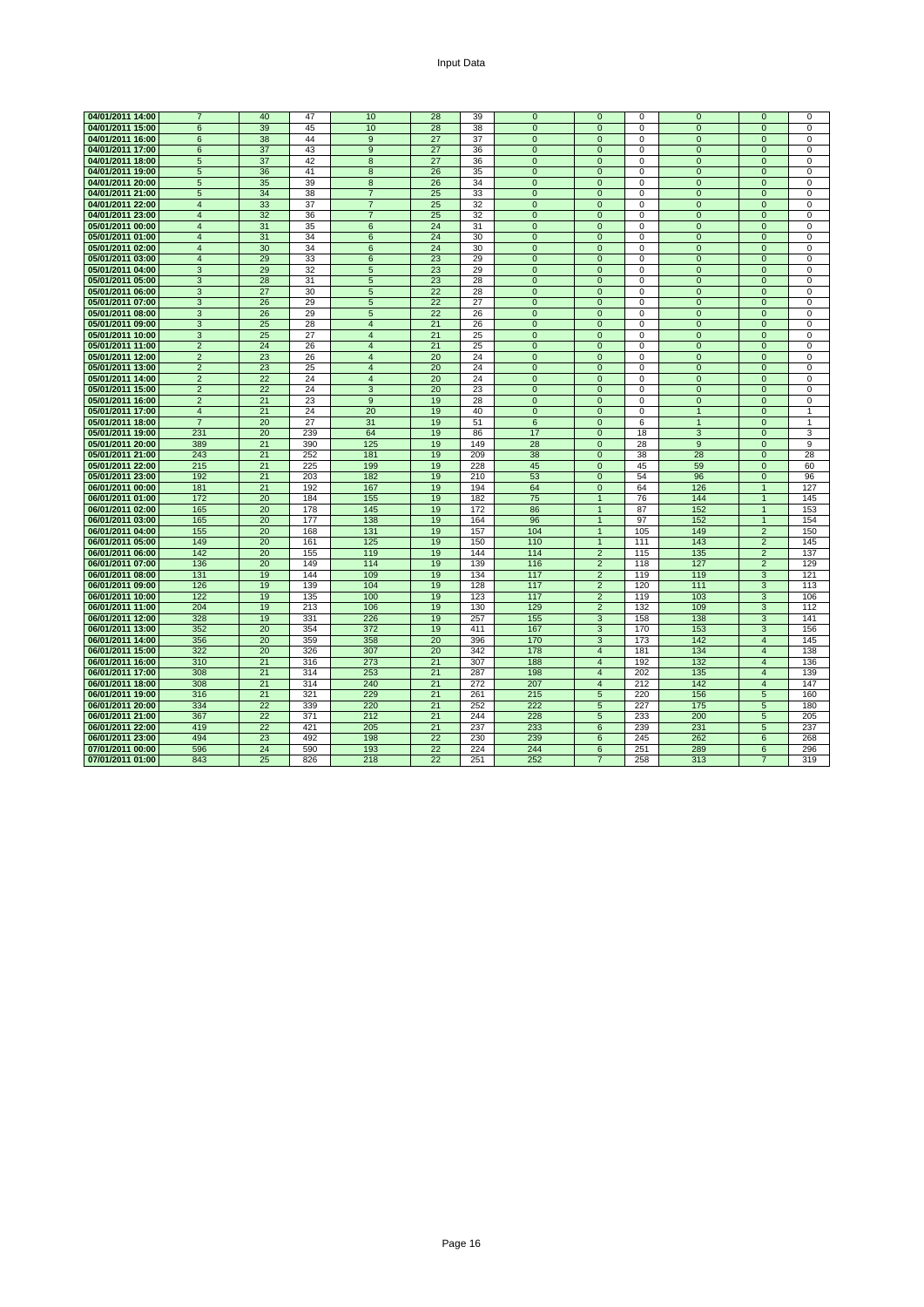| Input Data |
|------------|
|------------|

| 07/01/2011 02:00 | 924        | 27 | 905        | 225        | 22              | 258        | 260        | $\overline{7}$ | 268        | 330        |                | 337        |
|------------------|------------|----|------------|------------|-----------------|------------|------------|----------------|------------|------------|----------------|------------|
| 07/01/2011 03:00 | 1028       | 29 | 1005       | 208        | 22              | 241        | 272        | $\overline{7}$ | 279        | 341        | 8              | 349        |
| 07/01/2011 04:00 | 1149       | 31 | 1123       | 199        | 22              | 231        | 285        | 8              | 293        | 346        | 8              | 354        |
| 07/01/2011 05:00 | 1258       | 33 | 1228       | 223        | $\overline{22}$ | 257        | 301        | 8              | 309        | 347        | $\overline{9}$ | 355        |
| 07/01/2011 06:00 | 1361       | 35 | 1328       | 231        | 22              | 265        | 319        | 9              | 328        | 343        | $\overline{9}$ | 352        |
| 07/01/2011 07:00 | 1390       | 38 | 1358       | 257        | 23              | 293        | 339        | 9              | 348        | 337        | 10             | 346        |
| 07/01/2011 08:00 | 1534       | 40 | 1498       | 364        | 23              | 405        | 360        | 10             | 370        | 328        | 10             | 338        |
| 07/01/2011 09:00 | 1619       | 43 | 1581       | 359        | 23              | 401        | 397        | 10             | 407        | 346        | 10             | 356        |
| 07/01/2011 10:00 | 1633       | 46 | 1597       | 372        | 24              | 415        | 436        | 11             | 446        | 380        | 11             | 391        |
| 07/01/2011 11:00 | 2050       | 50 | 1997       | 541        | 25              | 593        | 457        | 11             | 469        | 385        | 11             | 396        |
| 07/01/2011 12:00 | 2127       | 54 | 2074       | 681        | 26              | 741        | 478        | 12             | 490        | 379        | 12             | 391        |
| 07/01/2011 13:00 | 1969       | 57 | 1928       | 738        | 27              | 802        | 500        | 13             | 513        | 380        | 12             | 392        |
| 07/01/2011 14:00 | 1772       | 60 | 1743       | 697        | 28              | 759        | 518        | 14             | 532        | 385        | 13             | 398        |
| 07/01/2011 15:00 | 1688       | 62 | 1666       | 640        | 29              | 701        | 535        | 14             | 549        | 389        | 13             | 403        |
|                  |            |    |            |            |                 |            |            |                |            |            |                |            |
| 07/01/2011 16:00 | 1622       | 65 | 1606       | 602        | 30              | 662        | 551        | 15             | 566        | 392        | 14             | 406        |
| 07/01/2011 17:00 | 1572       | 67 | 1560       | 575        | 30              | 634        | 564        | 16             | 580        | 391        | 14             | 405        |
| 07/01/2011 18:00 | 1555       | 69 | 1546       | 559        | 31              | 618        | 574        | 17             | 591        | 387        | 15             | 401        |
| 07/01/2011 19:00 | 1530       | 71 | 1524       | 536        | 32              | 594        | 581        | 17             | 598        | 380        | 15             | 395        |
| 07/01/2011 20:00 | 1521       | 73 | 1518       | 512        | 32              | 570        | 584        | 18             | 602        | 371        | 15             | 386        |
| 07/01/2011 21:00 | 1523       | 74 | 1522       | 488        | 33              | 546        | 584        | 19             | 602        | 359        | 16             | 375        |
| 07/01/2011 22:00 | 1532       | 76 | 1532       | 464        | 33              | 521        | 580        | 19             | 600        | 347        | 16             | 363        |
| 07/01/2011 23:00 | 1544       | 78 | 1544       | 440        | 34              | 496        | 574        | 20             | 594        | 335        | 16             | 351        |
| 08/01/2011 00:00 | 1556       | 80 | 1558       | 416        | 34              | 471        | 566        | 21             | 587        | 322        | 17             | 338        |
| 08/01/2011 01:00 | 1569       | 82 | 1572       | 392        | 35              | 446        | 556        | 21             | 578        | 308        | 17             | 325        |
| 08/01/2011 02:00 | 1580       | 83 | 1585       | 369        | 35              | 422        | 545        | 22             | 567        | 295        | 17             | 312        |
| 08/01/2011 03:00 | 1589       | 85 | 1594       | 347        | 35              | 399        | 533        | 22             | 556        | 282        | 17             | 299        |
| 08/01/2011 04:00 | 1592       | 87 | 1599       | 326        | 35              | 377        | 520        | 23             | 543        | 270        | 17             | 287        |
| 08/01/2011 05:00 | 1589       | 88 | 1598       | 305        | 35              | 356        | 507        | 23             | 530        | 258        | 17             | 275        |
| 08/01/2011 06:00 | 1576       | 90 | 1587       | 286        | 35              | 336        | 493        | 24             | 517        | 246        | 17             | 263        |
| 08/01/2011 07:00 | 1553       | 91 | 1567       | 269        | 35              | 317        | 479        | 24             | 503        | 235        | 17             | 252        |
| 08/01/2011 08:00 | 1519       | 93 | 1536       | 252        | 35              | 300        | 465        | 24             | 490        | 224        | 17             | 241        |
| 08/01/2011 09:00 | 1476       | 94 | 1496       | 236        | 35              | 283        | 451        | 25             | 476        | 214        | 17             | 231        |
| 08/01/2011 10:00 | 1423       | 95 | 1447       | 222        | 35              | 268        | 437        | 25             | 462        | 204        | 17             | 222        |
| 08/01/2011 11:00 | 1363       | 96 | 1391       | 208        | 35              | 254        | 424        | 25             | 449        | 195        | 17             | 212        |
| 08/01/2011 12:00 | 1299       | 97 | 1331       | 196        | 35              | 241        | 410        | 25             | 436        | 186        | 17             | 204        |
| 08/01/2011 13:00 | 1233       | 97 | 1268       | 184        | 35              | 228        | 397        | 26             | 423        | 178        | 17             | 195        |
| 08/01/2011 14:00 | 1167       | 97 | 1206       | 176        | 35              | 219        | 385        | 26             | 410        | 172        | 17             | 189        |
| 08/01/2011 15:00 | 1141       | 98 | 1181       | 175        | 35              | 218        | 374        | 26             | 400        | 166        | 17             | 183        |
| 08/01/2011 16:00 | 1044       | 98 | 1090       | 174        | 34              | 217        | 364        | 26             | 390        | 158        | 17             | 175        |
| 08/01/2011 17:00 | 978        | 98 | 1027       | 177        | 34              | 220        | 354        | 26             | 380        | 151        | 17             | 168        |
| 08/01/2011 18:00 | 916        | 98 | 967        | 187        | 34              | 231        | 343        | 26             | 369        | 145        | 17             | 161        |
| 08/01/2011 19:00 | 857        | 97 | 912        | 197        | 34              | 240        | 332        | 26             |            | 139        | 16             |            |
| 08/01/2011 20:00 | 803        | 97 | 859        | 204        | 34              | 248        | 322        | 26             | 358<br>348 | 133        | 16             | 155<br>149 |
| 08/01/2011 21:00 |            | 96 | 812        |            | 34              |            | 312        | 26             | 338        | 127        | 16             | 143        |
|                  | 754        |    |            | 209        |                 | 253        |            |                |            |            |                |            |
| 08/01/2011 22:00 | 714<br>676 | 95 | 774<br>737 | 247<br>243 | 34<br>34        | 293<br>289 | 303<br>294 | 26<br>26       | 329<br>319 | 121<br>116 | 16<br>16       | 137<br>132 |
| 08/01/2011 23:00 |            | 95 |            |            |                 |            |            |                |            |            |                |            |
| 09/01/2011 00:00 | 637        | 94 | 699        | 244        | 34              | 290        | 285        | 26             | 310        | 112        | 16             | 127        |
| 09/01/2011 01:00 | 602        | 93 | 665        | 238        | 34              | 283        | 276        | 26             | 302        | 107        | 15             | 122        |
| 09/01/2011 02:00 | 573        | 92 | 636        | 229        | 34              | 275        | 268        | 26             | 293        | 103        | 15             | 118        |
| 09/01/2011 03:00 | 548        | 91 | 611        | 222        | 34              | 267        | 260        | 25             | 285        | 99         | 15             | 114        |
| 09/01/2011 04:00 | 532        | 90 | 596        | 216        | 34              | 261        | 252        | 25             | 277        | 95         | 15             | 110        |
| 09/01/2011 05:00 | 518        | 89 | 581        | 285        | 34              | 333        | 244        | 25             | 269        | 92         | 15             | 106        |
| 09/01/2011 06:00 | 589        | 88 | 647        | 434        | 34              | 490        | 236        | 25             | 261        | 89         | 15             | 103        |
| 09/01/2011 07:00 | 518        | 87 | 579        | 473        | 35              | 532        | 228        | 25             | 253        | 86         | 14             | 100        |
| 09/01/2011 08:00 | 507        | 86 | 568        | 497        | 35              | 557        | 221        | 25             | 245        | 83         | 14             | 98         |
| 09/01/2011 09:00 | 500        | 85 | 561        | 517        | 36              | 579        | 213        | 24             | 238        | 81         | 14             | 95         |
| 09/01/2011 10:00 | 512        | 85 | 571        | 647        | 37              | 716        | 206        | 24             | 230        | 81         | 14             | 95         |
| 09/01/2011 11:00 | 954        | 85 | 991        | 924        | 38              | 1009       | 219        | 24             | 243        | 109        | 14             | 123        |
| 09/01/2011 12:00 | 1128       | 85 | 1157       | 1131       | 40              | 1227       | 238        | 24             | 262        | 145        | 14             | 158        |
| 09/01/2011 13:00 | 936        | 85 | 975        | 1143       | 42              | 1242       | 237        | 24             | 261        | 159        | 14             | 172        |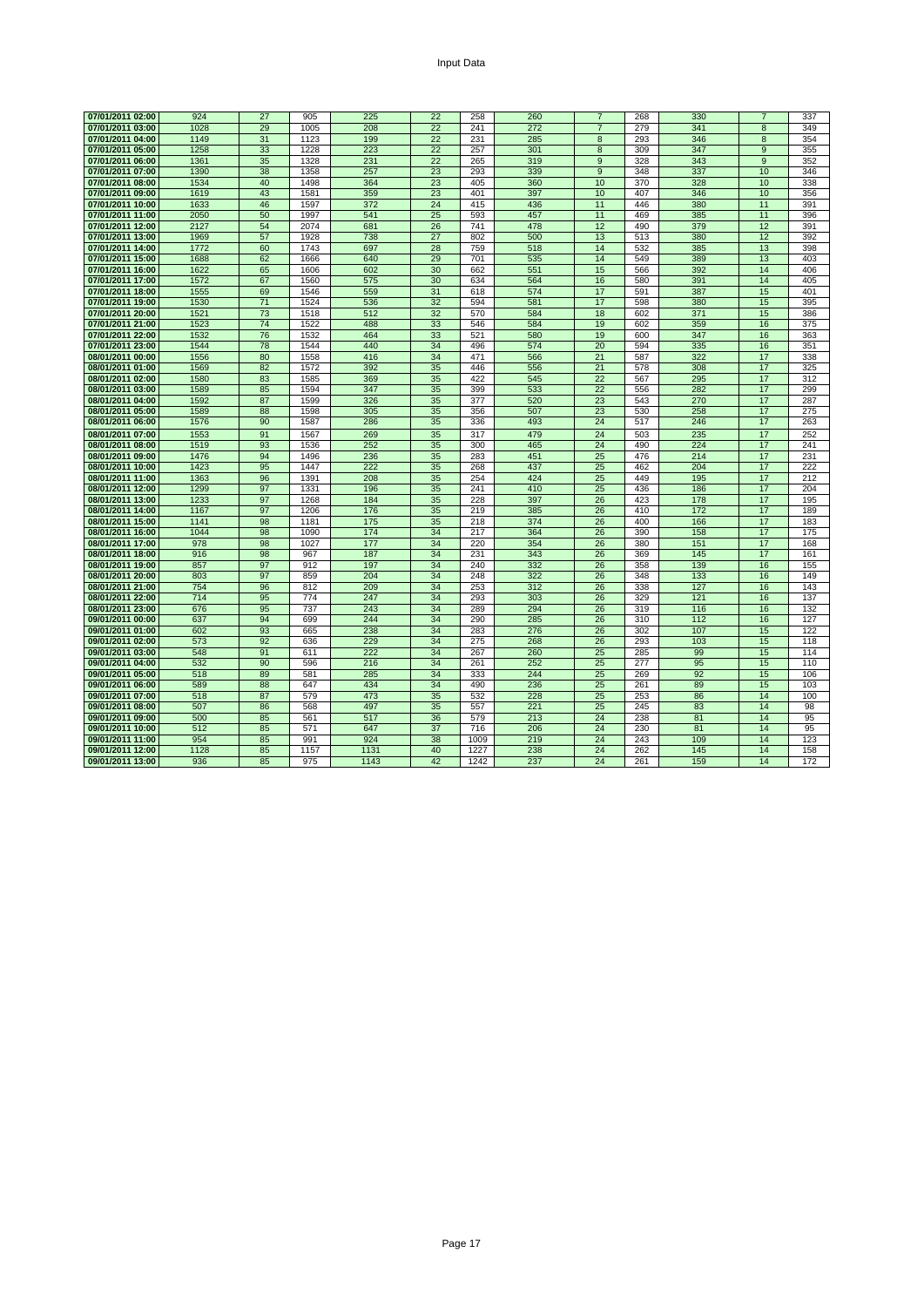| 09/01/2011 14:00                     | 957          | 86         | 995          | 1296         | 44         | 1405         | 233          | 24       | 257          | 178          | 14       | 192          |
|--------------------------------------|--------------|------------|--------------|--------------|------------|--------------|--------------|----------|--------------|--------------|----------|--------------|
| 09/01/2011 15:00                     | 1725         | 88         | 1726         | 1854         | 47         | 1993         | 232          | 24       | 256          | 202          | 14       | 216          |
| 09/01/2011 16:00                     | 2073         | 90         | 2060         | 2587         | 52         | 2768         | 261          | 24       | 284          | 241          | 14       | 255          |
| 09/01/2011 17:00                     | 2198         | 93         | 2181         | 3005         | 57         | 3212         | 318          | 24       | 342          | 295          | 14       | 309          |
| 09/01/2011 18:00                     | 2875         | 98         | 2829         | 3508         | 64         | 3747         | 351          | 24       | 375          | 323          | 14       | 337          |
| 09/01/2011 19:00                     | 2912         | 102        | 2868         | 3579         | 70         | 3828         | 365          | 24       | 389          | 322          | 15       | 336          |
|                                      |              |            |              |              | 77         | 3760         | 407          | 24       | 431          |              | 15       |              |
| 09/01/2011 20:00                     | 3468         | 108        | 3403         | 3508         |            |              |              |          |              | 319          |          | 334          |
| 09/01/2011 21:00                     | 4055         | 115        | 3967         | 3432         | 83         | 3686         | 492          | 24       | 516          | 333          | 15       | 348          |
| 09/01/2011 22:00                     | 4626         | 123        | 4518         | 3330         | 88         | 3585         | 573          | 25       | 598          | 340          | 15       | 355          |
| 09/01/2011 23:00                     | 5498         | 133        | 5356         | 3265         | 94         | 3522         | 624          | 26       | 649          | 324          | 16       | 340          |
| 10/01/2011 00:00                     | 6317         | 145        | 6146         | 3209         | 99         | 3469         | 664          | 26       | 690          | 310          | 16       | 326          |
| 10/01/2011 01:00                     | 6980         | 158        | 6789         | 3052         | 104        | 3309         | 696          | 27       | 723          | 301          | 16       | 317          |
| 10/01/2011 02:00                     | 7545         | 172        | 7340         | 2868         | 109        | 3120         | 714          | 28       | 742          | 293          | 16       | 310          |
| 10/01/2011 03:00                     | 7931         | 186        | 7720         | 2689         | 113        | 2936         | 722          | 29       | 750          | 286          | 17       | 303          |
| 10/01/2011 04:00                     | 8154         | 201        | 7948         | 2586         | 116        | 2832         | 720          | 29       | 749          | 279          | 17       | 295          |
| 10/01/2011 05:00                     | 8380         | 216        | 8177         | 2540         | 120        | 2787         | 716          | 30       | 746          | 278          | 17       | 294          |
| 10/01/2011 06:00                     | 8422         | 231        | 8232         | 2460         | 123        | 2706         | 726          | 31       | 757          | 281          | 17       | 298          |
| 10/01/2011 07:00                     | 8091         | 244        | 7930         | 2326         | 126        | 2569         | 726          | 31       | 758          | 277          | 17       | 294          |
| 10/01/2011 08:00                     | 7851         | 257        | 7716         | 2331         | 129        | 2576         | 709          | 32       | 741          | 300          | 17       | 317          |
| 10/01/2011 09:00                     | 7457         | 268        | 7352         | 2236         | 132        | 2480         | 700          | 33       | 733          | 339          | 18       | 357          |
| 10/01/2011 10:00                     | 6950         | 278        | 6880         | 2078         | 135        | 2316         | 691          | 33       | 724          | 370          | 18       | 388          |
| 10/01/2011 11:00                     | 6663         | 287        | 6617         | 2336         | 137        | 2590         | 680          | 34       | 714          | 407          | 18       | 426          |
| 10/01/2011 12:00                     | 7493         | 298        | 7417         | 2778         | 141        | 3058         | 676          | 34       | 710          | 452          | 19       | 471          |
| 10/01/2011 13:00                     | 6522         | 306        | 6502         | 2660         | 145        | 2938         | 674          | 35       | 709          | 506          | 19       | 526          |
| 10/01/2011 14:00                     | 5953         | 313        | 5968         | 2314         | 147        | 2577         | 672          | 35       | 707          | 569          | 20       | 589          |
| 10/01/2011 15:00                     | 5599         | 318        | 5637         | 2084         | 150        | 2338         | 679          | 36       | 714          | 639          | 21       | 659          |
| 10/01/2011 16:00                     | 5168         | 323        | 5232         | 1886         | 151        | 2132         | 698          | 36       | 734          | 710          | 22       | 731          |
| 10/01/2011 17:00                     | 4844         | 326        | 4928         | 1715         | 153        | 1954         | 731          | 37       | 768          | 772          | 23       | 794          |
| 10/01/2011 18:00                     | 4576         | 329        | 4676         | 1595         | 154        | 1828         | 774          | 37       | 811          | 816          | 24       | 840          |
| 10/01/2011 19:00                     | 4379         | 331        | 4491         | 1503         | 155        | 1733         | 817          | 38       | 855          | 839          | 25       | 864          |
| 10/01/2011 20:00                     | 4325         | 333        | 4442         | 1508         | 155        | 1739         | 852          | 39       | 891          | 842          | 26       | 868          |
| 10/01/2011 21:00                     | 4051         | 335        | 4183         | 1424         | 156        | 1651         | 874          | 40       | 914          | 830          | 27       | 857          |
| 10/01/2011 22:00                     | 3852         | 336        | 3995         | 1314         | 156        | 1536         | 883          | 40       | 924          | 808          | 28       | 836          |
| 10/01/2011 23:00                     | 3663         | 336        | 3815         | 1215         | 157        | 1432         | 881          | 41       | 922          | 783          | 29       | 811          |
| 11/01/2011 00:00                     | 3447         | 336        | 3610         | 1124         | 157        | 1337         | 870          | 42       | 912          | 755          | 29       | 784          |
| 11/01/2011 01:00                     | 3241         | 335        | 3414         | 1068         | 157        | 1278         | 855          | 42       | 897          | 726          | 30       | 756          |
| 11/01/2011 02:00                     | 3057         | 334        | 3239         | 1039         | 156        | 1247         | 837          | 43       | 880          | 702          | 31       | 733          |
| 11/01/2011 03:00                     | 2873         | 333        | 3062         | 975          | 156        | 1180         | 820          | 44       | 863          | 681          | 31       | 712          |
| 11/01/2011 04:00                     | 2718         | 331        | 2913         | 1041         | 156        | 1249         | 804          | 44       | 848          | 659          | 32       | 691          |
| 11/01/2011 05:00                     | 3580         | 331        | 3732         | 1432         | 157        | 1660         | 793          | 45       | 837          | 639          | 32       | 671          |
| 11/01/2011 06:00                     | 3940         | 333        | 4075         | 1777         | 158        | 2024         | 872          | 45       | 917          | 626          | 33       | 659          |
| 11/01/2011 07:00                     | 4149         | 334        | 4276         | 1942         | 160        | 2199         | 1106         | 46       | 1152         | 617          | 33       | 651          |
| 11/01/2011 08:00                     | 4864         | 337        | 4959         | 1847         | 161        | 2101         | 1388         | 48       | 1436         | 608          | 34       | 642          |
| 11/01/2011 09:00                     | 5270         | 342        | 5348         | 1723         | 162        | 1972         | 1624         | 50       | 1674         | 628          | 34       | 662          |
| 11/01/2011 10:00                     | 5693         | 347        | 5755         | 1659         | 163        | 1906         | 1795         | 52       | 1847         | 687          | 35       | 722          |
| 11/01/2011 11:00                     | 5897         | 352        | 5955         | 1823         | 165        | 2079         | 1934         | 55       | 1989         | 831          | 35       | 866          |
| 11/01/2011 12:00                     | 6151         | 358        | 6201         | 2128         | 167        | 2401         | 2047         | 58       | 2104         | 1046         | 37       | 1083         |
|                                      |              |            |              |              |            |              |              |          |              |              |          |              |
| 11/01/2011 13:00<br>11/01/2011 14:00 | 6615<br>7457 | 365<br>374 | 6649<br>7458 | 2681<br>2994 | 170<br>174 | 2985<br>3317 | 2152<br>2291 | 60<br>64 | 2212<br>2355 | 1303<br>1621 | 38<br>41 | 1341<br>1661 |
|                                      |              |            |              |              |            |              |              |          |              |              |          |              |
| 11/01/2011 15:00                     | 7272         | 382        | 7290         | 2961         | 177        | 3287         | 2364         | 67       | 2430         | 1925         | 43       | 1969         |
| 11/01/2011 16:00                     | 7351         | 390        | 7373         | 2857         | 181        | 3181         | 2386         | 70       | 2456         | 2182         | 47       | 2229         |
| 11/01/2011 17:00                     | 7362         | 398        | 7391         | 2803         | 184        | 3127         | 2446         | 73       | 2519         | 2402         | 50       | 2452         |
| 11/01/2011 18:00                     | 7131         | 405        | 7180         | 2834         | 187        | 3163         | 2528         | 76       | 2604         | 2569         | 54       | 2623         |
| 11/01/2011 19:00                     | 6867         | 411        | 6935         | 2821         | 190        | 3153         | 2610         | 79       | 2690         | 2675         | 58       | 2733         |
| 11/01/2011 20:00                     | 6519         | 416        | 6609         | 2703         | 193        | 3031         | 2685         | 83       | 2768         | 2727         | 62       | 2790         |
| 11/01/2011 21:00                     | 6138         | 421        | 6252         | 2554         | 195        | 2878         | 2746         | 86       | 2832         | 2727         | 66       | 2793         |
| 11/01/2011 22:00                     | 5747         | 424        | 5883         | 2401         | 198        | 2719         | 2793         | 90       | 2883         | 2686         | 70       | 2756         |
| 11/01/2011 23:00                     | 5360         | 426        | 5518         | 2247         | 199        | 2558         | 2833         | 93       | 2926         | 2612         | 73       | 2685         |
| 12/01/2011 00:00                     | 4989         | 427        | 5167         | 2093         | 201        | 2399         | 2867         | 97       | 2964         | 2511         | 76       | 2588         |
| 12/01/2011 01:00                     | 4637         | 428        | 4833         | 1943         | 202        | 2242         | 2896         | 100      | 2996         | 2392         | 79       | 2471         |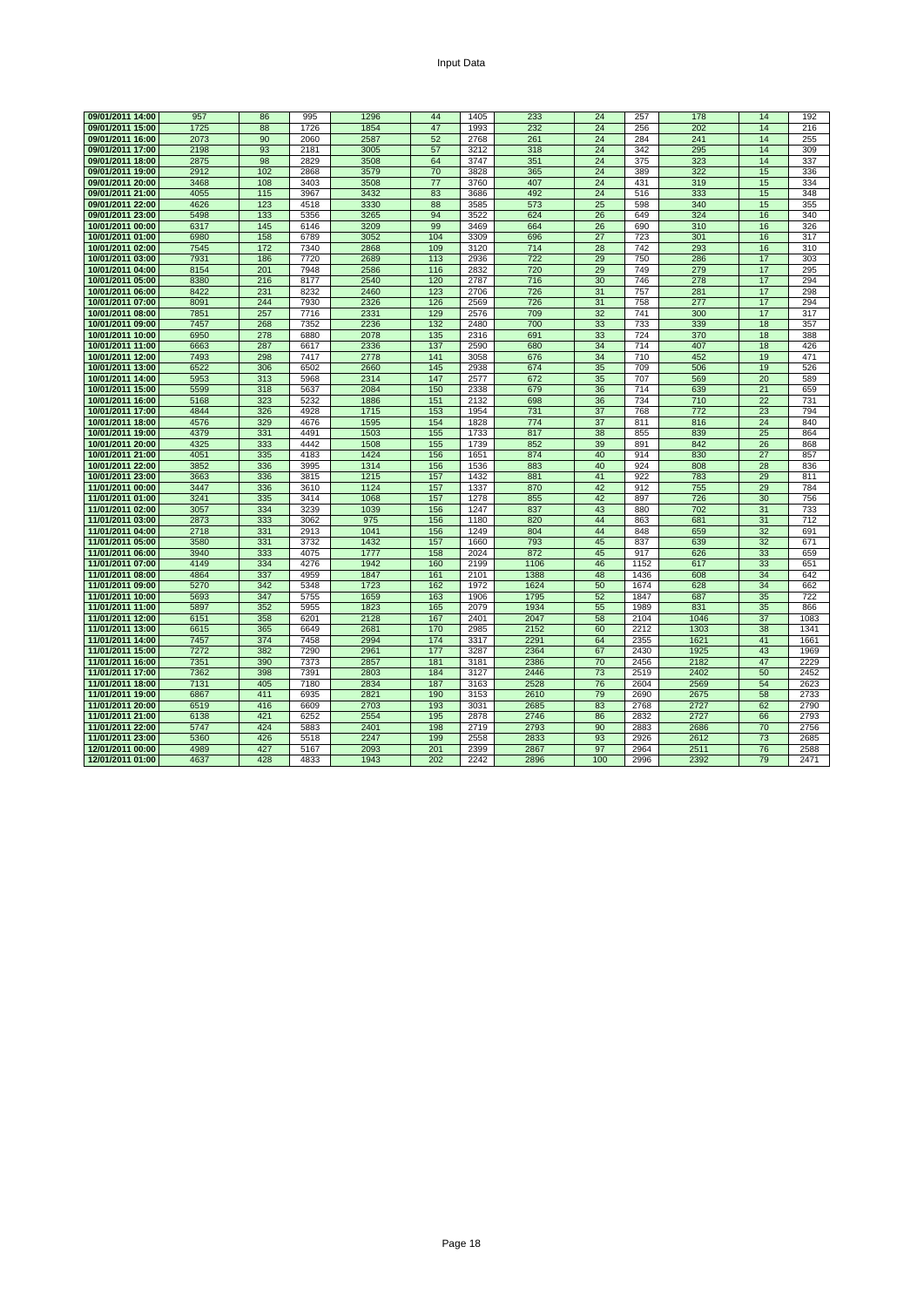|  |  | Input Data |  |
|--|--|------------|--|
|--|--|------------|--|

| 12/01/2011 02:00                     | 4305       | 428        | 4517       | 1799       | 203        | 2091       | 2918        | 103        | 3021         | 2261       | 82       | 2342       |
|--------------------------------------|------------|------------|------------|------------|------------|------------|-------------|------------|--------------|------------|----------|------------|
| 12/01/2011 03:00                     | 3992       | 426        | 4219       | 1661       | 203        | 1947       | 2930        | 107        | 3036         | 2125       | 84       | 2209       |
| 12/01/2011 04:00                     | 3698       | 425        | 3937       | 1532       | 203        | 1812       | 2930        | 110        | 3040         | 1988       | 86       | 2074       |
| 12/01/2011 05:00                     | 3420       | 422        | 3671       | 1411       | 203        | 1685       | 2917        | 113        | 3030         | 1853       | 87       | 1940       |
| 12/01/2011 06:00                     | 3158       | 419        | 3420       | 1299       | 203        | 1566       | 2890        | 116        | 3006         | 1722       | 89       | 1811       |
| 12/01/2011 07:00                     | 2914       | 416        | 3184       | 1195       | 202        | 1457       | 2849        | 119        | 2967         | 1598       | 90       | 1688       |
| 12/01/2011 08:00                     | 2685       | 412        | 2963       | 1099       | 201        | 1355       | 2794        | 121        | 2915         | 1480       | 90       | 1571       |
| 12/01/2011 09:00                     | 2473       | 408        | 2757       | 1011       | 201        | 1262       | 2727        | 124        | 2850         | 1370       | 91       | 1461       |
| 12/01/2011 10:00                     | 2277       | 403        | 2566       | 930        | 200        | 1176       | 2648        | 126        | 2774         | 1268       | 91       | 1360       |
| 12/01/2011 11:00                     | 2096       | 398        | 2390       | 855        | 198        | 1096       | 2561        | 128        | 2689         | 1174       | 91       | 1265       |
| 12/01/2011 12:00                     | 1930       | 393        | 2226       | 787        | 197        | 1023       | 2467        | 130        | 2596         | 1088       | 91       | 1179       |
| 12/01/2011 13:00                     | 1778       | 387        | 2076       | 724        | 196        | 956        | 2367        | 131        | 2498         | 1008       | 91       | 1099       |
| 12/01/2011 14:00                     | 1638       | 382        | 1938       | 666        | 194        | 894        | 2264        | 132        | 2397         | 936        | 90       | 1026       |
| 12/01/2011 15:00                     | 1510       | 376        | 1811       | 614        | 192        | 837        | 2160        | 133        | 2293         | 869        | 90       | 959        |
| 12/01/2011 16:00                     | 1393       | 370        | 1694       | 565        | 191        | 784        | 2054        | 134        | 2188         | 809        | 89       | 898        |
| 12/01/2011 17:00                     | 1286       | 364        | 1586       | 521        | 189        | 736        | 1950        | 135        | 2084         | 753        | 89       | 842        |
| 12/01/2011 18:00                     | 1189       | 358        | 1487       | 480        | 187        | 691        | 1847        | 135        | 1982         | 703        | 88       | 791        |
| 12/01/2011 19:00                     | 1099       | 351        | 1396       | 442        | 185        | 650        | 1746        | 135        | 1882         | 657        | 87       | 744        |
| 12/01/2011 20:00                     | 1018       | 345        | 1312       | 408        | 183        | 612        | 1649        | 135        | 1784         | 614        | 86       | 700        |
| 12/01/2011 21:00                     | 943        | 339        | 1234       | 377        | 181        | 577        | 1556        | 135        | 1690         | 576        | 85       | 660        |
| 12/01/2011 22:00                     | 874        | 333        | 1163       | 348        | 179        | 545        | 1466        | 134        | 1600         | 540        | 84       | 624        |
| 12/01/2011 23:00                     | 811        | 326        | 1097       | 322        | 177        | 515        | 1380        | 134        | 1514         | 507        | 83       | 590        |
| 13/01/2011 00:00                     | 754        | 320        | 1036       | 298        | 175        | 488        | 1299        | 133        | 1432         | 477        | 82       | 559        |
| 13/01/2011 01:00                     | 701        | 314        | 980        | 275        | 173        | 462        | 1221        | 132        | 1354         | 449        | 81       | 530        |
| 13/01/2011 02:00                     | 652        | 308        | 927        | 255        | 171        | 439        | 1148        | 131        | 1280         | 423        | 79       | 503        |
| 13/01/2011 03:00                     | 608        | 301<br>295 | 879        | 236        | 169        | 417        | 1080        | 130        | 1210         | 400        | 78       | 478        |
| 13/01/2011 04:00                     | 567<br>529 | 289        | 834<br>792 | 219<br>203 | 167<br>165 | 397        | 1015<br>954 | 129<br>127 | 1144<br>1081 | 378<br>357 | 77<br>76 | 455<br>433 |
| 13/01/2011 05:00<br>13/01/2011 06:00 | 494        | 283        | 753        | 189        | 163        | 379<br>361 | 897         | 126        | 1023         | 338        | 75       | 413        |
| 13/01/2011 07:00                     | 462        | 277        | 716        | 176        | 161        | 345        | 843         | 125        | 968          | 320        | 73       | 394        |
| 13/01/2011 08:00                     | 432        | 272        | 682        | 163        | 159        | 330        | 793         | 123        | 916          | 304        | 72       | 376        |
| 13/01/2011 09:00                     | 405        | 266        | 651        | 152        | 157        | 316        | 746         | 121        | 867          | 288        | 71       | 359        |
| 13/01/2011 10:00                     | 380        | 260        | 621        | 142        | 155        | 303        | 702         | 120        | 822          | 274        | 70       | 343        |
| 13/01/2011 11:00                     | 356        | 255        | 593        | 132        | 153        | 291        | 661         | 118        | 779          | 260        | 68       | 329        |
| 13/01/2011 12:00                     | 335        | 249        | 567        | 123        | 151        | 280        | 622         | 116        | 738          | 247        | 67       | 315        |
| 13/01/2011 13:00                     | 315        | 244        | 543        | 115        | 149        | 270        | 586         | 115        | 701          | 235        | 66       | 301        |
| 13/01/2011 14:00                     | 296        | 238        | 520        | 108        | 147        | 260        | 552         | 113        | 665          | 224        | 65       | 289        |
| 13/01/2011 15:00                     | 279        | 233        | 498        | 101        | 145        | 250        | 521         | 111        | 632          | 214        | 64       | 277        |
| 13/01/2011 16:00                     | 263        | 228        | 478        | 94         | 143        | 242        | 491         | 109        | 601          | 204        | 62       | 266        |
| 13/01/2011 17:00                     | 248        | 223        | 458        | 88         | 141        | 233        | 464         | 108        | 571          | 194        | 61       | 256        |
| 13/01/2011 18:00                     | 234        | 218        | 440        | 83         | 139        | 226        | 438         | 106        | 544          | 185        | 60       | 246        |
| 13/01/2011 19:00                     | 221        | 213        | 423        | 78         | 137        | 218        | 414         | 104        | 518          | 177        | 59       | 236        |
| 13/01/2011 20:00                     | 209        | 208        | 407        | 73         | 135        | 211        | 391         | 102        | 493          | 169        | 58       | 227        |
| 13/01/2011 21:00                     | 198        | 204        | 392        | 68         | 133        | 205        | 370         | 100        | 470          | 162        | 57       | 219        |
| 13/01/2011 22:00                     | 187        | 199        | 377        | 64         | 131        | 199        | 350         | 98         | 449          | 155        | 56       | 211        |
| 13/01/2011 23:00                     | 178        | 195        | 363        | 61         | 129<br>127 | 193        | 331<br>314  | 97         | 428          | 148        | 55       | 203        |
| 14/01/2011 00:00                     | 169        | 190        | 350        | 57         |            | 187        |             | 95         | 409          | 142        | 53       | 196        |
| 14/01/2011 01:00<br>14/01/2011 02:00 | 160<br>152 | 186<br>182 | 338<br>326 | 54<br>51   | 126<br>124 | 182<br>177 | 298<br>282  | 93<br>91   | 391<br>374   | 136<br>131 | 52<br>51 | 189<br>182 |
| 14/01/2011 03:00                     | 145        | 178        | 315        | 48         | 122        | 172        | 268         | 90         | 357          | 126        | 50       | 176        |
| 14/01/2011 04:00                     | 138        | 173        | 304        | 45         | 120        | 168        | 254         | 88         | 342          | 121        | 49       | 170        |
| 14/01/2011 05:00                     | 131        | 170        | 294        | 43         | 119        | 163        | 241         | 86         | 328          | 116        | 48       | 164        |
| 14/01/2011 06:00                     | 125        | 166        | 284        | 40         | 117        | 159        | 229         | 84         | 314          | 112        | 47       | 159        |
| 14/01/2011 07:00                     | 119        | 162        | 275        | 38         | 115        | 155        | 218         | 83         | 301          | 107        | 46       | 154        |
| 14/01/2011 08:00                     | 114        | 158        | 266        | 36         | 114        | 151        | 208         | 81         | 289          | 103        | 45       | 149        |
| 14/01/2011 09:00                     | 109        | 154        | 258        | 34         | 112        | 148        | 198         | 80         | 277          | 100        | 44       | 144        |
| 14/01/2011 10:00                     | 104        | 151        | 250        | 32         | 110        | 144        | 188         | 78         | 266          | 96         | 44       | 140        |
| 14/01/2011 11:00                     | 100        | 147        | 242        | 31         | 109        | 141        | 179         | 76         | 256          | 93         | 43       | 135        |
| 14/01/2011 12:00                     | 96         | 144        | 235        | 29         | 107        | 138        | 171         | 75         | 246          | 89         | 42       | 131        |
| 14/01/2011 13:00                     | 92         | 141        | 228        | 28         | 106        | 135        | 163         | 73         | 236          | 86         | 41       | 127        |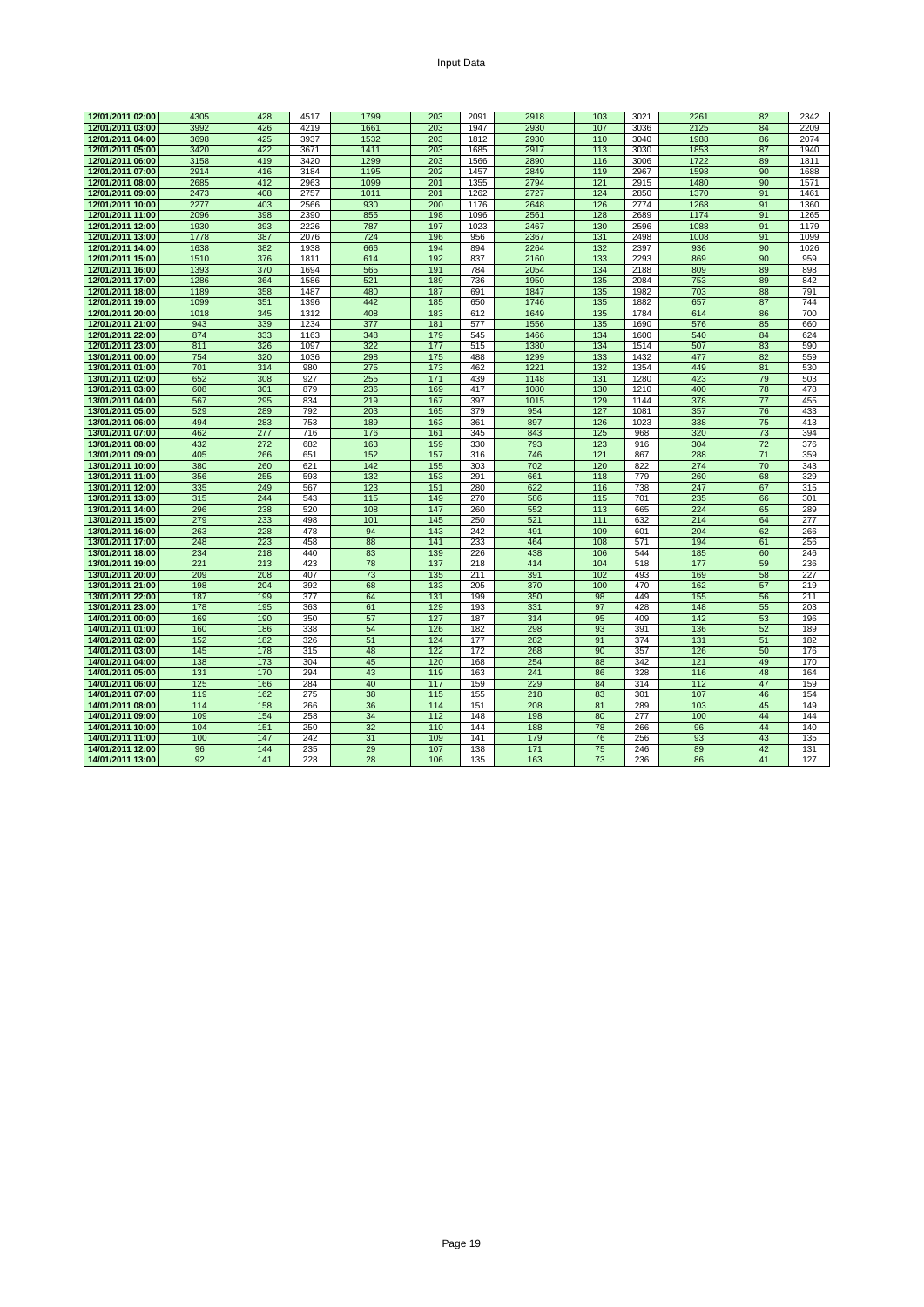| 14/01/2011 14:00                     | 88       | 137             | 221        | 26                               | 104      | 132             | 155      | 72       | 227             | 83       | 40       | 123      |
|--------------------------------------|----------|-----------------|------------|----------------------------------|----------|-----------------|----------|----------|-----------------|----------|----------|----------|
| 14/01/2011 15:00                     | 84       | 134             | 214        | 25                               | 103      | 129             | 148      | 70       | 219             | 81       | 39       | 120      |
| 14/01/2011 16:00                     | 81       | 131             | 208        | 24                               | 101      | 126             | 142      | 69       | 210             | 78       | 38       | 116      |
| 14/01/2011 17:00                     | 78       | 128             | 202        | 22                               | 100      | 123             | 135      | 67       | 203             | 75       | 38       | 113      |
| 14/01/2011 18:00                     | 75       | 125             | 196        | 21                               | 98       | 121             | 129      | 66       | 195             | 73       | 37       | 110      |
| 14/01/2011 19:00                     | 72       | 122             | 191        | 20                               | 97       | 118             | 124      | 64       | 188             | 71       | 36       | 107      |
| 14/01/2011 20:00                     | 70       | 119             | 185        | 19                               | 95       | 116             | 118      | 63       | 181             | 68       | 35       | 104      |
| 14/01/2011 21:00                     | 67       | 116             | 180        | 18                               | 94       | 113             | 113      | 62       | 175             | 66       | 34       | 101      |
| 14/01/2011 22:00                     | 65       | 114             | 175        | 18                               | 93       | 111             | 108      | 60       | 169             | 64       | 34       | 98       |
| 14/01/2011 23:00                     | 63       | 111             | 170        | 17                               | 91       | 109             | 104      | 59       | 163             | 62       | 33       | 95       |
| 15/01/2011 00:00                     | 60       | 108             | 166        | 16                               | 90       | 107             | 100      | 58       | 157             | 61       | 32       | 93       |
| 15/01/2011 01:00                     | 58       | 106             | 161        | 15                               | 89       | 105             | 95       | 57       | 152             | 59       | 32       | 90       |
| 15/01/2011 02:00                     | 56       | 103             | 157        | 15                               | 87       | 103             | 91       | 55       | 147             | 57       | 31       | 88       |
| 15/01/2011 03:00                     | 55       | 101             | 153        | 14                               | 86       | 101             | 88       | 54       | 142             | 56       | 30       | 86       |
| 15/01/2011 04:00                     | 53       | 99              | 149        | 13                               | 85       | 99              | 84       | 53       | 137             | 54       | 30       | 84       |
| 15/01/2011 05:00                     | 51       | 96              | 145        | 13                               | 84       | 97              | 81       | 52       | 133             | 53       | 29       | 82       |
| 15/01/2011 06:00                     | 50       | 94              | 141        | 12                               | 82       | 95              | 78       | 51       | 128             | 51       | 28       | 80       |
| 15/01/2011 07:00                     | 48       | 92              | 138        | 12                               | 81       | 93              | 75       | 50       | 124             | 50       | 28       | 78       |
| 15/01/2011 08:00                     | 47       | 90              | 134        | 11                               | 80       | 92              | 72       | 48       | 120             | 49       | 27       | 76       |
| 15/01/2011 09:00                     | 45       | 88              | 131        | 11                               | 79       | 90              | 69       | 47       | 116             | 48       | 27       | 74       |
| 15/01/2011 10:00                     | 44       | 86              | 127        | 10                               | 78       | 88              | 66       | 46       | 112             | 47       | 26       | 73       |
| 15/01/2011 11:00                     | 43       | 84              | 124        | 10                               | 76       | 87              | 64       | 45       | 109             | 45       | 25       | 71       |
| 15/01/2011 12:00                     | 42       | 82              | 121        | 9                                | 75       | 85              | 61       | 44       | 106             | 44       | 25       | 69       |
| 15/01/2011 13:00                     | 41       | 80              | 118        | 9                                | 74       | 84              | 59       | 43       | 102             | 43       | 24       | 68       |
| 15/01/2011 14:00                     | 39       | 78              | 115        | 9                                | 73       | 82              | 57       | 42       | 99              | 42       | 24       | 66       |
| 15/01/2011 15:00<br>15/01/2011 16:00 | 38<br>37 | 76<br>74        | 112<br>110 | 8<br>$\overline{8}$              | 72<br>71 | 81<br>79        | 55<br>53 | 41<br>40 | 96<br>93        | 41<br>41 | 23<br>23 | 65<br>63 |
| 15/01/2011 17:00                     | 36       | 72              | 107        | 8                                | 70       | 78              | 51       | 40       | 90              | 40       | 22       | 62       |
| 15/01/2011 18:00                     | 36       | $\overline{71}$ | 104        | $\overline{7}$                   | 69       | $\overline{77}$ | 49       | 39       | 88              | 39       | 22       | 61       |
| 15/01/2011 19:00                     | 35       | 69              | 102        | $\overline{7}$                   | 68       | 75              | 47       | 38       | 85              | 38       | 21       | 59       |
| 15/01/2011 20:00                     | 34       | 67              | 99         | $\overline{7}$                   | 67       | 74              | 45       | 37       | 82              | 37       | 21       | 58       |
| 15/01/2011 21:00                     | 33       | 66              | 97         | 6                                | 66       | 73              | 44       | 36       | 80              | 36       | 20       | 57       |
| 15/01/2011 22:00                     | 32       | 64              | 95         | 6                                | 65       | 71              | 42       | 35       | 78              | 36       | 20       | 56       |
| 15/01/2011 23:00                     | 31       | 63              | 93         | 6                                | 64       | 70              | 41       | 34       | 75              | 35       | 20       | 55       |
| 16/01/2011 00:00                     | 31       | 61              | 90         | 6                                | 63       | 69              | 39       | 34       | 73              | 34       | 19       | 53       |
| 16/01/2011 01:00                     | 30       | 60              | 88         | 6                                | 62       | 68              | 38       | 33       | $\overline{71}$ | 34       | 19       | 52       |
| 16/01/2011 02:00                     | 29       | 58              | 86         | 5                                | 61       | 67              | 37       | 32       | 69              | 33       | 18       | 51       |
| 16/01/2011 03:00                     | 29       | 57              | 84         | 5                                | 60       | 66              | 36       | 31       | 67              | 32       | 18       | 50       |
| 16/01/2011 04:00                     | 28       | 56              | 82         | 5                                | 59       | 65              | 34       | 31       | 65              | 32       | 18       | 49       |
| 16/01/2011 05:00                     | 27       | 54              | 80         | 5                                | 58       | 63              | 33       | 30       | 63              | 31       | 17       | 48       |
| 16/01/2011 06:00                     | 27       | 53              | 78         | 5                                | 58       | 62              | 32       | 29       | 61              | 30       | 17       | 47       |
| 16/01/2011 07:00                     | 26       | 52              | 77         | $\overline{4}$                   | 57       | 61              | 31       | 29       | 60              | 30       | 16       | 46       |
| 16/01/2011 08:00                     | 25       | 51              | 75         | $\overline{4}$                   | 56       | 60              | 30       | 28       | 58              | 29       | 16       | 45       |
| 16/01/2011 09:00                     | 25       | 49              | 73         | $\overline{4}$                   | 55       | 59              | 29       | 27       | 56              | 29       | 16       | 45       |
| 16/01/2011 10:00                     | 24<br>24 | 48<br>47        | 71<br>70   | $\overline{4}$                   | 54       | 58              | 28       | 27<br>26 | 55              | 28       | 15       | 44       |
| 16/01/2011 11:00<br>16/01/2011 12:00 | 23       | 46              | 68         | $\overline{4}$<br>$\overline{4}$ | 53<br>53 | 57<br>57        | 27<br>26 | 26       | 53<br>52        | 28<br>27 | 15<br>15 | 43<br>42 |
| 16/01/2011 13:00                     | 23       | 45              | 67         | $\overline{4}$                   | 52       | 56              | 26       | 25       | 50              | 27       | 14       | 41       |
| 16/01/2011 14:00                     | 22       | 44              | 65         | 3                                | 51       | 55              | 25       | 24       | 49              | 26       | 14       | 40       |
| 16/01/2011 15:00                     | 22       | 43              | 64         | 3                                | 50       | 54              | 24       | 24       | 48              | 26       | 14       | 40       |
| 16/01/2011 16:00                     | 22       | 42              | 62         | 3                                | 50       | 53              | 23       | 23       | 46              | 25       | 14       | 39       |
| 16/01/2011 17:00                     | 21       | 41              | 61         | 3                                | 49       | 52              | 22       | 23       | 45              | 25       | 13       | 38       |
| 16/01/2011 18:00                     | 21       | 40              | 60         | 3                                | 48       | 51              | 22       | 22       | 44              | 24       | 13       | 37       |
| 16/01/2011 19:00                     | 20       | 39              | 58         | $\overline{3}$                   | 47       | 50              | 21       | 22       | 43              | 24       | 13       | 37       |
| 16/01/2011 20:00                     | 20       | 38              | 57         | 3                                | 47       | 50              | 20       | 21       | 42              | 23       | 12       | 36       |
| 16/01/2011 21:00                     | 19       | 37              | 56         | 3                                | 46       | 49              | 20       | 21       | 41              | 23       | 12       | 35       |
| 16/01/2011 22:00                     | 19       | 36              | 54         | 3                                | 45       | 48              | 19       | 20       | 39              | 23       | 12       | 35       |
| 16/01/2011 23:00                     | 19       | 35              | 53         | 3                                | 45       | 47              | 19       | 20       | 38              | 22       | 12       | 34       |
| 17/01/2011 00:00                     | 18       | 35              | 52         | $\overline{2}$                   | 44       | 47              | 18       | 19       | 37              | 22       | 11       | 33       |
| 17/01/2011 01:00                     | 18       | 34              | 51         | $\overline{2}$                   | 43       | 46              | 18       | 19       | 36              | 22       | 11       | 33       |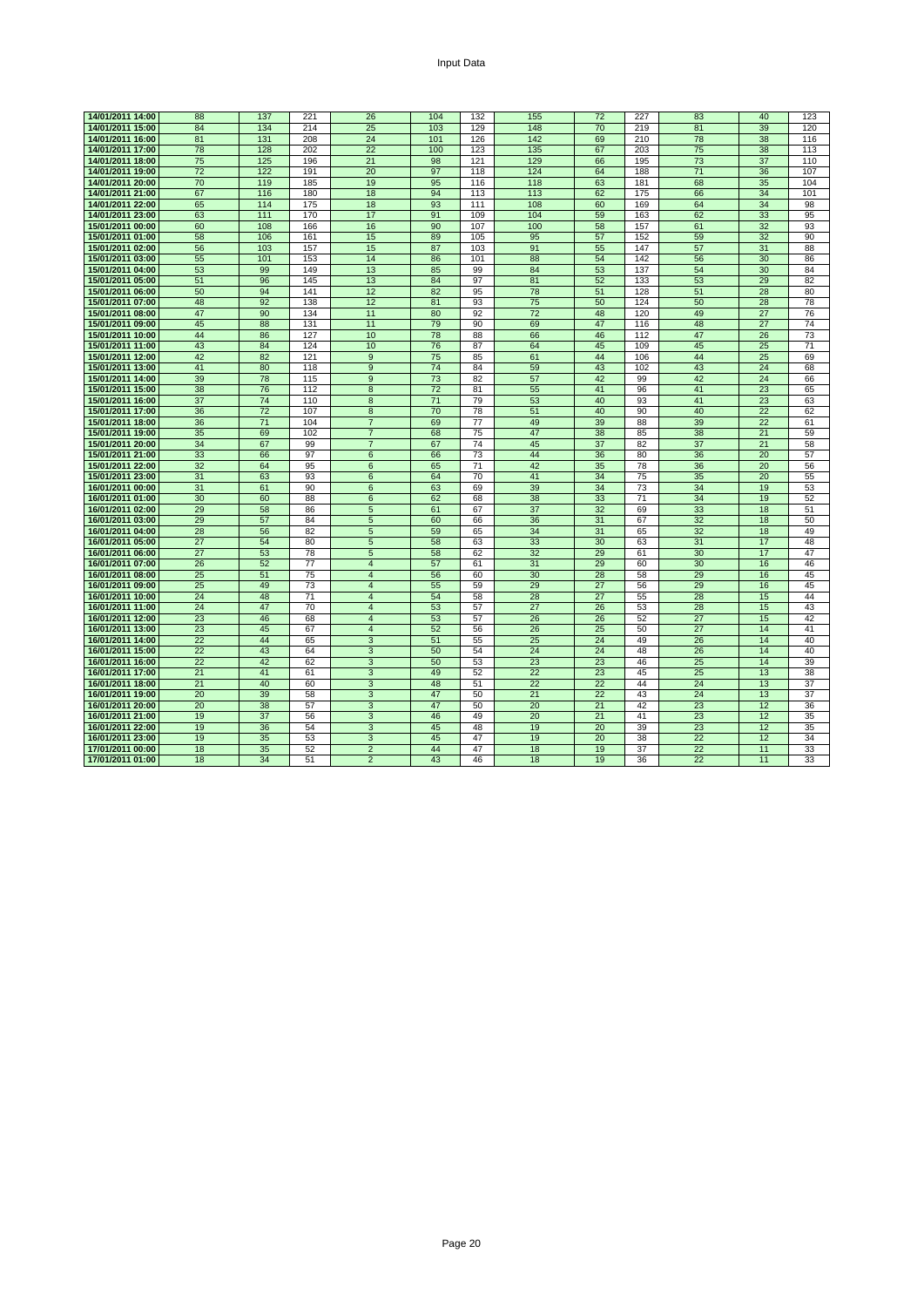| Input Data |  |
|------------|--|
|------------|--|

| 17/01/2011 02:00 | 18             | 33             | 50 | $\overline{2}$ | 43 | 45 | 17              | 18              | 35 | 21 | 11              | 32 |
|------------------|----------------|----------------|----|----------------|----|----|-----------------|-----------------|----|----|-----------------|----|
| 17/01/2011 03:00 | 17             | 32             | 49 | $\overline{2}$ | 42 | 44 | 17              | 18              | 35 | 21 | 11              | 32 |
| 17/01/2011 04:00 | 17             | 31             | 48 | $\overline{2}$ | 41 | 44 | 16              | 18              | 34 | 20 | 10              | 31 |
|                  | 17             |                | 47 |                |    | 43 |                 |                 |    |    |                 |    |
| 17/01/2011 05:00 |                | 31             |    | $\overline{2}$ | 41 |    | 16              | 17              | 33 | 20 | 10              | 30 |
| 17/01/2011 06:00 | 16             | 30             | 46 | $\overline{2}$ | 40 | 42 | 15              | 17              | 32 | 20 | 10              | 30 |
| 17/01/2011 07:00 | 16             | 29             | 45 | $\overline{2}$ | 40 | 42 | 15              | 16              | 31 | 20 | 10              | 29 |
| 17/01/2011 08:00 | 16             | 29             | 44 | $\overline{2}$ | 39 | 41 | 14              | 16              | 30 | 19 | 10              | 29 |
| 17/01/2011 09:00 | 15             | 28             | 43 | $\overline{2}$ | 38 | 40 | 14              | 16              | 30 | 19 | 9               | 28 |
| 17/01/2011 10:00 | 15             | 27             | 42 | $\overline{2}$ | 38 | 40 | 14              | 15              | 29 | 19 | $\overline{9}$  | 28 |
| 17/01/2011 11:00 | 15             | 27             | 41 | $\overline{2}$ | 37 | 39 | 13              | 15              | 28 | 18 | 9               | 27 |
| 17/01/2011 12:00 | 15             | 26             | 40 | $\overline{2}$ | 37 | 39 | 13              | 15              | 27 | 18 | 9               | 27 |
| 17/01/2011 13:00 | 14             | 25             | 39 | $\overline{2}$ | 36 | 38 | 12              | 14              | 27 | 18 | 9               | 27 |
| 17/01/2011 14:00 | 14             | 25             | 38 | $\overline{2}$ | 36 | 37 | 12              | 14              | 26 | 18 | 8               | 26 |
| 17/01/2011 15:00 | 14             | 24             | 37 | $\overline{2}$ | 35 | 37 | 12              | 14              | 25 | 17 | 8               | 26 |
| 17/01/2011 16:00 | 14             | 24             | 37 | $\overline{2}$ | 35 | 36 | 11              | 13              | 25 | 17 | $\overline{8}$  | 25 |
| 17/01/2011 17:00 | 13             | 23             | 36 | $\mathbf{1}$   | 34 | 36 | 11              | 13              | 24 | 17 | 8               | 25 |
| 17/01/2011 18:00 | 13             | 23             | 35 | $\mathbf{1}$   | 34 | 35 | 11              | 13              | 24 | 17 | 8               | 25 |
|                  | 13             | 22             |    |                |    |    |                 |                 |    |    |                 |    |
| 17/01/2011 19:00 |                |                | 34 | $\mathbf{1}$   | 33 | 35 | 11              | 12              | 23 | 17 | 8               | 24 |
| 17/01/2011 20:00 | 13             | 22             | 34 | $\mathbf{1}$   | 33 | 34 | 10              | 12              | 22 | 16 | $\overline{7}$  | 24 |
| 17/01/2011 21:00 | 13             | 21             | 33 | $\overline{1}$ | 32 | 33 | 10              | 12              | 22 | 16 | $\overline{7}$  | 23 |
| 17/01/2011 22:00 | 12             | 21             | 32 | $\mathbf{1}$   | 32 | 33 | 10              | 11              | 21 | 16 | $\overline{7}$  | 23 |
| 17/01/2011 23:00 | 12             | 20             | 32 | $\mathbf{1}$   | 31 | 32 | 10              | 11              | 21 | 16 | $\overline{7}$  | 23 |
| 18/01/2011 00:00 | 12             | 20             | 31 | $\mathbf{1}$   | 31 | 32 | $\overline{9}$  | 11              | 20 | 16 | $\overline{7}$  | 22 |
| 18/01/2011 01:00 | 12             | 19             | 30 | $\mathbf{1}$   | 30 | 31 | $\overline{9}$  | 11              | 20 | 15 | $\overline{7}$  | 22 |
| 18/01/2011 02:00 | 12             | 19             | 30 | $\mathbf{1}$   | 30 | 31 | 9               | 10              | 19 | 15 | $\overline{7}$  | 22 |
| 18/01/2011 03:00 | 11             | 18             | 29 | $\mathbf{1}$   | 29 | 30 | 9               | 10              | 19 | 15 | 6               | 21 |
| 18/01/2011 04:00 | 11             | 18             | 28 | $\mathbf{1}$   | 29 | 30 | $\overline{8}$  | 10              | 18 | 15 | 6               | 21 |
| 18/01/2011 05:00 | 11             | 17             | 28 | $\mathbf{1}$   | 28 | 30 | 8               | 10              | 18 | 15 | 6               | 21 |
| 18/01/2011 06:00 | 11             | 17             | 27 | $\overline{1}$ | 28 | 29 | 8               | 10              | 17 | 14 | $6\overline{6}$ | 21 |
| 18/01/2011 07:00 | 11             | 17             | 27 | $\mathbf{1}$   | 28 | 29 | 8               | $\overline{9}$  | 17 | 14 | 6               | 20 |
| 18/01/2011 08:00 | 10             | 16             | 26 | $\overline{1}$ | 27 | 28 | $\overline{8}$  | 9               | 17 | 14 | 6               | 20 |
| 18/01/2011 09:00 | 10             | 16             | 26 | $\mathbf{1}$   | 27 | 28 | $\overline{7}$  | 9               | 16 | 14 | 6               | 20 |
| 18/01/2011 10:00 | 10             | 16             | 25 | $\mathbf{1}$   | 26 | 27 | $\overline{7}$  | $\overline{9}$  | 16 | 14 | 6               | 19 |
| 18/01/2011 11:00 | 10             | 15             | 25 | $\mathbf{1}$   | 26 | 27 | $\overline{7}$  | 8               | 15 | 14 | 5               | 19 |
| 18/01/2011 12:00 | 10             | 15             | 24 | $\mathbf{1}$   | 26 | 27 | $\overline{7}$  | 8               | 15 | 14 |                 | 19 |
|                  |                |                |    |                |    |    |                 |                 |    |    | 5               |    |
| 18/01/2011 13:00 | 10             | 14             | 24 | $\mathbf{1}$   | 25 | 26 | $\overline{7}$  | 8               | 15 | 13 | 5               | 19 |
| 18/01/2011 14:00 | 10             | 14             | 23 | $\mathbf{1}$   | 25 | 26 | $\overline{7}$  | $\overline{8}$  | 14 | 13 | 5               | 18 |
| 18/01/2011 15:00 | $\overline{9}$ | 14             | 23 | $\overline{1}$ | 24 | 25 | $6\overline{6}$ | $\overline{8}$  | 14 | 13 | 5               | 18 |
| 18/01/2011 16:00 | 9              | 13             | 22 | $\mathbf{1}$   | 24 | 25 | 6               | 8               | 14 | 13 | 5               | 18 |
| 18/01/2011 17:00 | 9              | 13             | 22 | $\mathbf{1}$   | 24 | 25 | 6               | $\overline{7}$  | 13 | 13 | 5               | 18 |
| 18/01/2011 18:00 | $9$            | 13             | 21 | $\mathbf{1}$   | 23 | 24 | 6               | $\overline{7}$  | 13 | 13 | 5               | 17 |
| 18/01/2011 19:00 | $\overline{9}$ | 13             | 21 | $\overline{1}$ | 23 | 24 | 6               | $\overline{7}$  | 13 | 12 | 5               | 17 |
| 18/01/2011 20:00 | 9              | 12             | 21 | $\mathbf{1}$   | 23 | 23 | 6               | $\overline{7}$  | 12 | 12 | 5               | 17 |
| 18/01/2011 21:00 | 9              | 12             | 20 | $\mathbf{1}$   | 22 | 23 | 6               | $\overline{7}$  | 12 | 12 | $\overline{4}$  | 17 |
| 18/01/2011 22:00 | 8              | 12             | 20 | $\mathbf{1}$   | 22 | 23 | 5               | $\overline{7}$  | 12 | 12 | $\overline{4}$  | 16 |
| 18/01/2011 23:00 | 8              | 11             | 19 | 1              | 22 | 22 | 5               | $6\phantom{1}6$ | 12 | 12 | $\overline{4}$  | 16 |
| 19/01/2011 00:00 | $\overline{8}$ | 11             | 19 | $\overline{1}$ | 21 | 22 | 5               | 6               | 11 | 12 | $\overline{4}$  | 16 |
| 19/01/2011 01:00 | 8              | 11             | 19 | $\mathbf{1}$   | 21 | 22 | 5               | 6               | 11 | 12 | $\overline{4}$  | 16 |
| 19/01/2011 02:00 | $\overline{8}$ | 11             | 18 | $\mathbf{1}$   | 21 | 21 | 5               | 6               | 11 | 12 | $\overline{4}$  | 16 |
| 19/01/2011 03:00 | 8              | 10             | 18 | $\mathbf{1}$   | 20 | 21 | $5\overline{5}$ | $6\phantom{1}6$ | 11 | 11 | $\overline{4}$  | 15 |
| 19/01/2011 04:00 | 8              | 10             | 18 | $\mathbf{1}$   | 20 | 21 | 5               | $6\phantom{1}6$ | 10 | 11 | $\overline{4}$  | 15 |
| 19/01/2011 05:00 | 8              | 10             | 17 | $\mathbf{1}$   | 20 | 20 | 5               | 6               | 10 | 11 | $\overline{4}$  | 15 |
| 19/01/2011 06:00 | 8              | 10             | 17 | $\mathbf{1}$   | 20 | 20 | $\overline{4}$  | 5               | 10 | 11 | $\overline{4}$  | 15 |
| 19/01/2011 07:00 | $\overline{7}$ | 10             | 17 | $\mathbf{1}$   | 19 | 20 | $\overline{4}$  | 5               | 10 | 11 | $\overline{4}$  | 15 |
| 19/01/2011 08:00 | $\overline{7}$ | $\overline{9}$ |    | $\overline{1}$ | 19 | 20 | $\overline{4}$  | $\overline{5}$  | 9  |    | $\overline{4}$  |    |
|                  |                |                | 16 |                |    |    |                 |                 |    | 11 |                 | 14 |
| 19/01/2011 09:00 | $\overline{7}$ | $\overline{9}$ | 16 | $\overline{1}$ | 19 | 19 | $\overline{4}$  | 5               | 9  | 11 | $\overline{4}$  | 14 |
| 19/01/2011 10:00 | $\overline{7}$ | 9              | 16 | $\Omega$       | 18 | 19 | $\overline{4}$  | 5               | 9  | 11 | 3               | 14 |
| 19/01/2011 11:00 | $\overline{7}$ | 9              | 15 | $\Omega$       | 18 | 19 | $\overline{4}$  | 5               | 9  | 11 | 3               | 14 |
| 19/01/2011 12:00 | $\overline{7}$ | 8              | 15 | $\mathbf{0}$   | 18 | 18 | $\overline{4}$  | 5               | 9  | 10 | 3               | 14 |
| 19/01/2011 13:00 | $\overline{7}$ | 8              | 15 | $\mathbf{0}$   | 18 | 18 | $\overline{4}$  | 5               | 8  | 10 | 3               | 14 |

Page 21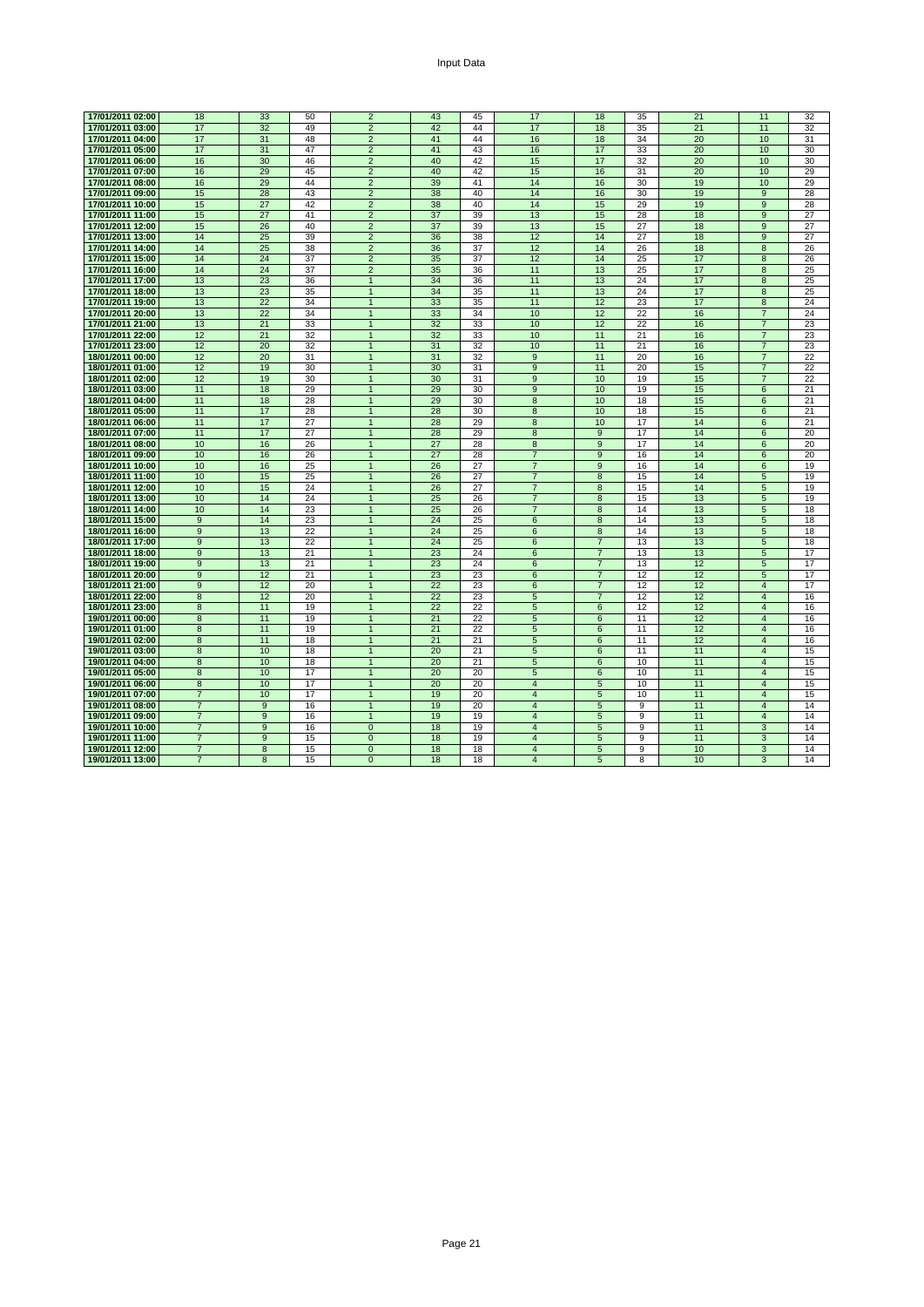| Input Data |  |
|------------|--|
|------------|--|

| 19/01/2011 14:00 | $\overline{7}$  | 8                       | 14             | $\Omega$       | 17             | 18             | $\overline{4}$            | $\overline{\mathbf{4}}$ | 8               | 10              | 3              | 13             |
|------------------|-----------------|-------------------------|----------------|----------------|----------------|----------------|---------------------------|-------------------------|-----------------|-----------------|----------------|----------------|
| 19/01/2011 15:00 | $\overline{7}$  | $\overline{\mathbf{8}}$ | 14             | $\overline{0}$ | 17             | 18             | 4                         | $\overline{4}$          | 8               | 10              | 3              | 13             |
| 19/01/2011 16:00 | $\overline{7}$  | 8                       | 14             | $\mathbf 0$    | 17             | 17             | $\overline{\mathbf{4}}$   | 4                       | 8               | 10              | 3              | 13             |
| 19/01/2011 17:00 | $6\overline{6}$ | $\overline{8}$          | 14             | $\overline{0}$ | 17             | 17             | $\overline{4}$            | $\overline{4}$          | 8               | 10              | 3              | 13             |
| 19/01/2011 18:00 | 6               | $\overline{7}$          | 13             | $\mathbf{0}$   | 16             | 17             | 3                         | $\overline{4}$          | 8               | 10              | 3              | 13             |
| 19/01/2011 19:00 | 6               | $\overline{7}$          | 13             | $\mathbf 0$    | 16             | 16             | 3                         | $\overline{4}$          | $\overline{7}$  | 10              | 3              | 13             |
|                  |                 |                         |                |                |                |                |                           |                         |                 |                 |                |                |
| 19/01/2011 20:00 | 6               | $\overline{7}$          | 13             | $\overline{0}$ | 16             | 16             | $\overline{3}$            | $\overline{4}$          | $\overline{7}$  | 10              | $\overline{3}$ | 12             |
| 19/01/2011 21:00 | $6\phantom{1}6$ | $\overline{7}$          | 13             | $\mathbf 0$    | 16             | 16             | 3                         | $\overline{\mathbf{4}}$ | $\overline{7}$  | 9               | 3              | 12             |
| 19/01/2011 22:00 | 6               | 7                       | 12             | $\overline{0}$ | 15             | 16             | 3                         | 4                       | 7               | $\overline{9}$  | 3              | 12             |
| 19/01/2011 23:00 | $\,6$           | $\overline{7}$          | 12             | $\mathbf 0$    | 15             | 16             | 3                         | $\overline{4}$          | 7               | 9               | 3              | 12             |
| 20/01/2011 00:00 | 6               | 6                       | 12             | $\mathbf 0$    | 15             | 15             | 3                         | $\overline{4}$          | $\overline{7}$  | 9               | 3              | 12             |
|                  |                 |                         |                |                |                |                |                           |                         |                 |                 |                |                |
| 20/01/2011 01:00 | 6               | 6                       | 12             | $\overline{0}$ | 15             | 15             | $\overline{3}$            | 3                       | $6\overline{6}$ | $\overline{9}$  | $\overline{3}$ | 12             |
| 20/01/2011 02:00 | 6               | 6                       | 12             | $\mathbf 0$    | 14             | 15             | $\overline{3}$            | 3                       | 6               | $\overline{9}$  | $\overline{3}$ | 12             |
| 20/01/2011 03:00 | 6               | 6                       | 11             | $\mathbf{0}$   | 14             | 15             | $\ensuremath{\mathsf{3}}$ | 3                       | 6               | 9               | 3              | 11             |
| 20/01/2011 04:00 | 6               | 6                       | 11             | $\overline{0}$ | 14             | 14             | 3                         | 3                       | 6               | 9               | $\overline{2}$ | 11             |
| 20/01/2011 05:00 | 5               | 6                       | 11             | $\mathbf{0}$   | 14             | 14             | 3                         | 3                       | 6               | 9               | $\overline{2}$ | 11             |
| 20/01/2011 06:00 | $\overline{5}$  | $6\overline{6}$         | 11             | $\overline{0}$ | 14             | 14             | $\overline{3}$            | 3                       | 6               | 9               | $\overline{2}$ | 11             |
|                  |                 |                         |                |                |                |                |                           |                         |                 |                 |                |                |
| 20/01/2011 07:00 | $\sqrt{5}$      | $\sqrt{5}$              | 11             | $\mathbf 0$    | 13             | 14             | $\ensuremath{\mathsf{3}}$ | 3                       | 6               | $\bf8$          | $\overline{2}$ | 11             |
| 20/01/2011 08:00 | 5               | 5                       | 10             | $\mathbf 0$    | 13             | 14             | 3                         | 3                       | 5               | 8               | $\overline{2}$ | 11             |
| 20/01/2011 09:00 | 5               | 5                       | 10             | $\overline{0}$ | 13             | 13             | 3                         | 3                       | 5               | $\overline{8}$  | $\overline{2}$ | 11             |
| 20/01/2011 10:00 | $\sqrt{5}$      | 5                       | 10             | $\mathbf 0$    | 13             | 13             | $\overline{2}$            | 3                       | 5               | 8               | $\overline{2}$ | 10             |
| 20/01/2011 11:00 | 5               | 5                       | 10             | $\mathbf{0}$   | 13             | 13             | $\overline{2}$            | 3                       | 5               | 8               | $\overline{2}$ | 10             |
|                  |                 |                         |                |                |                |                |                           |                         |                 |                 |                |                |
| 20/01/2011 12:00 | $\sqrt{5}$      | 5                       | 10             | $\overline{0}$ | 12             | 13             | $\overline{2}$            | 3                       | 5               | $\overline{8}$  | $\overline{2}$ | 10             |
| 20/01/2011 13:00 | $\overline{5}$  | $\overline{5}$          | 9              | $\mathbf 0$    | 12             | 13             | $\overline{2}$            | 3                       | 5               | 8               | $\overline{2}$ | 10             |
| 20/01/2011 14:00 | $\overline{5}$  | $\overline{5}$          | 9              | $\overline{0}$ | 12             | 12             | $\overline{2}$            | 3                       | 5               | 8               | $\overline{2}$ | 10             |
| 20/01/2011 15:00 | 5               | 5                       | 9              | $\mathbf{0}$   | 12             | 12             | $\overline{2}$            | $\overline{2}$          | 5               | 8               | $\overline{2}$ | 10             |
| 20/01/2011 16:00 | 5               | $\overline{4}$          | 9              | $\mathbf 0$    | 12             | 12             | $\overline{c}$            | $\overline{c}$          | 5               | 8               | $\overline{2}$ | 10             |
| 20/01/2011 17:00 | $\sqrt{5}$      | $\overline{4}$          | 9              | $\overline{0}$ | 12             | 12             | $\overline{2}$            | $\overline{2}$          | 5               | 8               | $\overline{2}$ | 10             |
|                  |                 | $\overline{4}$          |                |                |                | 12             | $\overline{2}$            | $\overline{2}$          |                 |                 | $\overline{2}$ |                |
| 20/01/2011 18:00 | $\sqrt{5}$      |                         | 9              | $\mathbf 0$    | 11             |                |                           |                         | 4               | 8               |                | 10             |
| 20/01/2011 19:00 | 5               | $\overline{4}$          | 9              | $\overline{0}$ | 11             | 11             | $\overline{2}$            | $\overline{2}$          | $\overline{4}$  | $\overline{7}$  | $\overline{2}$ | 9              |
| 20/01/2011 20:00 | 5               | $\overline{4}$          | 8              | $\overline{0}$ | 11             | 11             | $\overline{2}$            | $\overline{c}$          | $\overline{4}$  | $\overline{7}$  | $\overline{2}$ | 9              |
| 20/01/2011 21:00 | $\overline{4}$  | $\overline{4}$          | 8              | $\mathbf 0$    | 11             | 11             | $\overline{2}$            | $\overline{2}$          | 4               | $\overline{7}$  | $\overline{2}$ | 9              |
| 20/01/2011 22:00 | $\overline{4}$  | $\overline{4}$          | 8              | $\overline{0}$ | 11             | 11             | $\overline{2}$            | $\overline{2}$          | $\overline{4}$  | $\overline{7}$  | $\overline{2}$ | 9              |
| 20/01/2011 23:00 | $\overline{4}$  | $\overline{4}$          | 8              | $\overline{0}$ | 11             | 11             | $\overline{2}$            | $\overline{2}$          | $\overline{4}$  | $\overline{7}$  | $\overline{2}$ | 9              |
|                  |                 | $\overline{4}$          |                |                |                |                | $\overline{2}$            | $\overline{2}$          | $\overline{4}$  | $\overline{7}$  | $\overline{2}$ | 9              |
| 21/01/2011 00:00 | 4               |                         | 8              | $\mathbf 0$    | 10             | 11             |                           |                         |                 |                 |                |                |
| 21/01/2011 01:00 | $\overline{4}$  | $\overline{4}$          | 8              | $\mathbf{0}$   | 10             | 10             | $\overline{2}$            | $\overline{2}$          | $\overline{4}$  | $\overline{7}$  | 2              | 9              |
| 21/01/2011 02:00 | $\overline{4}$  | $\overline{4}$          | 8              | $\mathbf 0$    | 10             | 10             | $\overline{2}$            | $\overline{2}$          | $\overline{4}$  | $\overline{7}$  | $\overline{2}$ | 9              |
| 21/01/2011 03:00 | $\overline{4}$  | $\overline{4}$          | $\overline{7}$ | $\overline{0}$ | 10             | 10             | $\overline{2}$            | $\overline{2}$          | 4               | $\overline{7}$  | $\overline{2}$ | 9              |
| 21/01/2011 04:00 | $\overline{4}$  | 3                       | $\overline{7}$ | $\mathbf{0}$   | 10             | 10             | $\overline{2}$            | $\overline{2}$          | $\overline{4}$  | $\overline{7}$  | $\overline{2}$ | 8              |
| 21/01/2011 05:00 | $\overline{4}$  | $\overline{3}$          | $\overline{7}$ | $\mathbf 0$    | 10             | 10             | $\overline{2}$            | $\overline{2}$          | 3               | $\overline{7}$  | $\overline{2}$ | 8              |
| 21/01/2011 06:00 | $\overline{4}$  | $\overline{3}$          | $\overline{7}$ | $\overline{0}$ | 9              | 10             | $\overline{2}$            | $\overline{2}$          | 3               | $\overline{7}$  | $\overline{2}$ | 8              |
|                  |                 |                         |                |                |                |                |                           |                         |                 |                 |                |                |
| 21/01/2011 07:00 | $\overline{4}$  | 3                       | 7              | $\overline{0}$ | $\overline{9}$ | 10             | $\overline{2}$            | $\overline{2}$          | 3               | $\overline{7}$  | $\overline{2}$ | 8              |
| 21/01/2011 08:00 | $\overline{4}$  | 3                       | $\overline{7}$ | $\mathbf{0}$   | 9              | 9              | $\overline{2}$            | $\overline{2}$          | 3               | $\overline{7}$  | 2              | 8              |
| 21/01/2011 09:00 | $\overline{4}$  | 3                       | $\overline{7}$ | $\mathbf 0$    | $9$            | 9              | $\overline{2}$            | $\overline{2}$          | 3               | 6               | $\overline{1}$ | 8              |
| 21/01/2011 10:00 | $\overline{4}$  | $\overline{3}$          | $\overline{7}$ | $\mathbf 0$    | $9$            | 9              | $\overline{2}$            | $\overline{2}$          | 3               | 6               | $\overline{1}$ | 8              |
| 21/01/2011 11:00 | $\overline{4}$  | 3                       | $\overline{7}$ | $\mathbf 0$    | $9$            | 9              | $\overline{2}$            | $\overline{2}$          | 3               | 6               | $\overline{1}$ | 8              |
| 21/01/2011 12:00 | $\overline{4}$  | 3                       | 6              | $\Omega$       | 9              | 9              | $\overline{2}$            | $\overline{2}$          | 3               | 6               |                | 8              |
|                  |                 |                         |                |                |                |                |                           |                         |                 |                 | $\mathbf{1}$   |                |
| 21/01/2011 13:00 | $\overline{4}$  | $\mathbf{3}$            | 6              | $\mathbf 0$    | 9              | 9              | $\mathbf{1}$              | $\mathbf{1}$            | 3               | 6               |                | 8              |
| 21/01/2011 14:00 | $\overline{4}$  | 3                       | 6              | $\overline{0}$ | $\overline{8}$ | 9              | $\mathbf{1}$              | $\mathbf{1}$            | 3               | 6               | $\mathbf{1}$   | 8              |
| 21/01/2011 15:00 | $\overline{4}$  | $\overline{3}$          | 6              | $\overline{0}$ | $\overline{8}$ | 8              | $\overline{1}$            | $\overline{1}$          | 3               | $6\overline{6}$ | $\overline{1}$ | $\overline{7}$ |
| 21/01/2011 16:00 | $\overline{4}$  | $\overline{3}$          | 6              | $\mathbf 0$    | 8              | 8              | $\overline{1}$            | 1                       | 3               | 6               | $\overline{1}$ | $\overline{7}$ |
| 21/01/2011 17:00 | 3               | 3                       | 6              | $\mathbf{0}$   | 8              | 8              | $\overline{1}$            | 1                       | 3               | 6               |                | $\overline{7}$ |
| 21/01/2011 18:00 | 3               | 3                       | 6              | $\overline{0}$ | $\overline{8}$ | 8              | $\mathbf{1}$              | 1                       | 3               | 6               | 1              | 7              |
| 21/01/2011 19:00 | 3               | $\overline{2}$          | 6              | $\mathbf 0$    | 8              | 8              | $\mathbf{1}$              | $\overline{1}$          | 3               | 6               | $\overline{1}$ | $\overline{7}$ |
|                  | $\overline{3}$  | $\overline{2}$          | 6              | $\overline{0}$ | $\overline{8}$ | 8              | $\overline{1}$            | $\overline{1}$          | 3               | $6\overline{6}$ | $\overline{1}$ | $\overline{7}$ |
| 21/01/2011 20:00 |                 |                         |                |                |                |                |                           |                         |                 |                 |                |                |
| 21/01/2011 21:00 | $\sqrt{3}$      | $\overline{2}$          | 6              | $\mathbf 0$    | $\bf 8$        | 8              | $\overline{1}$            | $\overline{1}$          | 3               | 6               | $\mathbf{1}$   | $\overline{7}$ |
| 21/01/2011 22:00 | 3               | $\sqrt{2}$              | 5              | $\mathbf 0$    | $\overline{7}$ | 8              | $\mathbf{1}$              | 1                       | $\overline{2}$  | 6               | $\mathbf{1}$   | $\overline{7}$ |
| 21/01/2011 23:00 | $\overline{3}$  | $\overline{2}$          | 5              | $\overline{0}$ | $\overline{7}$ | $\overline{7}$ | $\mathbf{1}$              | $\overline{1}$          | $\overline{2}$  | 6               | $\overline{1}$ | $\overline{7}$ |
| 22/01/2011 00:00 | 3               | $\overline{2}$          | 5              | $\mathbf{0}$   | $\overline{7}$ | 7              | $\mathbf{1}$              | -1                      | $\overline{2}$  | 6               | $\mathbf{1}$   | 7              |
| 22/01/2011 01:00 | 3               | $\overline{2}$          | 5              | $\overline{0}$ | $\overline{7}$ | $\overline{7}$ | $\mathbf{1}$              | $\overline{1}$          | $\overline{2}$  | 5               | $\mathbf{1}$   | $\overline{7}$ |
|                  |                 |                         |                |                |                |                |                           |                         |                 |                 |                |                |
| 22/01/2011 02:00 | 3               | $\overline{2}$          | 5              | $\overline{0}$ | $\overline{7}$ | $\overline{7}$ | $\mathbf{1}$              | $\overline{1}$          | $\overline{2}$  | $\sqrt{5}$      | $\overline{1}$ | $\overline{7}$ |
| 22/01/2011 03:00 | 3               | $\overline{2}$          | 5              | $\mathbf 0$    | $\overline{7}$ | $\overline{7}$ | $\mathbf{1}$              | 1                       | $\overline{2}$  | 5               | $\overline{1}$ | 6              |
| 22/01/2011 04:00 | 3               | $\overline{2}$          | 5              | $\overline{0}$ | $\overline{7}$ | $\overline{7}$ | $\overline{1}$            | 1                       | $\overline{2}$  | 5               |                | 6              |
| 22/01/2011 05:00 | 3               | $\overline{2}$          | 5              | $\mathbf 0$    | $\overline{7}$ | 7              | $\mathbf{1}$              | $\mathbf{1}$            | 2               | 5               | $\mathbf{1}$   | 6              |
| 22/01/2011 06:00 | 3               | $\overline{2}$          | 5              | $\mathbf 0$    | $\overline{7}$ | $\overline{7}$ | $\mathbf{1}$              | $\overline{1}$          | $\overline{2}$  | 5               | $\mathbf{1}$   | 6              |
| 22/01/2011 07:00 | $\overline{3}$  | $\overline{2}$          | 5              | $\overline{0}$ | $\overline{7}$ | $\overline{7}$ | $\mathbf{1}$              | $\overline{1}$          | $\overline{2}$  | $\overline{5}$  | $\overline{1}$ | 6              |
|                  |                 |                         |                |                |                |                |                           |                         |                 |                 |                |                |
| 22/01/2011 08:00 | 3               | $\overline{2}$          | 5              | $\overline{0}$ | 6              | 7              | $\mathbf{1}$              | $\mathbf{1}$            | 2               | 5               | $\overline{1}$ | 6              |
| 22/01/2011 09:00 | 3               | $\overline{2}$          | 5              | $\mathbf{0}$   | 6              | 6              |                           |                         | 2               | 5               |                | 6              |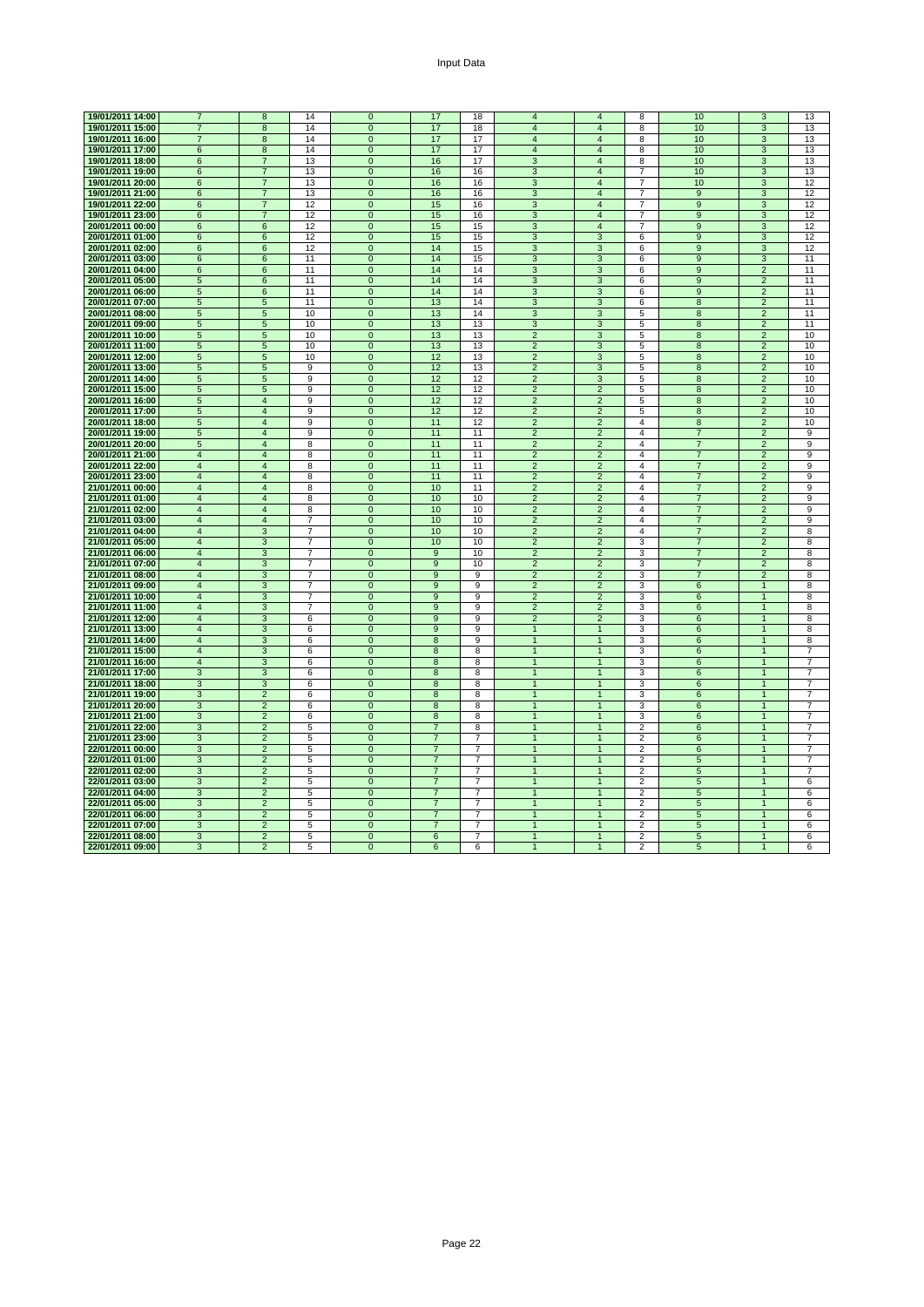**Brisbane R Flows**

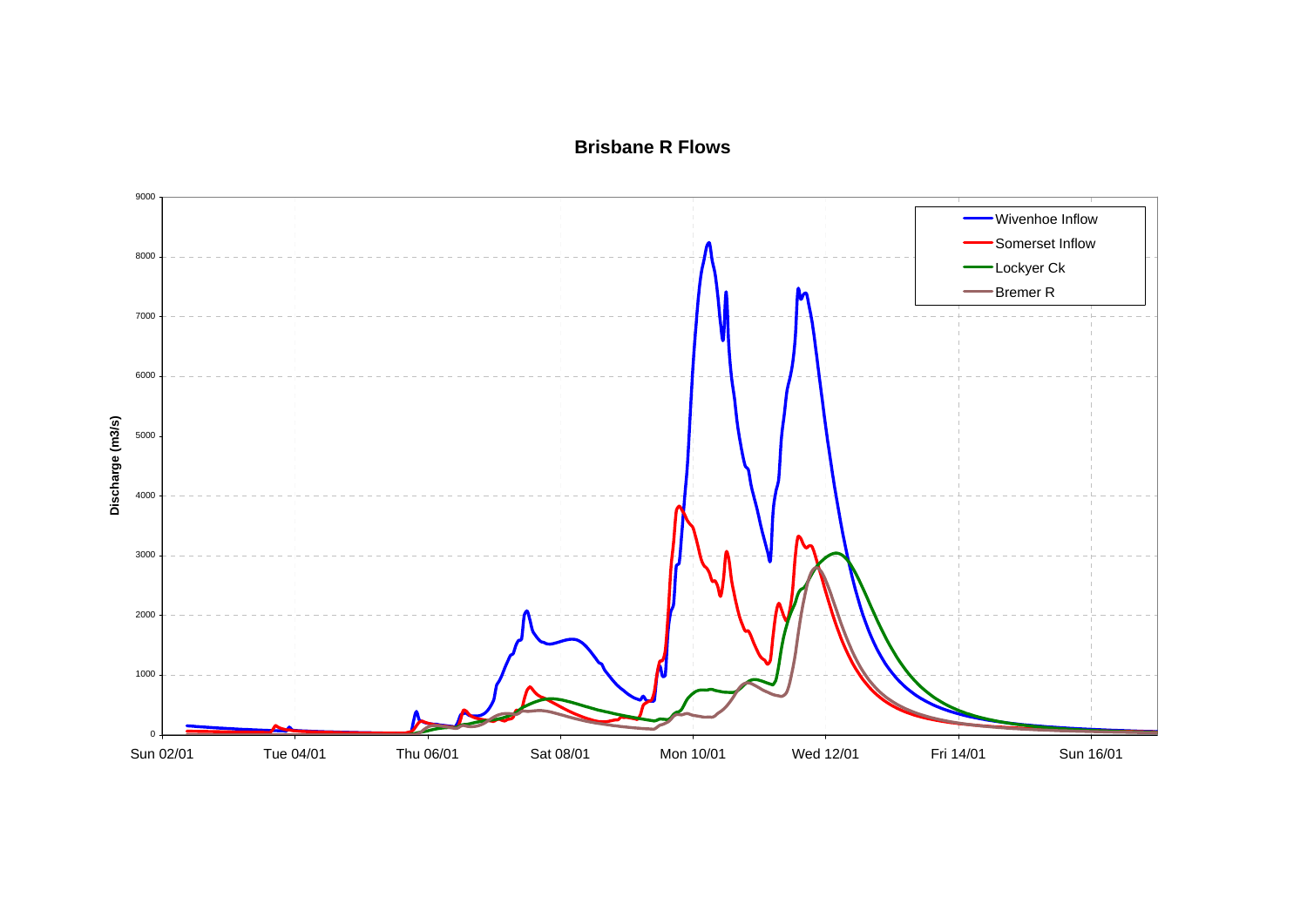# **WIVENHOE/SOMERSET OPERATIONS**

| 60 minutes         |                          |                                      |                       | <b>Somerset</b>    |                    |             |                                                     |     |                |     |     |     |
|--------------------|--------------------------|--------------------------------------|-----------------------|--------------------|--------------------|-------------|-----------------------------------------------------|-----|----------------|-----|-----|-----|
| Date/Time          | <b>Cal Lake</b><br>Level | <b>Rec</b><br>Gauge<br><b>Boards</b> | No of Regulators Open | No of Sluices Open | Gates Open         | Hydro       | <b>Total</b><br><b>Somerset</b><br><b>Discharge</b> | 1   | $\overline{2}$ | 3   | 4   | 5   |
|                    | m AHD                    |                                      |                       |                    | ৳<br>$\frac{1}{2}$ | m3/s        | m3/s                                                |     |                |     |     |     |
| Thu 13/01/11 11:00 | 104.22                   |                                      | 0.0                   | 2.0                | 8                  | $\mathbf 0$ | 1328                                                | 3.5 | 4.0            | 5.0 | 4.0 | 3.5 |
| Thu 13/01/11 12:00 | 104.17                   | 103.96                               | 0.0                   | 2.0                | 8                  | $\mathbf 0$ | 1305                                                | 3.5 | 4.0            | 5.0 | 4.0 | 3.5 |
| Thu 13/01/11 13:00 | 104.11                   | 103.91                               | 0.0                   | 3.0                | 8                  | $\mathbf 0$ | 1503                                                | 3.5 | 4.5            | 5.0 | 4.0 | 3.5 |
| Thu 13/01/11 14:00 | 104.04                   | 103.86                               | 0.0                   | 3.0                | 8                  | $\mathbf 0$ | 1476                                                | 3.5 | 4.5            | 5.0 | 4.5 | 3.5 |
| Thu 13/01/11 15:00 | 103.98                   |                                      | 0.0                   | 3.0                | 8                  | $\mathbf 0$ | 1450                                                | 4.0 | 4.5            | 5.0 | 4.0 | 3.5 |
| Thu 13/01/11 16:00 | 103.91                   | 103.72                               | 0.0                   | 3.0                | 8                  | $\Omega$    | 1424                                                | 4.0 | 4.5            | 5.0 | 4.5 | 4.0 |
| Thu 13/01/11 17:00 | 103.84                   | 103.66                               | 0.0                   | 3.0                | 8                  | $\mathbf 0$ | 1399                                                | 4.5 | 4.5            | 5.0 | 4.5 | 4.0 |
| Thu 13/01/11 18:00 | 103.78                   | 103.60                               | 0.0                   | 3.0                | 8                  | $\mathbf 0$ | 1374                                                | 4.5 | 4.5            | 5.0 | 4.5 | 4.5 |
| Thu 13/01/11 19:00 | 103.71                   | 103.53                               | 0.0                   | 3.0                | 8                  | $\mathbf 0$ | 1350                                                | 4.5 | 5.0            | 5.0 | 5.0 | 4.5 |
| Thu 13/01/11 20:00 | 103.65                   |                                      | 0.0                   | 3.0                | 8                  | $\mathbf 0$ | 1327                                                | 5.0 | 5.0            | 5.0 | 5.0 | 5.0 |
| Thu 13/01/11 21:00 | 103.58                   | 103.40                               | 0.0                   | 4.0                | 8                  | $\mathbf 0$ | 1522                                                | 5.0 | 5.5            | 5.5 | 5.0 | 5.0 |
| Thu 13/01/11 22:00 | 103.51                   | 103.34                               | 0.0                   | 4.0                | 8                  | $\mathbf 0$ | 1495                                                | 5.0 | 5.5            | 5.5 | 5.5 | 5.0 |
| Thu 13/01/11 23:00 | 103.43                   |                                      | 0.0                   | 4.0                | 8                  | $\mathbf 0$ | 1468                                                | 5.5 | 5.5            | 5.5 | 5.5 | 5.0 |
| Fri 14/01/11 00:00 | 103.36                   | 103.20                               | 0.0                   | 4.0                | 8                  | $\mathbf 0$ | 1443                                                | 5.5 | 5.5            | 5.5 | 5.5 | 5.5 |
| Fri 14/01/11 01:00 | 103.28                   | 103.13                               | 0.0                   | 4.0                | 8                  | $\mathbf 0$ | 1418                                                | 5.5 | 5.5            | 6.0 | 5.5 | 5.5 |
| Fri 14/01/11 02:00 | 103.21                   | 103.06                               | 0.0                   | 4.0                | 8                  | 0           | 1393                                                | 5.5 | 6.0            | 6.0 | 5.5 | 5.5 |
| Fri 14/01/11 03:00 | 103.14                   | 102.99                               | 0.0                   | 4.0                | 8                  | 0           | 1369                                                | 5.5 | 6.0            | 6.0 | 6.0 | 5.5 |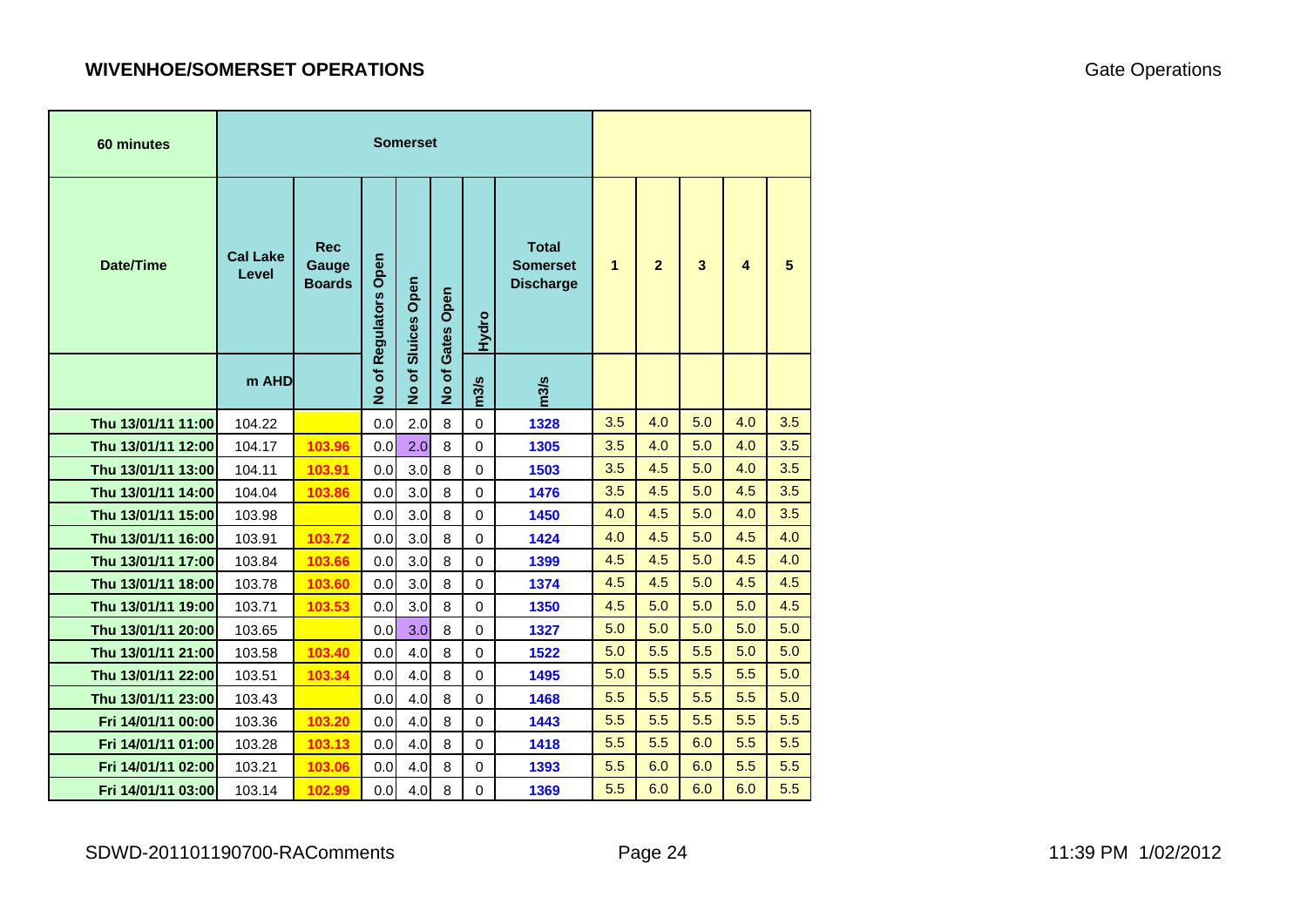## **WIVENHOE/SOMERSET OPERATIONS**

| 60 minutes         |                          |                                      |                                            | <b>Somerset</b>                      |                                      |          |                                                     |     |                |     |     |     |
|--------------------|--------------------------|--------------------------------------|--------------------------------------------|--------------------------------------|--------------------------------------|----------|-----------------------------------------------------|-----|----------------|-----|-----|-----|
| <b>Date/Time</b>   | <b>Cal Lake</b><br>Level | <b>Rec</b><br>Gauge<br><b>Boards</b> | Regulators Open                            | Open<br>Sluices                      | Open<br>Gates                        | Hydro    | <b>Total</b><br><b>Somerset</b><br><b>Discharge</b> | 1   | $\overline{2}$ | 3   | 4   | 5   |
|                    | m AHD                    |                                      | $\overline{\overline{5}}$<br>$\frac{1}{2}$ | $\overline{\sigma}$<br>$\frac{1}{2}$ | $\overline{\sigma}$<br>$\frac{1}{2}$ | m3/s     | m3/s                                                |     |                |     |     |     |
| Fri 14/01/11 04:00 | 103.07                   | 102.93                               | 0.0                                        | 4.0<br>8                             |                                      | $\Omega$ | 1346                                                | 5.5 | 6.0            | 6.0 | 6.0 | 5.5 |
| Fri 14/01/11 05:00 | 102.99                   | 102.87                               | 0.0                                        | 4.0                                  | 8<br>$\mathbf 0$                     |          | 1324                                                | 5.5 | 6.0            | 6.0 | 6.0 | 5.5 |
| Fri 14/01/11 06:00 | 102.92                   | 0.0                                  | 4.0                                        | 8                                    | $\Omega$                             | 1302     | 5.5                                                 | 6.0 | 6.0            | 6.0 | 5.5 |     |
| Fri 14/01/11 07:00 | 102.85                   | 102.73                               | 0.0                                        | 4.0                                  | 8                                    | $\Omega$ | 1280                                                | 5.5 | 6.0            | 6.0 | 6.0 | 5.5 |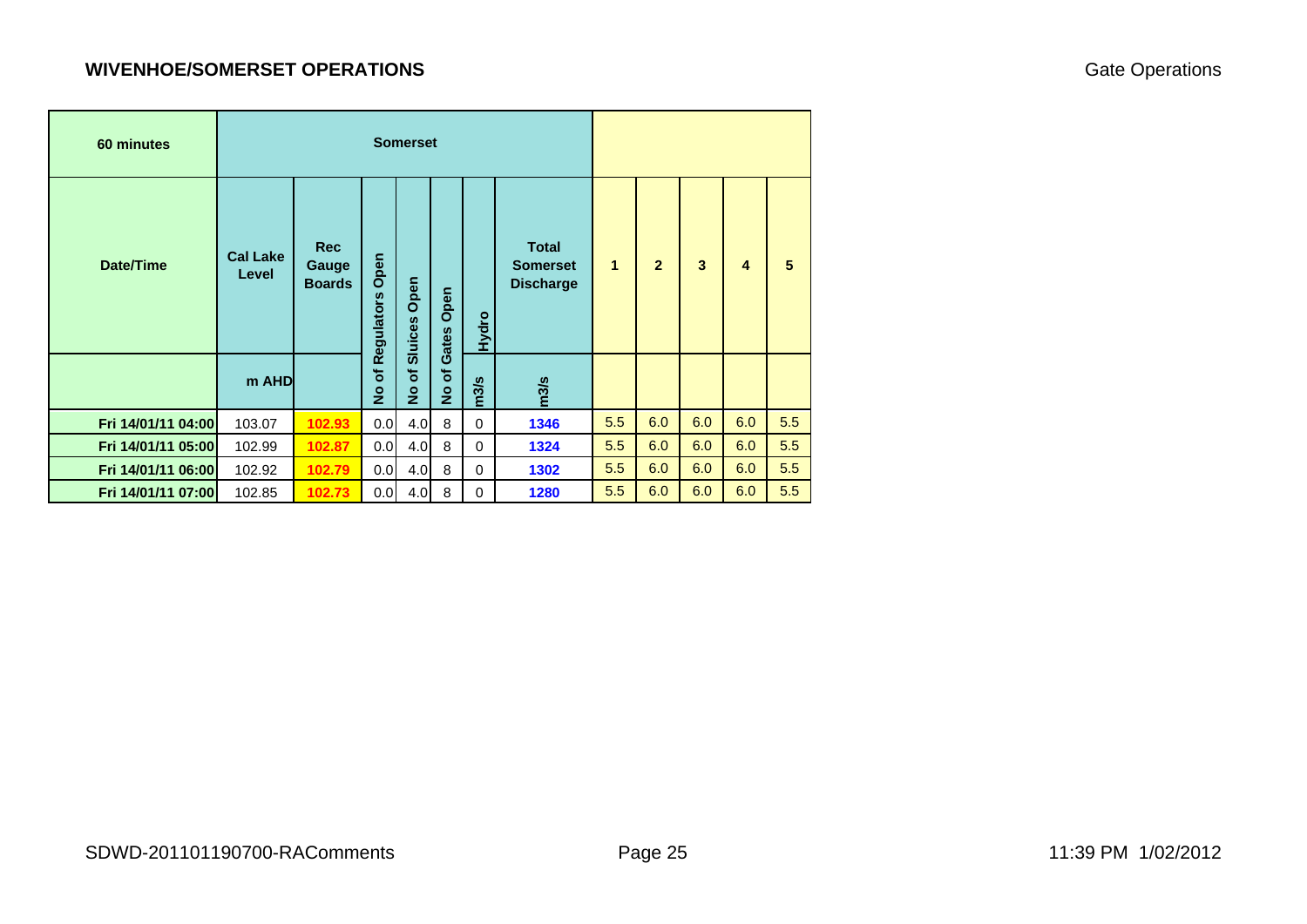#### SomersetQ

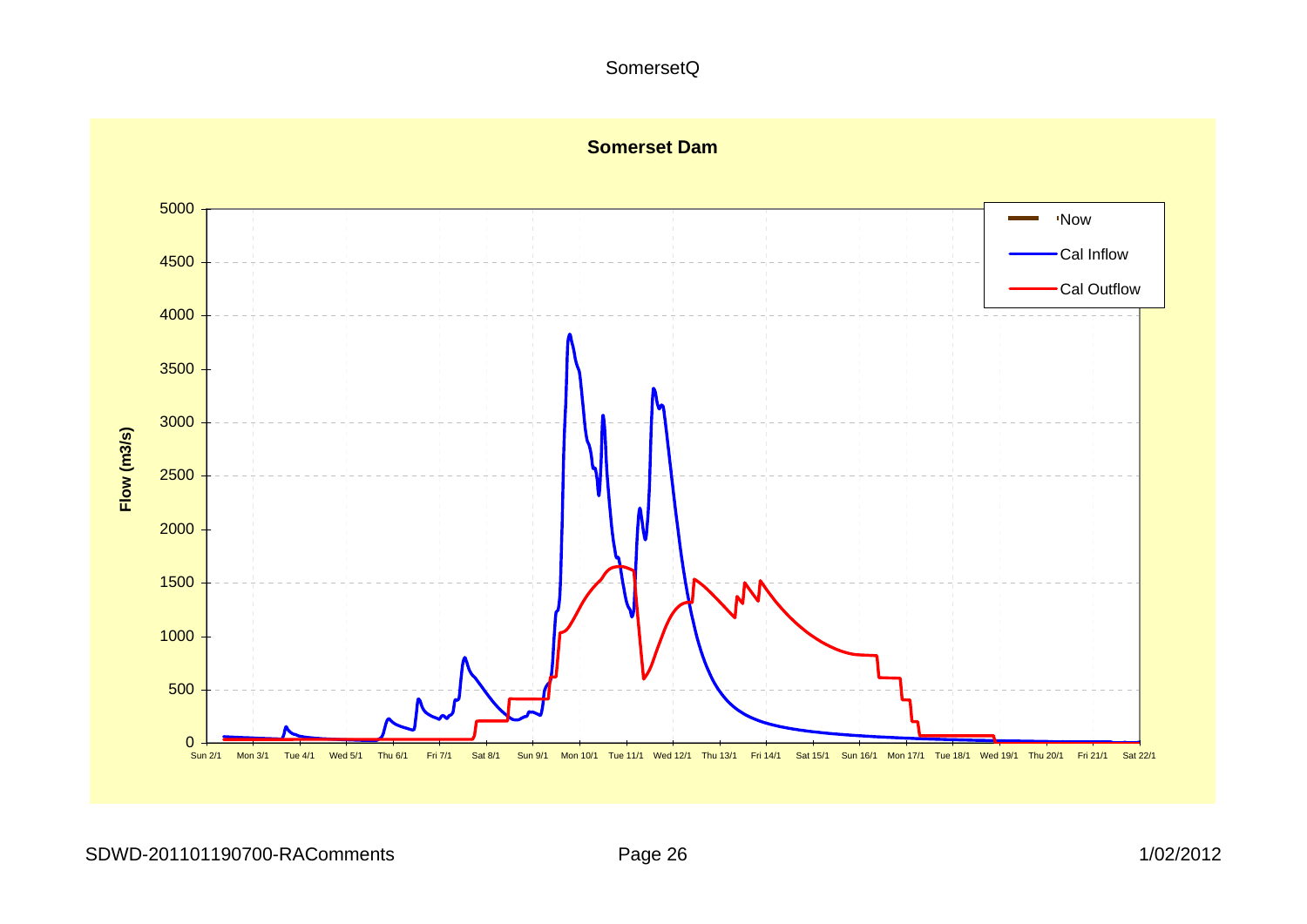#### SomersetEL

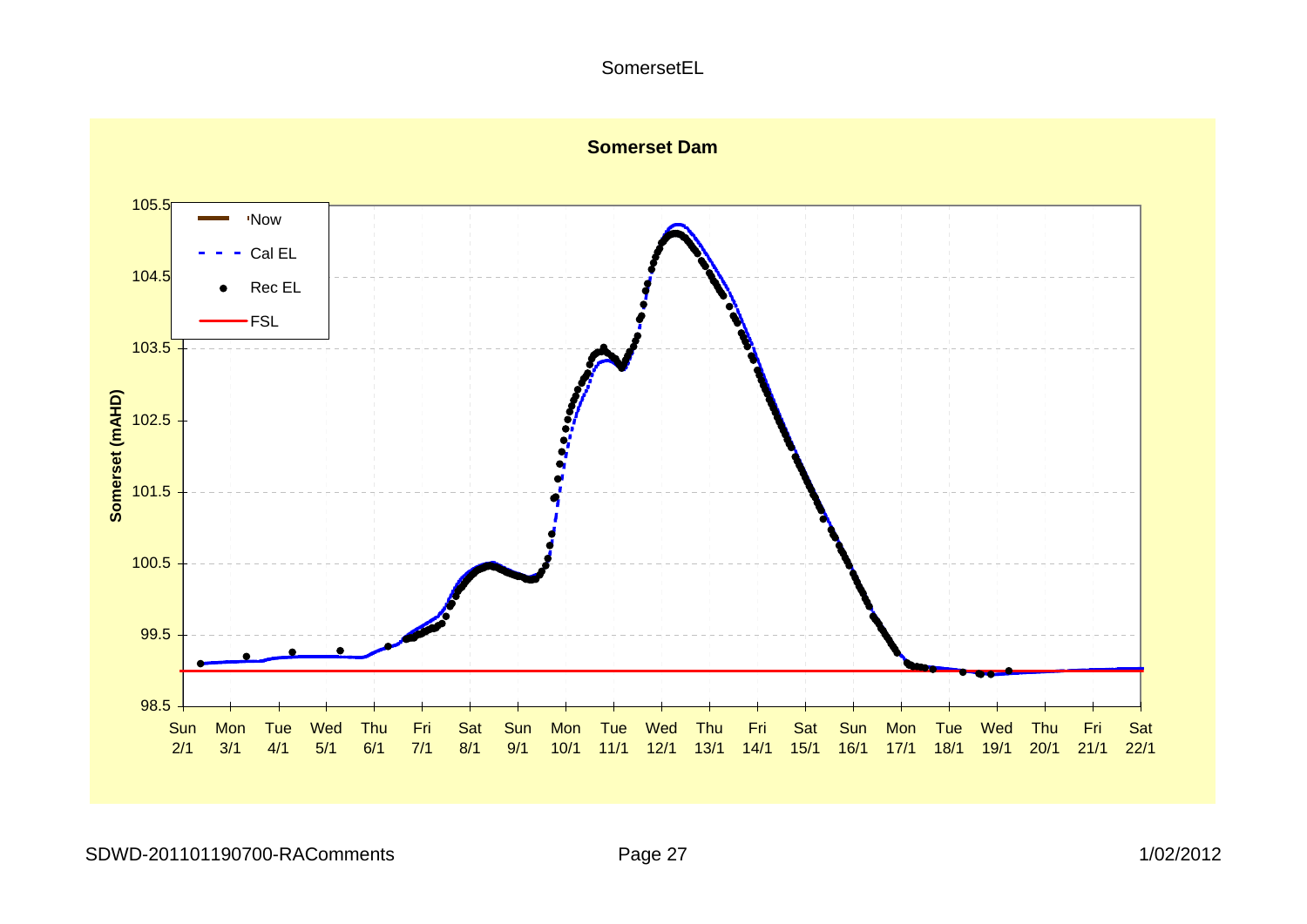WivenhoeQ

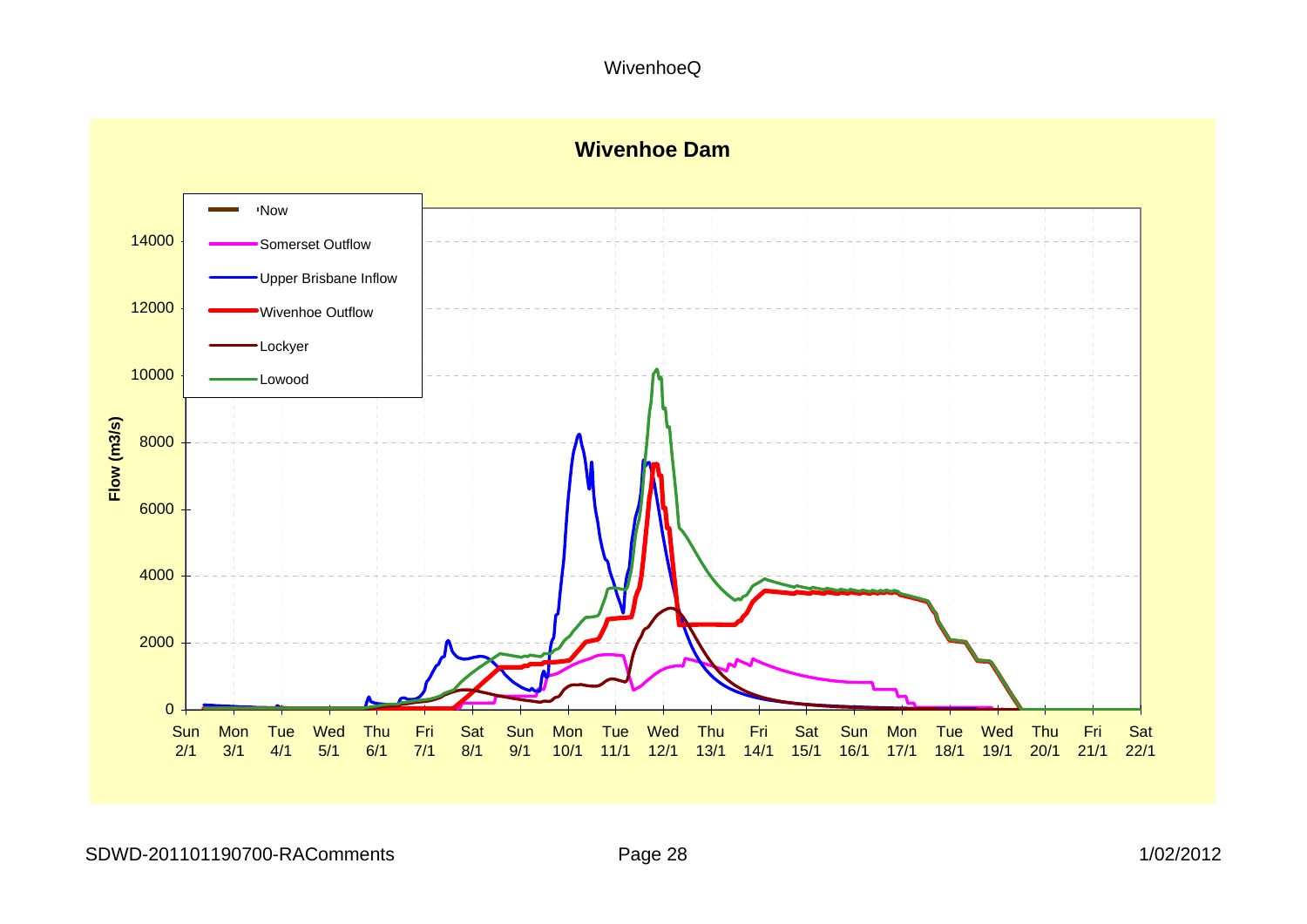#### WivenhoeEL



# **Wivenhoe Dam**

SDWD-201101190700-RAComments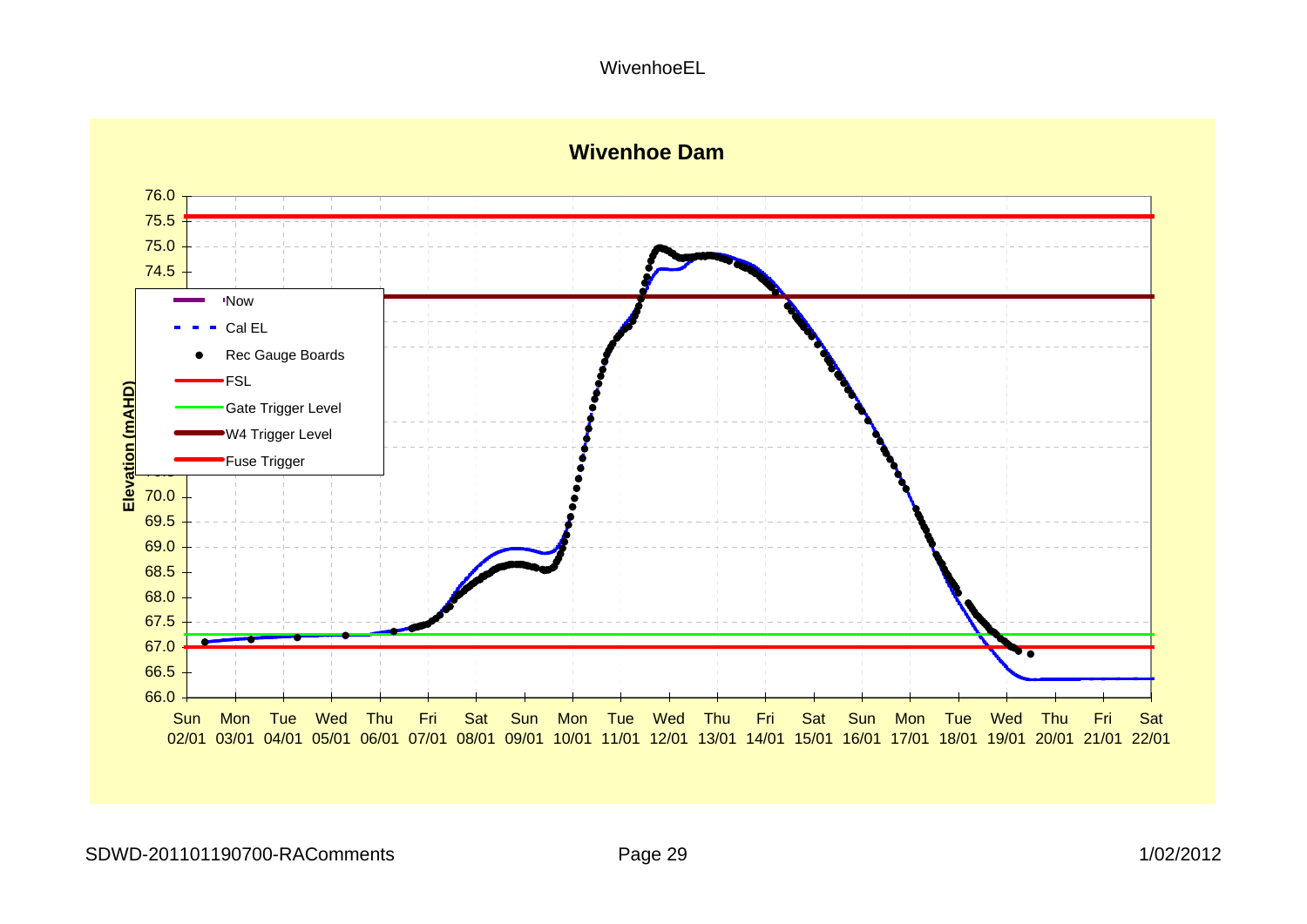Interaction



SDWD-201101190700-RAComments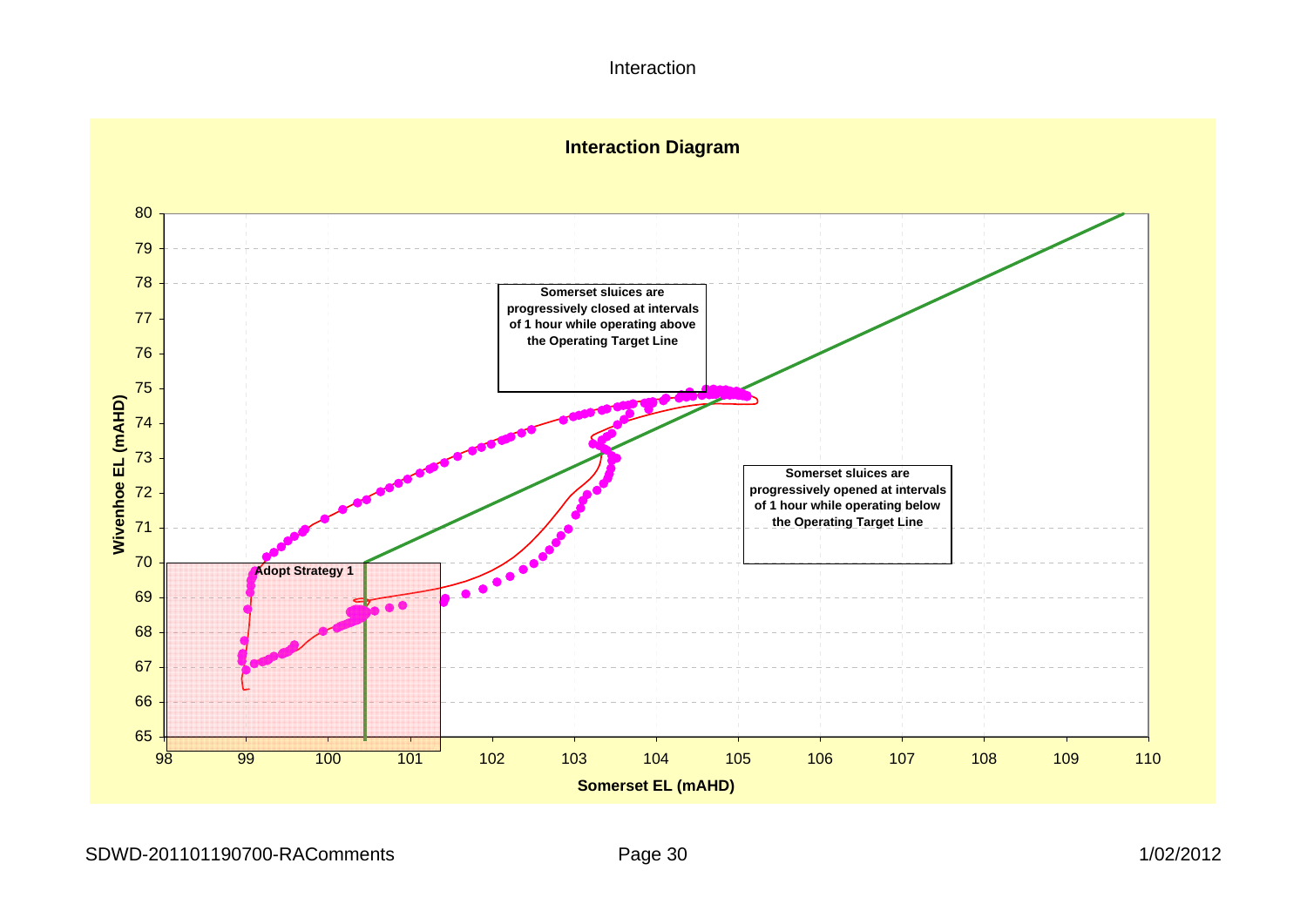|                     | 0.0                  |                              | 0.5      |          |  |                               |  |                                 |  |                                                | 1.0 1.5 2.0 2.5 3.0 3.5 4.0 4.5 5.0 5.5 6.0 6.5 7.0                                                                |          | 7.5        | 8.0        | 8.5        | 9.0        | 9.5        | 10.0       | 10.5       |            | 11.0 11.5 12.0 12.5 |            |            | 13.0       | 13.5       | 14.0       | 14.5       | 15.0       | 15.5                                                                                                                                                                                                                                                                                                                                | 16.0       | 16.5       | 17.0       | 17.5         |
|---------------------|----------------------|------------------------------|----------|----------|--|-------------------------------|--|---------------------------------|--|------------------------------------------------|--------------------------------------------------------------------------------------------------------------------|----------|------------|------------|------------|------------|------------|------------|------------|------------|---------------------|------------|------------|------------|------------|------------|------------|------------|-------------------------------------------------------------------------------------------------------------------------------------------------------------------------------------------------------------------------------------------------------------------------------------------------------------------------------------|------------|------------|------------|--------------|
| 53.0                |                      |                              | $\Omega$ | $\Omega$ |  | $0\quad 0\quad 0\quad 0\quad$ |  | $0\quad 0\quad 0\quad 0\quad 0$ |  | $\Omega$                                       | $\overline{\mathbf{a}}$                                                                                            | $\Omega$ | $\Omega$   |            | $\Omega$   | $\Omega$   |            | $\Omega$   | $\Omega$   | n          | $\bf{0}$            | $\Omega$   |            | $\Omega$   | $\Omega$   | $\Omega$   | $\Omega$   | $\Omega$   |                                                                                                                                                                                                                                                                                                                                     | ŋ          | $\Omega$   |            |              |
| 63.0                |                      | 0                            | 38       |          |  |                               |  |                                 |  |                                                | 76 113 149 183 215 246 275 302 327 333 333 333 333                                                                 |          | 333        | 333        | 333        | 333        | 333        | 333        | 333        | 333        | 333                 | 333        | 333        | 333        | 333<br>351 | 333        | 333        | 333        | 333                                                                                                                                                                                                                                                                                                                                 | 333        | 333        | 333        | 333          |
| 63.2<br>63.4        |                      | $\mathbf{0}$<br>$\mathbf{0}$ | 39<br>40 |          |  |                               |  |                                 |  | 78 115 151 186 219 250 280 308 335 351 351 351 |                                                                                                                    | 351      | 351<br>370 | 351<br>370 | 351<br>370 | 351<br>370 | 351<br>370 | 351<br>370 | 351<br>370 | 351<br>370 | 351<br>370          | 351<br>370 | 351<br>370 | 351<br>370 | 370        | 351<br>370 | 351<br>370 | 351<br>370 | 351<br>370                                                                                                                                                                                                                                                                                                                          | 351<br>370 | 351<br>370 | 351<br>370 | 351<br>370   |
| 63.6                |                      | $\Omega$                     | 40       |          |  |                               |  |                                 |  |                                                | 79 117 154 189 223 255 286 315 342 368 370 370 370<br>80 119 156 192 227 260 291 321 349 376 389 389 389           |          | 389        | 389        | 389        | 389        | 389        | 389        | 389        | 389        | 389                 | 389        | 389        | 389        | 389        | 389        | 389        | 389        | 389                                                                                                                                                                                                                                                                                                                                 | 389        | 389        | 389        | 389          |
| 63.8                |                      | $\mathbf{0}$                 | 41       |          |  |                               |  |                                 |  |                                                | 81 121 159 195 231 264 297 327 356 384 408 408 408                                                                 |          | 408        | 408        | 408        | 408        | 408        | 408        | 408        | 408        | 408                 | 408        | 408        | 408        | 408        | 408        | 408        | 408        | 408                                                                                                                                                                                                                                                                                                                                 | 408        | 408        | 408        | 408          |
| 64.0                |                      | $\mathbf{0}$                 | 41       |          |  |                               |  |                                 |  |                                                | 82 122 161 199 235 269 302 333 363 391 418 428 428                                                                 |          | 428        | 428        | 428        | 428        | 428        | 428        | 428        | 428        | 428                 | 428        | 428        | 428        | 428        | 428        | 428        | 428        | 428                                                                                                                                                                                                                                                                                                                                 | 428        | 428        | 428        | 428          |
| 64.2                |                      | $\mathbf{0}$                 | 42       |          |  |                               |  |                                 |  |                                                | 83 124 164 202 238 273 307 339 370 399 426 448 448                                                                 |          | 448        | 448        | 448        | 448        | 448        | 448        | 448        | 448        | 448                 | 448        | 448        | 448        | 448        | 448        | 448        | 448        | 448                                                                                                                                                                                                                                                                                                                                 | 448        | 448        | 448        | 448          |
| 64.4                |                      | $\mathbf{0}$                 | 42       |          |  |                               |  |                                 |  |                                                | 85 126 166 205 242 278 312 345 376 406 435 462 469                                                                 |          | 469        | 469        | 469        | 469        | 469        | 469        | 469        | 469        | 469                 | 469        | 469        | 469        | 469        | 469        | 469        | 469        | 469                                                                                                                                                                                                                                                                                                                                 | 469        | 469        | 469        | 469          |
| 64.6                |                      | $\mathbf{0}$                 | 43       |          |  |                               |  |                                 |  |                                                | 86 127 168 208 246 282 317 350 383 413 443 471 489                                                                 |          | 489        | 489        | 489        | 489        | 489        | 489        | 489        | 489        | 489                 | 489        | 489        | 489        | 489        | 489        | 489        | 489        | 489                                                                                                                                                                                                                                                                                                                                 | 489        | 489        | 489        | 489          |
| 64.8                |                      | $\Omega$                     | 44       |          |  |                               |  |                                 |  |                                                | 87 129 170 210 249 286 322 356 389 420 451 480 508                                                                 |          | 511        | 511        | 511        | 511        | 511        | 511        | 511        | 511        | 511                 | 511        | 511        | 511        | 511        | 511        | 511        | 511        | 511                                                                                                                                                                                                                                                                                                                                 | 511        | 511        | 511        | 511          |
| 65.0                |                      | $\mathbf 0$                  | 44       |          |  |                               |  |                                 |  |                                                | 88 131 173 213 253 290 327 362 395 427 458 488 517                                                                 |          | 532        | 532        | 532        | 532        | 532        | 532        | 532        | 532        | 532                 | 532        | 532        | 532        | 532        | 532        | 532        | 532        | 532                                                                                                                                                                                                                                                                                                                                 | 532        | 532        | 532        | 532          |
| 65.2                |                      | $\mathbf{0}$<br>$\mathbf 0$  | 45<br>45 |          |  |                               |  |                                 |  |                                                | 89 132 175 216 256 294 331 367 401 434 466 497 526                                                                 |          | 554<br>565 | 554<br>576 | 554<br>576 | 554<br>576 | 554<br>576 | 554<br>576 | 554<br>576 | 554<br>576 | 554<br>576          | 554<br>576 | 554<br>576 | 554<br>576 | 554<br>576 | 554<br>576 | 554<br>576 | 554<br>576 | 554<br>576                                                                                                                                                                                                                                                                                                                          | 554<br>576 | 554<br>576 | 554<br>576 | 554<br>576   |
| 65.4<br>65.6        |                      | $\mathbf{0}$                 | 46       | 91       |  |                               |  |                                 |  |                                                | 90 134 177 219 259 298 336 372 407 441 474 505 535<br>136 179 222 263 302 341 378 413 448 481 513 544              |          | 575        | 599        | 599        | 599        | 599        | 599        | 599        | 599        | 599                 | 599        | 599        | 599        | 599        | 599        | 599        | 599        | 599                                                                                                                                                                                                                                                                                                                                 | 599        | 599        | 599        | 599          |
| 65.8                |                      | 0                            | 46       |          |  |                               |  |                                 |  |                                                | 92 137 181 224 266 306 345 383 419 454 488 521 553                                                                 |          | 584        | 615        | 622        | 622        | 622        | 622        | 622        | 622        | 622                 | 622        | 622        | 622        | 622        | 622        | 622        | 622        | 622                                                                                                                                                                                                                                                                                                                                 | 622        | 622        | 622        | 622          |
| 66.0                |                      | $\mathbf{0}$                 | 47       | 93       |  |                               |  |                                 |  |                                                | 139 184 227 269 310 350 388 425 461 495 529 562                                                                    |          | 594        | 625        | 645        | 645        | 645        | 645        | 645        | 645        | 645                 | 645        | 645        | 645        | 645        | 645        | 645        | 645        | 645                                                                                                                                                                                                                                                                                                                                 | 645        | 645        | 645        | 645          |
| 66.2                |                      | $\mathbf{0}$                 | 47       |          |  |                               |  |                                 |  |                                                | 94 140 186 230 273 314 354 393 431 467 503 537 570                                                                 |          | 603        | 635        | 667        | 668        | 668        | 668        | 668        | 668        | 668                 | 668        | 668        | 668        | 668        | 668        | 668        | 668        | 668                                                                                                                                                                                                                                                                                                                                 | 668        | 668        | 668        | 668          |
| 66.4                |                      | $\mathbf{0}$                 | 48       | 95       |  |                               |  |                                 |  |                                                | 142 188 232 276 318 359 398 436 473 510 545 579                                                                    |          | 612        | 645        | 678        | 692        | 692        | 692        | 692        | 692        | 692                 | 692        | 692        | 692        | 692        | 692        | 692        | 692        | 692                                                                                                                                                                                                                                                                                                                                 | 692        | 692        | 692        | 692          |
| 66.6                |                      | $\mathbf{0}$                 | 48       | 96       |  |                               |  |                                 |  |                                                | 143 190 235 279 322 363 403 442 480 516 552 587                                                                    |          | 621        | 655        | 689        | 716        | 716        | 716        | 716        | 716        | 716                 | 716        | 716        | 716        | 716        | 716        | 716        | 716        | 716                                                                                                                                                                                                                                                                                                                                 | 716        | 716        | 716        | 716          |
| 66.8                |                      | $\mathbf{0}$                 | 49       | 97       |  |                               |  |                                 |  |                                                | 145 192 238 282 325 367 408 447 486 523 560 595                                                                    |          | 630        | 665        | 699        | 733        | 740        | 740        | 740        | 740        | 740                 | 740        | 740        | 740        | 740        | 740        | 740        | 740        | 740                                                                                                                                                                                                                                                                                                                                 | 740        | 740        | 740        | 740          |
| 67 O                |                      | $\Omega$                     | 49<br>49 |          |  |                               |  |                                 |  |                                                | 98 146 194 240 285 329 372 413 453 492 530 567 603                                                                 |          | 639<br>648 | 675<br>684 | 709<br>720 | 744<br>755 | 765<br>790 | 765<br>790 | 765<br>790 | 765<br>790 | 765<br>790          | 765<br>790 | 765<br>790 | 765<br>790 | 765<br>790 | 765<br>790 | 765<br>790 | 765<br>790 | 765<br>790                                                                                                                                                                                                                                                                                                                          | 765<br>790 | 765<br>790 | 765<br>790 | 765<br>790   |
| 67.2<br>67.4        |                      | $\mathbf{0}$<br>$\Omega$     | 50       |          |  |                               |  |                                 |  |                                                | 99 148 196 243 288 333 376 418 458 498 537 574 611<br>100 149 198 245 291 336 380 422 464 504 543 582 619          |          | 657        | 693        | 730        | 766        | 802        | 815        | 815        | 815        | 815                 | 815        | 815        | 815        | 815        | 815        | 815        | 815        | 815                                                                                                                                                                                                                                                                                                                                 | 815        | 815        | 815        | 815          |
| 67.6                |                      | $\mathbf{0}$                 | 50       |          |  |                               |  |                                 |  |                                                | 101 151 200 248 294 340 384 427 469 510 550 589 627                                                                |          | 665        | 702        | 740        | 777        | 814        | 841        | 841        | 841        | 841                 | 841        | 841        | 841        | 841        | 841        | 841        | 841        | 841                                                                                                                                                                                                                                                                                                                                 | 841        | 841        | 841        | 841          |
| 67.8                |                      | $\mathbf{0}$                 | 51       | 102      |  |                               |  |                                 |  |                                                | 152 202 250 297 343 388 432 474 515 556 596 635                                                                    |          | 673        | 712        | 750        | 787        | 825        | 863        | 867        | 867        | 867                 | 867        | 867        | 867        | 867        | 867        | 867        | 867        | 867                                                                                                                                                                                                                                                                                                                                 | 867        | 867        | 867        | 867          |
| 68.0                |                      | 0                            | 51       |          |  |                               |  |                                 |  |                                                | 103 154 204 253 300 347 392 436 479 521 562 603 642                                                                |          | 682        | 721        | 759        | 798        | 837        | 876        | 893        | 893        | 893                 | 893        | 893        | 893        | 893        | 893        | 893        | 893        | 893                                                                                                                                                                                                                                                                                                                                 | 893        | 893        | 893        | 893          |
| 68.2                |                      | $\mathbf{0}$                 |          |          |  |                               |  |                                 |  |                                                | 52 104 155 206 255 303 350 396 441 484 527 569 610 650                                                             |          | 690        | 729        | 769        | 808        | 848        | 888        | 919        | 919        | 919                 | 919        | 919        | 919        | 919        | 919        | 919        | 919        | 919                                                                                                                                                                                                                                                                                                                                 | 919        | 919        | 919        | 919          |
| 68.4                |                      | $\mathbf{0}$                 |          |          |  |                               |  |                                 |  |                                                | 52 105 156 207 257 306 354 400 445 489 532 575 616 657                                                             |          | 698        | 738        | 778        | 818        | 859        | 899        | 940        | 946        | 946                 | 946        | 946        | 946        | 946        | 946        | 946        | 946        | 946                                                                                                                                                                                                                                                                                                                                 | 946        | 946        | 946        | 946          |
| 68.6                |                      | $\mathbf{0}$                 |          |          |  |                               |  |                                 |  |                                                | 53 105 158 209 260 309 357 404 450 494 538 581 623 665                                                             |          | 706        | 747        | 788        | 829        | 870        | 911        | 953        | 973        | 973                 | 973        | 973        | 973        | 973        | 973        | 973        | 973        | 973                                                                                                                                                                                                                                                                                                                                 | 973        | 973        | 973        | 973          |
| 68.8                |                      | $\mathbf{0}$                 |          |          |  |                               |  |                                 |  |                                                | 53 106 159 211 262 312 360 408 454 499 543 587 630 672                                                             |          | 714        | 755        | 797        | 838        | 880        | 923        |            |            |                     |            |            |            |            |            |            |            |                                                                                                                                                                                                                                                                                                                                     |            |            |            | 1000         |
| 69.0                |                      | $\bf{0}$<br>$\mathbf{0}$     |          |          |  |                               |  |                                 |  |                                                | 54 107 160 213 264 315 364 412 458 504 549 593 636 679                                                             |          | 722<br>729 | 764<br>772 | 806<br>815 | 848<br>858 | 891<br>901 | 934<br>945 |            |            |                     |            |            |            |            |            |            |            |                                                                                                                                                                                                                                                                                                                                     |            |            |            | 1028<br>1056 |
| 69.2<br>69.4        |                      | $\Omega$                     |          |          |  |                               |  |                                 |  |                                                | 54 108 162 215 267 317 367 415 463 509 554 599 643 686<br>54 109 163 217 269 320 370 419 467 514 560 605 649 693   |          | 737        | 780        | 824        | 868        | 912        |            |            |            |                     |            |            |            |            |            |            |            |                                                                                                                                                                                                                                                                                                                                     |            |            |            | 1084         |
| 69.6                |                      | $\mathbf{0}$                 |          |          |  |                               |  |                                 |  |                                                | 55 110 164 218 271 323 373 423 471 518 565 611 656 700                                                             |          | 744        | 789        | 833        | 877        | 922        |            |            |            |                     |            |            |            |            |            |            |            |                                                                                                                                                                                                                                                                                                                                     |            |            |            | 1112         |
| 69.8                |                      | $\Omega$                     |          |          |  |                               |  |                                 |  |                                                | 55 111 166 220 273 326 377 427 475 523 570 616 662 707                                                             |          | 752        | 797        | 842        | 887        | 932        |            |            |            |                     |            |            |            |            |            |            |            |                                                                                                                                                                                                                                                                                                                                     |            |            |            | 1141         |
| 70.0                |                      | $\mathbf 0$                  |          |          |  |                               |  |                                 |  |                                                | 56 112 167 222 276 328 380 430 479 528 575 622 668 714                                                             |          | 759        | 805        | 850        | 896        | 942        | 989        |            |            |                     |            |            |            |            |            |            |            |                                                                                                                                                                                                                                                                                                                                     |            |            |            | 1170         |
| 70.2                |                      | $\mathbf{0}$                 |          |          |  |                               |  |                                 |  |                                                | 56 112 168 224 278 331 383 434 484 532 580 628 674 721                                                             |          | 767        | 813        | 859        | 905        | 952        |            |            |            |                     |            |            |            |            |            |            |            |                                                                                                                                                                                                                                                                                                                                     |            |            |            | 1199         |
| 70.4                |                      | 0                            |          |          |  |                               |  |                                 |  |                                                | 56 113 170 225 280 334 386 437 488 537 586 633 680 727                                                             |          | 774        | 821        | 867        | 914        | 962        |            |            |            |                     |            |            |            |            |            |            |            |                                                                                                                                                                                                                                                                                                                                     |            |            |            | 1229         |
| 70.6                |                      | $\mathbf{0}$                 |          |          |  |                               |  |                                 |  |                                                | 57 114 171 227 282 336 389 441 492 542 591 639 687 734                                                             |          | 781        | 828        | 876        | 923        |            |            |            |            |                     |            |            |            |            |            |            |            |                                                                                                                                                                                                                                                                                                                                     |            |            |            | 1258         |
| <b>70.8</b><br>71.0 |                      | $\Omega$<br>$\mathbf{0}$     |          |          |  |                               |  |                                 |  |                                                | 57 115 172 229 284 339 392 445 496 546 596 644 693 741<br>58 116 173 230 286 341 395 448 500 551 601 650 699 747   |          | 788<br>795 | 836<br>844 | 884<br>892 | 932<br>941 | 981        |            |            |            |                     |            |            |            |            |            |            |            |                                                                                                                                                                                                                                                                                                                                     |            |            |            | 1289<br>1319 |
| 71.2                |                      |                              |          |          |  |                               |  |                                 |  |                                                | 58 117 175 232 289 344 398 452 504 555 605 655 705 754                                                             |          | 802        | 851        | 900        | 950        | 1000       |            |            |            |                     |            |            |            |            |            |            |            |                                                                                                                                                                                                                                                                                                                                     |            |            |            | 1349         |
| 71.4                |                      | $\mathbf{0}$                 |          |          |  |                               |  |                                 |  |                                                | 58 117 176 234 291 347 401 455 508 559 610 661 710 760                                                             |          | 809        | 859        | 908        | 959        | 1009       |            |            |            |                     |            |            |            |            |            |            |            |                                                                                                                                                                                                                                                                                                                                     |            |            |            | 1380         |
| 71.6                |                      | $\Omega$                     |          |          |  |                               |  |                                 |  |                                                | 59 118 177 235 293 349 404 458 512 564 615 666 716 766                                                             |          | 816        | 866        | 916        | 967        |            |            |            |            |                     |            |            |            |            |            |            |            |                                                                                                                                                                                                                                                                                                                                     |            |            |            | 1411         |
| 71.8                |                      | $\Omega$                     |          |          |  |                               |  |                                 |  |                                                | 59 119 178 237 295 352 407 462 515 568 620 671 722 773                                                             |          | 823        | 874        | 924        | 976        |            |            |            |            |                     |            |            |            |            |            |            |            |                                                                                                                                                                                                                                                                                                                                     |            |            |            | 1443         |
| 72.0                |                      | $\Omega$                     |          |          |  |                               |  |                                 |  |                                                | 60 120 180 239 297 354 410 465 519 572 625 676 728 779                                                             |          | 830        | 881        | 932        |            |            |            |            |            |                     |            |            |            |            |            |            |            |                                                                                                                                                                                                                                                                                                                                     |            |            |            | 1474         |
| 72.2                |                      | $\mathbf{0}$                 |          |          |  |                               |  |                                 |  |                                                | 60 121 181 240 299 357 413 469 523 577 629 682 733 785                                                             |          | 837        | 888        | 940        |            |            |            |            |            |                     |            |            |            |            |            |            |            |                                                                                                                                                                                                                                                                                                                                     |            |            |            | 1506         |
| 72.4                |                      | $\mathbf{0}$                 |          |          |  |                               |  |                                 |  |                                                | 60 121 182 242 301 359 416 472 527 581 634 687 739 791                                                             |          | 843        | 895        | 948        |            |            |            |            |            |                     |            |            |            |            |            |            |            |                                                                                                                                                                                                                                                                                                                                     |            |            |            | 1538         |
| 72.6<br>72.8        |                      | $\bf{0}$<br>$\mathbf{0}$     | 61       |          |  |                               |  |                                 |  |                                                | 61 122 183 243 303 361 419 475 531 585 639 692 745 797<br>123 184 245 305 364 422 478 534 589 643 697 750 803      |          | 850<br>856 | 903<br>910 | 956        | 1009       |            |            |            |            |                     |            |            |            |            |            |            |            | 1064 1119 1176 1234 1293 1354 1417 1482 1548 1570 1570 1570 1570 1570 1570 1570<br>963 1018 1073 1129 1186 1245 1305 1367 1430 1496 1563 1603 1603 1603 1603 1603 1603 1603                                                                                                                                                         |            |            |            | 1570<br>1603 |
| 73.0                |                      | $\Omega$                     |          |          |  |                               |  |                                 |  |                                                | 62 124 185 247 307 366 425 482 538 593 648 702 756 809                                                             |          | 863        | 917        |            |            |            |            |            |            |                     |            |            |            |            |            |            |            | 971 1026 1081 1138 1196 1255 1316 1379 1443 1509 1577 1636 1636 1636 1636 1636 1636 1636                                                                                                                                                                                                                                            |            |            |            | 1636         |
| 73.2                |                      | $\overline{2}$               |          |          |  |                               |  |                                 |  |                                                | 62 124 187 248 309 369 427 485 542 597 653 707 761 815                                                             |          | 869        | 924        |            |            |            |            |            |            |                     |            |            |            |            |            |            |            | 978 1034 1090 1147 1206 1266 1327 1391 1456 1523 1592 1663 1669 1669 1669 1669 1669 1669                                                                                                                                                                                                                                            |            |            |            | 1669         |
| 73.4                |                      | 6                            |          |          |  |                               |  |                                 |  |                                                | 62 125 188 250 311 371 430 488 545 602 657 712 767 821                                                             |          | 876        | 931        |            |            |            |            |            |            |                     |            |            |            |            |            |            |            | 986 1042 1099 1156 1216 1276 1339 1403 1469 1536 1606 1678 1702 1702 1702 1702 1702 1702                                                                                                                                                                                                                                            |            |            |            | 1702         |
| 73.6                |                      | 11                           |          |          |  |                               |  |                                 |  |                                                | 64 126 189 251 313 373 433 491 549 606 662 717 772 827                                                             |          | 882        | 937        |            |            |            |            |            |            |                     |            |            |            |            |            |            |            | 993 1050 1107 1166 1225 1287 1350 1414 1481 1550 1620 1693 1736 1736 1736 1736 1736 1736                                                                                                                                                                                                                                            |            |            |            | 1736         |
| 73.8                |                      | 17                           |          |          |  |                               |  |                                 |  |                                                | 69 127 190 253 315 376 436 495 553 610 666 722 778 833                                                             |          | 888        |            |            |            |            |            |            |            |                     |            |            |            |            |            |            |            | 944 1001 1058 1116 1175 1235 1297 1361 1426 1494 1563 1635 1708 1770 1770 1770 1770 1770 1770                                                                                                                                                                                                                                       |            |            |            | 1770         |
| 74.0                |                      | 23                           |          |          |  |                               |  |                                 |  |                                                | 74 129 191 254 317 378 438 498 556 614 671 727 783 839                                                             |          | 895        |            |            |            |            |            |            |            |                     |            |            |            |            |            |            |            | 951 1008 1065 1124 1184 1245 1307 1372 1438 1506 1576 1648 1723 1800 1804 1804 1804 1804 1804                                                                                                                                                                                                                                       |            |            |            | 1804         |
| 74.2<br>74.4        |                      | 31<br>39                     |          |          |  |                               |  |                                 |  |                                                | 80 133 192 256 319 380 441 501 560 618 675 732 788 845<br>87 139 195 257 321 383 444 504 563 622 679 737 793 850   |          | 901<br>907 |            |            |            |            |            |            |            |                     |            |            |            |            |            |            |            | 958 1015 1073 1132 1192 1254 1317 1382 1449 1518 1589 1662 1738 1815 1838 1838 1838 1838 1838<br>964 1022 1081 1140 1201 1264 1327 1393 1461 1530 1602 1676 1752 1831 1873 1873 1873 1873 1873                                                                                                                                      |            |            |            | 1838<br>1873 |
| 74.6                |                      | 47                           |          |          |  |                               |  |                                 |  |                                                | 94 145 200 259 322 385 447 507 567 626 684 741 799 856                                                             |          | 913        |            |            |            |            |            |            |            |                     |            |            |            |            |            |            |            | 971 1029 1089 1149 1210 1273 1337 1404 1472 1542 1615 1690 1767 1846 1908 1908 1908 1908 1908                                                                                                                                                                                                                                       |            |            |            | 1908         |
| 74.8                |                      | 56                           |          |          |  |                               |  |                                 |  |                                                | 103 153 206 262 324 387 449 510 570 629 688 746 804 862                                                            |          | 919        | 978        |            |            |            |            |            |            |                     |            |            |            |            |            |            |            | 1036 1096 1157 1219 1282 1347 1414 1483 1554 1628 1703 1781 1861 1943 1943 1943 1943 1943                                                                                                                                                                                                                                           |            |            |            | 1943         |
| 75.0                |                      | 66                           |          |          |  |                               |  |                                 |  |                                                | 112 161 213 267 326 390 452 513 574 633 692 751 809 867                                                            |          | 926        | 984        |            |            |            |            |            |            |                     |            |            |            |            |            |            |            | 1044 1104 1165 1227 1291 1357 1425 1494 1566 1640 1717 1795 1876 1960 1978 1978 1978 1978                                                                                                                                                                                                                                           |            |            |            | 1978         |
| 75.2                |                      | 76                           |          |          |  |                               |  |                                 |  |                                                | 121 169 220 274 330 392 455 516 577 637 697 756 814 873                                                            |          | 932        | 991        |            |            |            |            |            |            |                     |            |            |            |            |            |            |            | 1051 1111 1173 1236 1301 1367 1435 1506 1578 1653 1730 1809 1891 1976 2013 2013 2013 2013                                                                                                                                                                                                                                           |            |            |            | 2013         |
| <b>754</b>          |                      | 87                           |          |          |  |                               |  |                                 |  |                                                | 131 178 229 281 336 394 457 519 581 641 701 760 819 878                                                            |          | 938        | 997        |            |            |            |            |            |            |                     |            |            |            |            |            |            |            | 1057 1119 1181 1245 1310 1377 1446 1517 1590 1665 1743 1823 1906 1992 2049 2049 2049 2049                                                                                                                                                                                                                                           |            |            |            | 2049         |
| 75.6                |                      | 98                           |          |          |  |                               |  |                                 |  |                                                | 141 188 237 289 343 399 460 522 584 645 705 765 824 884                                                            |          | 944        |            |            |            |            |            |            |            |                     |            |            |            |            |            |            |            | 1004 1064 1126 1189 1253 1319 1386 1456 1527 1601 1678 1756 1837 1921 2007 2085 2085 2085 2085                                                                                                                                                                                                                                      |            |            |            | 2085         |
|                     | <b>758 109</b>       |                              |          |          |  |                               |  |                                 |  |                                                | 152 198 247 298 350 405 463 525 587 649 709 769 829 889                                                            |          | 949        |            |            |            |            |            |            |            |                     |            |            |            |            |            |            |            | 1010 1071 1133 1197 1261 1328 1396 1466 1538 1613 1690 1769 1851 1936 2023 2112 2121 2121 2121                                                                                                                                                                                                                                      |            |            |            | 2121         |
|                     | 76.0 121<br>76.2 133 |                              |          |          |  |                               |  |                                 |  |                                                | 164 209 257 307 359 412 468 528 591 652 713 774 834 895                                                            |          | 955        |            |            |            |            |            |            |            |                     |            |            |            |            |            |            |            | 1016 1078 1141 1205 1270 1337 1405 1476 1549 1624 1702 1782 1865 1950 2038 2129 2158 2158 2158                                                                                                                                                                                                                                      |            |            |            | 2158<br>2194 |
|                     | 76.4 146             |                              |          |          |  |                               |  |                                 |  |                                                | 175 220 268 317 368 421 475 532 594 656 718 779 839 900<br>187 232 279 327 378 429 483 539 597 660 722 783 844 906 |          |            |            |            |            |            |            |            |            |                     |            |            |            |            |            |            |            | 961 1023 1085 1148 1212 1278 1346 1415 1486 1560 1636 1714 1795 1878 1965 2053 2145 2194 2194 2194<br>967 1029 1092 1155 1220 1286 1354 1424 1496 1570 1647 1726 1808 1892 1979 2069 2161 2231 2231 2231                                                                                                                            |            |            |            | 2231         |
|                     | 766 159              |                              |          |          |  |                               |  |                                 |  |                                                | 200 244 290 338 388 439 492 546 603 664 726 788 849 911                                                            |          |            |            |            |            |            |            |            |            |                     |            |            |            |            |            |            |            | 973 1035 1098 1162 1228 1295 1363 1434 1506 1581 1658 1738 1820 1905 1993 2084 2177 2268 2268 2268                                                                                                                                                                                                                                  |            |            |            | 2268         |
|                     | 76.8 173             |                              |          |          |  |                               |  |                                 |  |                                                | 213 257 302 350 399 449 501 554 610 668 730 792 854 916                                                            |          |            |            |            |            |            |            |            |            |                     |            |            |            |            |            |            |            | 978 1041 1105 1170 1235 1303 1372 1443 1516 1591 1669 1750 1833 1919 2007 2099 2193 2289 2306 2306                                                                                                                                                                                                                                  |            |            |            | 2306         |
|                     | 77.0 186             |                              |          |          |  |                               |  |                                 |  |                                                | 226 270 315 362 410 460 511 564 618 674 734 797 859 921                                                            |          |            |            |            |            |            |            |            |            |                     |            |            |            |            |            |            |            | 984 1047 1112 1177 1243 1311 1380 1452 1526 1602 1680 1762 1845 1932 2021 2113 2208 2306 2343 2343                                                                                                                                                                                                                                  |            |            |            | 2343         |
|                     | 77.2 200             |                              |          |          |  |                               |  |                                 |  |                                                | 240 283 328 374 422 471 522 574 627 682 739 801 864 927                                                            |          |            |            |            |            |            |            |            |            |                     |            |            |            |            |            |            |            | 990 1054 1118 1184 1250 1319 1389 1461 1536 1612 1691 1773 1858 1945 2035 2128 2224 2322 2381 2381                                                                                                                                                                                                                                  |            |            |            | 2381         |
|                     | 77.4 215             |                              |          |          |  |                               |  |                                 |  |                                                | 254 297 341 387 435 483 533 584 637 691 747 806 869 932                                                            |          |            |            |            |            |            |            |            |            |                     |            |            |            |            |            |            |            | 996 1060 1125 1191 1258 1327 1398 1470 1545 1622 1702 1785 1870 1958 2049 2143 2239 2339 2419 2419                                                                                                                                                                                                                                  |            |            |            | 2419         |
|                     | 77.6 230             |                              |          |          |  |                               |  |                                 |  |                                                |                                                                                                                    |          |            |            |            |            |            |            |            |            |                     |            |            |            |            |            |            |            | 269 311 355 400 447 496 545 595 647 700 756 813 873 937 1001 1066 1131 1198 1265 1335 1406 1479 1555 1633 1713 1796 1882 1971 2063 2157 2255 2355 2457 2457                                                                                                                                                                         |            |            |            | 2457         |
|                     | 778 245              |                              |          |          |  |                               |  |                                 |  |                                                |                                                                                                                    |          |            |            |            |            |            |            |            |            |                     |            |            |            |            |            |            |            | 283 325 369 414 461 508 557 607 658 711 765 821 880 942 1007 1072 1138 1205 1273 1343 1414 1488 1564 1643 1724 1808 1894 1984 2076 2172 2270 2371 2475 2496<br>78.0 260 299 340 383 428 474 522 570 619 670 722 775 831 888 948 1012 1078 1144 1211 1280 1351 1423 1497 1574 1653 1735 1819 1907 1997 2090 2186 2285 2387 2492 2535 |            |            |            | 2496<br>2535 |
|                     |                      |                              |          |          |  |                               |  |                                 |  |                                                |                                                                                                                    |          |            |            |            |            |            |            |            |            |                     |            |            |            |            |            |            |            |                                                                                                                                                                                                                                                                                                                                     |            |            |            |              |

Wivrating

**WIVENHOE RATING Gate Opening (m of Tangential Travel) Water EL**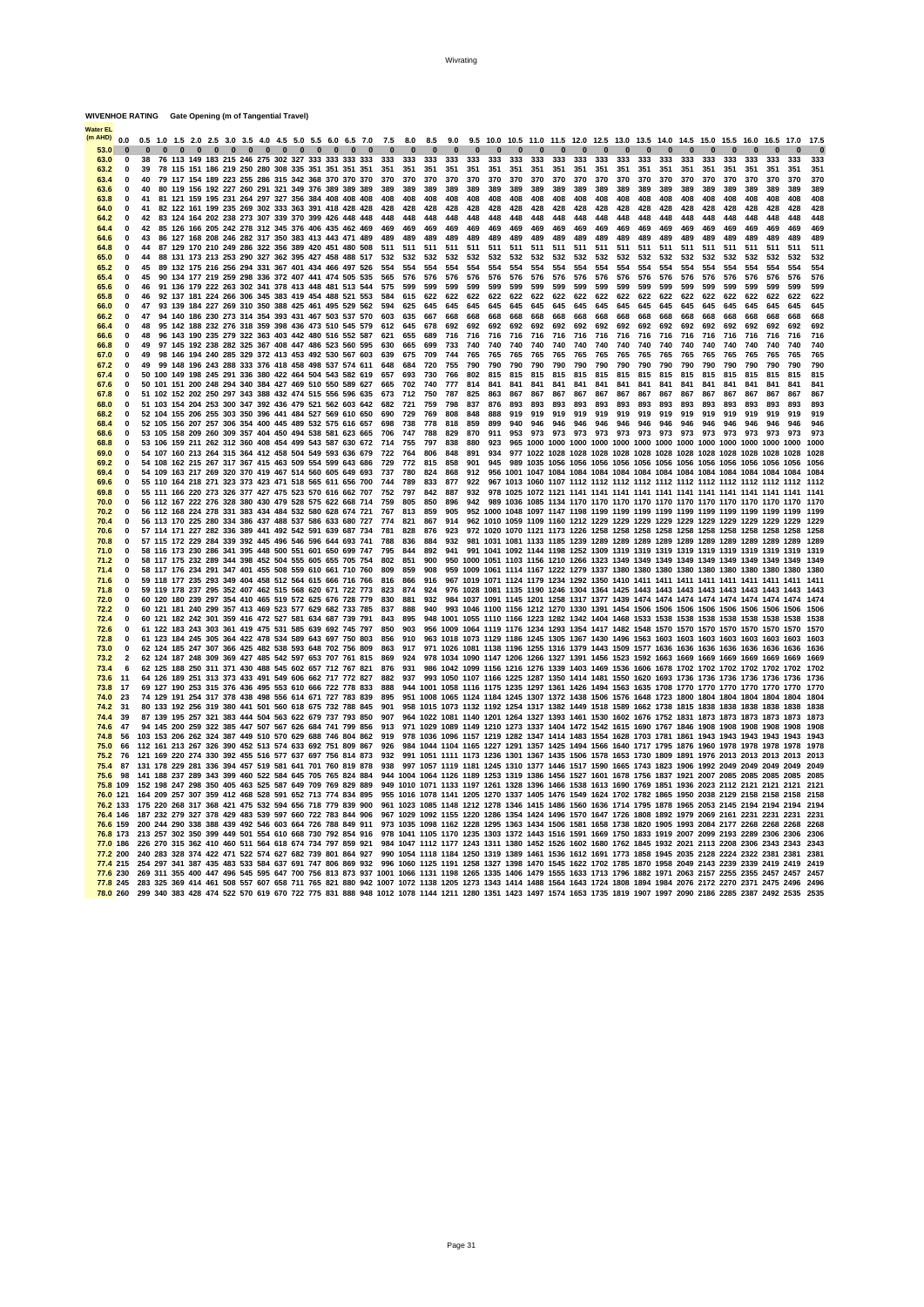| <b>Water FL</b> |                                                           |                     |                 |                 |                 |                 |                 |                 |                 |                 |              |                 |                 |                 |                   |                   |                 |                 |                 |                 |              |              |              |              |              |                                                                              |              |              |                  |                  |                  |                                                                                                                                                                                                                                             |                  |                      |                              |
|-----------------|-----------------------------------------------------------|---------------------|-----------------|-----------------|-----------------|-----------------|-----------------|-----------------|-----------------|-----------------|--------------|-----------------|-----------------|-----------------|-------------------|-------------------|-----------------|-----------------|-----------------|-----------------|--------------|--------------|--------------|--------------|--------------|------------------------------------------------------------------------------|--------------|--------------|------------------|------------------|------------------|---------------------------------------------------------------------------------------------------------------------------------------------------------------------------------------------------------------------------------------------|------------------|----------------------|------------------------------|
| (m AHD)<br>53.0 | 0.0                                                       | 0.5<br>$\Omega$     | 1.0<br>$\Omega$ | 1.5<br>$\Omega$ | 2.0<br>$\Omega$ | 2.5<br>$\Omega$ | 3.0<br>$\Omega$ | 3.5<br>$\Omega$ | 4.0<br>$\Omega$ | 4.5<br>$\Omega$ | 5.0<br>n     | 5.5<br>$\Omega$ | 6.0<br>$\Omega$ | 6.5<br>$\Omega$ | 7.0<br>$\Omega$   | 7.5<br>$\Omega$   | 8.0<br>$\Omega$ | 8.5<br>$\Omega$ | 9.0<br>$\Omega$ | 9.5<br>$\Omega$ | $\Omega$     | $\Omega$     | $\Omega$     | $\Omega$     | $\Omega$     | 10.0 10.5 11.0 11.5 12.0 12.5 13.0 13.5<br>$\Omega$                          | $\Omega$     | $\Omega$     | 14.0<br>$\Omega$ | 14.5<br>$\Omega$ | 15.0<br>$\Omega$ | 15.5<br>$\Omega$                                                                                                                                                                                                                            | 16.0<br>$\Omega$ | 16.5                 | 17.0<br>17.5                 |
| 63.0            | 0.0                                                       | 3.0                 | 6.1             | 9.5             | 12.9            | 16.5            | 20.3            | 24.2            | 28.2            | 32.5            | 36.9         | 91.8            | 91.8            | 91.8            | 91.8              | 91.8              | 91.8            | 91.8            | 91.8            | 91.8            | 91.8         | 91.8         | 91.8         | 91.8         | 91.8         | 91.8                                                                         | 91.8         | 91.8         | 91.8             | 91.8             | 91.8             | 91.8                                                                                                                                                                                                                                        | 91.8             | 91.8                 | 91.8<br>91.8                 |
| 63.2            | 0.0                                                       | 2.9                 | 6.0             | 9.3             | 12.7            | 16.2            | 19.9            | 23.7            | 27.7            | 31.8            | 36.2         | 84.3            | 93.7            | 93.7            | 93.7              | 93.7              | 93.7            | 93.7            | 93.7            | 93.7            | 93.7         | 93.7         | 93.7         | 93.7         | 93.7         | 93.7                                                                         | 93.7         | 93.7         | 93.7             | 93.7             | 93.7             | 93.7                                                                                                                                                                                                                                        | 93.7             | 93.7                 | 93.7<br>93.                  |
| 63.4<br>63.6    | 0.0<br>0.0                                                | 2.9<br>2.9          | 6.0<br>5.9      | 9.2<br>9.0      | 12.5<br>12.3    | 16.0<br>15.7    | 19.5<br>19.2    | 23.3<br>22.9    | 27.1<br>26.6    | 31.2<br>30.6    | 35.4<br>34.7 | 39.9<br>39.0    | 95.5<br>97.3    | 95.5<br>97.3    | 95.5<br>97.3      | 95.5<br>97.3      | 95.5<br>97.3    | 95.5<br>97.3    | 95.5<br>97.3    | 95.5<br>97.3    | 95.5<br>97.3 | 95.5<br>97.3 | 95.5<br>97.3 | 95.5<br>97.3 | 95.5<br>97.3 | 95.5<br>97.3                                                                 | 95.5<br>97.3 | 95.5<br>97.3 | 95.5<br>97.3     | 95.5<br>97.3     | 95.5<br>97.3     | 95.5<br>97.3                                                                                                                                                                                                                                | 95.5<br>97.3     | 95.5<br>97.3         | 95.5<br>95.5<br>97.3<br>97.3 |
| 63.8            | 0.0                                                       | 2.8                 | 5.8             | 8.9             | 12.1            | 15.4            | 18.9            | 22.5            | 26.2            | 30.0            | 34.0         | 38.3            | 49.5            | 99.0            | 99.0              | 99.0              | 99.0            | 99.0            | 99.0            | 99.0            | 99.0 99.0    |              | 99.0         | 99.0 99.0    |              | 99.0                                                                         | 99.0         | 99.0         | 99.0             | 99.0             | 99.0             | 99.0                                                                                                                                                                                                                                        | 99.0             | 99.0                 | 99.0<br>99.0                 |
| 64.0            | 0.0                                                       | 2.8                 | 5.7             | 8.8             | 11.9            | 15.2            | 18.6            | 22.1            | 25.7            | 29.5            | 33.4         | 37.5            | 41.8            | 100.8           | 100.8             | 100.8             | 100.8           | 100.8           |                 |                 |              |              |              |              |              | 100.8 100.8 100.8 100.8 100.8 100.8 100.8 100.8 100.8 100.8 100.8 100.8      |              |              |                  |                  |                  | 100.8 100.8 100.8                                                                                                                                                                                                                           |                  | 100.8                | 100.8 100.8                  |
| 64.2<br>64.4    | 0.0<br>0.0                                                | 2.7<br>2.7          | 5.6<br>5.6      | 8.6<br>8.5      | 11.8<br>11.6    | 15.0<br>14.8    | 18.3<br>18.0    | 21.8<br>21.4    | 25.3<br>24.9    | 29.0<br>28.5    | 32.8<br>32.3 | 36.8<br>36.2    | 41.0<br>40.3    | 69.1            |                   |                   |                 |                 |                 |                 |              |              |              |              |              |                                                                              |              |              |                  |                  |                  | 102.5 102.5 102.5 102.5 102.5 102.5 102.5 102.5 102.5 102.5 102.5 102.5 102.5 102.5 102.5 102.5 102.5 102.5 102.5<br>44.6 104.2 104.2 104.2 104.2 104.2 104.2 104.2 104.2 104.2 104.2 104.2 104.2 104.2 104.2 104.2 104.2 104.2 104.2 104.2 |                  | 102.5<br>104.2       | 102.5 102.5<br>104.2 104.2   |
| 64.6            | 0.0                                                       | 2.7                 | 5.5             | 8.4             | 11.4            | 14.6            | 17.8            | 21.1            | 24.5            | 28.1            | 31.7         | 35.6            | 39.6            | 43.7            |                   |                   |                 |                 |                 |                 |              |              |              |              |              |                                                                              |              |              |                  |                  |                  | 90.2 105.9 105.9 105.9 105.9 105.9 105.9 105.9 105.9 105.9 105.9 105.9 105.9 105.9 105.9 105.9 105.9 105.9 105.9                                                                                                                            |                  | 105.9                | 105.9 105.9                  |
| 64.8            | 0.0                                                       | 2.6                 | 5.4             | 8.3             | 11.3            | 14.4            | 17.5            | 20.8            | 24.2            | 27.6            | 31.2         | 35.0            | 38.9            | 43.0            |                   |                   |                 |                 |                 |                 |              |              |              |              |              |                                                                              |              |              |                  |                  |                  | 47.3 107.6 107.6 107.6 107.6 107.6 107.6 107.6 107.6 107.6 107.6 107.6 107.6 107.6 107.6 107.6 107.6 107.6 107.6                                                                                                                            |                  | 107.6                | 107.6 107.6                  |
| 65.0<br>65.2    | 0.0<br>0.0                                                | 2.6<br>2.6          | 5.3<br>5.3      | 8.2<br>8.1      | 11.1<br>11.0    | 14.2<br>14.0    | 17.3<br>17.1    | 20.5<br>20.2    | 23.8<br>23.5    | 27.2<br>26.8    | 30.7<br>30.3 | 34.4<br>33.9    | 38.2<br>37.6    | 42.2<br>41.5    | 45.6              |                   |                 |                 |                 |                 |              |              |              |              |              |                                                                              |              |              |                  |                  |                  | 46.4 109.2 109.2 109.2 109.2 109.2 109.2 109.2 109.2 109.2 109.2 109.2 109.2 109.2 109.2 109.2 109.2 109.2 109.2<br>54.4 110.9 110.9 110.9 110.9 110.9 110.9 110.9 110.9 110.9 110.9 110.9 110.9 110.9 110.9 110.9 110.9 110.9              |                  | 109.2<br>110.9       | 109.2 109.2<br>110.9 110.9   |
| 65.4            | 0.0                                                       | 2.5                 | 5.2             | 8.0             | 10.9            | 13.8            | 16.8            | 19.9            | 23.1            | 26.4            | 29.8         | 33.4            | 37.0            | 40.9            | 44.9              |                   |                 |                 |                 |                 |              |              |              |              |              |                                                                              |              |              |                  |                  |                  | 49.1 112.5 112.5 112.5 112.5 112.5 112.5 112.5 112.5 112.5 112.5 112.5 112.5 112.5 112.5 112.5 112.5 112.5 112.5                                                                                                                            |                  |                      | 112.5 112.5                  |
| 65.6            | 0.0                                                       | 2.5                 | 5.2             | 7.9             | 10.7            | 13.6            | 16.6            | 19.7            | 22.8            | 26.1            | 29.4         | 32.9            | 36.5            | 40.2            | 44.1              | 48.2              |                 |                 |                 |                 |              |              |              |              |              |                                                                              |              |              |                  |                  |                  | 80.7 114.1 114.1 114.1 114.1 114.1 114.1 114.1 114.1 114.1 114.1 114.1 114.1 114.1 114.1 114.1 114.1 114.1                                                                                                                                  |                  | 114.1                | 114.1 114.1                  |
| 65.8            | 0.0                                                       | 2.5                 | 5.1             | 7.8             | 10.6            | 13.5            | 16.4            | 19.4            | 22.5            | 25.7            | 29.0         | 32.4            | 35.9            | 39.6            | 43.4              | 47.5              |                 |                 |                 |                 |              |              |              |              |              |                                                                              |              |              |                  |                  |                  | 51.7 115.7 115.7 115.7 115.7 115.7 115.7 115.7 115.7 115.7 115.7 115.7 115.7 115.7 115.7 115.7 115.7                                                                                                                                        |                  | 115.7<br>117.2       | 115.7 115.7<br>117.2 117.2   |
| 66.0<br>66.2    | 0.0<br>0.0                                                | 2.5<br>2.4          | 5.1<br>5.0      | 7.7<br>7.6      | 10.5<br>10.4    | 13.3<br>13.2    | 16.2<br>16.0    | 19.2<br>19.0    | 22.2<br>22.0    | 25.4<br>25.1    | 28.6<br>28.2 | 32.0<br>31.5    | 35.4<br>34.9    | 39.0<br>38.5    | 42.8<br>42.2      | 46.7<br>46.0      | 50.1            |                 |                 |                 |              |              |              |              |              | 54.4 118.8 118.8 118.8 118.8 118.8 118.8 118.8 118.8 118.8 118.8 118.8 118.8 |              |              |                  |                  |                  | 50.9 111.5 117.2 117.2 117.2 117.2 117.2 117.2 117.2 117.2 117.2 117.2 117.2 117.2 117.2 117.2 117.2<br>118.8 118.8 118.8                                                                                                                   |                  | 118.8                | 118.8 118.8                  |
| 66.4            | 0.0                                                       | 2.4                 | 4.9             | 7.6             | 10.3            | 13.0            | 15.8            | 18.7            | 21.7            | 24.8            | 27.9         | 31.1            | 34.5            | 37.9            | 41.6              | 45.3              | 49.3            |                 |                 |                 |              |              |              |              |              |                                                                              |              |              |                  |                  |                  | 53.5 120.3 120.3 120.3 120.3 120.3 120.3 120.3 120.3 120.3 120.3 120.3 120.3 120.3 120.3 120.3                                                                                                                                              |                  | 120.3                | 120.3 120.3                  |
| 66.6            | 0.0                                                       | 2.4                 | 4.9             | 7.5             | 10.1            | 12.9            | 15.7            | 18.5            | 21.5            | 24.5            | 27.5         | 30.7            | 34.0            | 37.4            | 41.0              | 44.7              | 48.6            | 52.7            |                 |                 |              |              |              |              |              | 84.7 121.9 121.9 121.9 121.9 121.9 121.9 121.9 121.9 121.9 121.9 121.9 121.9 |              |              |                  |                  |                  | 121.9 121.9 121.9                                                                                                                                                                                                                           |                  | 121.9                | 121.9 121.9                  |
| 66.8<br>67.0    | 0.0<br>0.0                                                | 2.4<br>2.3          | 4.8<br>4.8      | 7.4<br>7.3      | 10.0<br>9.9     | 12.7<br>12.6    | 15.5<br>15.3    | 18.3<br>18.1    | 21.2<br>21.0    | 24.2<br>23.9    | 27.2<br>26.9 | 30.3<br>30.0    | 33.6<br>33.2    | 36.9<br>36.5    | 40.4<br>39.9      | 44.1<br>43.5      | 47.9<br>47.2    | 51.9<br>51.2    |                 |                 |              |              |              |              |              | 56.2 123.4 123.4 123.4 123.4 123.4 123.4 123.4 123.4 123.4 123.4 123.4       |              |              |                  |                  |                  | 123.4 123.4 123.4<br>55.3 124.9 124.9 124.9 124.9 124.9 124.9 124.9 124.9 124.9 124.9 124.9 124.9 124.9 124.9                                                                                                                               |                  | 123.4<br>124.9       | 123.4 123.4<br>124.9 124.9   |
| 67.2            | 0.0                                                       | 2.3                 | 4.8             | 7.3             | 9.8             | 12.5            | 15.2            | 17.9            | 20.7            | 23.6            | 26.6         | 29.6            | 32.7            | 36.0            | 39.4              | 42.9              | 46.6            | 50.5            | 545             |                 |              |              |              |              |              |                                                                              |              |              |                  |                  |                  | 61.8 126.4 126.4 126.4 126.4 126.4 126.4 126.4 126.4 126.4 126.4 126.4 126.4 126.4                                                                                                                                                          |                  | 126.4                | 126.4 126.4                  |
| 67.4            | 0.0                                                       | 2.3                 | 4.7             | 7.2             | 9.7             | 12.4            | 15.0            | 17.7            | 20.5            | 23.4            | 26.3         | 29.3            | 32.4            | 35.6            | 38.9              | 42.4              | 46.0            | 49.8            | 53.8            |                 |              |              |              |              |              |                                                                              |              |              |                  |                  |                  | 58.0 127.9 127.9 127.9 127.9 127.9 127.9 127.9 127.9 127.9 127.9 127.9 127.9 127.9                                                                                                                                                          |                  | 127.9                | 127.9 127.9                  |
| 67.6<br>67.8    | 0.0<br>0.0                                                | 2.3<br>2.3          | 4.7<br>4.6      | 7.1<br>7.1      | 9.6<br>9.6      | 12.2<br>12.1    | 14.9<br>14.7    | 17.5<br>17.4    | 20.3<br>20.1    | 23.1<br>22.9    | 26.0<br>25.7 | 28.9<br>28.6    | 32.0<br>31.6    | 35.1<br>34.7    | 38.4<br>38.0      | 41.8<br>41.3      | 45.4<br>44.8    | 49.1<br>48.5    | 53.0<br>52.3    |                 |              |              |              |              |              |                                                                              |              |              |                  |                  |                  | 57.2 113.1 129.3 129.3 129.3 129.3 129.3 129.3 129.3 129.3 129.3 129.3 129.3 129.3<br>56.4 60.7 130.8 130.8 130.8 130.8 130.8 130.8 130.8 130.8 130.8 130.8 130.8 130.8                                                                     |                  | 129.3<br>130.8       | 129.3 129.3<br>130.8 130.8   |
| 68.0            | 0.0                                                       | 2.2                 | 4.6             | 7.0             | 9.5             | 12.0            | 14.6            | 17.2            | 19.9            | 22.6            | 25.4         | 28.3            | 31.3            | 34.3            | 37.5              | 40.8              | 44.3            | 47.9            | 51.7            | 55.7            |              |              |              |              |              |                                                                              |              |              |                  |                  |                  | 59.9 132.2 132.2 132.2 132.2 132.2 132.2 132.2 132.2 132.2 132.2 132.2 132.2 132.2                                                                                                                                                          |                  |                      | 132.2 132.2                  |
| 68.2<br>68.4    | 0.0<br>0.0                                                | 2.2<br>2.2          | 4.5<br>4.5      | 6.9<br>6.9      | 9.4<br>9.3      | 11.9<br>11.8    | 14.4<br>14.3    | 17.0<br>16.9    | 19.7<br>19.5    | 22.4<br>22.2    | 25.2<br>24.9 | 28.0<br>27.7    | 30.9<br>30.6    | 34.0<br>33.6    | 37.1<br>36.7      | 40.3<br>39.9      | 43.7<br>43.2    | 47.3<br>46.7    | 51.0<br>50.4    | 55.0<br>54.3    | 58.3         |              |              |              |              |                                                                              |              |              |                  |                  |                  | 59.1 105.3 133.7 133.7 133.7 133.7 133.7 133.7 133.7 133.7 133.7 133.7 133.7 133.7<br>62.6 135.1 135.1 135.1 135.1 135.1 135.1 135.1 135.1 135.1 135.1 135.1 135.1                                                                          |                  | 135.1                | 133.7 133.7<br>135.1 135.1   |
| 68.6            | 0.0                                                       | 2.2                 | 4.5             | 6.8             | 9.2             | 11.7            | 14.2            | 16.7            | 19.3            | 21.9            | 24.7         | 27.4            | 30.3            | 33.2            | 36.3              | 39.4              | 42.7            | 46.2            | 49.8            | 53.6            | 57.6         |              |              |              |              |                                                                              |              |              |                  |                  |                  | 61.8 136.5 136.5 136.5 136.5 136.5 136.5 136.5 136.5 136.5 136.5 136.5                                                                                                                                                                      |                  | 136.5                | 136.5 136.5                  |
| 68.8            | 0.0                                                       | 2.2                 | 4.4             | 6.8             | 9.1             | 11.6            | 14.0            | 16.6            | 19.1            | 21.7            | 24.4         | 27.2            | 30.0            | 32.9            | 35.9              | 39.0              | 42.3            | 45.7            | 49.2            | 53.0            | 56.9         |              |              |              |              |                                                                              |              |              |                  |                  |                  | 61.1 106.3 137.9 137.9 137.9 137.9 137.9 137.9 137.9 137.9 137.9 137.9                                                                                                                                                                      |                  | 137.9                | 137.9 137.9                  |
| 69.0<br>69.2    | 0.0<br>0.0                                                | 2.2<br>2.1          | 4.4<br>4.4      | 6.7<br>6.6      | 9.1<br>9.0      | 11.5<br>11.4    | 13.9<br>13.8    | 16.4<br>16.3    | 18.9<br>18.8    | 21.5<br>21.3    | 24.2<br>24.0 | 26.9<br>26.6    | 29.7<br>29.4    | 32.5<br>32.2    | 35.5<br>35.2      | 38.6<br>38.2      | 41.8<br>41.4    | 45.2<br>44.7    | 48.7<br>48.1    | 52.3<br>51.7    | 56.2<br>55.6 | 60.3<br>59.6 |              |              |              |                                                                              |              |              |                  |                  |                  | 64.6 139.3 139.3 139.3 139.3 139.3 139.3 139.3 139.3 139.3 139.3<br>63.8 140.7 140.7 140.7 140.7 140.7 140.7 140.7 140.7 140.7 140.7 140.7                                                                                                  |                  | 139.3<br>140.7       | 139.3 139.3<br>140.7 140.7   |
| 69.4            | 0.0                                                       | 2.1                 | 4.3             | 6.6             | 8.9             | 11.3            | 13.7            | 16.1            | 18.6            | 21.1            | 23.7         | 26.4            | 29.1            | 31.9            | 34.8              | 37.8              | 40.9            | 44.2            | 47.6            | 51.2            | 54.9         | 58.9         |              |              |              | 63.1 117.7 142.1 142.1 142.1 142.1 142.1 142.1                               |              |              |                  |                  |                  | 142.1 142.1 142.1                                                                                                                                                                                                                           |                  | 142.1                | 142.1 142.1                  |
| 69.6            | 0.0                                                       | 2.1                 | 4.3             | 6.5             | 8.8             | 11.2            | 13.6            | 16.0            | 18.4            | 21.0            | 23.5         | 26.1            | 28.8            | 31.6            | 34.5              | 37.4              | 40.5            | 43.7            | 47.1            | 50.6            | 54.3         | 58.2         | 62.4         |              |              |                                                                              |              |              |                  |                  |                  | 66.7 143.5 143.5 143.5 143.5 143.5 143.5 143.5 143.5 143.5                                                                                                                                                                                  |                  | 143.5                | 143.5 143.5                  |
| 69.8<br>70.0    | 0.0<br>0.0                                                | 2.1<br>2.1          | 4.3<br>4.2      | 6.5<br>6.4      | 8.8<br>8.7      | 11.1<br>11.0    | 13.5<br>13.3    | 15.8<br>15.7    | 18.3<br>18.1    | 20.8<br>20.6    | 23.3<br>23.1 | 25.9<br>25.7    | 28.6<br>28.3    | 31.3<br>31.0    | 34.1<br>33.8      | 37.1<br>36.7      | 40.1<br>39.7    | 43.3<br>42.8    | 46.6<br>46.1    | 50.1<br>49.5    | 53.7<br>53.2 | 57.6<br>57.0 | 61.6<br>61.0 |              |              | 65.9 144.8 144.8 144.8 144.8 144.8 144.8                                     |              |              |                  |                  |                  | 144.8 144.8 144.8<br>65.2 141.4 146.2 146.2 146.2 146.2 146.2 146.2 146.2 146.2                                                                                                                                                             |                  | 144.8<br>146.2       | 144.8 144.8<br>146.2 146.2   |
| 70.2            | 0.0                                                       | 2.1                 | 4.2             | 6.4             | 8.6             | 10.9            | 13.2            | 15.6            | 18.0            | 20.4            | 22.9         | 25.4            | 28.0            | 30.7            | 33.5              | 36.3              | 39.3            | 42.4            | 45.7            | 49.0            | 52.6         | 56.3         | 60.3         | 64.5         |              | 68.9 147.5 147.5 147.5 147.5 147.5                                           |              |              |                  |                  |                  | 147.5 147.5 147.5                                                                                                                                                                                                                           |                  | 147.5                | 147.5 147.5                  |
| 70.4            | 0.0                                                       | 2.0                 | 4.2             | 6.3             | 8.6             | 10.8            | 13.1            | 15.5            | 17.8            | 20.3            | 22.7         | 25.2            | 27.8            | 30.5            | 33.2              | 36.0              | 38.9            | 42.0            | 45.2            | 48.5            | 52.1         | 55.8         | 59.7         | 63.8         |              |                                                                              |              |              |                  |                  |                  | 68.1 148.8 148.8 148.8 148.8 148.8 148.8 148.8 148.8                                                                                                                                                                                        |                  | 148.8                | 148.8 148.8                  |
| 70.6<br>70.8    | 0.0<br>0.0                                                | 2.0<br>2.0          | 4.1<br>4.1      | 6.3<br>6.2      | 8.5<br>8.4      | 10.7<br>10.7    | 13.0<br>12.9    | 15.3<br>15.2    | 17.7<br>17.6    | 20.1<br>19.9    | 22.5<br>22.3 | 25.0<br>24.8    | 27.6<br>27.3    | 30.2<br>29.9    | 32.9<br>32.6      | 35.7<br>35.4      | 38.6<br>38.2    | 41.6<br>41.2    | 44.8<br>44.3    | 48.1<br>47.6    | 51.5<br>51.0 | 55.2<br>54.6 | 59.0<br>58.4 | 63.1<br>62.4 |              |                                                                              |              |              |                  |                  |                  | 67.4 150.2 150.2 150.2 150.2 150.2 150.2 150.2 150.2<br>66.6 99.9 151.5 151.5 151.5 151.5 151.5 151.5 151.5                                                                                                                                 |                  | 150.2<br>151.5       | 150.2 150.2<br>151.5 151.5   |
| 71.0            | 0.0                                                       | 2.0                 | 4.1             | 6.2             | 8.4             | 10.6            | 12.8            | 15.1            | 17.4            | 19.8            | 22.2         | 24.6            | 27.1            | 29.7            | 32.3              | 35.1              | 37.9            | 40.8            | 43.9            | 47.2            | 50.5         | 54.1         | 57.8         | 61.8         | 65.9         |                                                                              |              |              |                  |                  |                  | 70.3 152.8 152.8 152.8 152.8 152.8 152.8 152.8                                                                                                                                                                                              |                  | 152.8                | 152.8 152.8                  |
| 71.2            | 0.0                                                       | 2.0                 | 4.0             | 6.2             | 8.3             | 10.5            | 12.7            | 15.0            | 17.3            | 19.6            | 22.0         | 24.4            | 26.9            | 29.4            | 32.0              | 34.8              | 37.6            | 40.5            | 43.5            | 46.7            | 50.1         | 53.6         | 57.3         | 61.2         | 65.3         |                                                                              |              |              |                  |                  |                  | 69.6 154.1 154.1 154.1 154.1 154.1 154.1 154.1 154.1                                                                                                                                                                                        |                  |                      | 154.1 154.1                  |
| 71.4<br>71.6    | 0.0<br>0.0                                                | 2.0<br>2.0          | 4.0<br>4.0      | 6.1<br>6.1      | 8.3<br>8.2      | 10.4<br>10.4    | 12.6<br>12.6    | 14.9<br>14.8    | 17.2<br>17.0    | 19.5<br>19.3    | 21.8<br>21.6 | 24.2<br>24.0    | 26.7<br>26.5    | 29.2<br>28.9    | 31.8<br>31.5      | 34.5<br>34.2      | 37.2<br>36.9    | 40.1<br>39.8    | 43.1<br>42.8    | 46.3<br>45.9    | 49.6<br>49.1 | 53.1<br>52.6 | 56.7<br>56.2 | 60.6<br>60.0 | 64.6<br>64.0 |                                                                              |              |              |                  |                  |                  | 68.9 151.5 155.4 155.4 155.4 155.4 155.4 155.4<br>68.2 72.6 156.7 156.7 156.7 156.7 156.7 156.7 156.7                                                                                                                                       |                  | 155.4<br>156.7       | 155.4 155.4<br>156.7 156.7   |
| 71.8            | 0.0                                                       | 1.9                 | 4.0             | 6.0             | 8.1             | 10.3            | 12.5            | 14.7            | 16.9            | 19.2            | 21.5         | 23.8            | 26.2            | 28.7            | 31.3              | 33.9              | 36.6            | 39.4            | 42.4            | 45.5            | 48.7         | 52.1         | 55.7         | 59.4         | 63.4         | 67.5                                                                         |              |              |                  |                  |                  | 71.9 157.9 157.9 157.9 157.9 157.9 157.9                                                                                                                                                                                                    |                  | 157.9                | 157.9 157.9                  |
| 72.0            | 0.0                                                       | 1.9                 | 3.9             | 6.0             | 8.1             | 10.2            | 12.4            | 14.6            | 16.8            | 19.0            | 21.3         | 23.7            | 26.0            | 28.5            | 31.0              | 33.6              | 36.3            | 39.1            | 42.0            | 45.1            | 48.3         | 51.6         | 55.1         | 58.9         | 62.8         | 66.9                                                                         |              |              |                  |                  |                  | 71.2 159.2 159.2 159.2 159.2 159.2 159.2                                                                                                                                                                                                    |                  | 159.2                | 159.2 159.2                  |
| 72.2<br>72.4    | 0.0<br>0.0                                                | 1.9<br>1.9          | 3.9<br>3.9      | 6.0<br>5.9      | 8.0<br>8.0      | 10.1<br>10.1    | 12.3<br>12.2    | 14.5<br>14.4    | 16.7<br>16.5    | 18.9<br>18.8    | 21.2<br>21.0 | 23.5<br>23.3    | 25.8<br>25.7    | 28.3<br>28.1    | 30.8<br>30.5      | 33.3<br>33.1      | 36.0<br>35.7    | 38.8<br>38.5    | 41.7<br>41.3    | 44.7<br>44.3    | 47.9<br>47.4 | 51.2<br>50.7 | 54.7<br>54.2 | 58.3<br>57.8 | 62.2<br>61.6 | 66.3<br>65.6                                                                 | 69.9         |              |                  |                  |                  | 70.5 136.1 160.5 160.5 160.5 160.5 160.5<br>74.3 161.7 161.7 161.7 161.7 161.7                                                                                                                                                              |                  | 160.5<br>161.7       | 160.5 160.5<br>161.7 161.7   |
| 72.6            | 0.0                                                       | 1.9                 | 3.9             | 5.9             | 7.9             | 10.0            | 12.1            | 14.3            | 16.4            | 18.6            | 20.9         | 23.1            | 25.5            | 27.8            | 30.3              | 32.8              | 35.4            | 38.2            | 41.0            | 44.0            | 47.0         | 50.3         | 53.7         | 57.3         | 61.1         | 65.0                                                                         | 69.2         |              |                  |                  |                  | 73.6 163.0 163.0 163.0 163.0 163.0                                                                                                                                                                                                          |                  | 163.0                | 163.0 163.0                  |
| 72.8            | 0.0                                                       | 1.9                 | 3.8             | 5.8             | 7.9             | 9.9             | 12.0            | 14.2            | 16.3            | 18.5            | 20.7         | 23.0            | 25.3            | 27.6            | 30.1              | 32.6              | 35.2            | 37.9            | 40.7            | 43.6            | 46.7         | 49.9         | 53.2         | 56.8         | 60.5         | 64.5                                                                         | 68.6         |              | 73.0 164.2 164.2 |                  |                  | 164.2 164.2 164.2                                                                                                                                                                                                                           |                  | 164.2                | 164.2 164.2                  |
|                 | 73.0 11.3<br>73.2 19.0                                    | 1.9<br>1.9          | 3.8<br>3.8      | 5.8<br>5.8      | 7.8<br>7.8      | 9.9<br>9.8      | 12.0<br>11.9    | 14.1<br>14.0    | 16.2<br>16.1    | 18.4<br>18.2    | 20.6<br>20.4 | 22.8<br>22.7    | 25.1<br>24.9    | 27.4<br>27.2    | 29.9<br>29.6      | 32.3<br>32.1      | 34.9<br>34.6    | 37.6<br>37.3    | 40.4<br>40.0    | 43.3<br>42.9    | 46.3<br>45.9 | 49.5<br>49.1 | 52.8<br>52.4 | 56.3<br>55.8 | 60.0<br>59.5 | 63.9<br>63.3                                                                 | 68.0<br>67.4 | 71.6         | 76.1 166.7       |                  |                  | 72.3 134.9 165.5 165.5 165.5 165.5<br>166.7 166.7 166.7                                                                                                                                                                                     |                  | 165.5<br>166.7       | 165.5 165.5<br>166.7 166.7   |
|                 | 73.4 24.6 10.9                                            |                     | 3.8             | 5.7             | 7.7             | 9.8             | 11.8            | 13.9            | 16.0            | 18.1            | 20.3         | 22.5            | 24.7            | 27.1            | 29.4              | 31.9              | 34.4            | 37.0            | 39.7            | 42.6            | 45.6         | 48.7         | 51.9         | 55.4         | 59.0         | 62.8                                                                         | 66.8         | 71.0         |                  | 75.4 167.9       |                  | 167.9 167.9 167.9                                                                                                                                                                                                                           |                  | 167.9                | 167.9 167.9                  |
|                 | 73.6 29.2 20.3<br>73.8 33.1 26.0                          |                     | 3.7<br>12.1     | 5.7<br>5.7      | 7.7<br>7.6      | 9.7<br>9.6      | 11.7<br>11.7    | 13.8<br>13.7    | 15.9<br>15.8    | 18.0<br>17.9    | 20.2<br>20.0 | 22.3<br>22.2    | 24.6<br>24.4    | 26.9<br>26.7    | 29.2<br>29.0      | 31.6<br>31.4      | 34.1<br>33.9    | 36.7<br>36.5    | 39.4<br>39.1    | 42.3<br>41.9    | 45.2<br>44.9 | 48.3<br>47.9 | 51.5<br>51.1 | 54.9<br>54.5 | 58.5<br>58.0 | 62.3<br>61.8                                                                 | 66.2<br>65.7 | 70.4<br>69.8 | 74.8<br>74.1     | 169.2<br>149.8   |                  | 169.2 169.2 169.2<br>170.4 170.4 170.4                                                                                                                                                                                                      |                  | 169.2<br>170.4       | 169.2 169.2<br>170.4 170.4   |
|                 | 74.0 36.6 30.6 21.8                                       |                     |                 | 5.6             | 7.6             | 9.6             | 11.6            | 13.6            | 15.7            | 17.8            | 19.9         | 22.1            | 24.3            | 26.5            | 28.8              | 31.2              | 33.7            | 36.2            | 38.9            | 41.6            | 44.5         | 47.6         | 50.7         | 54.1         | 57.6         | 61.3                                                                         | 65.1         | 69.2         | 73.5             |                  |                  | 78.0 171.6 171.6 171.6                                                                                                                                                                                                                      |                  | 171.6                | 171.6 171.6                  |
|                 | 74.2 39.8 34.6 27.6 14.0                                  |                     |                 |                 | 7.5             | 9.5             | 11.5            | 13.5            | 15.6            | 17.7            | 19.8         | 21.9            | 24.1            | 26.3            | 28.6              | 31.0              | 33.4            | 36.0            | 38.6            | 41.3            | 44.2         | 47.2         | 50.3         | 53.7         | 57.1         | 60.8                                                                         | 64.6         | 68.7         | 72.9             |                  |                  | 77.4 172.8 172.8 172.8                                                                                                                                                                                                                      |                  | 172.8                | 172.8 172.8                  |
|                 | 74.4 42.7 38.1 32.3 23.7<br>74.6 45.5 41.3 36.2 29.5      |                     |                 |                 | 7.5<br>16.6     | 9.5<br>9.4      | 11.5<br>11.4    | 13.5<br>13.4    | 15.5<br>15.4    | 17.6<br>17.4    | 19.6<br>19.5 | 21.8<br>21.6    | 23.9<br>23.8    | 26.2<br>26.0    | 28.4<br>28.2      | 30.8<br>30.6      | 33.2<br>33.0    | 35.7<br>35.5    | 38.3<br>38.0    | 41.0<br>40.7    | 43.9<br>43.6 | 46.8<br>46.5 | 50.0<br>49.6 | 53.2<br>52.8 | 56.7<br>56.3 | 60.3<br>59.8                                                                 | 64.1<br>63.6 | 68.1<br>67.6 | 72.3<br>71.7     | 76.7<br>76.1     |                  | 174.0 174.0 174.0<br>175.2 175.2 175.2                                                                                                                                                                                                      |                  | 174.0<br>175.2       | 174.0 174.0<br>175.2 175.2   |
|                 | 74.8 48.1 44.3 39.8 34.1                                  |                     |                 |                 | 25.9            | 9.4             | 11.3            | 13.3            | 15.3            | 17.3            | 19.4         | 21.5            | 23.6            | 25.8            | 28.1              | 30.4              | 32.7            | 35.2            | 37.8            | 40.5            | 43.2         | 46.2         | 49.2         | 52.5         | 55.8         | 59.4                                                                         | 63.1         | 67.0         | 71.2             | 75.5             |                  | 87.2 176.4 176.4                                                                                                                                                                                                                            |                  | 176.4                | 176.4 176.4                  |
|                 | 75.0 50.6 47.0 43.0 38.1                                  |                     |                 |                 | 31.6            | 20.0            | 11.3            | 13.2            | 15.2            | 17.2            | 19.3         | 21.4            | 23.5            | 25.7            | 27.9              | 30.2              | 32.5            | 35.0            | 37.5            | 40.2            | 42.9         | 45.8         | 48.9         | 52.1         | 55.4         | 58.9                                                                         | 62.6         | 66.5         | 70.6             | 74.9             |                  | 79.4 177.5 177.5 177.5                                                                                                                                                                                                                      |                  |                      | 177.5 177.5                  |
|                 | 75.2 52.9 49.6 45.9 41.6<br>75.4 55.2 52.1 48.7 44.8      |                     |                 |                 | 36.2<br>40.1    | 28.4<br>33.9    | 11.9<br>23.6    | 13.2<br>13.1    | 15.1<br>15.0    | 17.1<br>17.0    | 19.2<br>19.1 | 21.2<br>21.1    | 23.3<br>23.2    | 25.5<br>25.3    | 27.7<br>27.5      | 30.0<br>29.8      | 32.3<br>32.1    | 34.7<br>34.5    | 37.3<br>37.0    | 39.9<br>39.6    | 42.6<br>42.4 | 45.5<br>45.2 | 48.5<br>48.2 | 51.7<br>51.3 | 55.0<br>54.6 | 58.5<br>58.1                                                                 | 62.2<br>61.7 | 66.0<br>65.5 | 70.1<br>69.5     | 74.3<br>73.7     |                  | 78.7 178.7 178.7 178.7<br>78.1 179.9 179.9                                                                                                                                                                                                  |                  | 179.9                | 178.7 178.7<br>179.9 179.9   |
|                 | 75.6 57.3 54.5 51.3 47.7                                  |                     |                 |                 | 43.6            | 38.4            | 31.2            | 15.4            | 15.0            | 16.9            | 18.9         | 21.0            | 23.1            | 25.2            | 27.4              | 29.6              | 31.9            | 34.3            | 36.8            | 39.4            | 42.1         | 44.9         | 47.9         | 51.0         | 54.2         | 57.7                                                                         | 61.3         | 65.0         | 69.0             | 73.2             |                  | 77.5 136.4 181.0                                                                                                                                                                                                                            |                  | 181.0                | 181.0 181.0                  |
|                 | 75.8 59.4 56.7 53.8 50.5                                  |                     |                 |                 | 46.8            | 42.3            | 36.5            | 27.3            | 14.9            | 16.8            | 18.8         | 20.9            | 22.9            | 25.0            | 27.2              | 29.4              | 31.7            | 34.1            | 36.5            | 39.1            | 41.8         | 44.6         | 47.5         | 50.6         | 53.9         | 57.3                                                                         | 60.8         | 64.6         | 68.5             | 72.6             | 76.9             | 81.5 182.2                                                                                                                                                                                                                                  |                  | 182.2                | 182.2 182.2                  |
|                 | 76.0 61.5 58.9 56.1 53.1<br>76.2 63.4 61.0 58.4 55.6      |                     |                 |                 | 49.7<br>52.4    | 45.7<br>48.8    | 40.8<br>44.6    | 34.2<br>39.2    | 20.1<br>31.2    | 16.7<br>16.6    | 18.7<br>18.6 | 20.7<br>20.6    | 22.8<br>22.7    | 24.9<br>24.7    | 27.0<br>26.9      | 29.2<br>29.1      | 31.5<br>31.3    | 33.9<br>33.7    | 36.3<br>36.1    | 38.9<br>38.6    | 41.5<br>41.3 | 44.3<br>44.0 | 47.2<br>46.9 | 50.3<br>49.9 | 53.5<br>53.1 | 56.9<br>56.5                                                                 | 60.4<br>60.0 | 64.1<br>63.7 | 68.0<br>67.5     | 72.1<br>71.6     | 76.4<br>75.8     | 80.9 183.3<br>80.3 184.5                                                                                                                                                                                                                    |                  | 183.3<br>184.5       | 183.3 183.3<br>184.5 184.5   |
| 76.4            |                                                           | 65.3 63.0 60.5 57.9 |                 |                 | 55.0            | 51.7            | 48.0            | 43.4            | 37.4            | 26.2            | 18.5         | 20.5            | 22.5            | 24.6            | 26.7              | 28.9              | 31.1            | 33.5            | 35.9            | 38.4            | 41.0         | 43.7         | 46.6         | 49.6         | 52.8         | 56.1                                                                         | 59.6         | 63.2         | 67.0             | 71.1             | 75.3             | 79.7 185.6                                                                                                                                                                                                                                  |                  | 185.6                | 185.6 185.6                  |
|                 | 76.6 67.1 64.9 62.6 60.1                                  |                     |                 |                 | 57.4            | 54.5            | 51.1            | 47.1            | 42.2            | 35.2            | 20.4         | 20.4            | 22.4            | 24.4            | 26.5              | 28.7              | 30.9            | 33.2            | 35.6            | 38.1            | 40.7         | 43.5         | 46.3         | 49.3         | 52.4         | 55.7                                                                         | 59.2         | 62.8         | 66.6             | 70.6             | 74.7             | 79.1 104.2                                                                                                                                                                                                                                  |                  | 186.8                | 186.8 186.8                  |
|                 | 76.8 68.9 66.8 64.6 62.3<br>77.0 70.7 68.7 66.6 64.4      |                     |                 |                 | 59.8<br>62.0    | 57.0<br>59.4    | 53.9<br>56.6    | 50.4<br>53.4    | 46.2<br>49.8    | 40.8<br>45.3    | 32.3<br>39.2 | 20.3<br>27.1    | 22.3<br>22.1    | 24.3<br>24.2    | 26.4<br>26.2      | 28.5<br>28.4      | 30.8<br>30.6    | 33.0<br>32.9    | 35.4<br>35.2    | 37.9<br>37.7    | 40.5<br>40.2 | 43.2<br>42.9 | 46.0<br>45.7 | 49 O<br>48.7 | 52.1<br>51.7 | 553<br>55.0                                                                  | 58.8<br>58.4 | 62.4<br>61.9 | 66.1<br>65.7     | 70.1<br>69.6     | 74.2<br>73.7     | 78.5<br>78.0                                                                                                                                                                                                                                | 83.0<br>82.4     | <b>1879</b><br>189.0 | 187.9 187.9<br>189.0 189.0   |
|                 | 77.2 72.4 70.4 68.4 66.4                                  |                     |                 |                 | 64.1            | 61.7            | 59.1            | 56.2            | 53.0            | 49.1            | 44.3         | 37.5            | 23.4            | 24.0            | 26.1              | 28.2              | 30.4            | 32.7            | 35.0            | 37.4            | 40.0         | 42.7         | 45.4         | 48.4         | 51.4         | 54.6                                                                         | 58.0         | 61.5         | 65.2             | 69.1             | 73.2             | 77.4                                                                                                                                                                                                                                        | 81.9             | 190.2                | 190.2 190.2                  |
|                 | 77.4 74.0 72.2 70.3 68.3                                  |                     |                 |                 | 66.2            | 64.0            | 61.5            | 58.9            | 55.9            | 52.6            | 48.5         | 43.4            | 35.2            | 23.9            | 26.0              | 28.1              | 30.2            | 32.5            | 34.8            | 37.2            | 39.8         | 42.4         | 45.2         | 48.1         | 51.1         | 54.3                                                                         | 57.6         | 61.1         | 64.8             | 68.7             | 72.7             | 76.9                                                                                                                                                                                                                                        | 81.3             | 191.3                | 191.3 191.3                  |
|                 | 77.6 75.7 73.9 72.1 70.2<br>77.8 77.3 75.5 73.8 72.0 70.1 |                     |                 |                 | 68.2            | 66.1<br>68.1    | 63.8<br>66.0    | 61.4<br>63.7    | 58.7<br>61.3    | 55.7<br>58.6    | 52.2<br>55.5 | 48.0<br>51.9    | 42.4<br>47.6    | 31.5            | 25.8<br>41.5 28.8 | 27.9<br>27.7 29.9 | 30.1            | 32.3            | 34.6            | 37.0            | 39.5 42.1    |              | 44.9         | 47.8         | 50.8         | 53.9<br>32.1 34.4 36.8 39.3 41.9 44.6 47.5 50.5 53.6 56.9                    | 57.3         | 60.7<br>60.4 | 64.4<br>64.0     | 68.2<br>67.8     | 72.2<br>71.7     | 76.4<br>75.9                                                                                                                                                                                                                                | 80.8<br>80.2     | 87.4<br>84.7         | 192.4 192.4<br>193.5 193.5   |
| 78.0            |                                                           |                     |                 |                 |                 |                 |                 |                 |                 |                 |              |                 |                 |                 |                   |                   |                 |                 |                 |                 |              |              |              |              |              |                                                                              |              |              |                  |                  |                  |                                                                                                                                                                                                                                             |                  |                      |                              |
|                 |                                                           |                     |                 |                 |                 |                 |                 |                 |                 |                 |              |                 |                 |                 |                   |                   |                 |                 |                 |                 |              |              |              |              |              |                                                                              |              |              |                  |                  |                  |                                                                                                                                                                                                                                             |                  |                      |                              |

**INCREMENTAL Gate Opening (m of Tangential Travel)**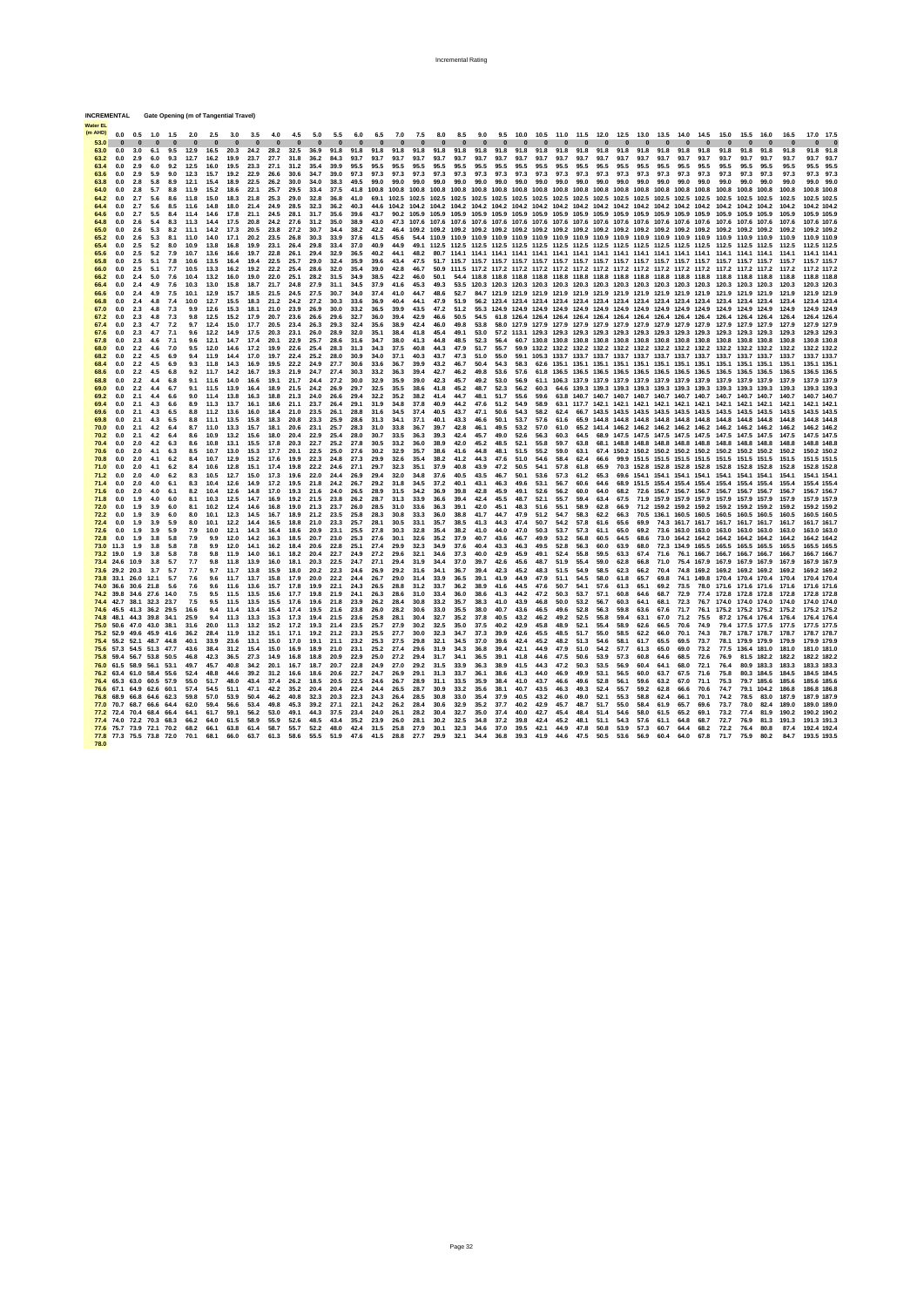| Somerset Dam Actual and Projected Releases |    |                 |
|--------------------------------------------|----|-----------------|
| Source: Seqwater FOC                       |    | 1/02/2012 23:39 |
| 02/01/2011 09:00:00                        | 34 | Actual          |
| 02/01/2011 10:00:00                        | 34 | Actual          |
| 02/01/2011 11:00:00                        | 34 | Actual          |
| 02/01/2011 12:00:00                        | 34 | Actual          |
| 02/01/2011 13:00:00                        | 34 | Actual          |
| 02/01/2011 14:00:00                        | 34 | Actual          |
| 02/01/2011 15:00:00                        | 34 | Actual          |
| 02/01/2011 16:00:00                        | 34 | Actual          |
| 02/01/2011 17:00:00                        | 34 | Actual          |
| 02/01/2011 18:00:00                        | 34 | Actual          |
| 02/01/2011 19:00:00                        | 34 | Actual          |
| 02/01/2011 20:00:00                        | 34 | Actual          |
| 02/01/2011 21:00:00                        | 34 | Actual          |
| 02/01/2011 22:00:00                        | 34 | Actual          |
| 02/01/2011 23:00:00                        | 34 | Actual          |
| 03/01/2011 00:00:00                        | 34 | Actual          |
| 03/01/2011 01:00:00                        | 34 | Actual          |
| 03/01/2011 02:00:00                        | 34 | Actual          |
| 03/01/2011 03:00:00                        | 34 | Actual          |
| 03/01/2011 04:00:00                        | 34 | Actual          |
| 03/01/2011 05:00:00                        | 34 | Actual          |
| 03/01/2011 06:00:00                        | 34 | Actual          |
| 03/01/2011 07:00:00                        | 34 | Actual          |
| 03/01/2011 08:00:00                        | 34 | Actual          |
| 03/01/2011 09:00:00                        | 34 | Actual          |
| 03/01/2011 10:00:00                        | 34 | Actual          |
| 03/01/2011 11:00:00                        | 34 | Actual          |
| 03/01/2011 12:00:00                        | 34 | Actual          |
| 03/01/2011 13:00:00                        | 34 | Actual          |
| 03/01/2011 14:00:00                        | 34 | Actual          |
| 03/01/2011 15:00:00                        | 34 | Actual          |
| 03/01/2011 16:00:00                        | 34 | Actual          |
| 03/01/2011 17:00:00                        | 34 | Actual          |
| 03/01/2011 18:00:00                        | 34 | Actual          |
| 03/01/2011 19:00:00                        | 34 | Actual          |
| 03/01/2011 20:00:00                        | 34 | Actual          |
| 03/01/2011 21:00:00                        | 34 | Actual          |
| 03/01/2011 22:00:00                        | 34 | Actual          |
| 03/01/2011 23:00:00                        | 34 | Actual          |
| 04/01/2011 00:00:00                        | 34 | Actual          |
| 04/01/2011 01:00:00                        | 34 | Actual          |
| 04/01/2011 02:00:00                        | 34 | Actual          |
| 04/01/2011 03:00:00                        | 34 | Actual          |
| 04/01/2011 04:00:00                        | 34 | Actual          |
| 04/01/2011 05:00:00                        | 34 | Actual          |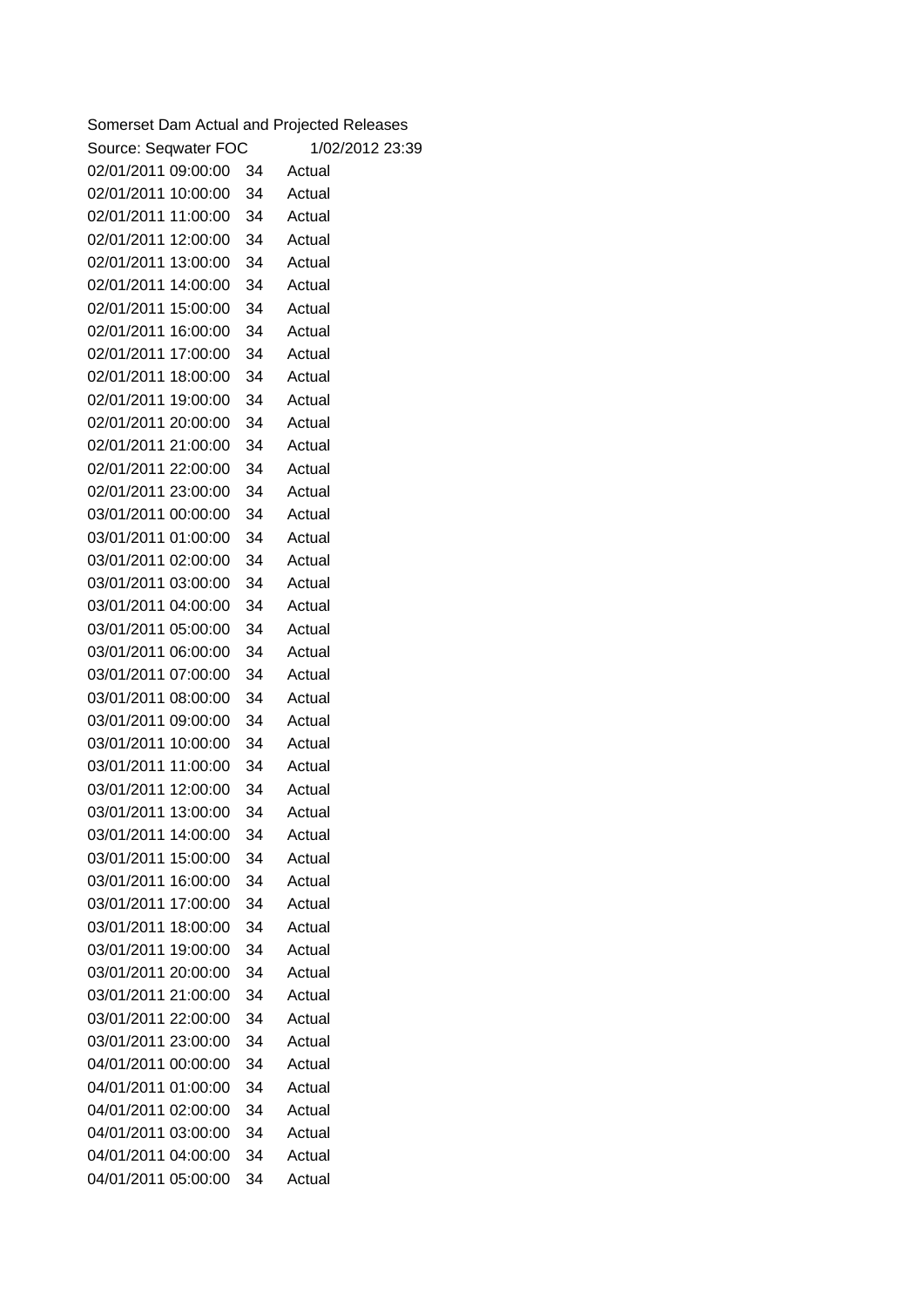| 04/01/2011<br>06:00:00 | 34 | Actual |
|------------------------|----|--------|
| 04/01/2011<br>07:00:00 | 34 | Actual |
| 04/01/2011<br>08:00:00 | 34 | Actual |
| 04/01/2011<br>09:00:00 | 34 | Actual |
| 04/01/2011<br>10:00:00 | 34 | Actual |
| 04/01/2011<br>11:00:00 | 34 | Actual |
| 04/01/2011<br>12:00:00 | 34 | Actual |
| 04/01/2011<br>13:00:00 | 34 | Actual |
| 04/01/2011<br>14:00:00 | 34 | Actual |
| 04/01/2011<br>15:00:00 | 34 | Actual |
| 04/01/2011<br>16:00:00 | 34 | Actual |
| 04/01/2011<br>17:00:00 | 34 | Actual |
| 04/01/2011<br>18:00:00 | 34 | Actual |
| 04/01/2011<br>19:00:00 | 34 | Actual |
| 04/01/2011<br>20:00:00 | 34 | Actual |
| 04/01/2011<br>21:00:00 | 34 | Actual |
| 04/01/2011<br>22:00:00 | 34 | Actual |
| 04/01/2011 23:00:00    | 34 | Actual |
| 05/01/2011<br>00:00:00 | 34 | Actual |
| 05/01/2011<br>01:00:00 | 34 | Actual |
| 05/01/2011<br>02:00:00 | 34 | Actual |
| 05/01/2011<br>03:00:00 | 34 | Actual |
| 05/01/2011 04:00:00    | 34 | Actual |
| 05/01/2011<br>05:00:00 | 34 | Actual |
| 05/01/2011<br>06:00:00 | 34 | Actual |
| 05/01/2011<br>07:00:00 | 34 | Actual |
| 05/01/2011<br>08:00:00 | 34 | Actual |
| 05/01/2011<br>09:00:00 | 34 | Actual |
| 05/01/2011<br>10:00:00 | 34 | Actual |
| 05/01/2011<br>11:00:00 | 34 | Actual |
| 05/01/2011 12:00:00    | 34 | Actual |
| 05/01/2011 13:00:00    | 34 | Actual |
| 05/01/2011<br>14:00:00 | 34 | Actual |
| 05/01/2011 15:00:00    | 34 | Actual |
| 05/01/2011 16:00:00    | 34 | Actual |
| 05/01/2011 17:00:00    | 34 | Actual |
| 05/01/2011<br>18:00:00 | 34 | Actual |
| 05/01/2011 19:00:00    | 34 | Actual |
| 05/01/2011 20:00:00    | 34 | Actual |
| 05/01/2011 21:00:00    | 34 | Actual |
| 05/01/2011 22:00:00    | 34 | Actual |
| 05/01/2011 23:00:00    | 34 | Actual |
| 06/01/2011 00:00:00    | 34 | Actual |
| 06/01/2011 01:00:00    | 34 | Actual |
| 06/01/2011 02:00:00    | 34 | Actual |
| 06/01/2011 03:00:00    | 34 | Actual |
| 06/01/2011 04:00:00    | 34 | Actual |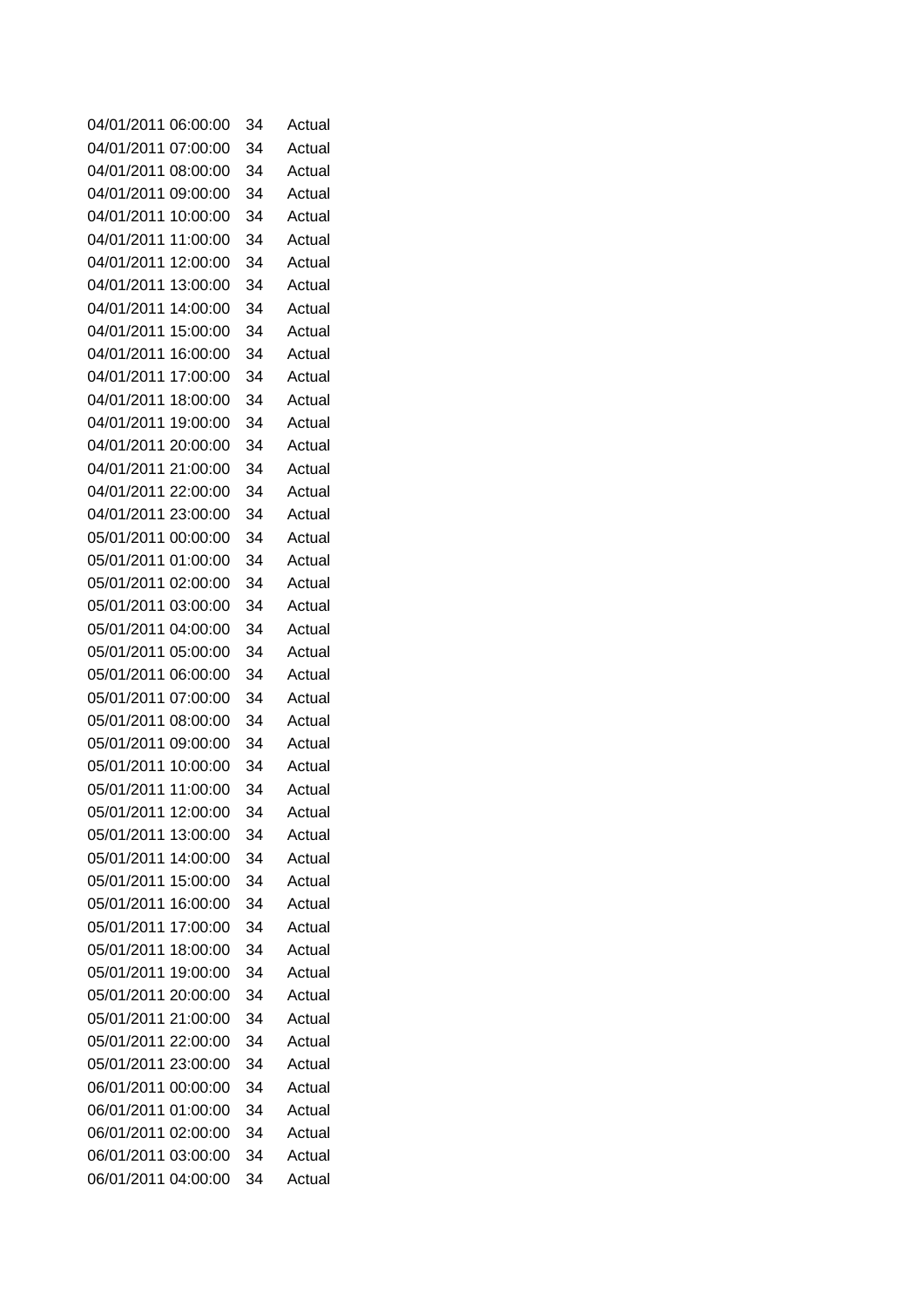| 06/01/2011                                 | 05:00:00 | 34         | Actual           |
|--------------------------------------------|----------|------------|------------------|
| 06/01/2011                                 | 06:00:00 | 34         | Actual           |
| 06/01/2011                                 | 07:00:00 | 35         | Actual           |
| 06/01/2011                                 | 08:00:00 | 35         | Actual           |
| 06/01/2011                                 | 09:00:00 | 35         | Actual           |
| 06/01/2011                                 | 10:00:00 | 35         | Actual           |
| 06/01/2011                                 | 11:00:00 | 35         | Actual           |
| 06/01/2011                                 | 12:00:00 | 35         | Actual           |
| 06/01/2011                                 | 13:00:00 | 35         | Actual           |
| 06/01/2011                                 | 14:00:00 | 35         | Actual           |
| 06/01/2011                                 | 15:00:00 | 35         | Actual           |
| 06/01/2011                                 | 16:00:00 | 35         | Actual           |
| 06/01/2011                                 | 17:00:00 | 35         | Actual           |
| 06/01/2011                                 | 18:00:00 | 35         | Actual           |
| 06/01/2011                                 | 19:00:00 | 35         | Actual           |
| 06/01/2011                                 | 20:00:00 | 35         | Actual           |
| 06/01/2011 21:00:00                        |          | 35         | Actual           |
| 06/01/2011 22:00:00                        |          | 35         | Actual           |
| 06/01/2011 23:00:00                        |          | 35         | Actual           |
| 07/01/2011 00:00:00                        |          | 35         | Actual           |
| 07/01/2011 01:00:00                        |          | 35         | Actual           |
| 07/01/2011                                 | 02:00:00 | 35         | Actual           |
| 07/01/2011                                 | 03:00:00 | 35         | Actual           |
| 07/01/2011                                 | 04:00:00 | 35         | Actual           |
| 07/01/2011                                 | 05:00:00 | 35         | Actual           |
| 07/01/2011                                 | 06:00:00 | 35         | Actual           |
| 07/01/2011                                 | 07:00:00 | 35         | Actual           |
| 07/01/2011                                 | 08:00:00 | 35         | Actual           |
| 07/01/2011                                 | 09:00:00 | 35         | Actual           |
| 07/01/2011 10:00:00                        |          | 35         | Actual           |
| 07/01/2011 11:00:00                        |          | 35         | Actual           |
| 07/01/2011 12:00:00                        |          | 35         | Actual           |
| 07/01/2011                                 | 13:00:00 | 35         | Actual           |
| 07/01/2011 14:00:00                        |          | 35         | Actual           |
| 07/01/2011                                 | 15:00:00 | 35         | Actual           |
| 07/01/2011                                 | 16:00:00 | 35         | Actual           |
| 07/01/2011                                 | 17:00:00 | 35         | Actual           |
| 07/01/2011                                 | 18:00:00 | 70         | Actual           |
| 07/01/2011                                 | 19:00:00 | 206        | Actual           |
| 07/01/2011                                 | 20:00:00 | 206        | Actual           |
| 07/01/2011 21:00:00                        |          | 206        | Actual           |
| 07/01/2011 22:00:00                        |          | 206        | Actual           |
| 07/01/2011 23:00:00<br>08/01/2011 00:00:00 |          | 206        | Actual<br>Actual |
| 08/01/2011 01:00:00                        |          | 206<br>206 | Actual           |
| 08/01/2011 02:00:00                        |          | 207        | Actual           |
| 08/01/2011 03:00:00                        |          | 207        | Actual           |
|                                            |          |            |                  |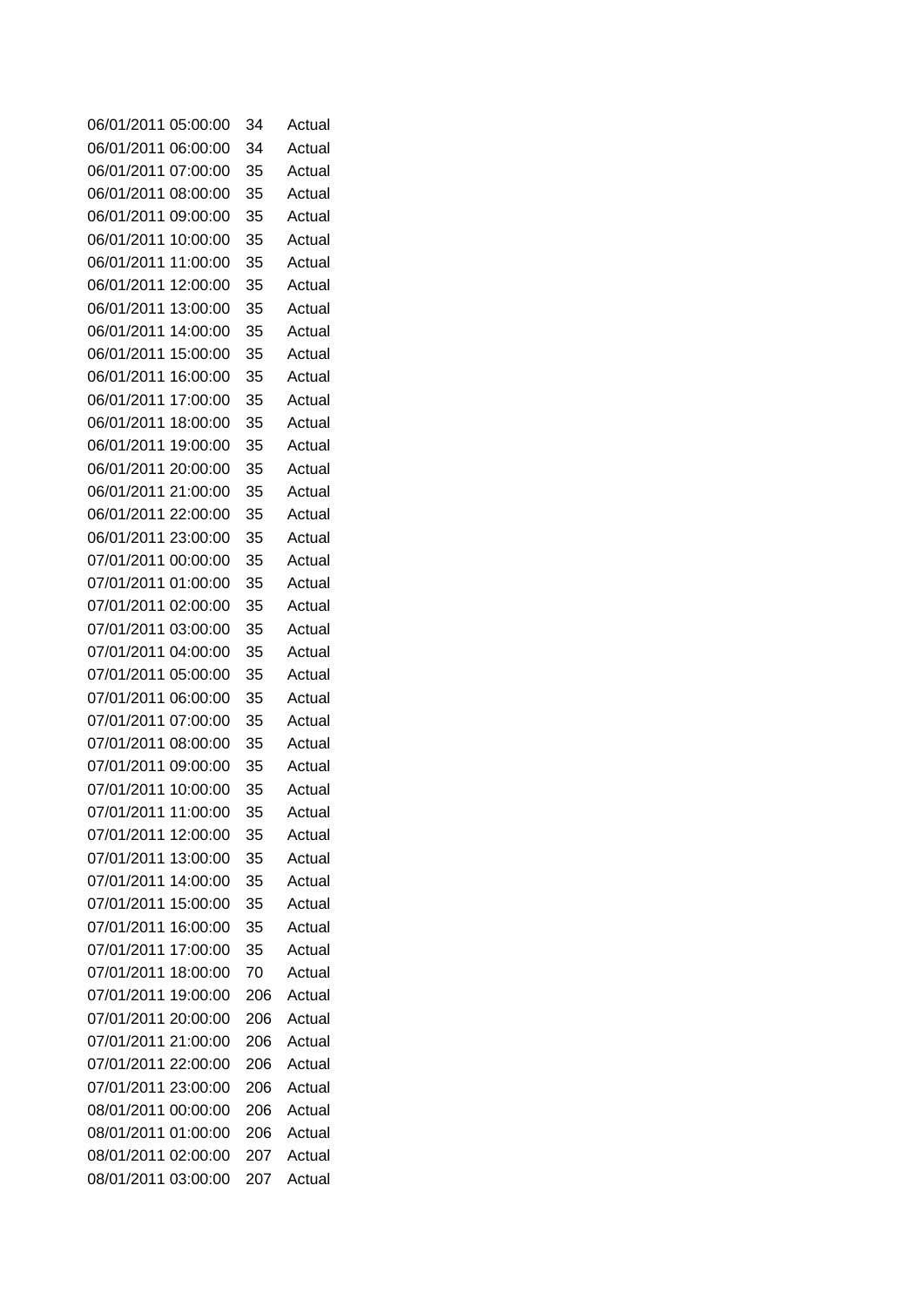| 08/01/2011          | 04:00:00 | 207 | Actual      |
|---------------------|----------|-----|-------------|
| 08/01/2011          | 05:00:00 | 207 | Actual      |
| 08/01/2011          | 06:00:00 | 207 | Actual      |
| 08/01/2011          | 07:00:00 | 207 | Actual      |
| 08/01/2011          | 08:00:00 | 207 | Actual      |
| 08/01/2011          | 09:00:00 | 207 | Actual      |
| 08/01/2011          | 10:00:00 | 208 | Actual      |
| 08/01/2011          | 11:00:00 | 208 | Actual      |
| 08/01/2011          | 12:00:00 | 415 | Actual      |
| 08/01/2011          | 13:00:00 | 414 | Actual      |
| 08/01/2011          | 14:00:00 | 414 | Actual      |
| 08/01/2011          | 15:00:00 | 414 | Actual      |
| 08/01/2011          | 16:00:00 | 413 | Actual      |
| 08/01/2011          | 17:00:00 | 413 | Actual      |
| 08/01/2011          | 18:00:00 | 413 | Actual      |
| 08/01/2011          | 19:00:00 | 413 | Actual      |
| 08/01/2011          | 20:00:00 | 413 | Actual      |
| 08/01/2011 21:00:00 |          | 413 | Actual      |
| 08/01/2011 22:00:00 |          | 413 | Actual      |
| 08/01/2011 23:00:00 |          | 413 | Actual      |
| 09/01/2011 00:00:00 |          | 413 | Actual      |
| 09/01/2011          | 01:00:00 | 412 | Actual      |
| 09/01/2011          | 02:00:00 | 412 | Actual      |
| 09/01/2011          | 03:00:00 | 412 | Actual      |
| 09/01/2011          | 04:00:00 | 412 | Actual      |
| 09/01/2011          | 05:00:00 | 412 | Actual      |
| 09/01/2011          | 06:00:00 | 412 | Actual      |
| 09/01/2011          | 07:00:00 | 412 | Actual      |
| 09/01/2011          | 08:00:00 | 412 | Actual      |
| 09/01/2011 09:00:00 |          | 619 | Actual      |
| 09/01/2011 10:00:00 |          | 619 | Actual      |
| 09/01/2011 11:00:00 |          | 619 | Actual      |
| 09/01/2011 12:00:00 |          |     | 619 Actual  |
| 09/01/2011 13:00:00 |          | 826 | Actual      |
| 09/01/2011 14:00:00 |          |     | 1034 Actual |
| 09/01/2011 15:00:00 |          |     | 1036 Actual |
| 09/01/2011 16:00:00 |          |     | 1042 Actual |
| 09/01/2011 17:00:00 |          |     | 1054 Actual |
| 09/01/2011 18:00:00 |          |     | 1073 Actual |
| 09/01/2011 19:00:00 |          |     | 1099 Actual |
| 09/01/2011 20:00:00 |          |     | 1129 Actual |
| 09/01/2011 21:00:00 |          |     | 1161 Actual |
| 09/01/2011 22:00:00 |          |     | 1194 Actual |
| 09/01/2011 23:00:00 |          |     | 1227 Actual |
| 10/01/2011 00:00:00 |          |     | 1261 Actual |
| 10/01/2011 01:00:00 |          |     | 1295 Actual |
| 10/01/2011 02:00:00 |          |     | 1326 Actual |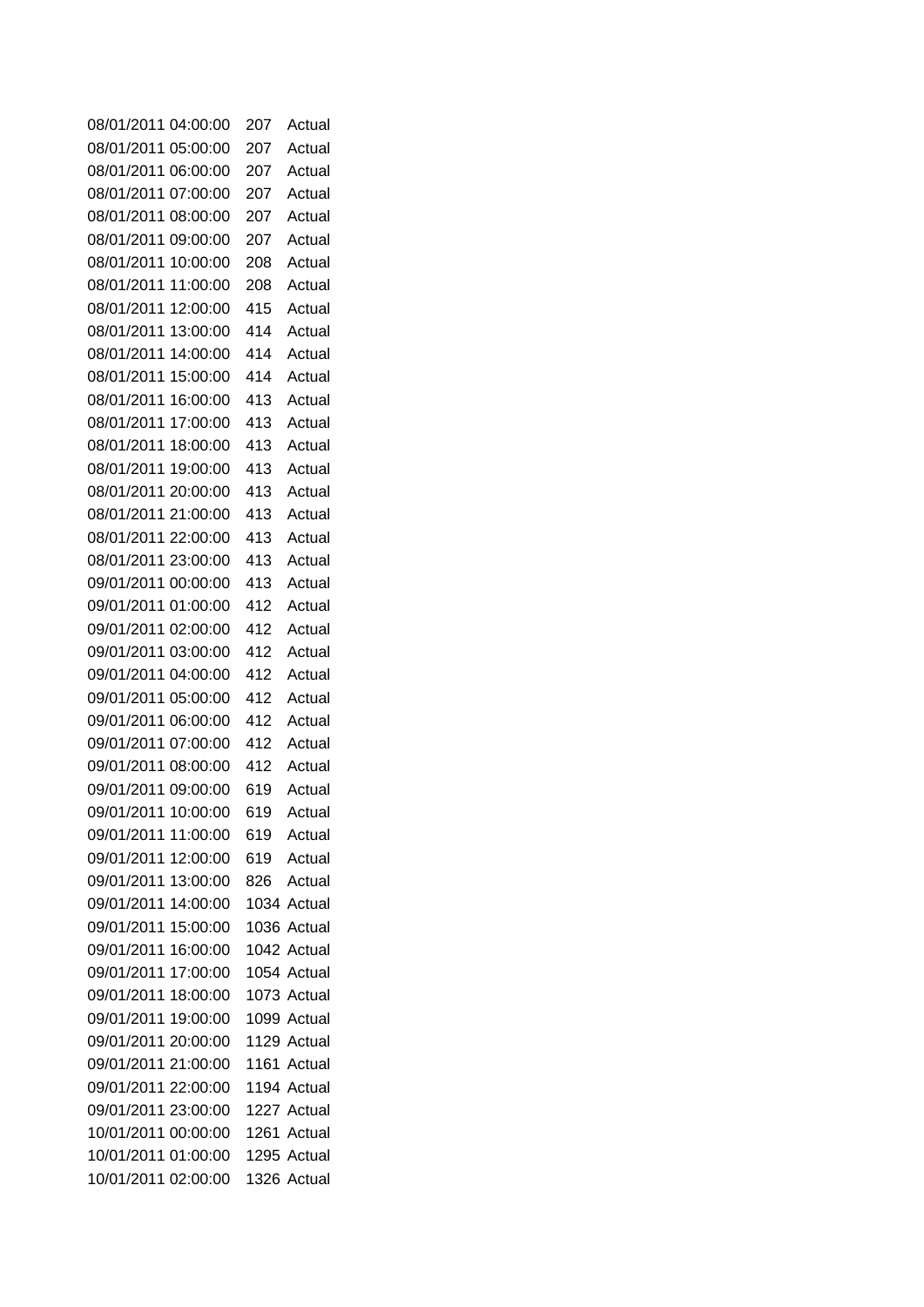| 10/01/2011 03:00:00                        |          |            | 1355 Actual      |
|--------------------------------------------|----------|------------|------------------|
| 10/01/2011 04:00:00                        |          |            | 1381 Actual      |
| 10/01/2011                                 | 05:00:00 |            | 1407 Actual      |
| 10/01/2011 06:00:00                        |          |            | 1431 Actual      |
| 10/01/2011                                 | 07:00:00 |            | 1453 Actual      |
| 10/01/2011 08:00:00                        |          |            | 1473 Actual      |
| 10/01/2011                                 | 09:00:00 |            | 1493 Actual      |
| 10/01/2011                                 | 10:00:00 |            | 1510 Actual      |
| 10/01/2011                                 | 11:00:00 |            | 1528 Actual      |
| 10/01/2011                                 | 12:00:00 |            | 1553 Actual      |
| 10/01/2011                                 | 13:00:00 |            | 1582 Actual      |
| 10/01/2011                                 | 14:00:00 |            | 1605 Actual      |
| 10/01/2011                                 | 15:00:00 |            | 1622 Actual      |
| 10/01/2011                                 | 16:00:00 |            | 1634 Actual      |
| 10/01/2011                                 | 17:00:00 |            | 1642 Actual      |
| 10/01/2011 18:00:00                        |          |            | 1647 Actual      |
| 10/01/2011                                 | 19:00:00 |            | 1650 Actual      |
| 10/01/2011 20:00:00                        |          |            | 1652 Actual      |
| 10/01/2011 21:00:00                        |          |            | 1653 Actual      |
| 10/01/2011 22:00:00                        |          |            | 1652 Actual      |
| 10/01/2011 23:00:00                        |          |            | 1648 Actual      |
| 11/01/2011 00:00:00                        |          |            | 1643 Actual      |
| 11/01/2011 01:00:00                        |          |            | 1636 Actual      |
| 11/01/2011 02:00:00                        |          |            | 1629 Actual      |
| 11/01/2011 03:00:00                        |          |            | 1620 Actual      |
| 11/01/2011 04:00:00                        |          |            | 1612 Actual      |
| 11/01/2011 05:00:00                        |          |            | 1392 Actual      |
| 11/01/2011 06:00:00                        |          |            | 1184 Actual      |
| 11/01/2011 07:00:00<br>11/01/2011 08:00:00 |          | 986<br>791 | Actual<br>Actual |
| 11/01/2011 09:00:00                        |          | 598        | Actual           |
| 11/01/2011 10:00:00                        |          |            | Actual           |
| 11/01/2011                                 | 11:00:00 | 625<br>652 | Actual           |
| 11/01/2011 12:00:00                        |          | 684        | Actual           |
| 11/01/2011                                 | 13:00:00 | 725        | Actual           |
| 11/01/2011 14:00:00                        |          | 775        | Actual           |
| 11/01/2011                                 | 15:00:00 | 828        | Actual           |
| 11/01/2011 16:00:00                        |          | 879        | Actual           |
| 11/01/2011 17:00:00                        |          | 929        | Actual           |
| 11/01/2011                                 | 18:00:00 | 977        | Actual           |
| 11/01/2011                                 | 19:00:00 |            | 1025 Actual      |
| 11/01/2011 20:00:00                        |          | 1071       | Actual           |
| 11/01/2011 21:00:00                        |          |            | 1113 Actual      |
| 11/01/2011 22:00:00                        |          |            | 1151 Actual      |
| 11/01/2011 23:00:00                        |          |            | 1185 Actual      |
| 12/01/2011 00:00:00                        |          |            | 1215 Actual      |
| 12/01/2011 01:00:00                        |          |            | 1240 Actual      |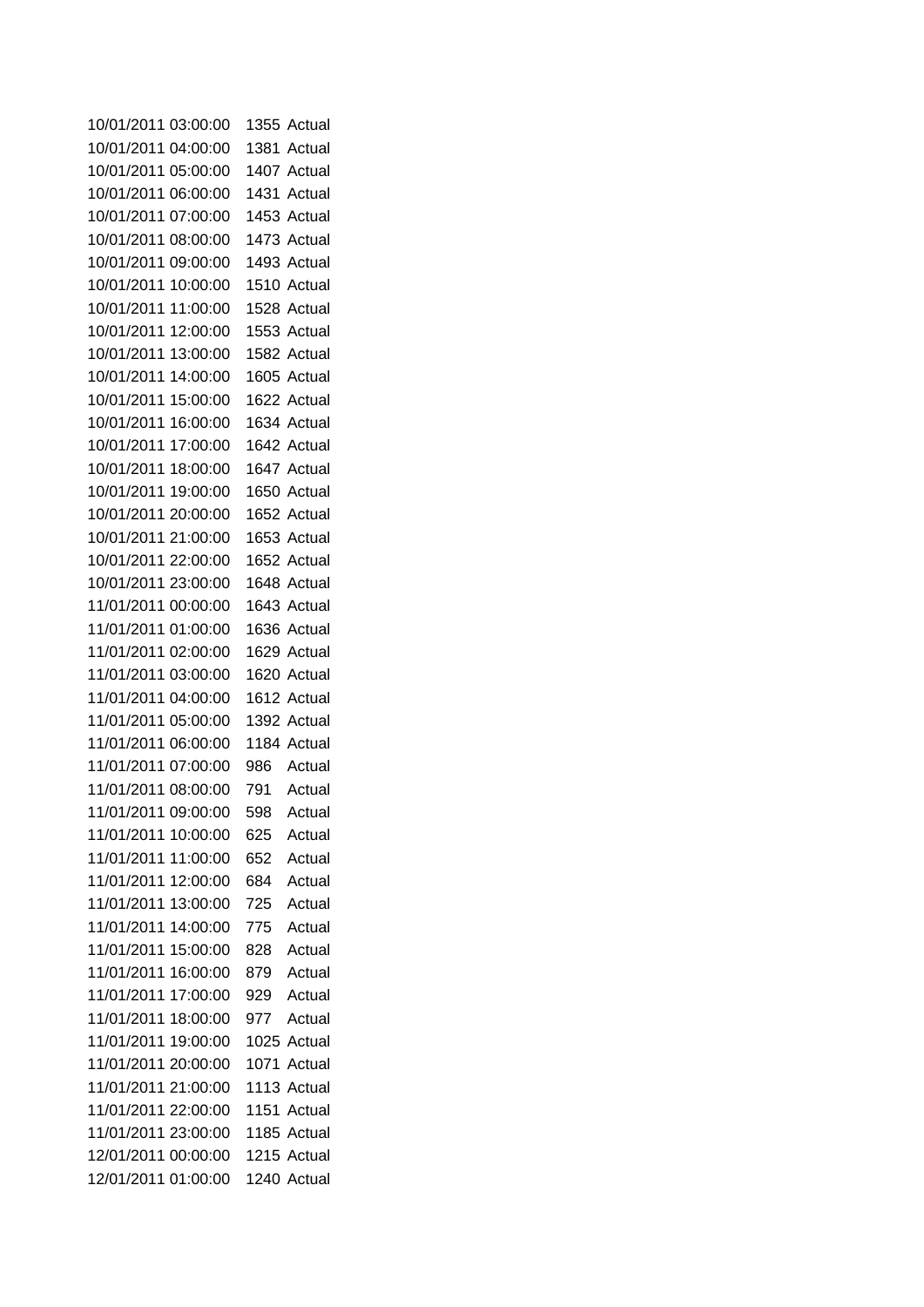| 12/01/2011          | 02:00:00 | 1261<br>Actual |
|---------------------|----------|----------------|
| 12/01/2011          | 03:00:00 | 1279 Actual    |
| 12/01/2011          | 04:00:00 | 1293 Actual    |
| 12/01/2011          | 05:00:00 | 1303 Actual    |
| 12/01/2011          | 06:00:00 | 1311 Actual    |
| 12/01/2011          | 07:00:00 | 1315 Actual    |
| 12/01/2011          | 08:00:00 | 1318 Actual    |
| 12/01/2011          | 09:00:00 | 1317 Actual    |
| 12/01/2011          | 10:00:00 | 1315 Actual    |
| 12/01/2011          | 11:00:00 | 1535 Actual    |
| 12/01/2011          | 12:00:00 | 1524 Actual    |
| 12/01/2011          | 13:00:00 | 1511 Actual    |
| 12/01/2011          | 14:00:00 | 1498 Actual    |
| 12/01/2011          | 15:00:00 | 1483 Actual    |
| 12/01/2011          | 16:00:00 | 1467 Actual    |
| 12/01/2011          | 17:00:00 | 1451 Actual    |
| 12/01/2011          | 18:00:00 | 1434 Actual    |
| 12/01/2011          | 19:00:00 | 1417 Actual    |
| 12/01/2011 20:00:00 |          | 1399 Actual    |
| 12/01/2011 21:00:00 |          | 1380 Actual    |
| 12/01/2011 22:00:00 |          | 1362 Actual    |
| 12/01/2011 23:00:00 |          | 1343 Actual    |
| 13/01/2011 00:00:00 |          | 1324 Actual    |
| 13/01/2011          | 01:00:00 | 1305 Actual    |
| 13/01/2011          | 02:00:00 | 1286 Actual    |
| 13/01/2011          | 03:00:00 | 1266 Actual    |
| 13/01/2011          | 04:00:00 | 1247 Actual    |
| 13/01/2011          | 05:00:00 | 1228 Actual    |
| 13/01/2011          | 06:00:00 | 1209 Actual    |
| 13/01/2011 07:00:00 |          | 1190 Actual    |
| 13/01/2011 08:00:00 |          | 1172 Actual    |
| 13/01/2011 09:00:00 |          | 1374 Actual    |
| 13/01/2011          | 10:00:00 | 1351 Actual    |
| 13/01/2011 11:00:00 |          | 1328 Actual    |
| 13/01/2011 12:00:00 |          | 1305 Actual    |
| 13/01/2011 13:00:00 |          | 1503 Actual    |
| 13/01/2011          | 14:00:00 | 1476 Actual    |
| 13/01/2011          | 15:00:00 | 1450 Actual    |
| 13/01/2011          | 16:00:00 | 1424 Actual    |
| 13/01/2011          | 17:00:00 | 1399 Actual    |
| 13/01/2011 18:00:00 |          | 1374 Actual    |
| 13/01/2011          | 19:00:00 | 1350 Actual    |
| 13/01/2011 20:00:00 |          | 1327 Actual    |
| 13/01/2011 21:00:00 |          | 1522 Actual    |
| 13/01/2011 22:00:00 |          | 1495 Actual    |
| 13/01/2011 23:00:00 |          | 1468 Actual    |
| 14/01/2011 00:00:00 |          | 1443 Actual    |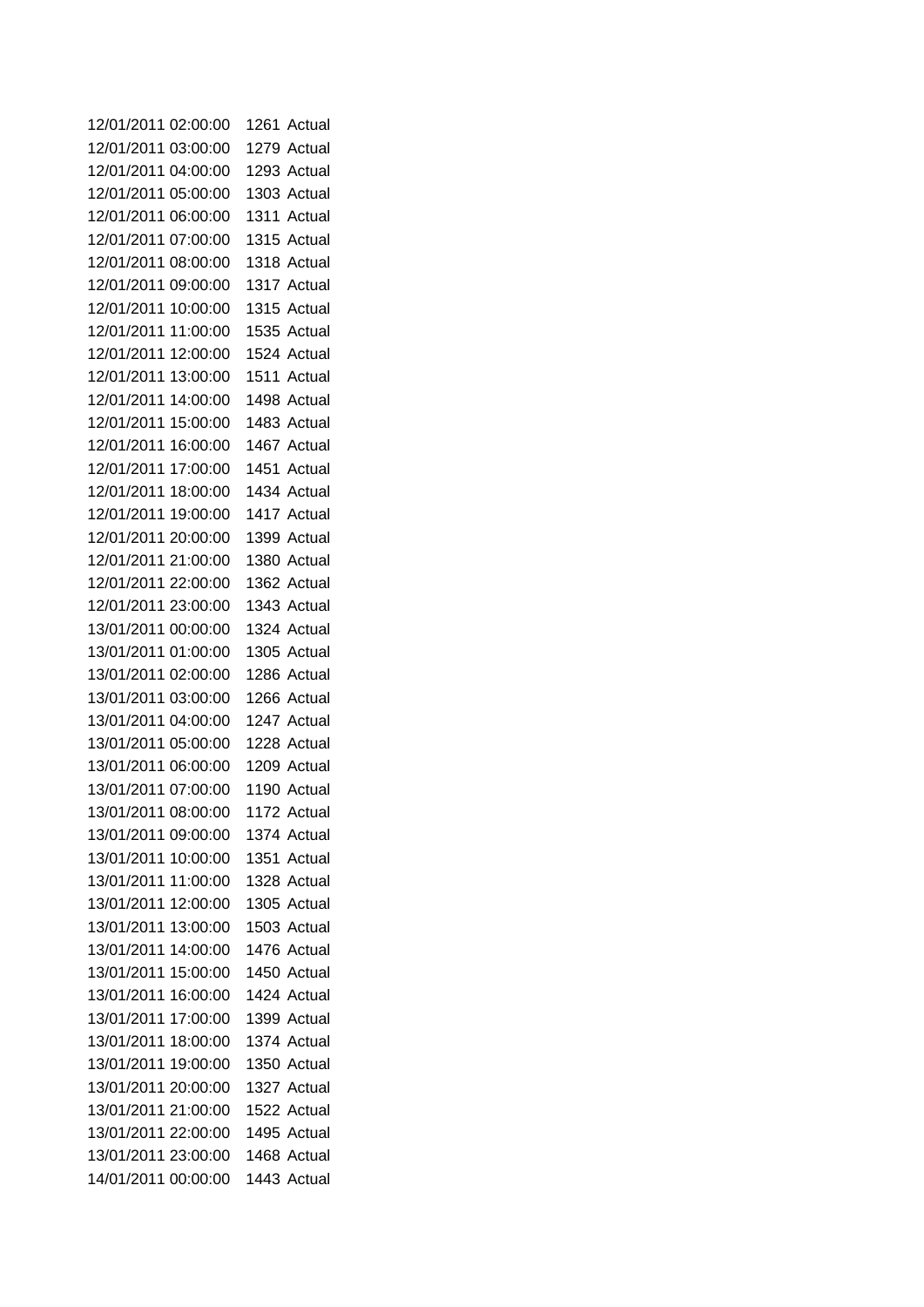| 14/01/2011 01:00:00 |          |     | 1418 Actual |
|---------------------|----------|-----|-------------|
| 14/01/2011 02:00:00 |          |     | 1393 Actual |
| 14/01/2011 03:00:00 |          |     | 1369 Actual |
| 14/01/2011 04:00:00 |          |     | 1346 Actual |
| 14/01/2011          | 05:00:00 |     | 1324 Actual |
| 14/01/2011 06:00:00 |          |     | 1302 Actual |
| 14/01/2011          | 07:00:00 |     | 1280 Actual |
| 14/01/2011 08:00:00 |          |     | 1260 Actual |
| 14/01/2011          | 09:00:00 |     | 1239 Actual |
| 14/01/2011          | 10:00:00 |     | 1220 Actual |
| 14/01/2011          | 11:00:00 |     | 1201 Actual |
| 14/01/2011          | 12:00:00 |     | 1182 Actual |
| 14/01/2011          | 13:00:00 |     | 1164 Actual |
| 14/01/2011          | 14:00:00 |     | 1147 Actual |
| 14/01/2011          | 15:00:00 |     | 1130 Actual |
| 14/01/2011          | 16:00:00 |     | 1113 Actual |
| 14/01/2011          | 17:00:00 |     | 1097 Actual |
| 14/01/2011          | 18:00:00 |     | 1082 Actual |
| 14/01/2011          | 19:00:00 |     | 1067 Actual |
| 14/01/2011 20:00:00 |          |     | 1052 Actual |
| 14/01/2011 21:00:00 |          |     | 1038 Actual |
| 14/01/2011 22:00:00 |          |     | 1025 Actual |
| 14/01/2011 23:00:00 |          |     | 1012 Actual |
| 15/01/2011 00:00:00 |          | 999 | Actual      |
| 15/01/2011 01:00:00 |          | 987 | Actual      |
| 15/01/2011 02:00:00 |          | 975 | Actual      |
| 15/01/2011 03:00:00 |          | 963 | Actual      |
| 15/01/2011 04:00:00 |          | 952 | Actual      |
| 15/01/2011 05:00:00 |          | 942 | Actual      |
| 15/01/2011 06:00:00 |          | 932 | Actual      |
| 15/01/2011 07:00:00 |          | 922 | Actual      |
| 15/01/2011 08:00:00 |          | 913 | Actual      |
| 15/01/2011          | 09:00:00 | 904 | Actual      |
| 15/01/2011 10:00:00 |          | 895 | Actual      |
| 15/01/2011          | 11:00:00 | 887 | Actual      |
| 15/01/2011 12:00:00 |          | 879 | Actual      |
| 15/01/2011          | 13:00:00 | 872 | Actual      |
| 15/01/2011 14:00:00 |          | 865 | Actual      |
| 15/01/2011          | 15:00:00 | 859 | Actual      |
| 15/01/2011          | 16:00:00 | 853 | Actual      |
| 15/01/2011          | 17:00:00 | 847 | Actual      |
| 15/01/2011          | 18:00:00 | 842 | Actual      |
| 15/01/2011 19:00:00 |          | 838 | Actual      |
| 15/01/2011 20:00:00 |          | 834 | Actual      |
| 15/01/2011 21:00:00 |          | 831 | Actual      |
| 15/01/2011 22:00:00 |          | 828 | Actual      |
| 15/01/2011 23:00:00 |          | 826 | Actual      |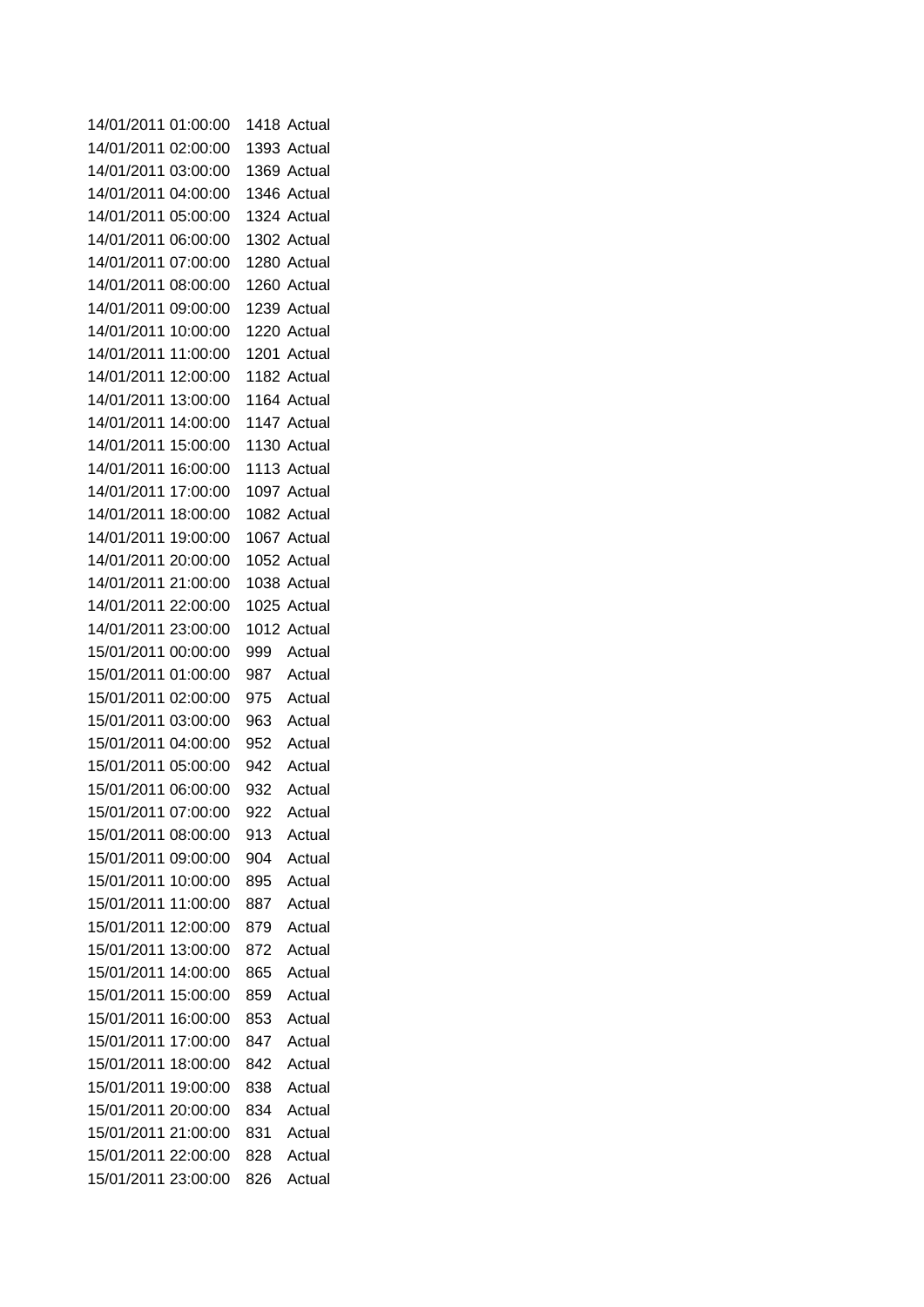| 16/01/2011 00:00:00 |          | 826 | Actual |
|---------------------|----------|-----|--------|
| 16/01/2011 01:00:00 |          | 825 | Actual |
| 16/01/2011 02:00:00 |          | 824 | Actual |
| 16/01/2011 03:00:00 |          | 823 | Actual |
| 16/01/2011 04:00:00 |          | 822 | Actual |
| 16/01/2011 05:00:00 |          | 821 | Actual |
| 16/01/2011 06:00:00 |          | 820 | Actual |
| 16/01/2011 07:00:00 |          | 820 | Actual |
| 16/01/2011          | 08:00:00 | 819 | Actual |
| 16/01/2011 09:00:00 |          | 818 | Actual |
| 16/01/2011          | 10:00:00 | 613 | Actual |
| 16/01/2011          | 11:00:00 | 612 | Actual |
| 16/01/2011          | 12:00:00 | 612 | Actual |
| 16/01/2011          | 13:00:00 | 611 | Actual |
| 16/01/2011          | 14:00:00 | 611 | Actual |
| 16/01/2011          | 15:00:00 | 610 | Actual |
| 16/01/2011          | 16:00:00 | 610 | Actual |
| 16/01/2011          | 17:00:00 | 609 | Actual |
| 16/01/2011          | 18:00:00 | 609 | Actual |
| 16/01/2011          | 19:00:00 | 608 | Actual |
| 16/01/2011          | 20:00:00 | 607 | Actual |
| 16/01/2011 21:00:00 |          | 607 | Actual |
| 16/01/2011 22:00:00 |          | 404 | Actual |
| 16/01/2011 23:00:00 |          | 404 | Actual |
| 17/01/2011 00:00:00 |          | 404 | Actual |
| 17/01/2011 01:00:00 |          | 404 | Actual |
| 17/01/2011 02:00:00 |          | 403 | Actual |
| 17/01/2011 03:00:00 |          | 202 | Actual |
| 17/01/2011 04:00:00 |          | 202 | Actual |
| 17/01/2011 05:00:00 |          | 201 | Actual |
| 17/01/2011 06:00:00 |          | 201 | Actual |
| 17/01/2011 07:00:00 |          | 69  | Actual |
| 17/01/2011 08:00:00 |          | 69  | Actual |
| 17/01/2011 09:00:00 |          | 69  | Actual |
| 17/01/2011          | 10:00:00 | 69  | Actual |
| 17/01/2011          | 11:00:00 | 69  | Actual |
| 17/01/2011          | 12:00:00 | 69  | Actual |
| 17/01/2011          | 13:00:00 | 69  | Actual |
| 17/01/2011          | 14:00:00 | 69  | Actual |
| 17/01/2011          | 15:00:00 | 69  | Actual |
| 17/01/2011          | 16:00:00 | 69  | Actual |
| 17/01/2011          | 17:00:00 | 69  | Actual |
| 17/01/2011          | 18:00:00 | 69  | Actual |
| 17/01/2011          | 19:00:00 | 69  | Actual |
| 17/01/2011 20:00:00 |          | 69  | Actual |
| 17/01/2011 21:00:00 |          | 69  | Actual |
| 17/01/2011 22:00:00 |          | 69  | Actual |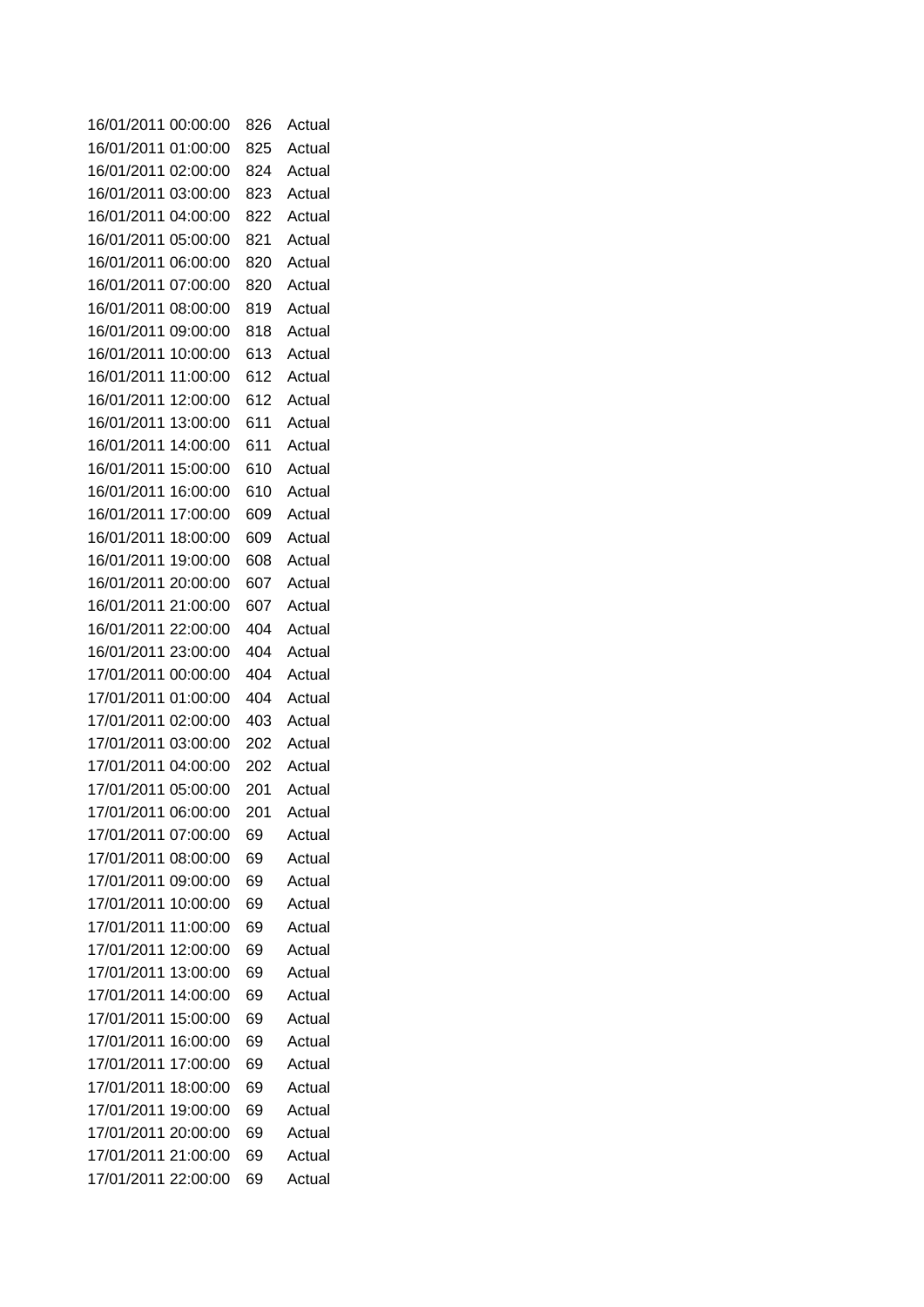| 17/01/2011          | 23:00:00 | 69 | Actual |
|---------------------|----------|----|--------|
| 18/01/2011 00:00:00 |          | 69 | Actual |
| 18/01/2011 01:00:00 |          | 69 | Actual |
| 18/01/2011 02:00:00 |          | 69 | Actual |
| 18/01/2011 03:00:00 |          | 69 | Actual |
| 18/01/2011 04:00:00 |          | 69 | Actual |
| 18/01/2011 05:00:00 |          | 69 | Actual |
| 18/01/2011 06:00:00 |          | 69 | Actual |
| 18/01/2011          | 07:00:00 | 69 | Actual |
| 18/01/2011 08:00:00 |          | 69 | Actual |
| 18/01/2011          | 09:00:00 | 69 | Actual |
| 18/01/2011          | 10:00:00 | 69 | Actual |
| 18/01/2011          | 11:00:00 | 69 | Actual |
| 18/01/2011          | 12:00:00 | 69 | Actual |
| 18/01/2011          | 13:00:00 | 69 | Actual |
| 18/01/2011          | 14:00:00 | 69 | Actual |
| 18/01/2011          | 15:00:00 | 69 | Actual |
| 18/01/2011          | 16:00:00 | 69 | Actual |
| 18/01/2011          | 17:00:00 | 69 | Actual |
| 18/01/2011          | 18:00:00 | 69 | Actual |
| 18/01/2011          | 19:00:00 | 69 | Actual |
| 18/01/2011          | 20:00:00 | 69 | Actual |
| 18/01/2011 21:00:00 |          | 69 | Actual |
| 18/01/2011 22:00:00 |          | 0  | Actual |
| 18/01/2011 23:00:00 |          | 0  | Actual |
| 19/01/2011 00:00:00 |          | 0  | Actual |
| 19/01/2011 01:00:00 |          | 0  | Actual |
| 19/01/2011 02:00:00 |          | 0  | Actual |
| 19/01/2011 03:00:00 |          | 0  | Actual |
| 19/01/2011 04:00:00 |          | 0  | Actual |
| 19/01/2011 05:00:00 |          | 0  | Actual |
| 19/01/2011 06:00:00 |          | 0  | Actual |
| 19/01/2011 07:00:00 |          | 0  | Actual |
| 19/01/2011 08:00:00 |          | 0  | Actual |
| 19/01/2011 09:00:00 |          | 0  | Actual |
| 19/01/2011 10:00:00 |          | 0  | Actual |
| 19/01/2011          | 11:00:00 | 0  | Actual |
| 19/01/2011 12:00:00 |          | 0  | Actual |
| 19/01/2011          | 13:00:00 | 0  | Actual |
| 19/01/2011          | 14:00:00 | 0  | Actual |
| 19/01/2011          | 15:00:00 | 0  | Actual |
| 19/01/2011          | 16:00:00 | 0  | Actual |
| 19/01/2011          | 17:00:00 | 0  | Actual |
| 19/01/2011          | 18:00:00 | 0  | Actual |
| 19/01/2011          | 19:00:00 | 0  | Actual |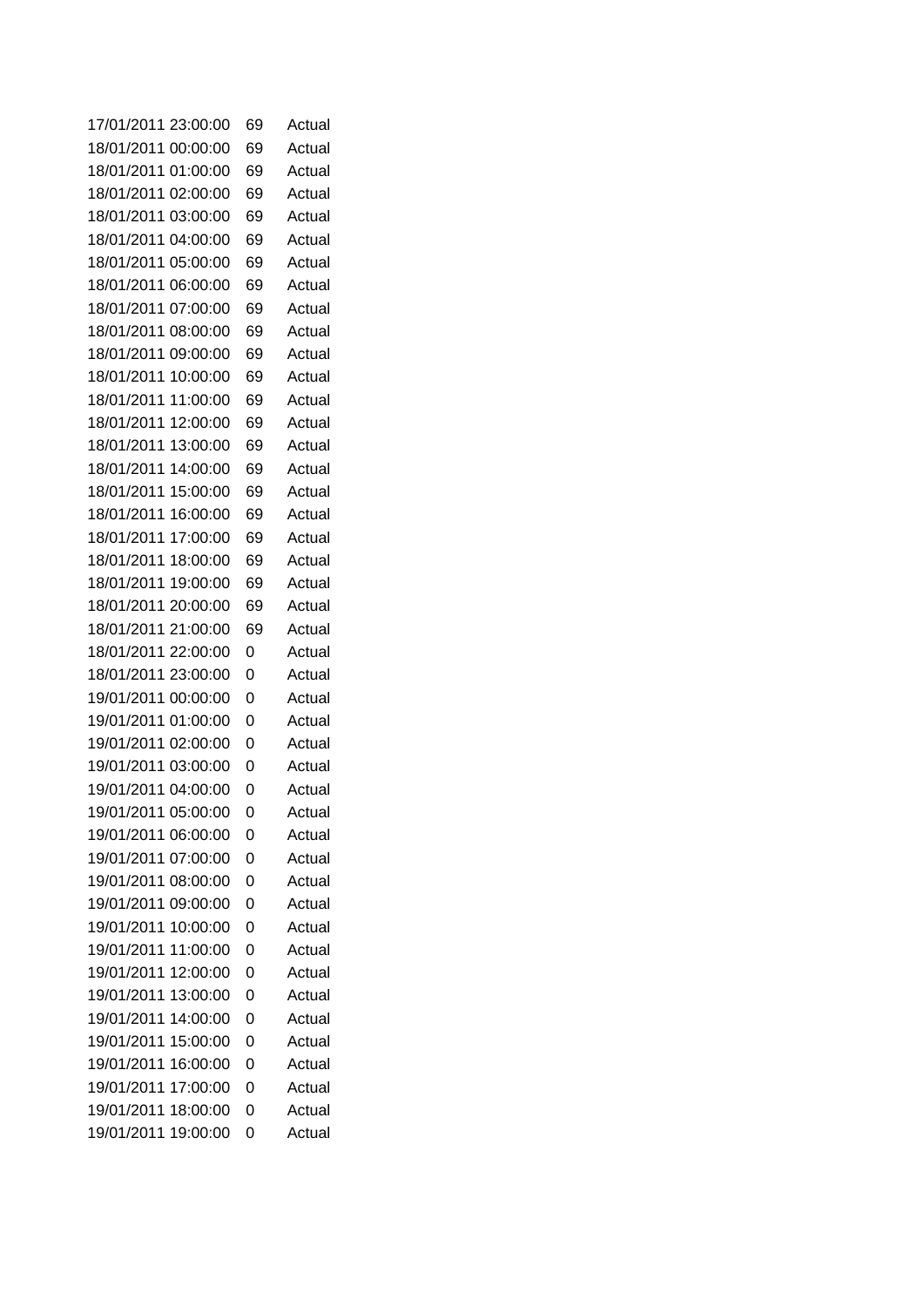| Wivenhoe Dam Actual and Projected Releases |    |                 |
|--------------------------------------------|----|-----------------|
| Source: Seqwater FOC                       |    | 1/02/2012 23:39 |
| 02/01/2011 09:00:00                        | 50 | Actual          |
| 02/01/2011 10:00:00                        | 50 | Actual          |
| 02/01/2011 11:00:00                        | 50 | Actual          |
| 02/01/2011 12:00:00                        | 50 | Actual          |
| 02/01/2011 13:00:00                        | 50 | Actual          |
| 02/01/2011 14:00:00                        | 50 | Actual          |
| 02/01/2011 15:00:00                        | 50 | Actual          |
| 02/01/2011 16:00:00                        | 50 | Actual          |
| 02/01/2011 17:00:00                        | 50 | Actual          |
| 02/01/2011 18:00:00                        | 50 | Actual          |
| 02/01/2011 19:00:00                        | 50 | Actual          |
| 02/01/2011 20:00:00                        | 50 | Actual          |
| 02/01/2011 21:00:00                        | 50 | Actual          |
| 02/01/2011 22:00:00                        | 50 | Actual          |
| 02/01/2011 23:00:00                        | 50 | Actual          |
| 03/01/2011 00:00:00                        | 50 | Actual          |
| 03/01/2011 01:00:00                        | 50 | Actual          |
| 03/01/2011 02:00:00                        | 50 | Actual          |
| 03/01/2011 03:00:00                        | 50 | Actual          |
| 03/01/2011 04:00:00                        | 50 | Actual          |
| 03/01/2011 05:00:00                        | 50 | Actual          |
| 03/01/2011 06:00:00                        | 50 | Actual          |
| 03/01/2011 07:00:00                        | 50 | Actual          |
| 03/01/2011 08:00:00                        | 50 | Actual          |
| 03/01/2011 09:00:00                        | 50 | Actual          |
| 03/01/2011 10:00:00                        | 50 | Actual          |
| 03/01/2011 11:00:00                        | 50 | Actual          |
| 03/01/2011 12:00:00                        | 50 | Actual          |
| 03/01/2011 13:00:00                        | 50 | Actual          |
| 03/01/2011 14:00:00                        | 50 | Actual          |
| 03/01/2011 15:00:00                        | 50 | Actual          |
| 03/01/2011 16:00:00                        | 50 | Actual          |
| 03/01/2011 17:00:00                        | 50 | Actual          |
| 03/01/2011 18:00:00                        | 50 | Actual          |
| 03/01/2011 19:00:00                        | 50 | Actual          |
| 03/01/2011 20:00:00                        | 50 | Actual          |
| 03/01/2011 21:00:00                        | 50 | Actual          |
| 03/01/2011 22:00:00                        | 50 | Actual          |
| 03/01/2011 23:00:00                        | 50 | Actual          |
| 04/01/2011 00:00:00                        | 50 | Actual          |
| 04/01/2011 01:00:00                        | 50 | Actual          |
| 04/01/2011 02:00:00                        | 50 | Actual          |
| 04/01/2011 03:00:00                        | 50 | Actual          |
| 04/01/2011 04:00:00                        | 50 | Actual          |
| 04/01/2011 05:00:00                        | 50 | Actual          |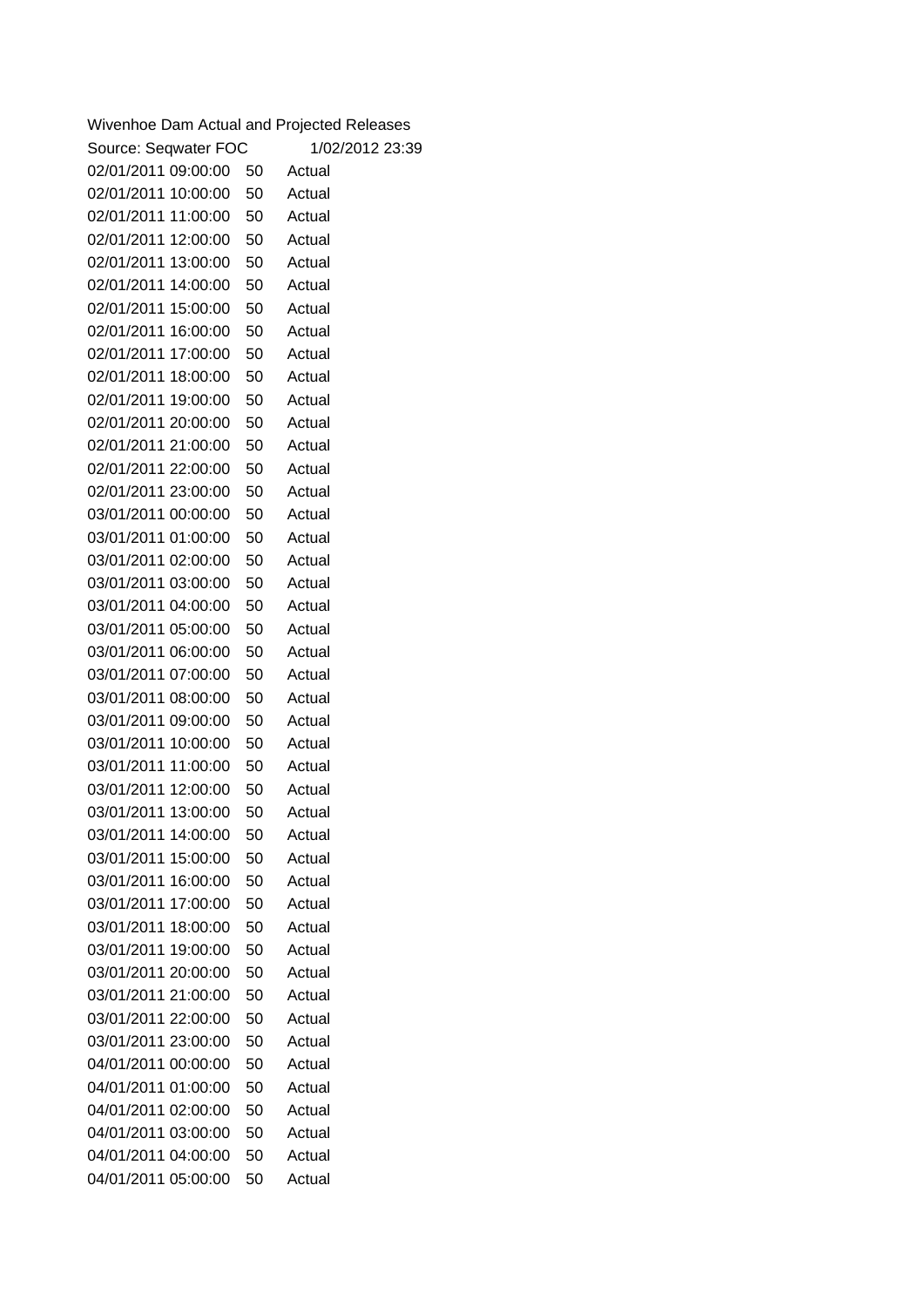| 04/01/2011                                 | 06:00:00 | 50       | Actual           |
|--------------------------------------------|----------|----------|------------------|
| 04/01/2011                                 | 07:00:00 | 50       | Actual           |
| 04/01/2011                                 | 08:00:00 | 50       | Actual           |
| 04/01/2011                                 | 09:00:00 | 50       | Actual           |
| 04/01/2011                                 | 10:00:00 | 50       | Actual           |
| 04/01/2011                                 | 11:00:00 | 50       | Actual           |
| 04/01/2011                                 | 12:00:00 | 50       | Actual           |
| 04/01/2011                                 | 13:00:00 | 50       | Actual           |
| 04/01/2011                                 | 14:00:00 | 50       | Actual           |
| 04/01/2011                                 | 15:00:00 | 50       | Actual           |
| 04/01/2011                                 | 16:00:00 | 50       | Actual           |
| 04/01/2011                                 | 17:00:00 | 50       | Actual           |
| 04/01/2011                                 | 18:00:00 | 50       | Actual           |
| 04/01/2011                                 | 19:00:00 | 50       | Actual           |
| 04/01/2011                                 | 20:00:00 | 50       | Actual           |
| 04/01/2011                                 | 21:00:00 | 50       | Actual           |
| 04/01/2011 22:00:00                        |          | 50       | Actual           |
| 04/01/2011 23:00:00                        |          | 50       | Actual           |
| 05/01/2011 00:00:00                        |          | 50       | Actual           |
| 05/01/2011 01:00:00                        |          | 50       | Actual           |
| 05/01/2011                                 | 02:00:00 | 50       | Actual           |
| 05/01/2011                                 | 03:00:00 | 50       | Actual           |
| 05/01/2011                                 | 04:00:00 | 50       | Actual           |
| 05/01/2011                                 | 05:00:00 | 50       | Actual           |
| 05/01/2011                                 | 06:00:00 | 50       | Actual           |
| 05/01/2011                                 | 07:00:00 | 50       | Actual           |
| 05/01/2011                                 | 08:00:00 | 50       | Actual           |
| 05/01/2011                                 | 09:00:00 | 50       | Actual           |
| 05/01/2011                                 | 10:00:00 | 50       | Actual           |
| 05/01/2011                                 | 11:00:00 | 50       | Actual           |
| 05/01/2011 12:00:00                        |          | 50       | Actual           |
| 05/01/2011 13:00:00                        |          | 50       | Actual           |
| 05/01/2011                                 | 14:00:00 | 50       | Actual           |
| 05/01/2011 15:00:00                        |          | 50       | Actual           |
| 05/01/2011                                 | 16:00:00 | 50       | Actual           |
| 05/01/2011 17:00:00                        |          | 50       | Actual           |
| 05/01/2011                                 | 18:00:00 | 50       | Actual           |
| 05/01/2011 19:00:00<br>05/01/2011 20:00:00 |          | 50       | Actual           |
| 05/01/2011 21:00:00                        |          | 50       | Actual<br>Actual |
| 05/01/2011 22:00:00                        |          | 50       | Actual           |
| 05/01/2011 23:00:00                        |          | 50<br>50 | Actual           |
| 06/01/2011 00:00:00                        |          | 50       | Actual           |
| 06/01/2011 01:00:00                        |          | 50       | Actual           |
| 06/01/2011 02:00:00                        |          | 50       | Actual           |
| 06/01/2011 03:00:00                        |          | 50       | Actual           |
| 06/01/2011 04:00:00                        |          | 50       | Actual           |
|                                            |          |          |                  |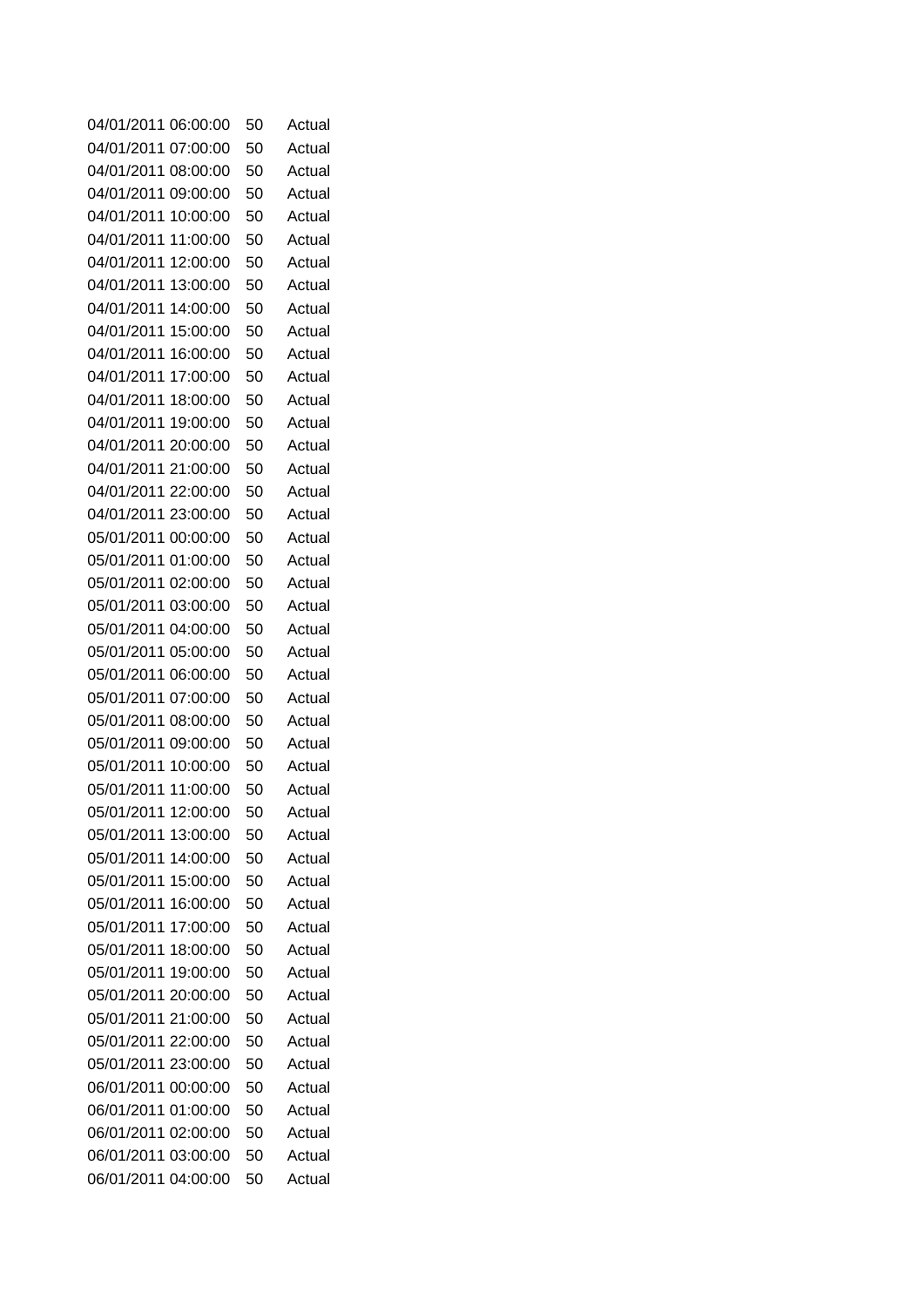| 06/01/2011          | 05:00:00 | 50  | Actual |
|---------------------|----------|-----|--------|
| 06/01/2011          | 06:00:00 | 50  | Actual |
| 06/01/2011          | 07:00:00 | 50  | Actual |
| 06/01/2011          | 08:00:00 | 50  | Actual |
| 06/01/2011          | 09:00:00 | 50  | Actual |
| 06/01/2011          | 10:00:00 | 50  | Actual |
| 06/01/2011          | 11:00:00 | 50  | Actual |
| 06/01/2011          | 12:00:00 | 50  | Actual |
| 06/01/2011          | 13:00:00 | 50  | Actual |
| 06/01/2011          | 14:00:00 | 50  | Actual |
| 06/01/2011          | 15:00:00 | 50  | Actual |
| 06/01/2011          | 16:00:00 | 50  | Actual |
| 06/01/2011          | 17:00:00 | 50  | Actual |
| 06/01/2011          | 18:00:00 | 50  | Actual |
| 06/01/2011          | 19:00:00 | 50  | Actual |
| 06/01/2011          | 20:00:00 | 50  | Actual |
| 06/01/2011          | 21:00:00 | 50  | Actual |
| 06/01/2011 22:00:00 |          | 50  | Actual |
| 06/01/2011 23:00:00 |          | 50  | Actual |
| 07/01/2011 00:00:00 |          | 50  | Actual |
| 07/01/2011 01:00:00 |          | 50  | Actual |
| 07/01/2011 02:00:00 |          | 50  | Actual |
| 07/01/2011 03:00:00 |          | 50  | Actual |
| 07/01/2011          | 04:00:00 | 50  | Actual |
| 07/01/2011          | 05:00:00 | 50  | Actual |
| 07/01/2011          | 06:00:00 | 50  | Actual |
| 07/01/2011          | 07:00:00 | 50  | Actual |
| 07/01/2011          | 08:00:00 | 50  | Actual |
| 07/01/2011          | 09:00:00 | 50  | Actual |
| 07/01/2011 10:00:00 |          | 50  | Actual |
| 07/01/2011 11:00:00 |          | 50  | Actual |
| 07/01/2011 12:00:00 |          | 50  | Actual |
| 07/01/2011          | 13:00:00 | 50  | Actual |
| 07/01/2011 14:00:00 |          | 50  | Actual |
| 07/01/2011          | 15:00:00 | 65  | Actual |
| 07/01/2011 16:00:00 |          | 117 | Actual |
| 07/01/2011          | 17:00:00 | 168 | Actual |
| 07/01/2011 18:00:00 |          | 220 | Actual |
| 07/01/2011 19:00:00 |          | 270 | Actual |
| 07/01/2011 20:00:00 |          | 319 | Actual |
| 07/01/2011 21:00:00 |          | 367 | Actual |
| 07/01/2011 22:00:00 |          | 421 | Actual |
| 07/01/2011 23:00:00 |          | 474 | Actual |
| 08/01/2011 00:00:00 |          | 527 | Actual |
| 08/01/2011 01:00:00 |          | 581 | Actual |
| 08/01/2011 02:00:00 |          | 635 | Actual |
| 08/01/2011 03:00:00 |          | 689 | Actual |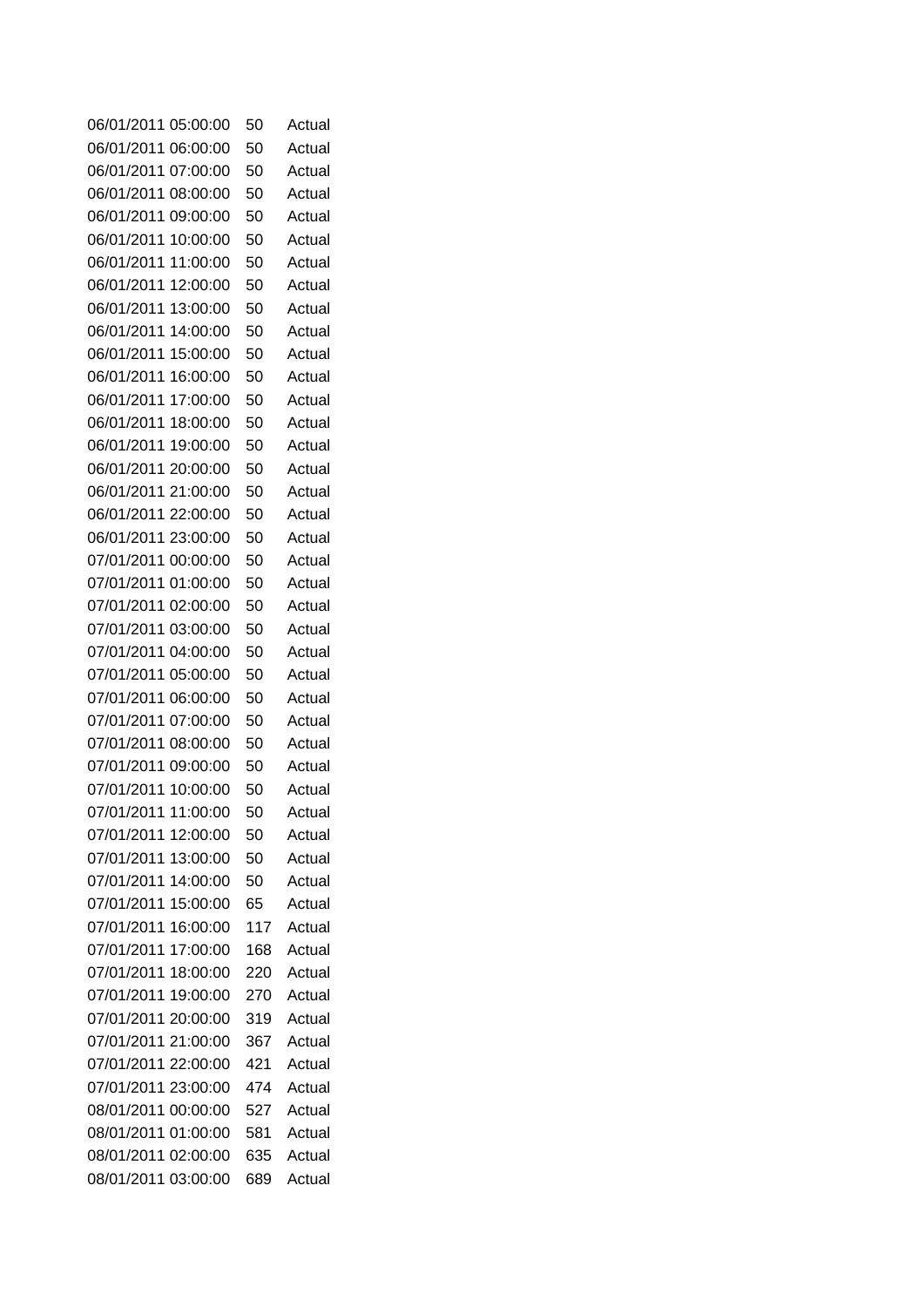| 08/01/2011 04:00:00 |          | 742 | Actual      |
|---------------------|----------|-----|-------------|
| 08/01/2011 05:00:00 |          | 796 | Actual      |
| 08/01/2011 06:00:00 |          | 850 | Actual      |
| 08/01/2011 07:00:00 |          | 905 | Actual      |
| 08/01/2011 08:00:00 |          | 953 | Actual      |
| 08/01/2011 09:00:00 |          |     | 1006 Actual |
| 08/01/2011          | 10:00:00 |     | 1059 Actual |
| 08/01/2011 11:00:00 |          |     | 1113 Actual |
| 08/01/2011          | 12:00:00 |     | 1167 Actual |
| 08/01/2011 13:00:00 |          |     | 1219 Actual |
| 08/01/2011          | 14:00:00 |     | 1271 Actual |
| 08/01/2011          | 15:00:00 |     | 1271 Actual |
| 08/01/2011          | 16:00:00 |     | 1272 Actual |
| 08/01/2011          | 17:00:00 |     | 1272 Actual |
| 08/01/2011 18:00:00 |          |     | 1272 Actual |
| 08/01/2011 19:00:00 |          |     | 1272 Actual |
| 08/01/2011 20:00:00 |          |     | 1272 Actual |
| 08/01/2011 21:00:00 |          |     | 1272 Actual |
| 08/01/2011 22:00:00 |          |     | 1272 Actual |
| 08/01/2011 23:00:00 |          |     | 1272 Actual |
| 09/01/2011 00:00:00 |          |     | 1272 Actual |
| 09/01/2011 01:00:00 |          |     | 1272 Actual |
| 09/01/2011 02:00:00 |          |     | 1318 Actual |
| 09/01/2011 03:00:00 |          |     | 1317 Actual |
| 09/01/2011 04:00:00 |          |     | 1317 Actual |
| 09/01/2011 05:00:00 |          |     | 1369 Actual |
| 09/01/2011 06:00:00 |          |     | 1368 Actual |
| 09/01/2011 07:00:00 |          |     | 1367 Actual |
| 09/01/2011 08:00:00 |          |     | 1367 Actual |
| 09/01/2011 09:00:00 |          |     | 1366 Actual |
| 09/01/2011 10:00:00 |          |     | 1366 Actual |
| 09/01/2011 11:00:00 |          |     | 1366 Actual |
| 09/01/2011 12:00:00 |          |     | 1418 Actual |
| 09/01/2011 13:00:00 |          |     | 1419 Actual |
| 09/01/2011 14:00:00 |          |     | 1420 Actual |
| 09/01/2011 15:00:00 |          |     | 1421 Actual |
| 09/01/2011 16:00:00 |          |     | 1424 Actual |
| 09/01/2011 17:00:00 |          |     | 1428 Actual |
| 09/01/2011 18:00:00 |          |     | 1432 Actual |
| 09/01/2011 19:00:00 |          |     | 1436 Actual |
| 09/01/2011 20:00:00 |          |     | 1442 Actual |
| 09/01/2011 21:00:00 |          |     | 1448 Actual |
| 09/01/2011 22:00:00 |          |     | 1455 Actual |
| 09/01/2011 23:00:00 |          |     | 1463 Actual |
| 10/01/2011 00:00:00 |          |     | 1473 Actual |
| 10/01/2011 01:00:00 |          |     | 1484 Actual |
| 10/01/2011 02:00:00 |          |     | 1550 Actual |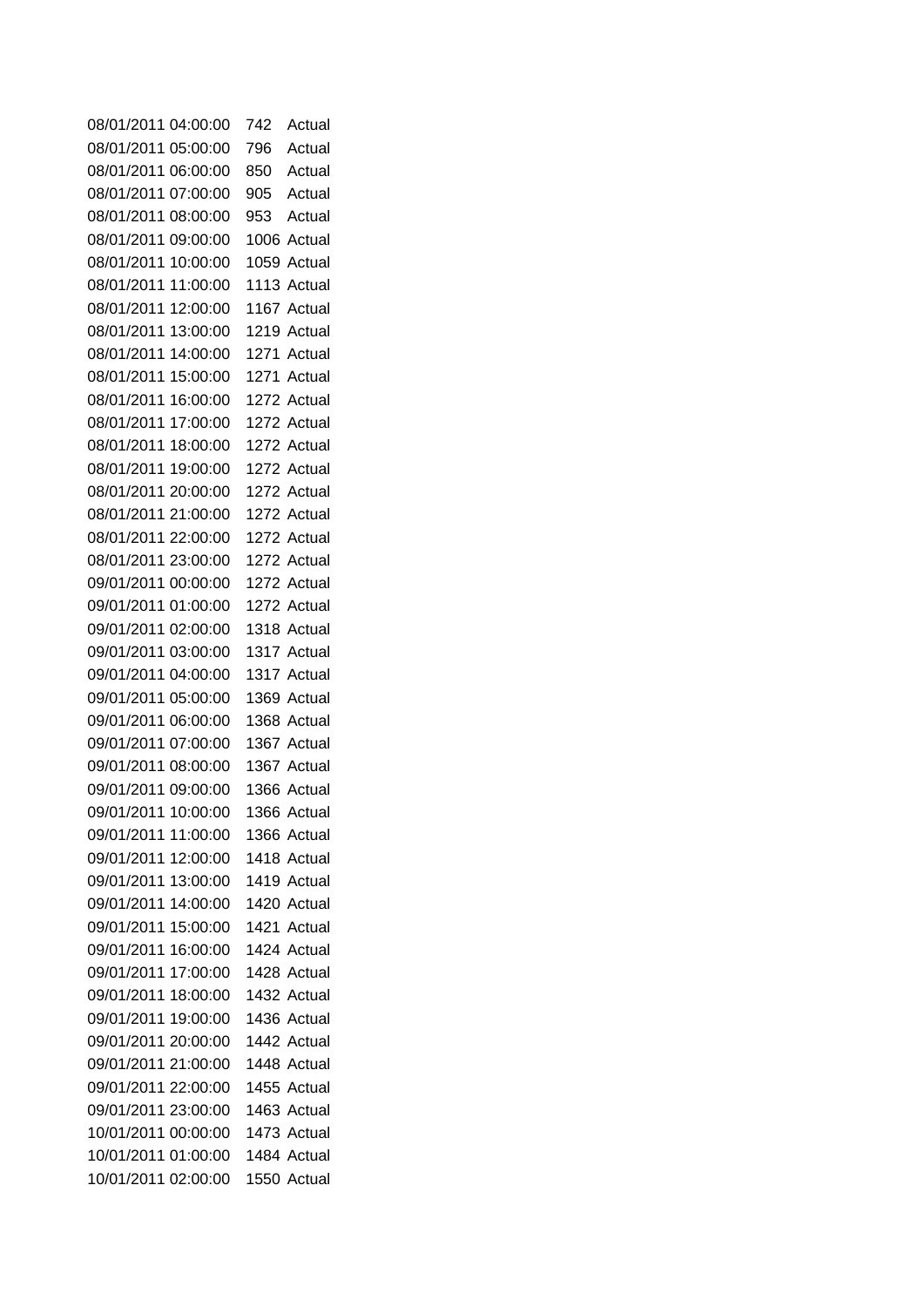| 10/01/2011 03:00:00 |          | 1617 Actual |
|---------------------|----------|-------------|
| 10/01/2011 04:00:00 |          | 1685 Actual |
| 10/01/2011          | 05:00:00 | 1753 Actual |
| 10/01/2011          | 06:00:00 | 1822 Actual |
| 10/01/2011          | 07:00:00 | 1890 Actual |
| 10/01/2011          | 08:00:00 | 1960 Actual |
| 10/01/2011          | 09:00:00 | 2030 Actual |
| 10/01/2011          | 10:00:00 | 2043 Actual |
| 10/01/2011          | 11:00:00 | 2055 Actual |
| 10/01/2011          | 12:00:00 | 2067 Actual |
| 10/01/2011          | 13:00:00 | 2079 Actual |
| 10/01/2011          | 14:00:00 | 2089 Actual |
| 10/01/2011          | 15:00:00 | 2099 Actual |
| 10/01/2011          | 16:00:00 | 2165 Actual |
| 10/01/2011          | 17:00:00 | 2284 Actual |
| 10/01/2011          | 18:00:00 | 2408 Actual |
| 10/01/2011          | 19:00:00 | 2528 Actual |
| 10/01/2011 20:00:00 |          | 2707 Actual |
| 10/01/2011 21:00:00 |          | 2714 Actual |
| 10/01/2011 22:00:00 |          | 2721 Actual |
| 10/01/2011 23:00:00 |          | 2727 Actual |
| 11/01/2011 00:00:00 |          | 2733 Actual |
| 11/01/2011 01:00:00 |          | 2739 Actual |
| 11/01/2011 02:00:00 |          | 2743 Actual |
| 11/01/2011 03:00:00 |          | 2748 Actual |
| 11/01/2011          | 04:00:00 | 2752 Actual |
| 11/01/2011 05:00:00 |          | 2757 Actual |
| 11/01/2011 06:00:00 |          | 2762 Actual |
| 11/01/2011 07:00:00 |          | 2768 Actual |
| 11/01/2011 08:00:00 |          | 2774 Actual |
| 11/01/2011 09:00:00 |          | 2997 Actual |
| 11/01/2011 10:00:00 |          | 3346 Actual |
| 11/01/2011          | 11:00:00 | 3523 Actual |
| 11/01/2011 12:00:00 |          | 3645 Actual |
| 11/01/2011 13:00:00 |          | 3993 Actual |
| 11/01/2011 14:00:00 |          | 4513 Actual |
| 11/01/2011          | 15:00:00 | 5100 Actual |
| 11/01/2011          | 16:00:00 | 5704 Actual |
| 11/01/2011 17:00:00 |          | 6333 Actual |
| 11/01/2011 18:00:00 |          | 6664 Actual |
| 11/01/2011          | 19:00:00 | 7343 Actual |
| 11/01/2011 20:00:00 |          | 7346 Actual |
| 11/01/2011 21:00:00 |          | 7347 Actual |
| 11/01/2011 22:00:00 |          | 7005 Actual |
| 11/01/2011 23:00:00 |          | 7004 Actual |
| 12/01/2011 00:00:00 |          | 6036 Actual |
| 12/01/2011 01:00:00 |          | 6037 Actual |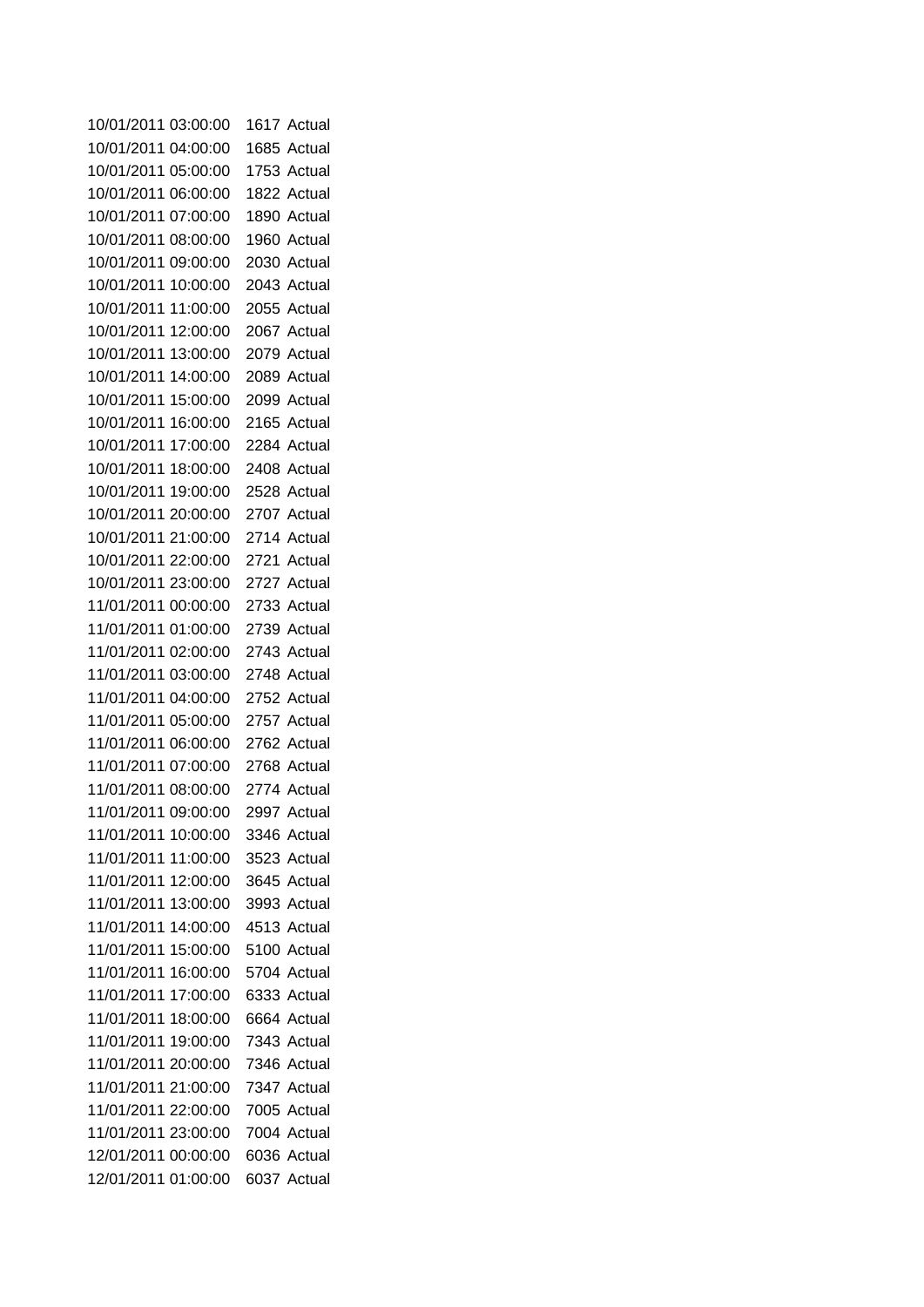| 12/01/2011 02:00:00 |          | 5430 Actual |
|---------------------|----------|-------------|
| 12/01/2011 03:00:00 |          | 5431 Actual |
| 12/01/2011 04:00:00 |          | 4845 Actual |
| 12/01/2011 05:00:00 |          | 4272 Actual |
| 12/01/2011 06:00:00 |          | 3702 Actual |
| 12/01/2011 07:00:00 |          | 3126 Actual |
| 12/01/2011 08:00:00 |          | 2533 Actual |
| 12/01/2011 09:00:00 |          | 2536 Actual |
| 12/01/2011          | 10:00:00 | 2539 Actual |
| 12/01/2011 11:00:00 |          | 2541 Actual |
| 12/01/2011 12:00:00 |          | 2543 Actual |
| 12/01/2011 13:00:00 |          | 2545 Actual |
| 12/01/2011          | 14:00:00 | 2547 Actual |
| 12/01/2011 15:00:00 |          | 2548 Actual |
| 12/01/2011          | 16:00:00 | 2549 Actual |
| 12/01/2011 17:00:00 |          | 2550 Actual |
| 12/01/2011 18:00:00 |          | 2551 Actual |
| 12/01/2011          | 19:00:00 | 2552 Actual |
| 12/01/2011 20:00:00 |          | 2552 Actual |
| 12/01/2011 21:00:00 |          | 2552 Actual |
| 12/01/2011 22:00:00 |          | 2552 Actual |
| 12/01/2011 23:00:00 |          | 2552 Actual |
| 13/01/2011 00:00:00 |          | 2552 Actual |
| 13/01/2011 01:00:00 |          | 2552 Actual |
| 13/01/2011 02:00:00 |          | 2551 Actual |
| 13/01/2011 03:00:00 |          | 2551 Actual |
| 13/01/2011 04:00:00 |          | 2550 Actual |
| 13/01/2011 05:00:00 |          | 2549 Actual |
| 13/01/2011 06:00:00 |          | 2548 Actual |
| 13/01/2011 07:00:00 |          | 2547 Actual |
| 13/01/2011 08:00:00 |          | 2546 Actual |
| 13/01/2011 09:00:00 |          | 2545 Actual |
| 13/01/2011 10:00:00 |          | 2544 Actual |
| 13/01/2011 11:00:00 |          | 2543 Actual |
| 13/01/2011 12:00:00 |          | 2541 Actual |
| 13/01/2011 13:00:00 |          | 2600 Actual |
| 13/01/2011          | 14:00:00 | 2659 Actual |
| 13/01/2011 15:00:00 |          | 2659 Actual |
| 13/01/2011 16:00:00 |          | 2778 Actual |
| 13/01/2011 17:00:00 |          | 2836 Actual |
| 13/01/2011 18:00:00 |          | 2893 Actual |
| 13/01/2011 19:00:00 |          | 3009 Actual |
| 13/01/2011 20:00:00 |          | 3124 Actual |
| 13/01/2011 21:00:00 |          | 3236 Actual |
| 13/01/2011 22:00:00 |          | 3291 Actual |
| 13/01/2011 23:00:00 |          | 3346 Actual |
| 14/01/2011 00:00:00 |          | 3400 Actual |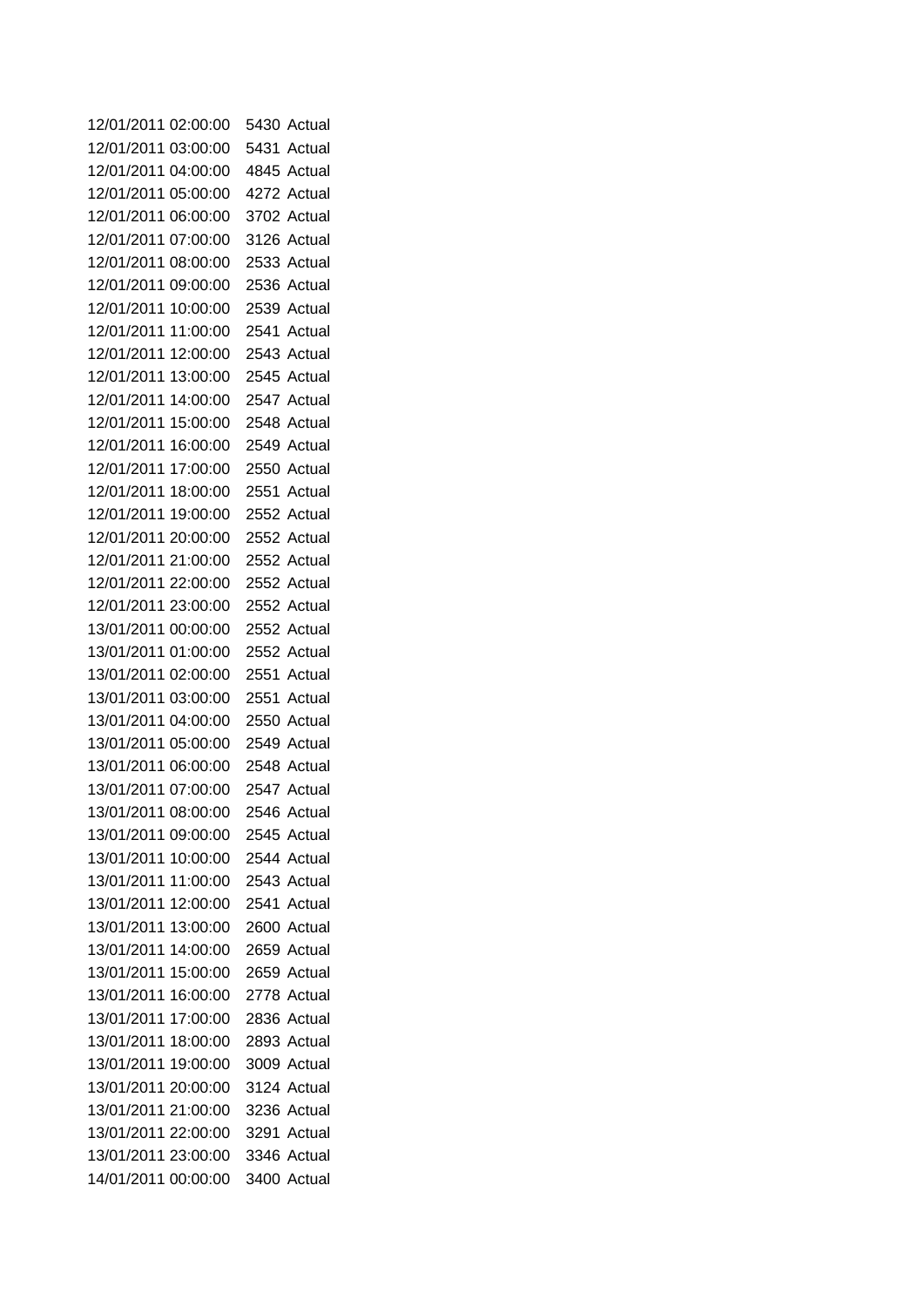| 14/01/2011 01:00:00 |          | 3453 Actual |
|---------------------|----------|-------------|
| 14/01/2011 02:00:00 |          | 3506 Actual |
| 14/01/2011 03:00:00 |          | 3558 Actual |
| 14/01/2011 04:00:00 |          | 3553 Actual |
| 14/01/2011          | 05:00:00 | 3548 Actual |
| 14/01/2011          | 06:00:00 | 3543 Actual |
| 14/01/2011          | 07:00:00 | 3537 Actual |
| 14/01/2011 08:00:00 |          | 3532 Actual |
| 14/01/2011          | 09:00:00 | 3527 Actual |
| 14/01/2011          | 10:00:00 | 3521 Actual |
| 14/01/2011          | 11:00:00 | 3515 Actual |
| 14/01/2011          | 12:00:00 | 3510 Actual |
| 14/01/2011          | 13:00:00 | 3504 Actual |
| 14/01/2011          | 14:00:00 | 3498 Actual |
| 14/01/2011          | 15:00:00 | 3492 Actual |
| 14/01/2011          | 16:00:00 | 3486 Actual |
| 14/01/2011          | 17:00:00 | 3480 Actual |
| 14/01/2011          | 18:00:00 | 3474 Actual |
| 14/01/2011          | 19:00:00 | 3523 Actual |
| 14/01/2011 20:00:00 |          | 3516 Actual |
| 14/01/2011 21:00:00 |          | 3510 Actual |
| 14/01/2011 22:00:00 |          | 3503 Actual |
| 14/01/2011 23:00:00 |          | 3496 Actual |
| 15/01/2011 00:00:00 |          | 3489 Actual |
| 15/01/2011 01:00:00 |          | 3483 Actual |
| 15/01/2011 02:00:00 |          | 3476 Actual |
| 15/01/2011 03:00:00 |          | 3523 Actual |
| 15/01/2011 04:00:00 |          | 3515 Actual |
| 15/01/2011 05:00:00 |          | 3508 Actual |
| 15/01/2011 06:00:00 |          | 3501 Actual |
| 15/01/2011 07:00:00 |          | 3493 Actual |
| 15/01/2011 08:00:00 |          | 3485 Actual |
| 15/01/2011 09:00:00 |          | 3478 Actual |
| 15/01/2011 10:00:00 |          | 3523 Actual |
| 15/01/2011 11:00:00 |          | 3515 Actual |
| 15/01/2011 12:00:00 |          | 3507 Actual |
| 15/01/2011 13:00:00 |          | 3499 Actual |
| 15/01/2011 14:00:00 |          | 3490 Actual |
| 15/01/2011 15:00:00 |          | 3482 Actual |
| 15/01/2011 16:00:00 |          | 3474 Actual |
| 15/01/2011 17:00:00 |          | 3517 Actual |
| 15/01/2011 18:00:00 |          | 3508 Actual |
| 15/01/2011 19:00:00 |          | 3500 Actual |
| 15/01/2011 20:00:00 |          | 3491 Actual |
| 15/01/2011 21:00:00 |          | 3482 Actual |
| 15/01/2011 22:00:00 |          | 3524 Actual |
| 15/01/2011 23:00:00 |          | 3515 Actual |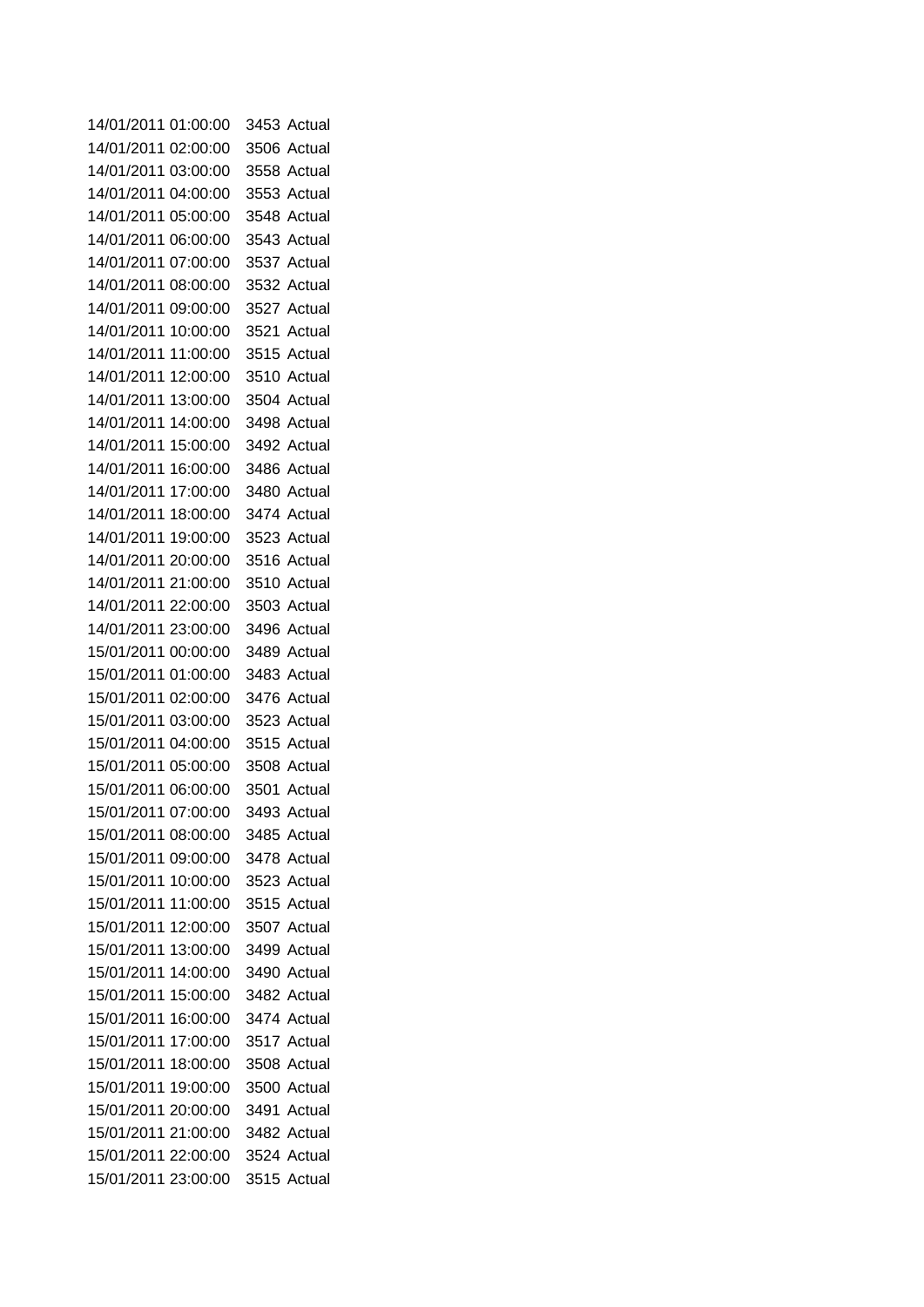| 16/01/2011 00:00:00 |          | 3505 Actual |
|---------------------|----------|-------------|
| 16/01/2011 01:00:00 |          | 3496 Actual |
| 16/01/2011 02:00:00 |          | 3486 Actual |
| 16/01/2011 03:00:00 |          | 3477 Actual |
| 16/01/2011 04:00:00 |          | 3518 Actual |
| 16/01/2011 05:00:00 |          | 3508 Actual |
| 16/01/2011 06:00:00 |          | 3498 Actual |
| 16/01/2011 07:00:00 |          | 3488 Actual |
| 16/01/2011          | 08:00:00 | 3478 Actual |
| 16/01/2011          | 09:00:00 | 3517 Actual |
| 16/01/2011          | 10:00:00 | 3506 Actual |
| 16/01/2011          | 11:00:00 | 3495 Actual |
| 16/01/2011          | 12:00:00 | 3484 Actual |
| 16/01/2011          | 13:00:00 | 3521 Actual |
| 16/01/2011          | 14:00:00 | 3509 Actual |
| 16/01/2011          | 15:00:00 | 3497 Actual |
| 16/01/2011          | 16:00:00 | 3532 Actual |
| 16/01/2011          | 17:00:00 | 3520 Actual |
| 16/01/2011          | 18:00:00 | 3507 Actual |
| 16/01/2011          | 19:00:00 | 3495 Actual |
| 16/01/2011 20:00:00 |          | 3529 Actual |
| 16/01/2011 21:00:00 |          | 3516 Actual |
| 16/01/2011 22:00:00 |          | 3503 Actual |
| 16/01/2011 23:00:00 |          | 3443 Actual |
| 17/01/2011 00:00:00 |          | 3429 Actual |
| 17/01/2011 01:00:00 |          | 3415 Actual |
| 17/01/2011 02:00:00 |          | 3401 Actual |
| 17/01/2011 03:00:00 |          | 3387 Actual |
| 17/01/2011 04:00:00 |          | 3373 Actual |
| 17/01/2011 05:00:00 |          | 3358 Actual |
| 17/01/2011 06:00:00 |          | 3343 Actual |
| 17/01/2011 07:00:00 |          | 3327 Actual |
| 17/01/2011 08:00:00 |          | 3312 Actual |
| 17/01/2011 09:00:00 |          | 3296 Actual |
| 17/01/2011 10:00:00 |          | 3280 Actual |
| 17/01/2011 11:00:00 |          | 3264 Actual |
| 17/01/2011 12:00:00 |          | 3247 Actual |
| 17/01/2011 13:00:00 |          | 3231 Actual |
| 17/01/2011 14:00:00 |          | 3131 Actual |
| 17/01/2011 15:00:00 |          | 3032 Actual |
| 17/01/2011 16:00:00 |          | 2933 Actual |
| 17/01/2011 17:00:00 |          | 2878 Actual |
| 17/01/2011 18:00:00 |          | 2654 Actual |
| 17/01/2011 19:00:00 |          | 2557 Actual |
| 17/01/2011 20:00:00 |          | 2462 Actual |
| 17/01/2011 21:00:00 |          | 2367 Actual |
| 17/01/2011 22:00:00 |          | 2271 Actual |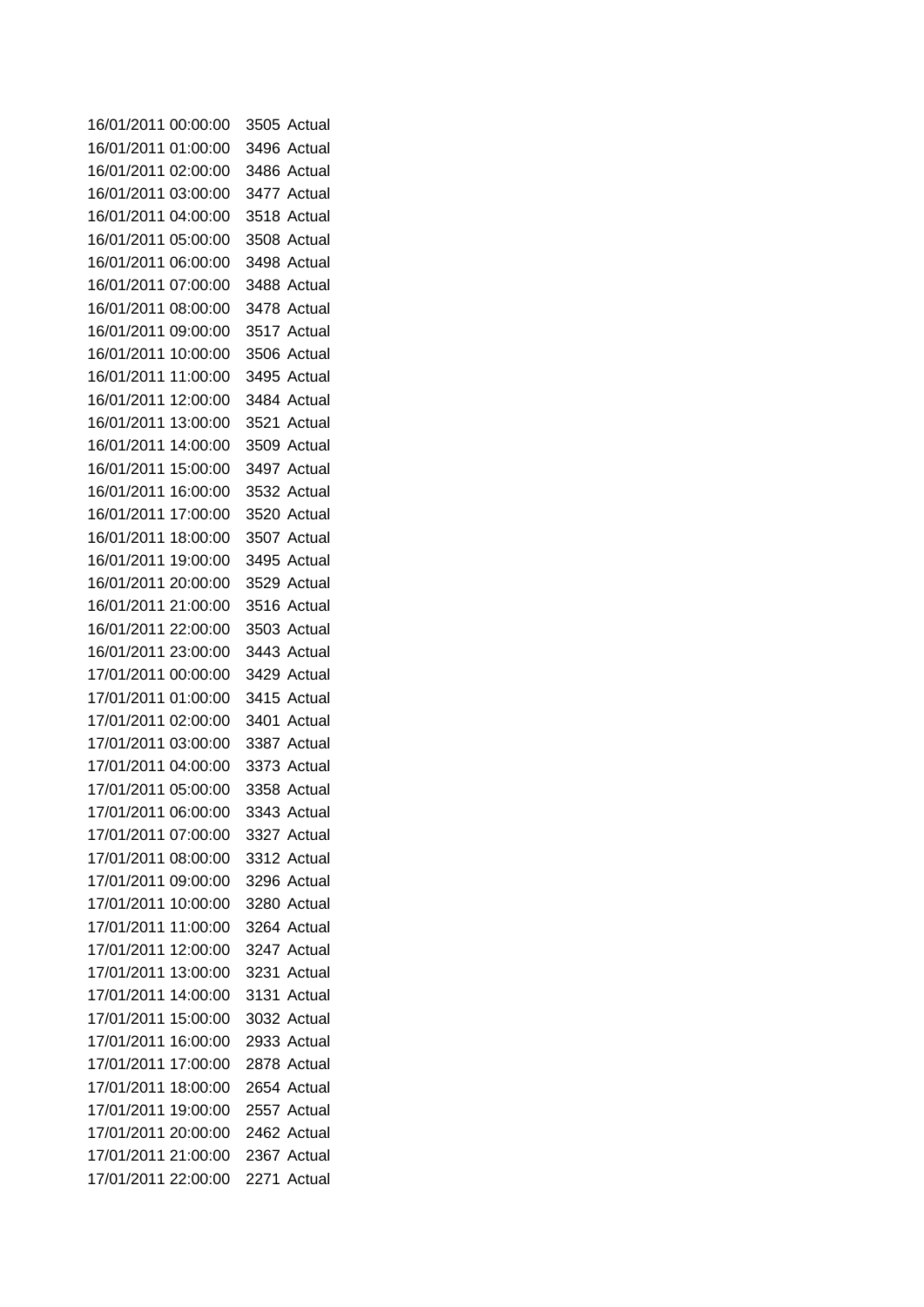| 17/01/2011 23:00:00 |          | 2176 | Actual      |
|---------------------|----------|------|-------------|
| 18/01/2011 00:00:00 |          |      | 2080 Actual |
| 18/01/2011          | 01:00:00 |      | 2073 Actual |
| 18/01/2011          | 02:00:00 |      | 2066 Actual |
| 18/01/2011          | 03:00:00 |      | 2059 Actual |
| 18/01/2011 04:00:00 |          |      | 2052 Actual |
| 18/01/2011          | 05:00:00 |      | 2045 Actual |
| 18/01/2011          | 06:00:00 |      | 2038 Actual |
| 18/01/2011          | 07:00:00 |      | 2031 Actual |
| 18/01/2011          | 08:00:00 |      | 2024 Actual |
| 18/01/2011          | 09:00:00 |      | 1931 Actual |
| 18/01/2011          | 10:00:00 |      | 1838 Actual |
| 18/01/2011          | 11:00:00 |      | 1747 Actual |
| 18/01/2011          | 12:00:00 |      | 1656 Actual |
| 18/01/2011          | 13:00:00 |      | 1560 Actual |
| 18/01/2011          | 14:00:00 |      | 1468 Actual |
| 18/01/2011          | 15:00:00 |      | 1464 Actual |
| 18/01/2011          | 16:00:00 |      | 1461 Actual |
| 18/01/2011          | 17:00:00 |      | 1457 Actual |
| 18/01/2011          | 18:00:00 |      | 1453 Actual |
| 18/01/2011          | 19:00:00 |      | 1449 Actual |
| 18/01/2011          | 20:00:00 |      | 1445 Actual |
| 18/01/2011 21:00:00 |          |      | 1397 Actual |
| 18/01/2011          | 22:00:00 |      | 1304 Actual |
| 18/01/2011 23:00:00 |          |      | 1209 Actual |
| 19/01/2011          | 00:00:00 |      | 1120 Actual |
| 19/01/2011          | 01:00:00 |      | 1027 Actual |
| 19/01/2011 02:00:00 |          | 931  | Actual      |
| 19/01/2011          | 03:00:00 | 837  | Actual      |
| 19/01/2011 04:00:00 |          | 740  | Actual      |
| 19/01/2011 05:00:00 |          | 645  | Actual      |
| 19/01/2011 06:00:00 |          | 549  | Actual      |
| 19/01/2011 07:00:00 |          | 454  | Actual      |
| 19/01/2011 08:00:00 |          | 365  | Actual      |
| 19/01/2011          | 09:00:00 | 275  | Actual      |
| 19/01/2011          | 10:00:00 | 187  | Actual      |
| 19/01/2011          | 11:00:00 | 95   | Actual      |
| 19/01/2011          | 12:00:00 | 0    | Actual      |
| 19/01/2011          | 13:00:00 | 0    | Actual      |
| 19/01/2011          | 14:00:00 | 0    | Actual      |
| 19/01/2011          | 15:00:00 | 0    | Actual      |
| 19/01/2011          | 16:00:00 | 0    | Actual      |
| 19/01/2011          | 17:00:00 | 0    | Actual      |
| 19/01/2011          | 18:00:00 | 0    | Actual      |
| 19/01/2011          | 19:00:00 | 0    | Actual      |
| 19/01/2011 20:00:00 |          | 0    | Actual      |
| 19/01/2011 21:00:00 |          | 0    | Actual      |